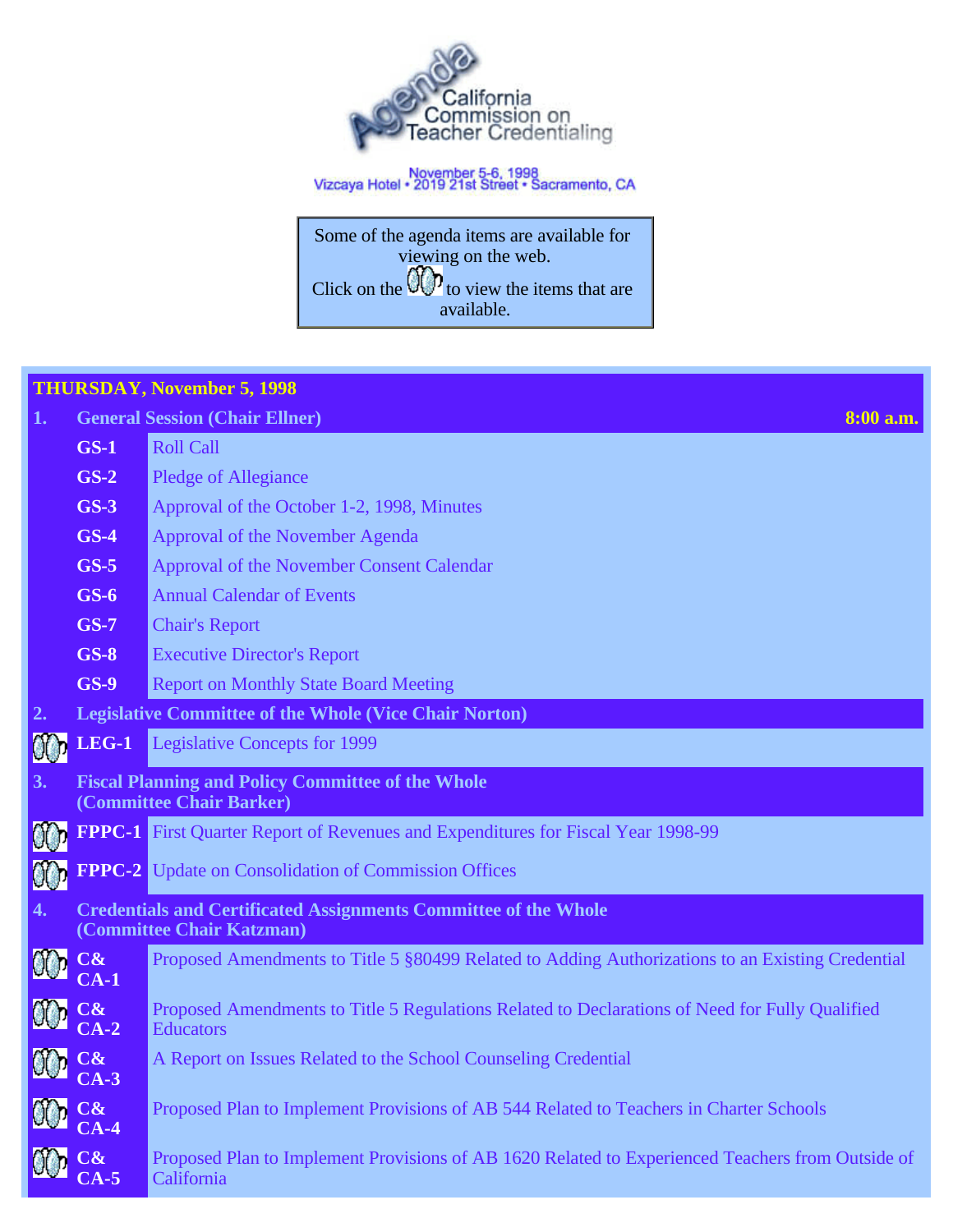| 60 <sub>0</sub> | $CA-6$                | <b>Teaching</b>                                                                                                                                                                                                                                           |
|-----------------|-----------------------|-----------------------------------------------------------------------------------------------------------------------------------------------------------------------------------------------------------------------------------------------------------|
| 5.              |                       | The Role of Community Colleges in Teacher<br>$1:30$ p.m.                                                                                                                                                                                                  |
|                 | <b>Preparation</b>    |                                                                                                                                                                                                                                                           |
| 6.              | <b>Public Hearing</b> | $2:30$ p.m.                                                                                                                                                                                                                                               |
|                 |                       | Proposed Addition of Section 80413.2 and Amendment of Section 80048.3 of Title 5, California Code of<br>Regulations, Pertaining to the Implementation of the Credentialed Out-of-State Teacher Recruitment and<br>Retention Act of 1997, AB 838 (Pacheco) |
| 7.              |                       | <b>Preparation Standards Committee of the Whole</b><br>(Committee Chair Sutro)                                                                                                                                                                            |
|                 |                       | <b>PREP-1</b> Recommended Procedures for Initial Accreditation of an Institution and A Request for Initial<br><b>Institutional Accreditation From the Phillips Institute</b>                                                                              |
|                 |                       | <b>PREP-2</b> Recommended Plan for an Accreditation Pilot Project Pursuant to Assembly Bill 2730 (Mazzoni)                                                                                                                                                |
| 8.              |                       | <b>Appeals and Waivers Committee (Committee Chair Smith)</b>                                                                                                                                                                                              |
|                 |                       | <b>A&amp;W-1</b> Approval of the Minutes                                                                                                                                                                                                                  |
|                 |                       | <b>A&amp;W-2</b> Consideration of Credential Appeals                                                                                                                                                                                                      |
|                 |                       | <b>A&amp;W-3</b> Reconsideration of Waiver Denials                                                                                                                                                                                                        |
|                 |                       | <b>A&amp;W-4</b> Waivers: Consent Calendar                                                                                                                                                                                                                |
|                 |                       | <b>A&amp;W-5</b> Waivers: Conditions Calendar                                                                                                                                                                                                             |
|                 |                       | <b>A&amp;W-6</b> Waivers: Denials Calendar                                                                                                                                                                                                                |
|                 |                       |                                                                                                                                                                                                                                                           |
|                 |                       | <b>FRIDAY, November 6, 1998</b>                                                                                                                                                                                                                           |
| 9.              |                       | <b>Closed Session - Closed (Chair Ellner)</b><br>8:00 a.m.                                                                                                                                                                                                |
|                 |                       | (The Commission will meet in Closed Session pursuant to California Government Code Section 11126 as well<br>as California Education Code Sections 44245 and 44248)                                                                                        |
| 10.             |                       | Performance Standards Committee of the Whole (Committee Chair Harvey)                                                                                                                                                                                     |
|                 |                       | <b>PERF-1</b> Informal Study of the Impact of Proposition 227 on the Preparation of Future Teachers: Initial Report<br>of Findings and Recommendations                                                                                                    |
| 11.             |                       | <b>Reconvene General Session (Chair Ellner)</b>                                                                                                                                                                                                           |
|                 | <b>GS-10</b>          | Report on the Appeals and Waivers Committee                                                                                                                                                                                                               |
|                 | <b>GS-11</b>          | <b>Closed Session Items</b>                                                                                                                                                                                                                               |
|                 | <b>GS-12</b>          | <b>Commissioners Reports</b>                                                                                                                                                                                                                              |
|                 | <b>GS-13</b>          | <b>Audience Presentations</b>                                                                                                                                                                                                                             |
|                 | <b>GS-14</b>          | <b>Old Business</b>                                                                                                                                                                                                                                       |
|                 |                       | •Quarterly Agenda for November, December<br>1998 & January 1999                                                                                                                                                                                           |
|                 | <b>GS-15</b>          | Nominations for the Commission Chair and Vice Chair 1999                                                                                                                                                                                                  |
|                 | <b>GS-16</b>          | <b>New Business</b>                                                                                                                                                                                                                                       |
|                 | <b>GS-17</b>          | Adjournment                                                                                                                                                                                                                                               |
|                 |                       |                                                                                                                                                                                                                                                           |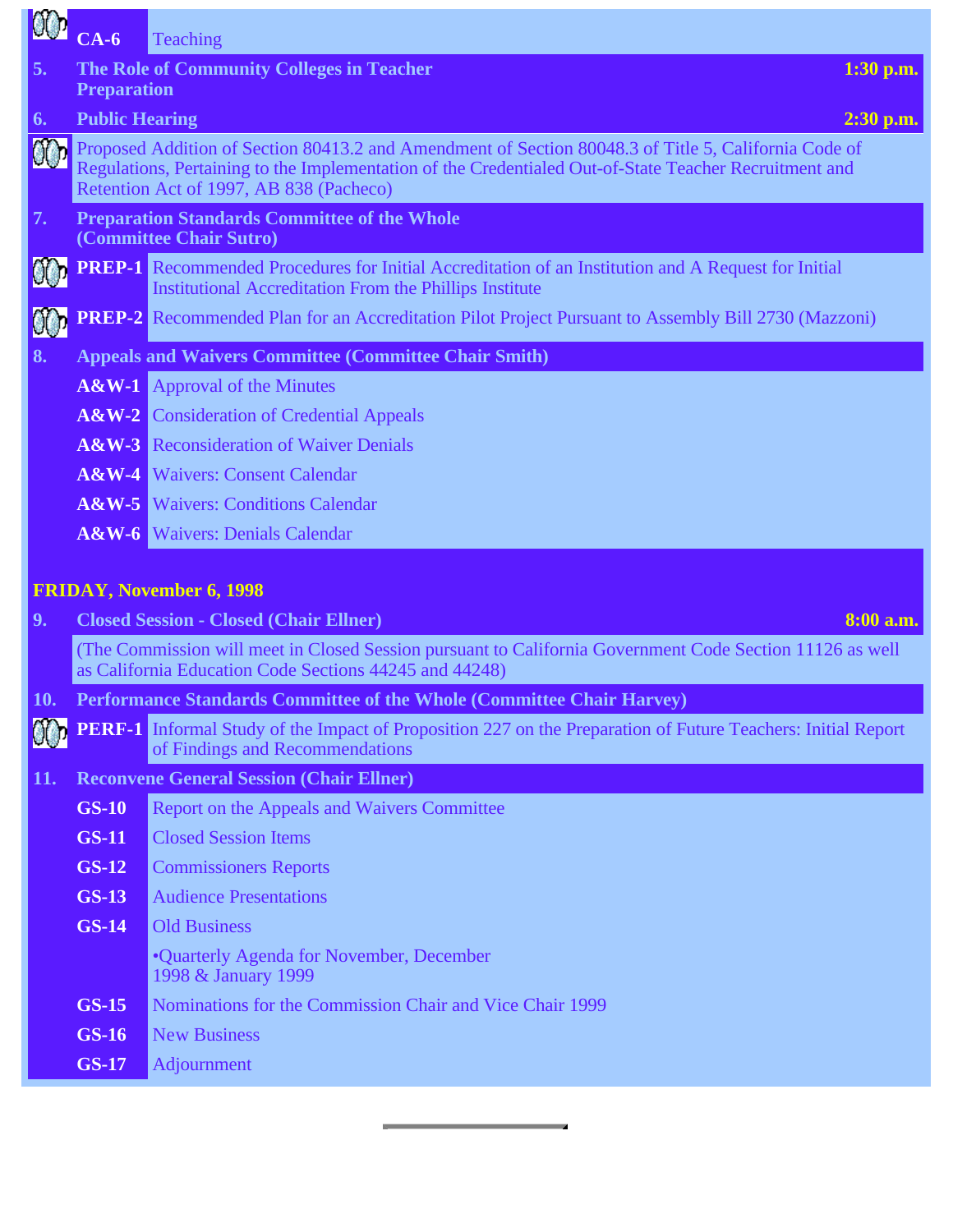**Next Meeting December 3-4, 1998 Hyatt Regency Hotel 1209 L Street Sacramento, CA**



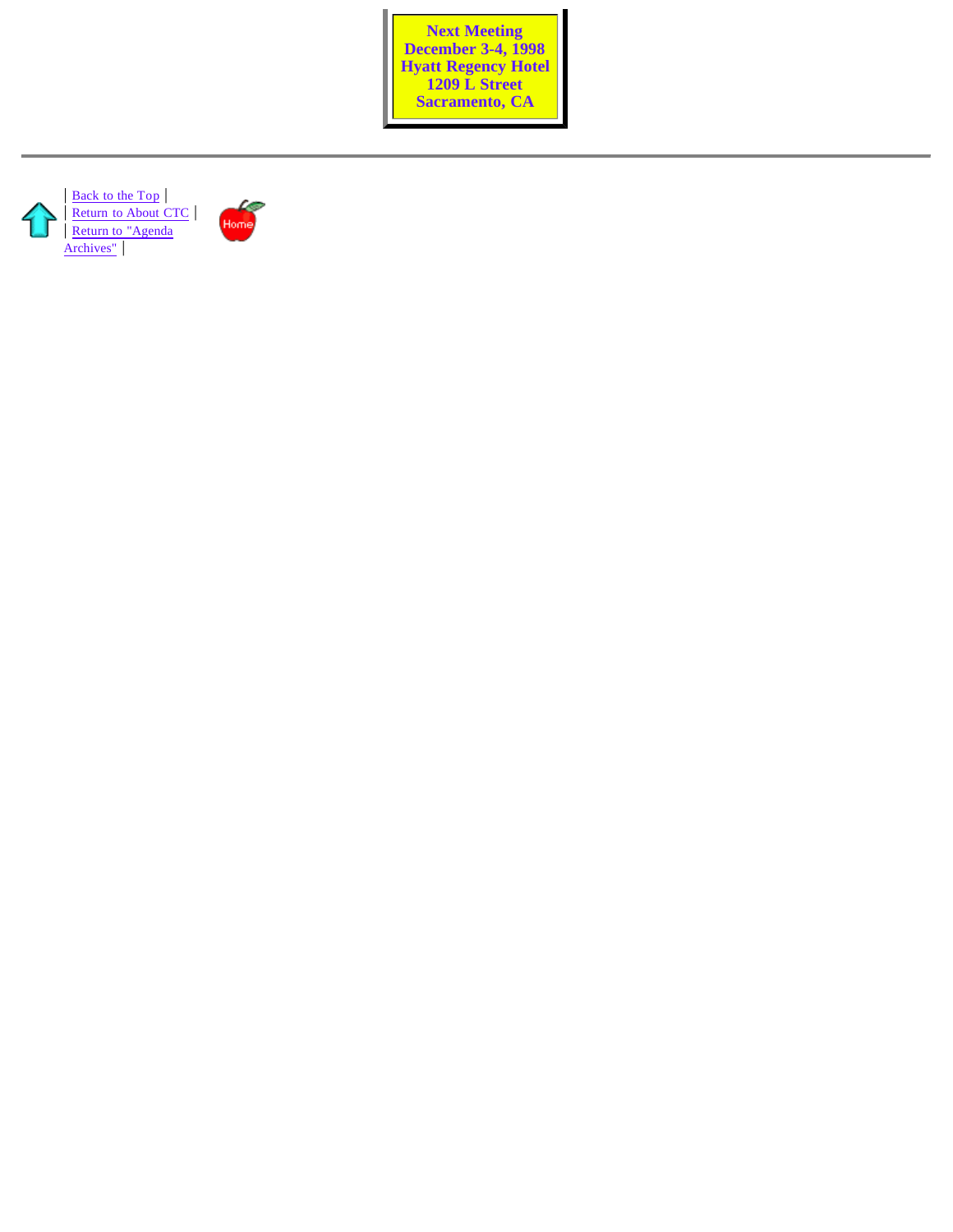

**Meeting of:** November 5-6, 1998

**Agenda Item Number:** LEG-1

**Committee:** Legislative

**Title:**Legislative Concepts for 1999

 $\checkmark$ Information/Action

**Prepared by:** Linda G. Bond, Director Office of Governmental Relations

> **Legislative Committee Legislative Concepts for 1999 November 1998**

**Summary:** This agenda item offers for Commission consideration legislative concepts for 1999.

**Policy Question:** Should the Commission sponsor one or more legislative measures in the 1999 year to address issues related to educator preparation, certification or discipline?

**Staff Recommendation:** Staff recommends that the Commission pursue the legislative concepts outlined in this agenda item.

**Background:** Each year the Commission considers whether to sponsor legislation to amend educator preparation, induction, assignment or discipline statutes to reflect new research or priorities. The Commission can seek to initiate new programs or requirements, redesign existing efforts, or "clean-up" existing statutes. The Commission-sponsored efforts in the legislative arena are complemented by Commission efforts with respect to the State Budget Bill to insure adequate resources for workload and programs.

**Fiscal Impact:** Each of the suggestions below is accompanied by a preliminary estimate of fiscal impact. Should the Commission vote to approve any or all of the concepts recommended, the Commission would be provided in January with actual bill language for each proposal approved.

**Assumptions Used in Developing the Proposed Legislative Concepts**

In developing the concepts for Commission consideration, staff assumed the following: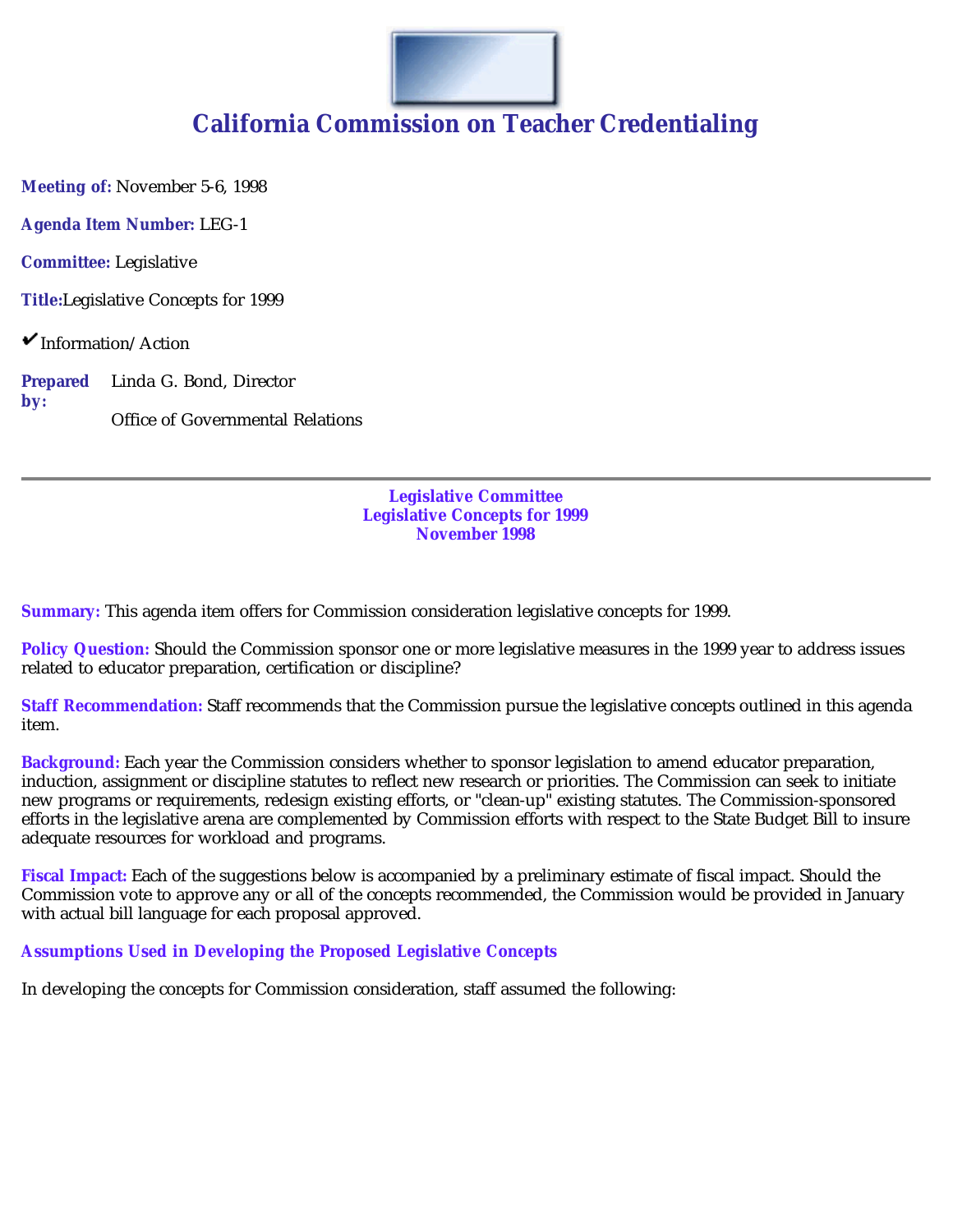- 1. In 1999 policy makers will expect the Commission to implement the major 1998 bills, SB 2042, the omnibus reform measure, AB 1620, the credentialing reciprocity bill, AB 496, the measure to recruit and prepare additional mathematics teachers, AB 2730, the accreditation pilot and the 1998-99 Budget Bill, which expands the Beginning Teacher Support and Assessment Program (BTSA), the Alternative Certification Program, and the Pre-Intern Teacher Preparation Program, and funds twenty-four new positions to handle the increased workload associated with Class Size Reduction. The Chairs of the Senate and Assembly Education Committees (Senator Alpert and Assembly Member Mazzoni), who co-authored the CCTC omnibus legislation, will want to "hold the line" against any substantial amendments to recently enacted laws governing educator preparation and licensing until there has been ample opportunity to implement the provisions of SB 2042.
- 2. Unlike in 1998, the 1999-2000 fiscal year will not be characterized by significant opportunities to expand existing programs or initiate new ones, mainly because projected increases have already been "earmarked" under the 1998-99 budget. This is particularly true for the CCTC Budget, which was developed as a two-year spending plan.
- 3. Since the Chairs of the Education Committees will not wish to entertain major efforts to modify recently enacted teacher preparation or licensing laws, much of the effort in 1999 with respect to the CCTC will be in the context of the Budget process, rather than the legislative process. Staff will pursue, through the Budget Process, all Budget Change Proposals approved by the Commission.
- 4. Policy makers will welcome technical clean-up measures to ensure that earlier statutes can be effectively implemented, as well as efforts to complement the work of the 1998 Session.

#### **Concepts for Commission Consideration**

Staff suggests the following concepts for Commission consideration:

*1. Increase Funding for the Paraprofessional Teacher Training Program.*

In 1996 the Commission co-sponsored a California Statewide Task Force on Teacher Recruitment. The Task Force offered a comprehensive set of recommendations to address the teacher shortage in California, focusing on efforts to *Expand the Pool of Candidates, Strengthen the Pipeline into Teaching,* and *Remove Barriers to Education Recruitment, Preparation and Retention*. Virtually all the recommendations of the Task Force have been implemented. One major recommendation remains--to expand the Paraprofessional Teacher Training Program. The Commission has approved a BCP to double the size of the program, consistent with the mandates of current law. The Commission may want to employ a "two-pronged" approach to this effort, coupling the budget efforts with sponsored legislation. The Commission may want to note that staff is preparing to complete an evaluation of the Paraprofessional Program, as required by current law.

*Fiscal Impact:* Approximately \$1.5 million annually in General Fund expenditures for local assistance to participating school districts; no increase in state administrative costs.

*2. Modify the Cap on Per Intern Expenditures for the Alternative Certification Program.* The cap on state funding per intern under the Alternative Certification Program has remained at \$1500 for several years. In analyzing California's teacher shortage, Dr. Linda Darling Hammond of Stanford concluded that \$1500 is not sufficient to provide quality for interns. The Commission may want to sponsor legislation to increase the cap to \$2500, in keeping with the current estimates of costs associated with a quality internship preparation program.

*Fiscal Impact:* Approximately \$7.3 million annually in General Fund expenditure for local assistance to participating school districts (\$1000 x 7300 interns); no increase in state administrative costs (administrative support was increased last year and the increase in local assistance funding would not necessitate additional work for Commission staff).

*3. Establish a More Appropriate Fee Level for the CBEST Examination.* The fee for the CBEST examination (\$40) fee has not kept pact with inflation. Staff is concerned that, at the current fee level, contract revenues are insufficient to attract ANY qualified vendor bid when the current contract expires in two years. The CBEST has been a credentialing requirement since 1982. The fee for CBEST in 1982 and 1983 was \$30. Beginning in 1994, the fee was raised to the legal maximum of \$40, and has remained at that level for the past four years. It should be noted that the original CBEST law authorized the Commission to raise the CBEST fee to \$40 beginning with the 1984-85 fiscal year. Through its negotiations, the Commission was able to maintain the CBEST fee below the legal maximum until 1994, a decade after the date when an increase was allowed. When the Commission reopened the contract in 1996-97, only one vendor responded with a complete proposal. Staff was alerted at that time that this contract would be the last one for that vendor unless the fee cap was lifted. If one calculates the inflation rate at 2% per year, than the six years that have passed since the CBEST fee reached the 1984 authorized maximum of \$40 suggests a 12% increase in the fee cap (\$45) to account for inflation alone. The Commission may want to modify the statutory CBEST fee level to better reflect increases in administration costs. Unless the Commission wishes to seek legislation on a regular basis to modify a statutory cap, the CCTC may want to sponsor an amendment to current law to simply remove the specified dollar amount and permit the Commission to adopt a fee for this exam as the Commission does for all other exams (through a competitive bid process when the contract is reopened on June 30, 2001).

*Fiscal Impact:* Increased revenues for the Test Development and Administration Account, which would in turn be provided to the entity administering the exam pursuant to a contract negotiated by the Commission. Increased fees for teacher credential candidates. The alternative to altering the process for determining fees for CBEST is for the Commission to manage the examination itself. This would involve significant increases in the Commission's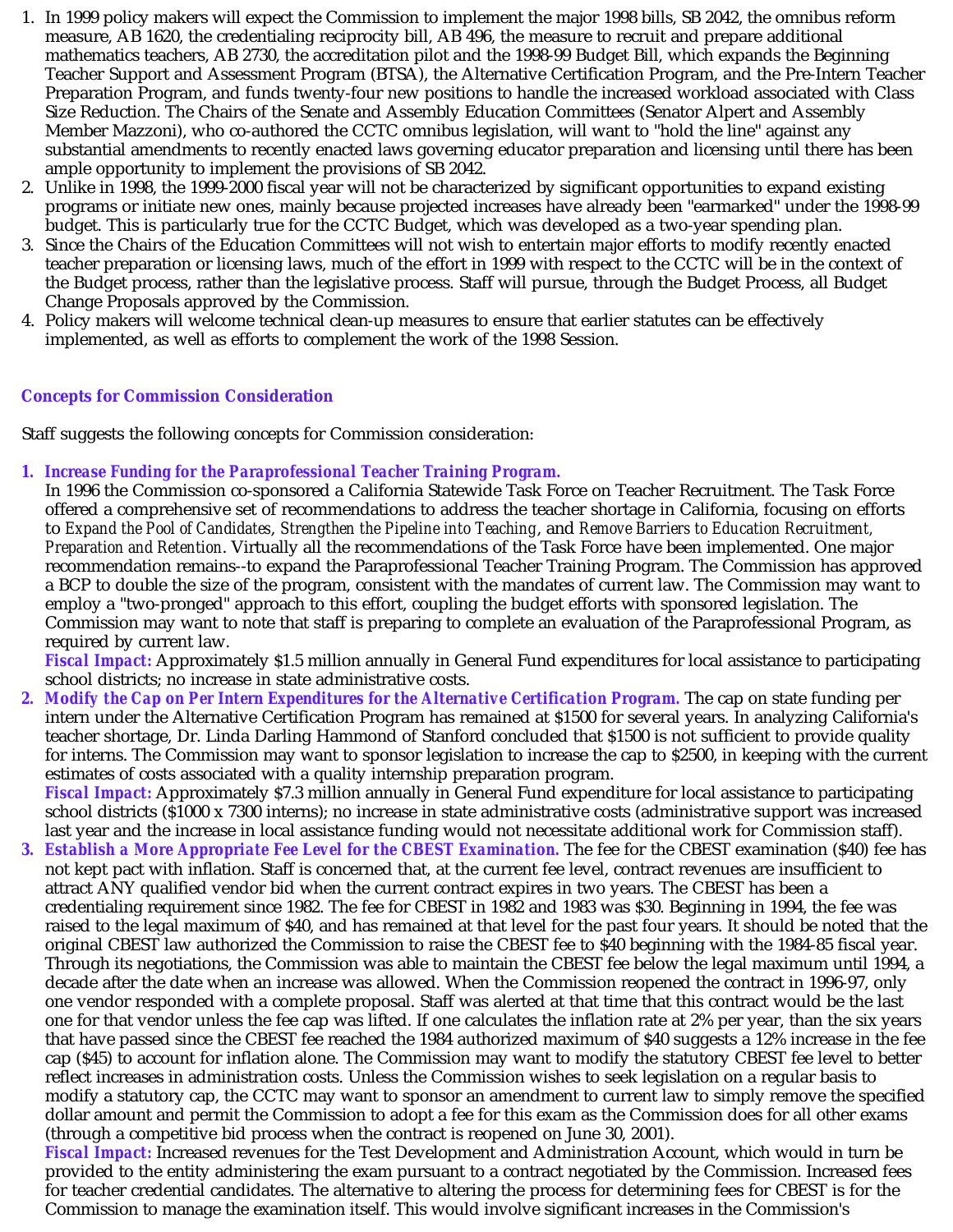permanent budget to account for the number of employees who would be needed to administer the largest single examination administered by the Commission. Such an endeavor would include hiring 5-10 new staff, significantly increasing the computer capacity of the Commission, leasing a new facility for the new staff, and incurring start-up costs .

*4. Modify the California Mathematics Initiative Statute to Provide for Administration of Loan Collections by the Student Aid Commission.* Governor Wilson signed AB 496 (Lempert) contingent upon a commitment by the author to carry clean-up legislation in 1999 to require the Student Aid Commission to administer the loan assumption program. The Commission may want to sponsor legislation that shifts loan collections under AB 496 to the Student Aid Commission.

*Fiscal Impact:* Decreased potential costs to the Commission in three or four years, due to the elimination of workload associated with loan collection.

#### *5. Provide for Technical Clean-Up of Statutes Governing*

- *a. Interstate Agreements. The Education Code now requires the Superintendent of Public Instruction to sign all interstate agreements, even those governing teacher certification. The Commission may want to sponsor legislation to make this section of the Code consistent with statutes giving the Commission authority over teacher preparation and certification. Fiscal Impact: No impact. Minor decrease in staff workload involved in securing the signature of the Superintendent.*
- *b. RICA Exam Requirements. The Education Code now requires all candidates for a credential in special education to pass the Reading Instruction Competence Assessment (RICA), with the exception of those seeking a certificate to serve in preschool settings. To correct a drafting error in the 1998 law, the Commission may want to sponsor clean-up legislation to exempt candidates for special education for service in preschool settings as well as special education to serve in credentials certificates such settings.*

*Fiscal Impact: Minor decrease in the number of RICA examinations administered each year; a negligible decrease in revenues received by the Test Development and Administration Account.*

*c. Demonstration of Computer Competency. Current law requires preliminary credential candidates to demonstrate competency in the use of technology, beginning January 1, 2000. To meet this requirement, candidates must successfully complete a course at a college or university. To provide an alternative for candidates, the Commission may want to sponsor legislation to create one or more assessment options for credential candidates. Such legislation, in particular, would assist in recruiting credentialed teachers from other states.*

*Fiscal Impact: Staff believes that such an examination can be developed from existing assessments available through qualified vendors. Thus, the development costs will be minimal, and savings will result in lower examination fees to candidates. If the Commission were to adopt an existing examination, or to modify an existing examination slightly (to make the examination comport with the Commission's computer standards), the fiscal impact to the Commission would be minimal (primarily onetime panel costs related to evaluating and adopting an assessment). Costs to administer such an exam would be offset by a candidate fee. Candidates would save money as compared to costs they would incur in enrolling in college course work.*

*d. Eligibility to Serve As Supervisors/Program Directors of Child Development Programs. Some individuals have been working as Child Development Supervisors or Program Directors for several years under regulations governing this area. When the new child development permit structure went into place, the regulations inadvertently failed to "grandfather" these individuals into their existing assignments. The Commission may want to sponsor legislation to modify the Code to allow those individuals serving in child development administrative position prior to 2/1/97 to continue to serve as Site Supervisors or Program Directors.*

*Fiscal Impact: No fiscal impact.*

*6. Create a Pilot Program to Fund the Costs of Alternative Certification for Driver Training.* Current law (SB 1996, Dills--1995), sponsored by the Commission, authorizes the CCTC to develop alternative routes to the subject matter cousework requirements for the preliminary designated subjects credential in driver education and training. These alternatives involve school district and county office based preparation programs. School districts are no longer required to offer students courses in driver training, although some districts continue to provide this curriculum. The elimination of the driver training requirement resulted in the elimination of subject matter programs for the Driver Education Credential by teacher training institutions across California. The result is a shortage of qualified teachers to serve in districts that choose to offer driver training. Since June of 1994 the Commission has approved over 25 driver education and training waiver requests from districts that have had difficulty recruiting qualified teachers. It is difficult for teachers holding waivers to fulfill their commitments to acquire necessary training due to the lack of available courses at institutions of higher education.

During the past legislative session, SB 710 was introduced to appropriate \$125,000 from the Driver Training Penalty Assessment Fund to the Commission to be distributed to school districts maintaining one or more high schools for the purpose of funding model programs that offer subject matter coursework that is approved by the Commission. SB 710 was vetoed because the Governor felt the funding source was inappropriate. The Commission may want to sponsor a similar measure, but with a more appropriate funding source, such as the Teacher Credentials Fund or the General Fund.

*Fiscal Impact:* \$125,000 in local assistance, with a provision that up to five percent of this amount could be used by the Commission for administrative purposes. Staff estimates that this measure would involve approximately \$2600, in one-time costs to the Commission, to fund the costs of a three-member panel meeting for one day to review proposals submitted by school districts, mailing expenses to inform districts of the availability of funds, and Consultant time in convening the review panel. These costs would be covered by the administrative costs provision.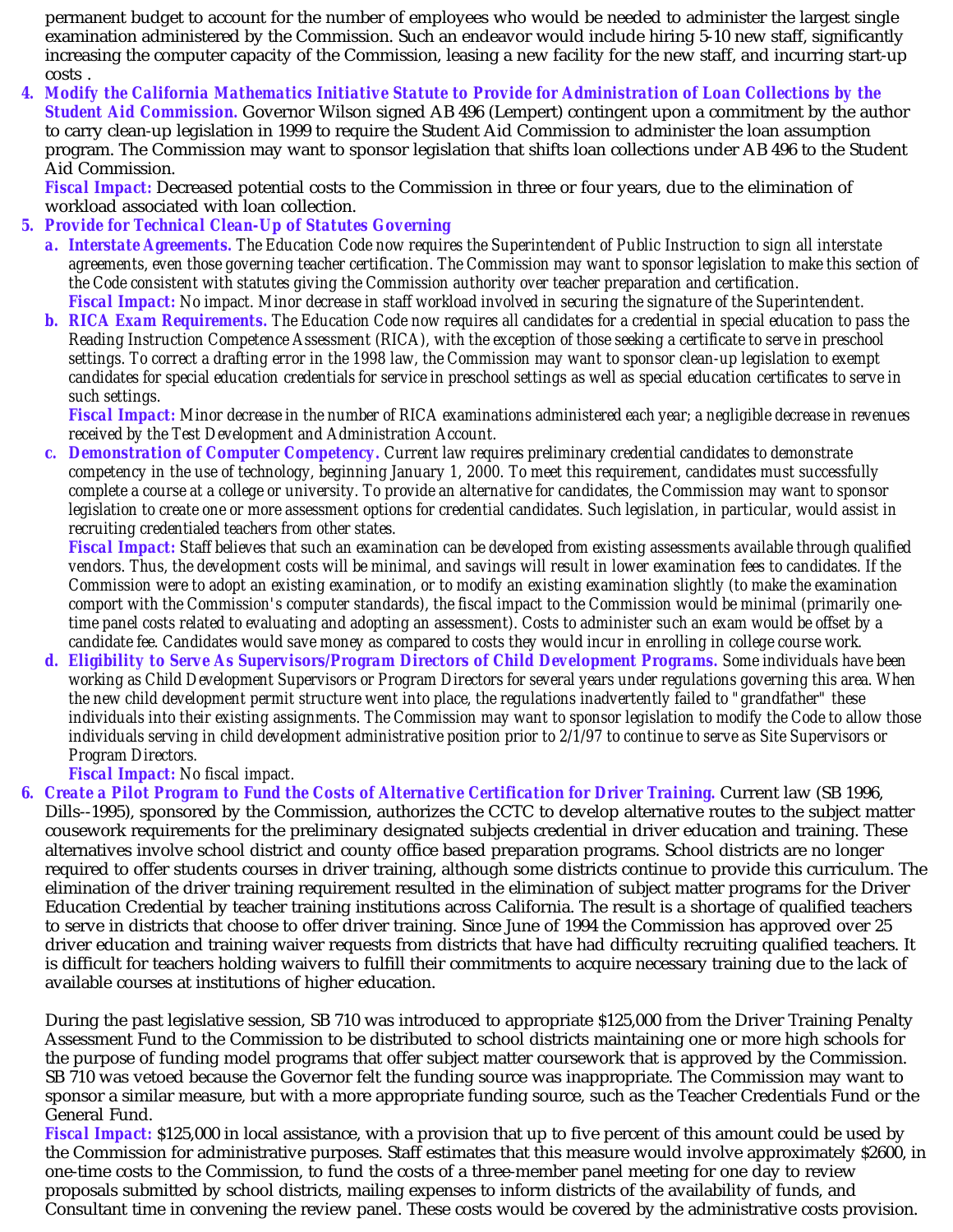*7. Strengthen and Clean-Up Statutes Governing Professional Discipline.* Current law: (1) Does not allow the Commission to mandatorily revoke the credential of a holder who has been convicted of a violent or serious felony unless such person has also been denied employment as a result of such conviction(s). This represents a regrettable coupling of the Commission's disciplinary function with the employment decisions made by various districts whose employment practices may lack uniformity; (2) Treats credential holders of specified sex and drug offenses differently based solely upon the form in which such holders plead to the sex or drug offense as opposed to being based on differences in the underlying criminal conduct, viz., factually similar (or identical) cases receive dissimilar treatment for disciplinary purposes depending solely upon whether the holder pleads "guilty" or "no contest"; (3) Contains statutory inconsistencies as regards sex offenses committed by holders which trigger the mandatory suspension and/or revocation of their credential(s); (4) Omits certain internet-based sex crimes and sex crimes involving children from the list of specified mandatory revocation offenses. The Commission may want to sponsor legislation which addresses one or more of these inconsistencies and deficiencies. *Fiscal Impact:* Although the proposed statutory changes could result in a small reduction in the number of cases receiving discretionary review by Commission staff and the Committee of Credentials (and an even smaller reduction in the number of cases being forwarded to the Attorney General's Office for administrative hearing), the

number of cases affected would represent a relatively minor change in the Commission's disciplinary caseload.

Consequently, the anticipated fiscal impact (and impact on staff's workload) would be negligible. *8. Phase Out Credential Waivers and Emergency Permits As Capacity Within Institutions of Higher Education and Local Education Agencies Becomes Sufficient to Address the Teacher Shortage in California Schools.* When Dr. Linda Darling-Hammond addressed the Commission early in 1998, she described successful efforts in Connecticut and New York City to eliminate the use of uncertified personnel in the K-12 schools. Essential to the successful efforts in these localities were several key elements. California has comprehensively addressed all of the elements except three: increasing capacity of institutions and entities to prepare teachers, increasing beginning teacher salaries, then "just saying No" to unqualified personnel. Staff is informed that legislation will be introduced again next year to address beginning teacher salaries. The Commission may want to sponsor legislation to tighten policies governing the use of emergency permits to specify that permits will be issued only when a local education agency recruits for a fully qualified individual AND demonstrates that there is insufficient capacity within conventional and alternative preparation programs locally to place an intern (rather than an emergency permit holder) in the classroom. *Fiscal Impact:* Negligible fiscal impact resulting from changes in forms and procedures. Considerable future loss of ongoing revenue if all emergency permits and waivers are converted to two-year internship permits.

| Back to the Top | Back to November 1998 Agenda | Back to Agenda Archives | Return to About CTC |

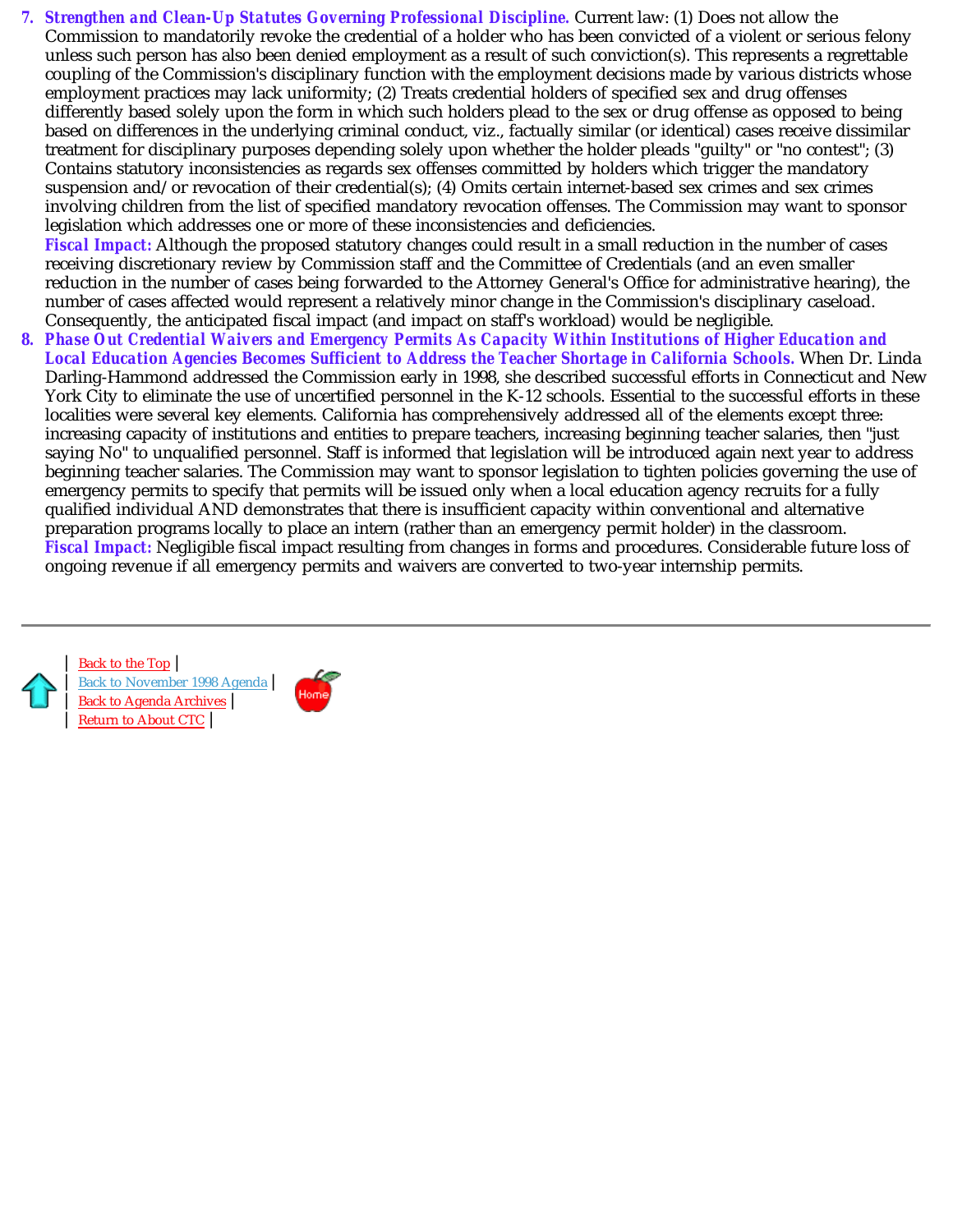

**Meeting of:** November 5-6, 1998

**Agenda Item Number:** FPPC-1

**Committee:** Fiscal Planning and Policy

**Title:**First Quarter Report of Revenues and Expenditures for Fiscal Year 1998-99

 $\mathbf{\check{v}}$  Information

**Prepared by:** John Walstrom Analyst

#### **BACKGROUND**

As previously scheduled in the Commission's quarterly calendar, staff is presenting the Commission's revenue and expenditure data for the first quarter of the current fiscal year.

#### **FISCAL IMPACT ANALYSIS**

The activities associated with the preparation and presentation of this item are included in the baseline budget for the Fiscal and Business Services Section. Therefore, no funding augmentation is needed for this item.

#### **SUMMARY**

Enclosed are two tables that depict the Commission's expenditures and revenues for the first quarter of fiscal year 1998- 99. To aid in understanding what the various totals mean, Commission staff has compiled the following explanatory notes:

#### *Expenditures*

- Most of the annual projections are based on an expected continuation of the first quarter financial trends.
- The "Total Expenditures" column includes actual expenditures plus encumbrances (expenses that the Commission has obligated itself to incur at a future date). Of the \$5.9 million in encumbrances through September 30, 1998, \$5.7 million are anticipated expenses related to examination contracts.
- "Personal Services" costs reflect relatively high amounts of salary savings for new positions that were not  $\bullet$ established until late August 1998.

#### *Revenue*

- Staff projected a four percent increase in revenue for the 1998-99 fiscal year. As of the end of September 1998, Teacher Credentials Fund revenue was being received at a rate of eleven percent over the same period last year, or seven percent more than what was projected. Teacher Credentials Fund revenue traditionally is received in higher amounts between July and November of each year and it then drops off until the following May.
- Examination revenue in the Test Development and Adminsitration Account is received sporadically throughout the year and generally within four to six weeks after each examination administration. Therefore, having collected only nine percent of the projected annual revenue is not unusual at this time of year.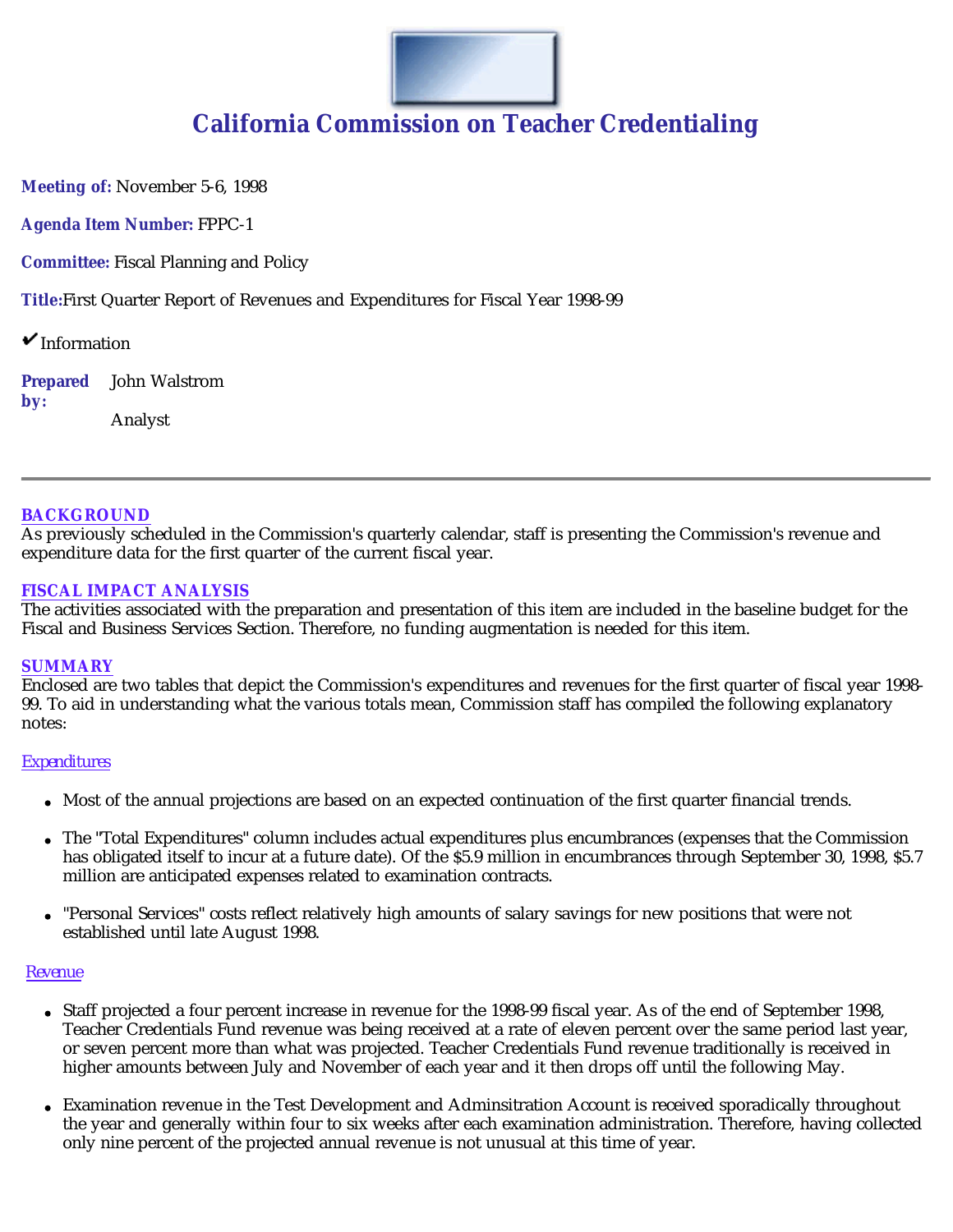| <b>Table 1</b>                                                                                                     |                                                                       |                                                       |                            |                                    |                               |  |  |
|--------------------------------------------------------------------------------------------------------------------|-----------------------------------------------------------------------|-------------------------------------------------------|----------------------------|------------------------------------|-------------------------------|--|--|
| <b>California Commission on Teacher Credentialing</b><br><b>First Quarter Expenditures for Fiscal Year 1998/99</b> |                                                                       |                                                       |                            |                                    |                               |  |  |
| For the Quarter Ending September 30, 1998                                                                          | Total<br><b>Agency</b><br><b>Budget</b>                               | <b>Total</b><br><b>Expenditures</b><br><b>To Date</b> | Percent<br><b>Expended</b> | <b>Available</b><br><b>Balance</b> | 1998-99<br><b>Projections</b> |  |  |
| PERSONAL SERVICES                                                                                                  | 9,290,346                                                             | 1,900,547                                             | 20.46%                     | 7,389,799                          | 7,602,188                     |  |  |
| <b>OPERATING EXPENSES &amp; EQUIPMENT</b>                                                                          | 16,630,615                                                            | 6,664,455                                             | 40.07%                     | 9,966,160                          | 14,236,045                    |  |  |
| <b>Total Program Costs</b>                                                                                         | \$17,355,959<br>\$21,838,233<br>\$25,920,961<br>\$8,565,002<br>33.04% |                                                       |                            |                                    |                               |  |  |

| <b>Table 2</b>                                                                                            |                             |                             |                          |  |  |  |  |
|-----------------------------------------------------------------------------------------------------------|-----------------------------|-----------------------------|--------------------------|--|--|--|--|
| <b>California Commission on Teacher Credentialing</b><br><b>First Quarter Revenue Fiscal Year 1998/99</b> |                             |                             |                          |  |  |  |  |
| For the Quarter Ending September 30, 1998                                                                 | <b>Annual</b><br>Projection | Revenue<br>Received to Date | Percent of<br>Projection |  |  |  |  |
| <b>TEACHER CREDENTIALS FUND (407)</b>                                                                     | \$16,376,000                | \$4,857,467                 | 29.7%                    |  |  |  |  |
| TEST DEVELOPMENT AND ADMINISTRATION ACCOUNT (408)                                                         | \$8,477,000                 | \$753,907                   | $8.9\%$                  |  |  |  |  |
| <b>Grand Total</b>                                                                                        | \$24,853,000                | \$5,611,375                 | $22.6\%$                 |  |  |  |  |



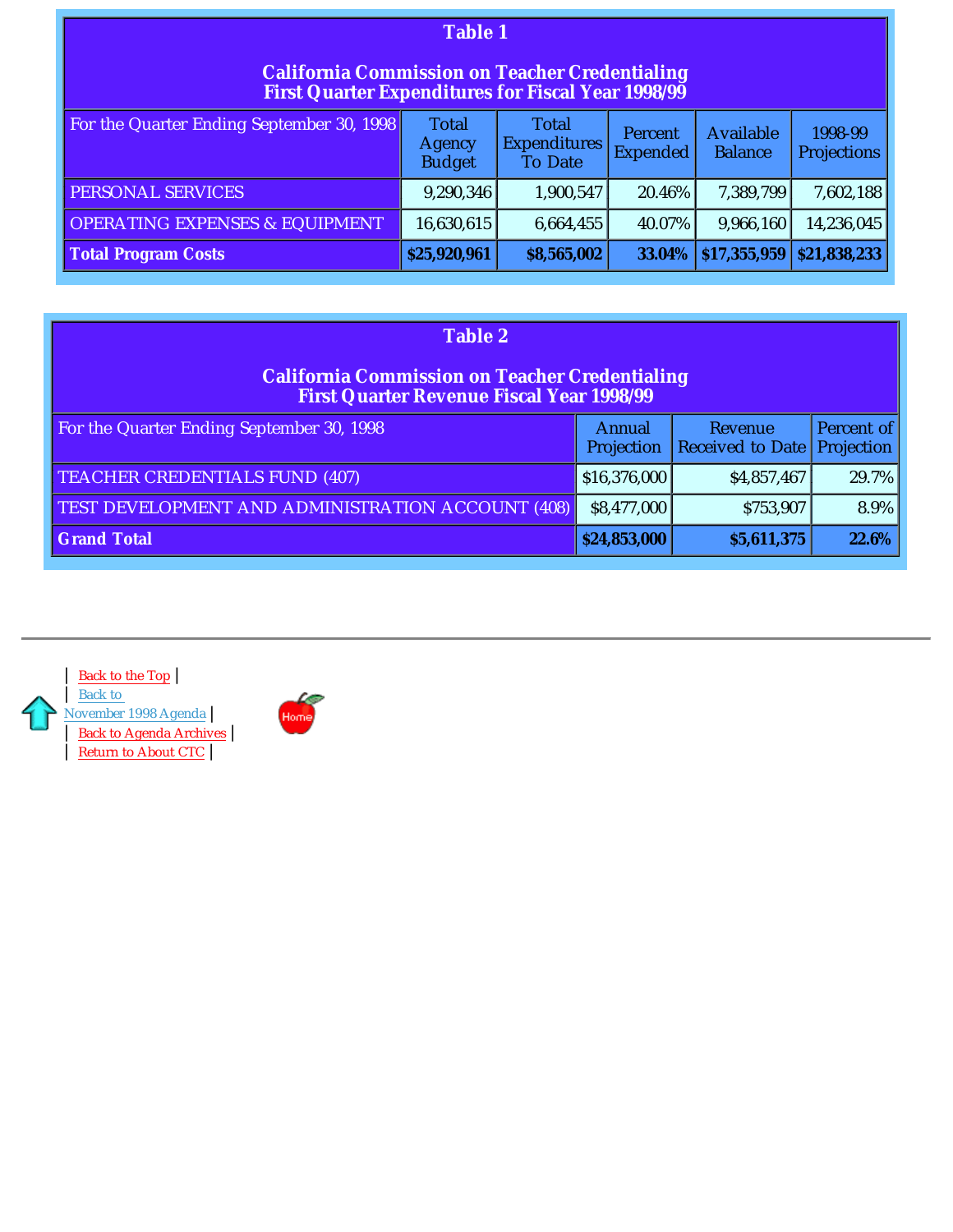

**Meeting of:** November 5-6, 1998

**Agenda Item Number:** FPPC-2

**Committee:** Fiscal Planning and Policy

**Title:**Update on Consolidation of Commission Offices

 $\mathbf{\check{v}}$  Information

**Prepared by:** LeMardeio Morris Analyst

**BACKGROUND**

At the October 1998 meeting of the Fiscal Planning and Policy Committee of the Whole, Commissioners were provided with information regarding the status of the effort to consolidate and relocate the Commission's offices.

#### **FISCAL IMPACT ANALYSIS**

The activities associated with the preparation and presentation of this item are included in the baseline budget for the Fiscal and Business Services Section. Therefore, no funding augmentation is needed for this item.

#### **SUMMARY**

Staff has toured the 1900 Capitol Avenue facility frequently and has observed that substantial progress has been made on the renovation of the building. It now appears that the modular furniture installation effort will not be completed until November 9, 1998. As a result, our move will not likely commence until the latter part of the week of November 9, 1998.

Commission meeting room furniture has been ordered from the selected vendor and is scheduled for delivery prior to the January Commission meeting.

Commission staff representing all divisions, offices, and sections have met several times with the moving vendor to discuss various issues concerning packing moving, and unpacking activities.

A more detailed *REVISED* PROJECT SCHEDULE ESTIMATE is attached for your information and convenience. Staff will continue to provide this type of information to all Commissioners through the completion of this project.

|                | <b>Milestones</b>                           |     | <b>CCTC Target Actual</b> |                   | <b>Comments</b>                                                                                                                      |
|----------------|---------------------------------------------|-----|---------------------------|-------------------|--------------------------------------------------------------------------------------------------------------------------------------|
|                |                                             |     | <b>Hours</b> Date Date    |                   |                                                                                                                                      |
|                | <b>Phase PRELIMINARY WORK-CCTC</b>          | 240 |                           |                   | $\sqrt{\frac{7}{1}\cdot\frac{1}{96}\cdot\frac{3}{1}\cdot\frac{1}{96}\cdot\frac{1}{1}}$ Preparation of 4083s (Questionnaire and Needs |
|                |                                             |     |                           |                   | Assessment)                                                                                                                          |
| T <sub>1</sub> | Project Started (Assigned to DGS)           |     |                           |                   | $\overline{\text{N/A}}$ $\left 1/8/97\right 1/22$ / Delay due to holiday schedule                                                    |
|                |                                             |     |                           |                   |                                                                                                                                      |
| T <sub>4</sub> | <b>Project Schedule Complete</b>            | 16  | 10/                       | 10/               |                                                                                                                                      |
|                |                                             |     |                           | $23/97$   $23/97$ |                                                                                                                                      |
| T <sub>2</sub> | Program Completed by DGS                    |     | $1/6/97$ 4/4/97           |                   |                                                                                                                                      |
| T <sub>3</sub> | Form 10 Filed                               | 80  |                           |                   | $\frac{1}{2}$ $\frac{7}{797}$ $\frac{7}{797}$ $\frac{1}{7797}$ ; 1st revision; Final revision $\frac{7}{797}$                        |
|                | <b>Phase SITE SELECTION (Advertisement)</b> | 80  | 7/28/                     | $\frac{17}{28}$   |                                                                                                                                      |
|                |                                             |     | 97                        | 97                |                                                                                                                                      |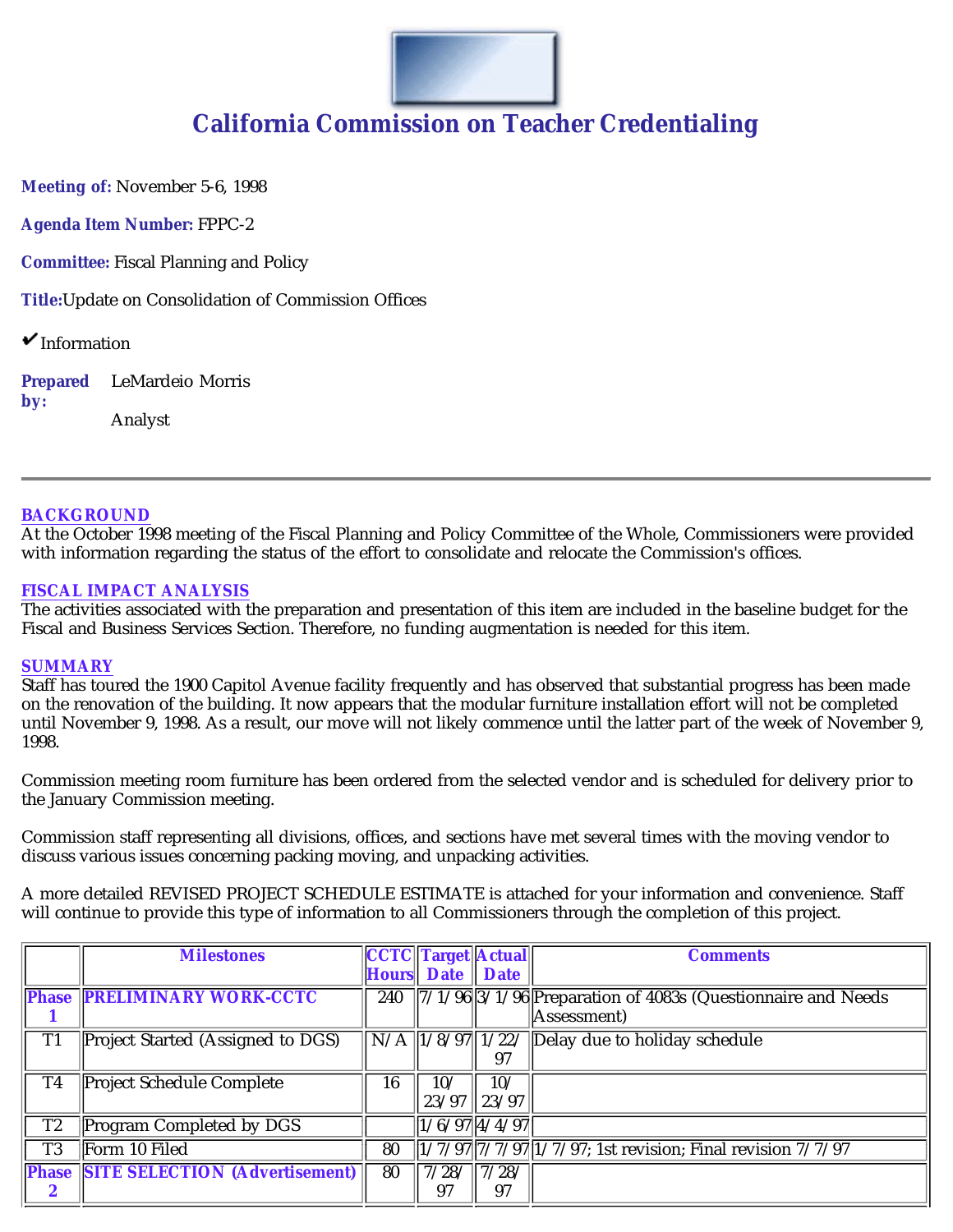| T <sub>5</sub>           | Site Search Completed                                                      | 16              | $8/20/$ 8/20/<br>97                 | 97                        |                               |
|--------------------------|----------------------------------------------------------------------------|-----------------|-------------------------------------|---------------------------|-------------------------------|
| <b>Phase</b><br>$\bf{3}$ | <b>PLANNING</b>                                                            |                 |                                     |                           |                               |
| T <sub>6</sub>           | Meeting with Space Planner                                                 | 14              | 10/<br>23/97                        | $\overline{10}$<br>23/97  |                               |
|                          | <b>Conducted Initial Meeting with</b><br>Staff Reps.                       | 28              | 10/<br>31/97                        | 10/<br>31/97              |                               |
|                          | <b>Review 1st Draft (Senior Staff)</b>                                     | 10              | $\overline{11/}$<br>12/97           | $\overline{117}$<br>12/97 |                               |
|                          | Review 1st Draft (Staff Reps. and<br>Space Planner)                        | $\overline{28}$ | 11/<br>14/97                        | $\overline{11/}$<br>14/97 |                               |
|                          | <b>Review 2nd Draft of Building</b><br>Diagram (Senior Staff)              | 20              | 11/<br>26/97                        | 12/<br>10/97              |                               |
|                          | <b>Review 2nd Draft of Building</b><br>Diagram (Staff Reps)                | 60              | 12/1/<br>97                         | $\overline{12/}$<br>10/97 |                               |
|                          | Review Options for Comm. Mtg.<br>Rm (Ad Hoc Committee)                     | 8               | 12/5/<br>97                         | 12/5/<br>97               |                               |
|                          | <b>Prepare 3rd Draft of Building</b><br>Diagram (Space Planner)            | 16              | $\overline{12/}$<br>12/97           | $\overline{12/}$<br>11/97 |                               |
|                          | <b>Review 3rd Draft (Staff Reps)</b>                                       | 14              | 12/<br>15/97                        | $\overline{12/}$<br>17/97 |                               |
|                          | Review 3rd Draft (Senior Staff)                                            | $\overline{5}$  | $\overline{12/}$<br>22/97           | $\overline{12/}$<br>17/97 |                               |
|                          | Review Final Rough Draft (Ad Hoc<br>Committee)                             | 8               | 12/<br>29/97                        | $\overline{127}$<br>29/97 |                               |
|                          | <b>Review Final Rough Draft (Staff</b><br>Reps)                            | 14              | 1/5/98                              | 1/21/<br>98               |                               |
|                          | <b>Review Final Rough Draft (Senior</b><br>Staff)                          | $\overline{5}$  | 1/5/98                              | 1/21/<br>98               |                               |
|                          | Plan Approval (Senior Staff)                                               | $\overline{5}$  | 1/5/98                              | 1/21/<br>98               |                               |
|                          | <b>CCTC Recommended Requirements</b><br>to DGS                             | 8               | $\frac{2}{11}$ $\frac{2}{11}$<br>98 | 98                        |                               |
|                          | Preliminary Review of<br><b>Recommended Requirements (DGS)</b>             | 4               | 2/18/<br>98                         | 2/18/<br>98               |                               |
|                          | <b>Preliminary Review of</b><br><b>Recommended Requirements</b><br>(Owner) | 4               | 2/18/<br>98                         | 2/18/<br>98               |                               |
|                          | Plan Approval (DGS) (CCTC)<br>(Owner)                                      | 4               | $3/2/98$ 4/6/98                     |                           |                               |
|                          | Modular Furniture Design (CCTC)<br>to DGS                                  | $\overline{40}$ | $4/6/98$ $4/6/98$                   |                           |                               |
|                          | <b>Modular Furniture Designs to PIA</b>                                    |                 | $5/4/98$ $8/12/$                    | 98                        |                               |
|                          | <b>Modular Furniture Designs</b><br>Returned to DGS                        |                 | 6/24/<br>98                         | 8/19/<br>98               |                               |
|                          | Modular Furniture Designs<br>Returned to CCTC                              |                 | 6/26/<br>98                         | $\sqrt{8/19/1}$<br>98     |                               |
|                          | Designs Including Revisions to DGS                                         | 20              | 5/11/<br>98                         | 8/21/<br>98               | Revised target date - 8/21/98 |
|                          | Designs Including Revisions from<br>DGS to PIA                             |                 | $7/1/98$ 8/24/                      | 98                        |                               |
|                          | Final Approval of PIA Drawings Via<br>DGS                                  | 8               | 5/25/<br>98                         | 8/24/<br>98               | Revised target date - 8/24/98 |
|                          | <b>Purchase Order for Modular</b><br>Furniture                             | $\overline{2}$  | $6/8/98$ 8/26/                      | 98                        |                               |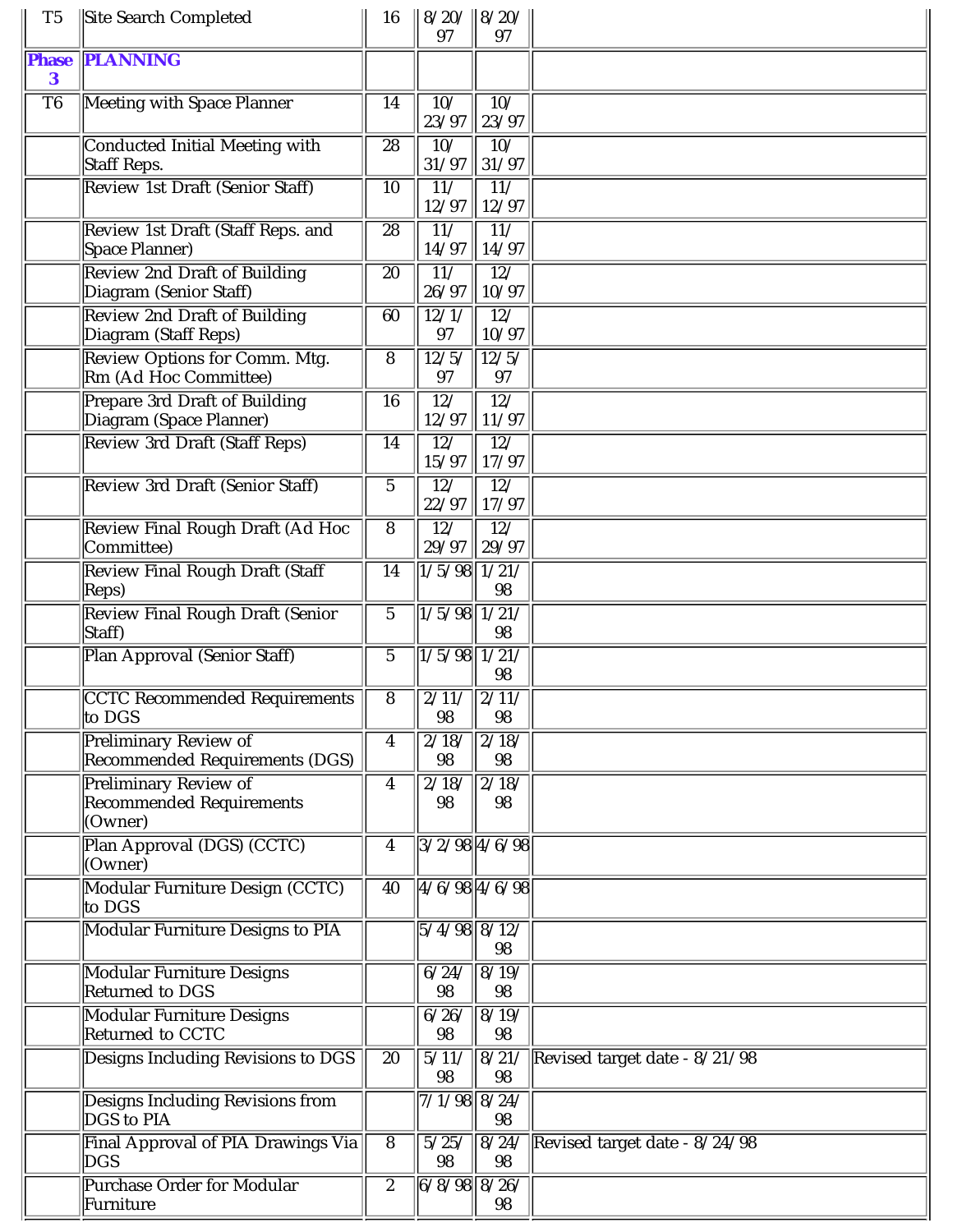|                             | Delivery of Modular Furniture            |                  | 8/3/98                   |                               | Revised target date - 10/19/98                     |
|-----------------------------|------------------------------------------|------------------|--------------------------|-------------------------------|----------------------------------------------------|
|                             | <b>Installation of Modular Furniture</b> | 80               | 8/10/<br>98              |                               | Revised target date - 11/9/98                      |
| <b>Phase</b><br>4           | <b>NEGOTIATIONS/BID</b>                  |                  |                          |                               |                                                    |
| $\overline{T7}$             | <b>Lease Execution</b>                   |                  | 98                       | $\frac{4}{13}/\frac{7}{8/98}$ |                                                    |
|                             | Approval of Exhibit "A:                  | $\overline{32}$  | 98                       | 5/26/7/8/98                   |                                                    |
|                             | Completion of Form 6                     | $\boldsymbol{4}$ | 98                       | 5/29/7/8/98                   |                                                    |
| <b>Phase</b><br>$\mathbf 5$ | <b>CONSTRUCTION/NOTIFICATION</b>         |                  |                          |                               |                                                    |
| T <sub>8</sub>              | Pre-construction Meeting (Owner)         |                  | 4/13/<br>98              | $\sqrt{7/15/}$<br>98          |                                                    |
|                             | Construction to Begin (Owner)            |                  | $5/1/98$ 9/8/98          |                               |                                                    |
|                             | <b>Notice of Written Cancellation</b>    |                  |                          |                               |                                                    |
|                             | 1100 J Street (DGS)                      |                  | $\overline{5/31}/$<br>98 |                               | $7/9/98$ 90 day written notice                     |
|                             | 1812 9th Street (DGS)                    |                  | 7/31/<br>98              | 7/14/<br>98                   | 60 day written notice                              |
| <b>Phase</b><br>6           | <b>OCCUPANCY</b>                         |                  |                          |                               |                                                    |
| T <sub>9</sub>              | Phase 1 (CCTC-DPP)                       | 320              | 9/1/98                   |                               | 1100 J Street - Revised target date 11/16/98       |
|                             | Phase 2 (CCTC - All Other<br>Divisions)  | 720              | 10/1/<br>98              |                               | 1812 9th Street - Revised target date 11/16/98     |
|                             | Acceptance (CCTC)                        | $\overline{8}$   | 9/1/98                   |                               | 1900 Capitol Avenue - Revised target date 11/16/98 |
| $\overline{T10}$            | Project Close Out (CCTC & DGS)           | $\overline{8}$   | 12/1/<br>98              |                               |                                                    |
|                             |                                          |                  |                          |                               |                                                    |
|                             | <b>Totals</b> 1,929                      |                  |                          |                               |                                                    |

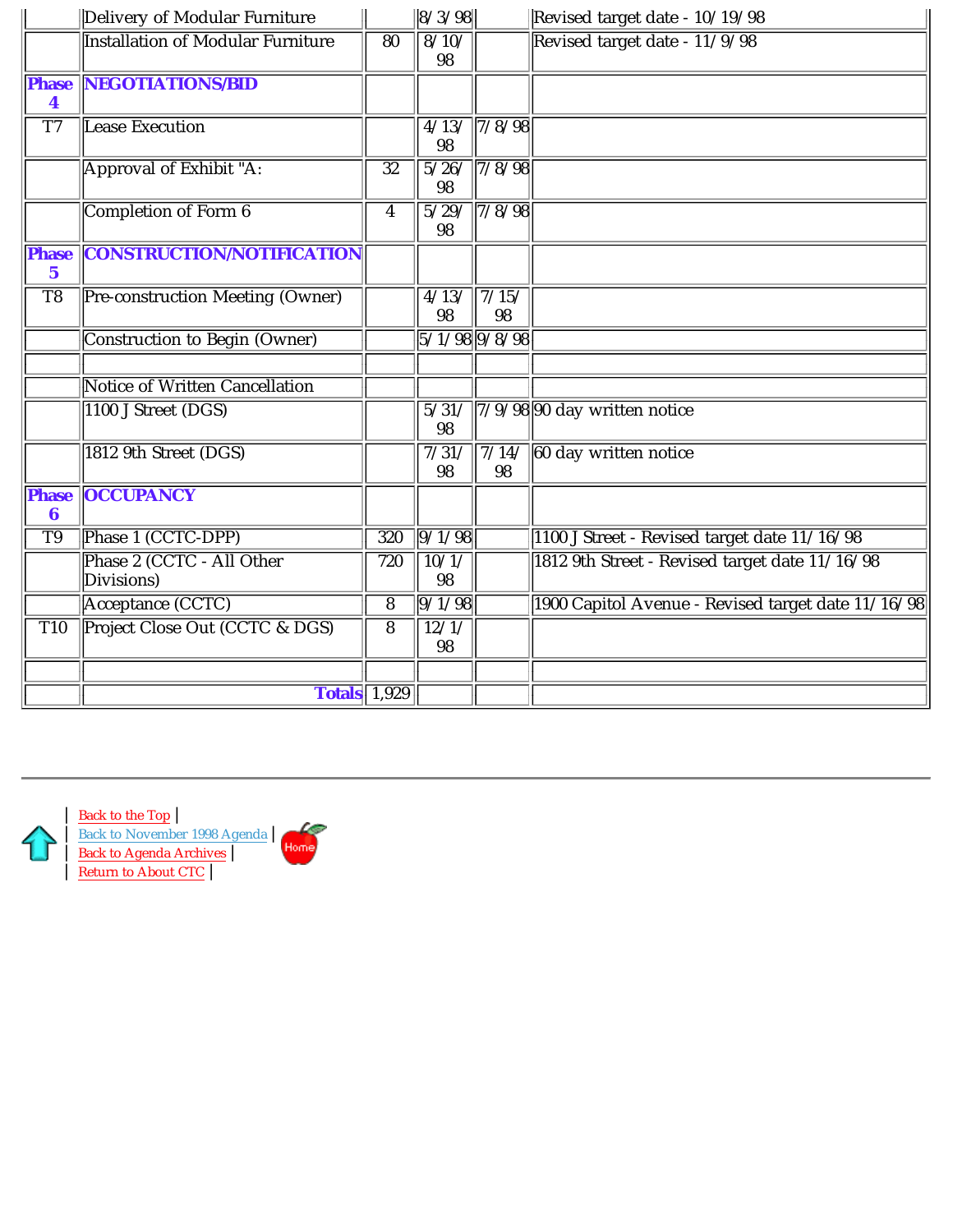

**Meeting of:** November 5-6, 1998

**Agenda Item Number:** C&CA-1

**Committee:** Credentials and Certificated Assignments

**Title:**Proposed Amendments to Title 5 Regulation, §80499, Pertaining to Adding an Authorization to a Teaching Credential

 $\mathbf{\check{v}}$  Action

**Prepared by:** Yvonne Novelli,

Program Analyst

**Proposed Amendments to Title 5 Regulation, §80499 Pertaining to Adding an Authorization to a Teaching Credential**

**October 15, 1998**

#### **Summary**

The following proposes to amend Title 5 Regulation §80499 related to adding an authorization to a teaching credential. These amendments add relevant pedagogical requirements for those obtaining a different level teaching credential.

#### **Fiscal Impact Statement**

There will be a minor short term cost to the agency related to holding a public hearing if the recommendation is adopted. The Commission currently receives approximately 1500 applications for the added authorizations each year. Because of the proposed new requirements, there might be a slight reduction in applications for these credentials.

Individuals seeking a credential at a different level will incur the following increased costs if the proposal is implemented.

**Varying Cost of Credentials Sought (September 1998)**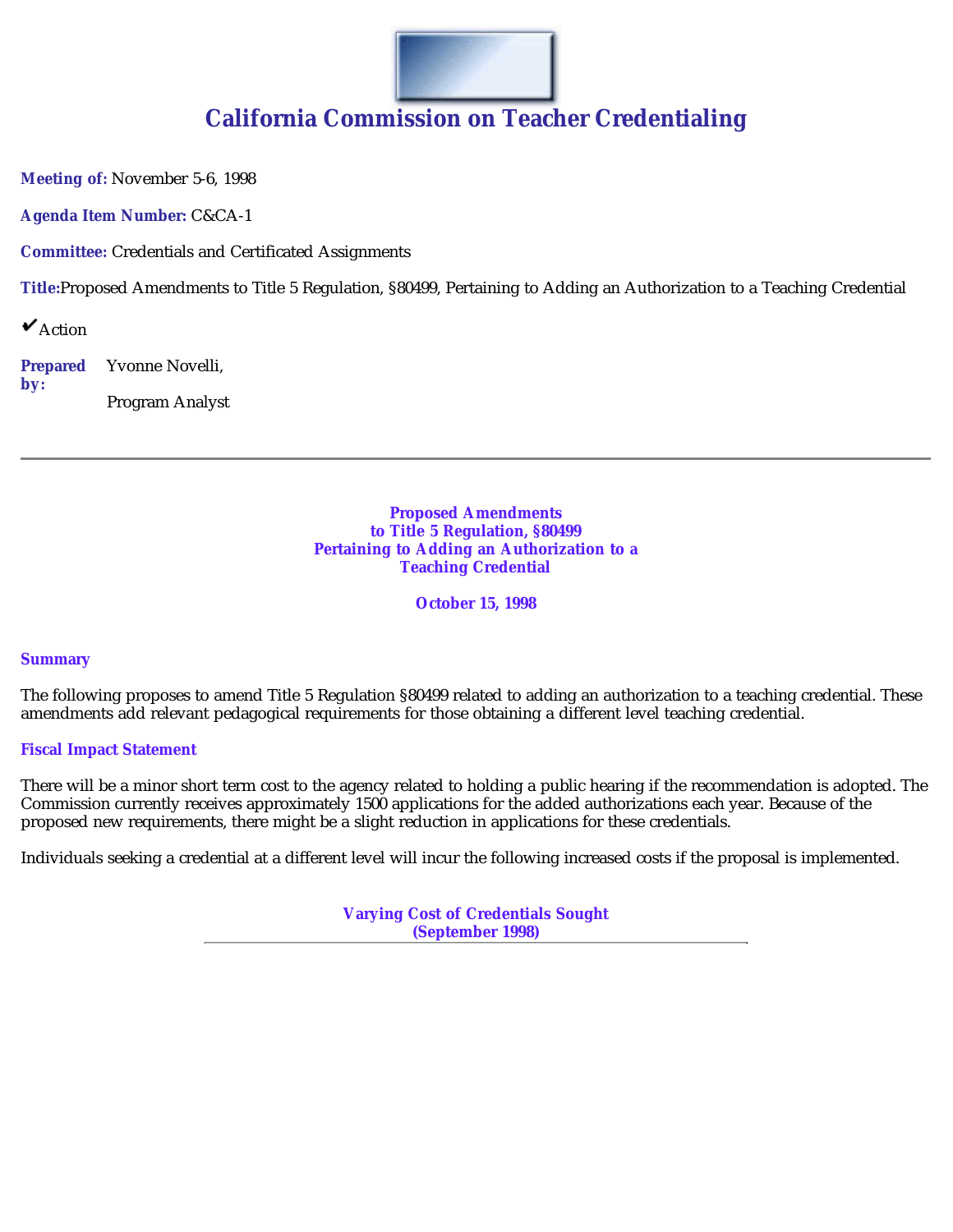| <b>Requirements</b>                                | <b>Multiple</b><br><b>Subject</b><br>(least<br>expensive) | <b>Multiple</b><br><b>Subject</b><br>(most<br>expensive) | <b>Single</b><br><b>Subject</b><br>(least<br>expensive) | <b>Single</b><br><b>Subject</b><br>(most<br>expensive) |
|----------------------------------------------------|-----------------------------------------------------------|----------------------------------------------------------|---------------------------------------------------------|--------------------------------------------------------|
| <b>Current Costs</b>                               | \$250                                                     | \$250                                                    | \$180                                                   | <b>\$350</b>                                           |
| <b>Application</b><br>fee                          | <b>S60</b>                                                | <b>\$60</b>                                              | <b>\$60</b>                                             | <b>\$60</b>                                            |
| <b>Methodology</b><br><b>Course</b>                | <b>\$315</b>                                              | <b>\$1650</b>                                            | <b>\$345</b>                                            | <b>\$1650</b>                                          |
| <b>Reading</b><br><b>Course/RICA</b>               | <b>\$178 (RICA)</b>                                       | <b>S2160</b><br>(course)                                 |                                                         |                                                        |
| <b>Subject</b><br><b>Matter Exam</b>               | <b>\$190</b>                                              | <b>S190</b>                                              | <b>S120</b>                                             | <b>\$290</b>                                           |
| <b>Total of</b><br><b>Proposed</b><br><b>Costs</b> | <b>\$743</b>                                              | <b>\$4060</b>                                            | <b>\$525</b>                                            | <b>\$2000</b>                                          |

#### **Policy Issues to Be Resolved**

Shall the Commission require a Multiple or Single Subject Teaching Credential holder to complete relevant pedagogical training before obtaining an added teaching authorization at a new level?

#### **Staff Recommendation**

Staff recommends that the Commission approve the following amendments to Title 5 Regulation, §80499, for the purposes of beginning the rulemaking file for submission to the Office of Administrative Law and the scheduling of a public hearing.

#### **Background**

Title 5, §80499, currently allows an individual who is eligible for a teaching credential based on a baccalaureate degree and a professional teacher preparation program including student teaching to obtain a Multiple or Single Subject Teaching Credential, in most cases, by verifying only subject matter competency. This does not require any additional pedagogical training when obtaining an authorization at a new level, such as a Single Subject Credential holder obtaining the Multiple Subject Credential.

Education Code §44225(e) requires the Commission to exempt holders of General and Standard (pre-Ryan) teaching credentials from numerous credential requirements, including pedagogical training, when obtaining added authorizations. For this reason, the proposal does not affect holders of these credentials.

This general proposal, to require pedagogical training when adding a teaching authorization at a new level, was presented at the October 1998 Commission meeting as an information item. One issue revised during the Commission discussion pertained to the "English language skills for the beginning learner" competency required for those seeking the Multiple Subject Credential. This revision to the proposed requirements would allow individuals to use the passage of the Reading Instruction Competence Assessment (RICA) at the level required for the Multiple Subject Teaching Credential as an option to the English language skills course.

#### **The Importance of Reading and Content Pedagogy for those Seeking Supplementary Authorizations**

The importance of the ability to teach reading is essential at all grade levels. Similarly, the ability to translate knowledge of a subject area into content that is understandable and developmentally appropriate is critical for teachers at all grade levels. Teachers who are initially prepared to instruct primarily secondary or primarily elementary students need to have developmentally appropriate instruction in those grade levels they wish to add to their teaching authorization.

The work of Adams (1990), Honig (1996), Liberman et al (1991), Lyon (1994), and Moats (1994), and the California Reading Task Force (1995), all show the importance of focused, specific, developmentally appropriate instruction in the teaching of reading. Although there are some common elements of instruction for all teachers of reading, there are differences in the necessary knowledge especially for those who teach reading in early grades (Kindergarten through Grade 3). Those who teach reading in middle and secondary classes need to possess knowledge of specific remedial strategies. This distinction is also illustrated in the 1998 Reading/Language Arts Curriculum Framework.

The work of Ball and Wilson (1990), is one example of a study that demonstrates both knowledge of subject matter and the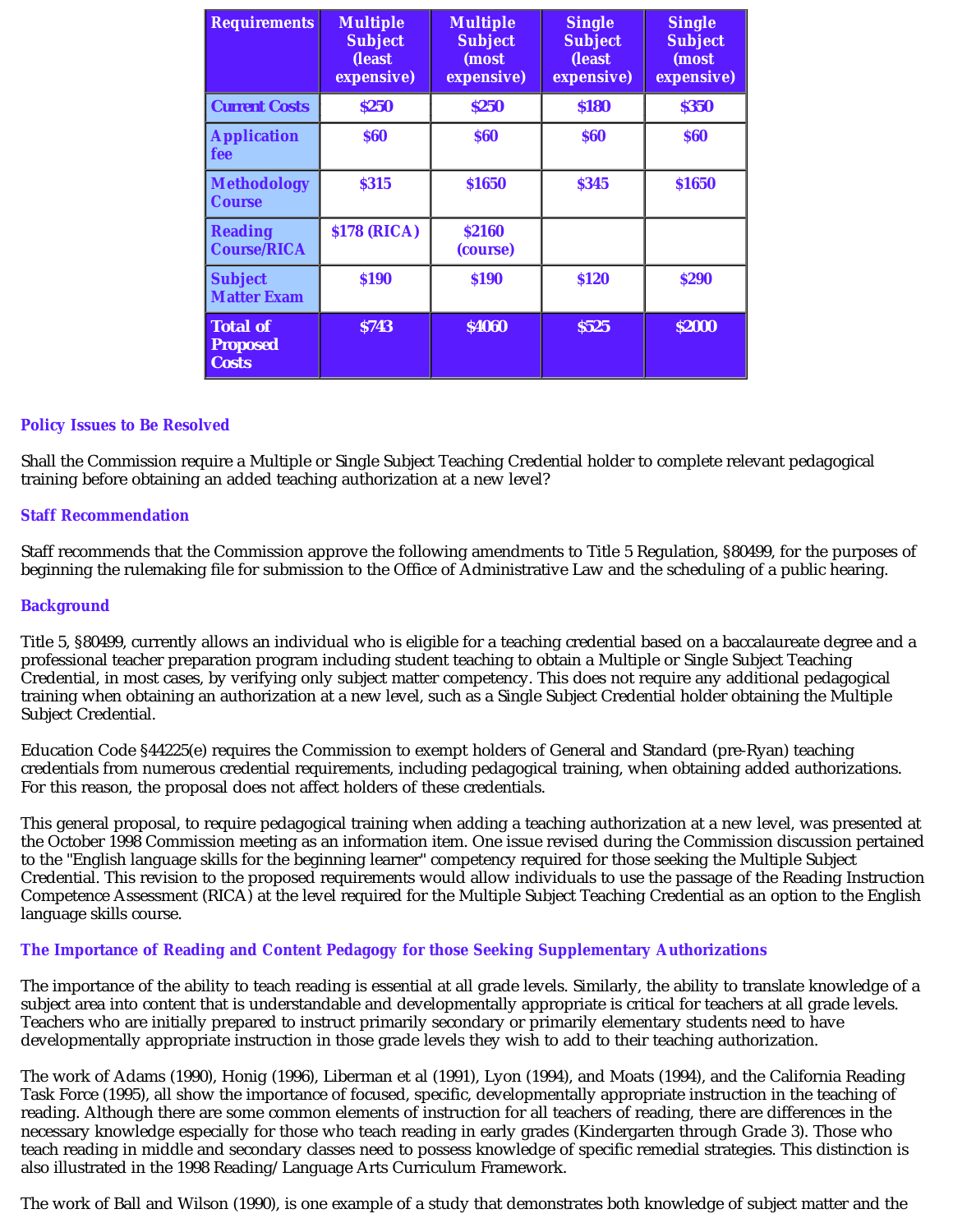knowledge of how to teach are equally important. Many of us have experienced teachers (frequently in college) who seemed to have a have vast knowledge of their subject, but had little notion of how to make that knowledge understandable to those students in their classroom. The ability to break down a subject into its component parts, to provide illustrations and examples, to attach what is being learned to what a student already knows are essential to the art and skill of teaching. Knowledge of content alone does not provide these skills. Courses in pedagogy are designed to provide these kinds of skills. It is important that when a teacher chooses to teach content knowledge to students at a different grade level than their current credential authorization that they have developmentally appropriate pedagogical instruction in that subject.

#### **Proposed Amendments to §80499**

In general, the proposed regulations would require holders of the Multiple Subject Credential, who wish to obtain a Single Subject Credential, to complete a "departmentalized" methodology course in addition to the specialty area subject matter competency. It would also require holders of the Single Subject Credential, who seek a Multiple Subject Credential, to complete the liberal studies subject matter competency plus a course in "self-contained" methodology and either a course in English language skills for the beginning learner or the RICA at the level required for the Multiple Subject Teaching Credential. The following is a more detailed review of the proposed amendments, listed by credential type. The issues of allowing passage of the RICA as an option to a course and of "eligibility" as opposed to holding a valid credential are also discussed. A copy of the proposed regulations is attached.

### Adding an Authorization to a Clear, Life or Professional Clear Multiple or Single Subject Credential

Currently, these credential holders only need to satisfy the subject matter competency requirement to obtain an added authorization. Under this proposal, holders of a Multiple Subject Credential who wish to obtain a Single Subject Credential would also be required to complete a three-semester unit course in methodology directly related to teaching in a departmentalized setting. Holders of the Single Subject Credential would need to satisfy liberal studies subject matter competency and, additionally, 1) a three-semester unit course in methodology directly related to teaching in a self-contained setting and 2) a course or assessment (RICA) covering the development of English language skills for the beginning learner including reading to obtain a Multiple Subject Credential. Because holders of Single Subject Credentials previously completed departmentalized-setting methodology, they may continue to add authorizations to their Single Subject Credential by satisfying only the subject matter competency requirement in the new single subject area. The following chart lists the current and proposed requirements.

| <b>Clear, Life or</b><br><b>Professional</b><br><b>Clear Credential</b><br><b>Held</b> | <b>Requirement(s)</b><br>(Both proposed* and<br>current)                                                                                                                                     | <b>Clear or</b><br><b>Professional</b><br><b>Clear Credential</b><br><b>Sought</b> |
|----------------------------------------------------------------------------------------|----------------------------------------------------------------------------------------------------------------------------------------------------------------------------------------------|------------------------------------------------------------------------------------|
| <b>Multiple Subject</b>                                                                | 1)<br>specialty area<br>subject matter<br>competency<br>2)* departmentalized<br>methodology<br><b>COUFSe</b>                                                                                 | <b>Single Subject</b>                                                              |
| <b>Single Subject</b>                                                                  | 1) liberal studies<br>subject matter<br>competency<br>2)* self-contained<br>methodology<br><b>COUFSe</b><br>3)* English language<br>skills for<br>beginning<br>readers course or<br>the RICA | <b>Multiple Subject</b>                                                            |
| <b>Single Subject</b>                                                                  | 1) new specialty<br>area subject<br>matter<br>competency                                                                                                                                     | <b>Single Subject</b>                                                              |

### **ADDING TO A CLEAR, LIFE OR PROFESSIONAL CLEAR CREDENTIAL**

Adding an Authorization to a Preliminary Multiple or Single Subject Credential

The proposal would similarly affect holders of preliminary Multiple or Single Subject Credential who wish to add an authorization at a new level. Currently, preliminary credential holders need to satisfy 1) the subject matter competency in the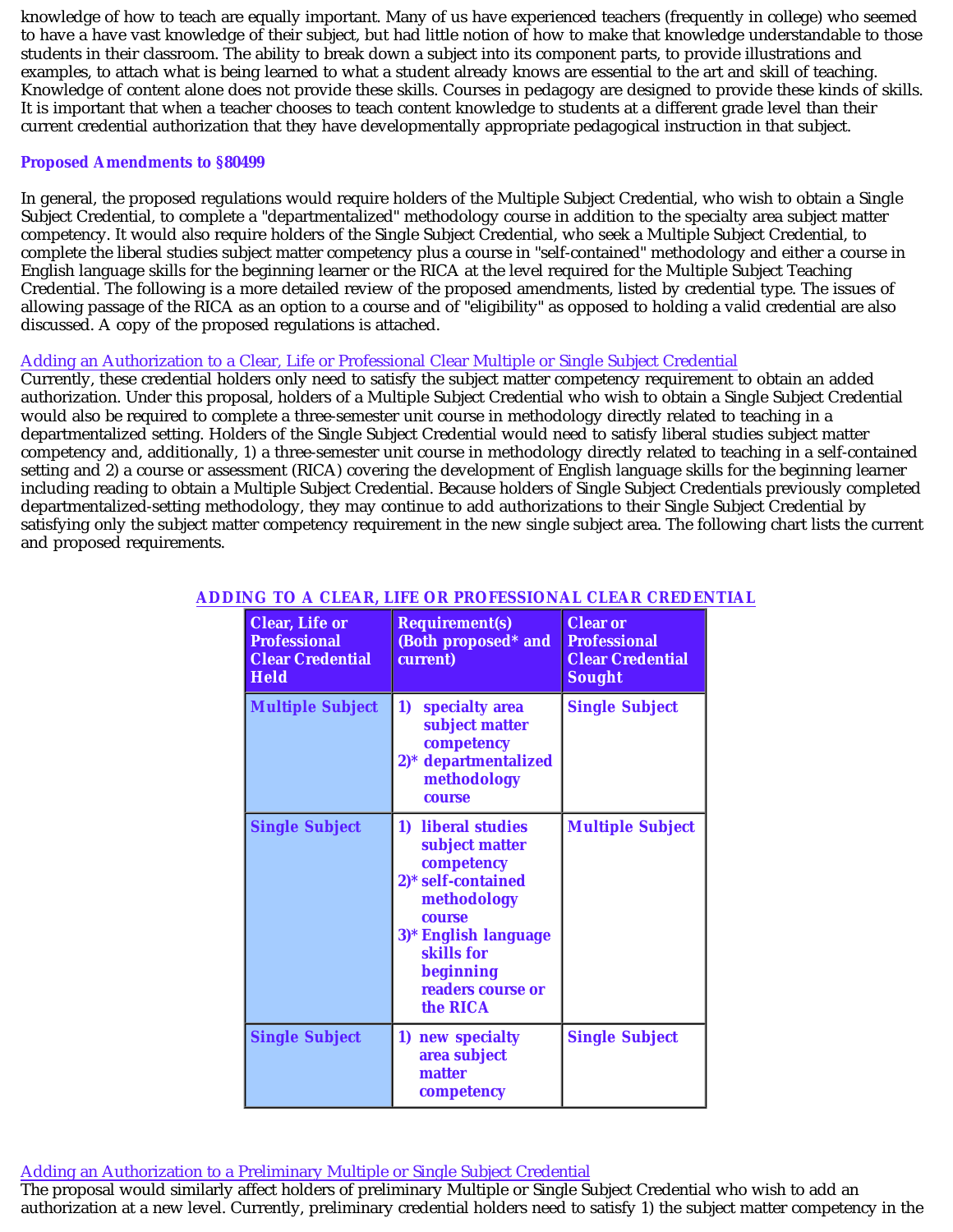new area, 2) English language skills including reading, and 3) the United States Constitution requirements to obtain a new authorization. This proposal would also require the completion of a three-semester unit course in methodology directly related to teaching in a departmentalized setting for Multiple Subject holders to qualify for Single Subject Credentials. To obtain the Multiple Subject Credential, holders of Single Subject Credentials would continue to verify liberal studies subject matter competency and knowledge of the United States Constitution. They would also need to verify both a three-semester unit course in methodology directly related to teaching in a self-contained setting and a course or assessment (RICA) covering the development of English language skills specifically for the *beginning learner* including reading.

The proposed regulations also clarify that individuals who hold two-year preliminary Single Subject Credentials will have the option of adding the new specialty area to the two-year Single Subject Credential even if they have not had time to complete any other renewal requirement for the three-year extension. They will also have the option of adding the new subject when they renew their two-year preliminary Single Subject Credentials or after. The previous wording did not allow this flexibility for trained departmentalized teachers.

#### Reading Instruction Competence Assessment (RICA) Option

For those seeking the Multiple Subject Credential, the proposed regulations allow two options for the "English language skills for the beginning learner" competency requirement. These are either 1) a course covering these English language skills or 2) the passage of the RICA at the level required for the Multiple Subject Teaching Credential. The Commission has worked hard to align the RICA content specifications with the reading course content requirement. Education Code §44283 requires the RICA "to measure an individual's knowledge, skill, and ability relative to effective reading instruction." It also requires that the competencies found in the RICA are part of the English language skills coursework content for the Multiple Subject Teaching Credential. The research regarding this comparison was presented to the Commission in the Fall of 1997 within Program Certification Handbook for Elementary Reading Instruction: Resource Guide for Multiple Subject Credential Program Coordinators, Faculty and Reviewers.

#### Remove the "Academically Eligible for the Credential" Option

Currently, to add an authorization, the individual may either possess *or be academically eligible* for the appropriate basic teaching credential. This allows an individual who qualifies for the Multiple Subject Credential to acquire the Single Subject Credential without obtaining the Multiple Subject, thereby saving the application fee. If this practice remains in place, then an elementary out-of-state trained teacher could obtain the Single Subject Credential and then qualify for the five-year preliminary Multiple Subject Credential without ever passing the Reading Instruction Competence Assessment (RICA) examination. This omission would be allowed because Education Code §44283, which governs the RICA requirement, does not require this examination if an individual already holds a valid California credential. To ensure that all individuals who need RICA are required to pass it, the proposed amendments remove the "eligibility" option.

#### **Availability of Coursework**

To determine the availability and cost of these proposed amendments, a survey was distributed to all institutions of higher education that have approved programs for the Multiple and/or Single Subject Teaching Credentials and their extension divisions. In the survey, the institutions were asked if they offer courses to candidates who are not enrolled in their credential program and, if not, would they be willing to offer them if the proposed regulations were approved. If the courses were available to non-enrolled students, the institutions were asked to indicate the available sessions, locations, and tuition. Of the 56 institutions that replied, 10 were California State Universities, 3 were California State University extensions, 7 were Universities of California, 3 were University of California extensions, and the remaining 33 were from private institutions. The following is the results of this survey, based on 1998-1999 information.

- 28 offer courses to candidates who are not enrolled in their credential program
- 16 currently do not offer the courses to non-enrolled students but would be willing to do so if the regulations are approved.
- 12 would not be able to offer the courses to non-enrolled students.

The following three items include information from 27 of the 28 institutions that currently offer courses to non-enrolled students and 8 of the institutions that would be willing to offer them if the proposed regulations were approved.

The 35 institutions that offer or may offer "self-contained" methodology courses indicated the following sessions and campuses. One institution indicated that they also offer the course on-line. Additionally, the range of tuition expense for the 3-semester or 4-quarter unit course is listed.

|                      | 33 Fall                                            |  | 23 Summer                  |           |  |  |
|----------------------|----------------------------------------------------|--|----------------------------|-----------|--|--|
|                      | 9 Winter                                           |  | 31 Late Afternoon/Evenings |           |  |  |
|                      | 31 Spring                                          |  | 10 Weekends                | 1 On-line |  |  |
|                      | 18 home campus only 17 satellite and home campuses |  |                            |           |  |  |
| \$315-\$1650 tuition |                                                    |  |                            |           |  |  |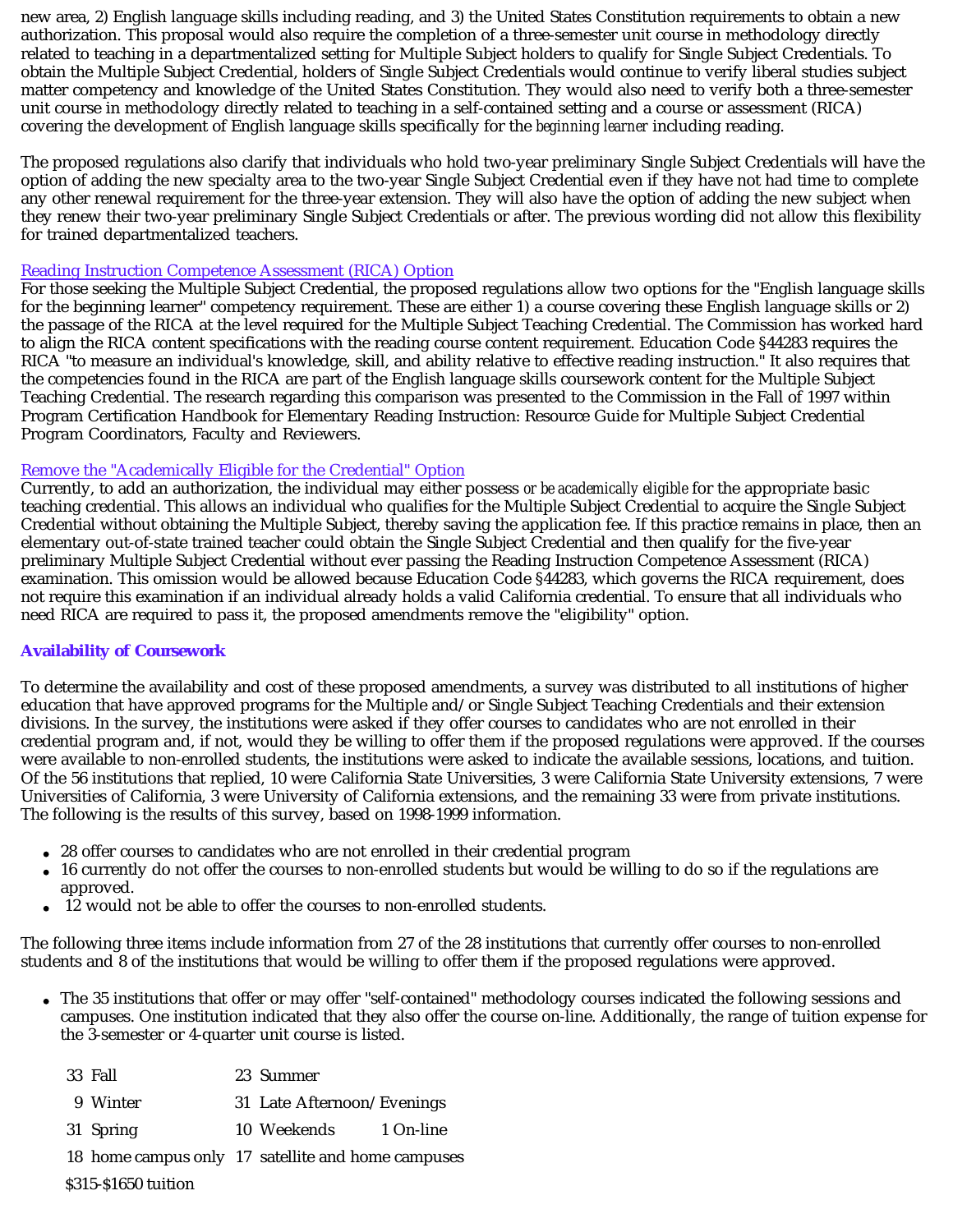- The 36 institutions that offer or may offer approved courses in English language skills for beginning readers indicated the following sessions and campuses. Also noted is the range of tuition expense for the course.
	- 31 Fall 20 Summer 6 Winter 32 Late Afternoon/Evenings 28 Spring 8 Weekends

19 home campus only 17 satellite and home campuses

\$285-\$2160 tuition

- The 21 institutions that offer or may offer "departmentalized" methodology courses indicated the following sessions and campuses. Also noted is the range of tuition expense for the 3-semester or 4-quarter unit course.
	- 19 Fall 8 Summer 5 Winter 18 Late Afternoon/Evenings 20 Spring 1 Weekends

17 home campus only 4 satellite and home campuses

\$345-\$1650 tuition

In addition to the home campuses, the survey indicated that the courses were offered in numerous sites throughout the more populated areas of California. These included Bakersfield, Cupertino, Encino, Irvine, La Jolla, Los Angeles, Newhall, Pasadena, Riverside, Sacramento, San Diego County, San Jose, Solano County, Stockton, Ukiah, Ventura, Visalia, and Woodland Hills. Also mentioned were locations on-line and at 41 satellite campuses in northern California.

> **Division VIII of Title 5 California Code of Regulations**

**Section 80499 Pertaining to Requirements for Adding an Authorization to a Credential**

#### **Section 80499. Requirements for Adding An an Authorization to a an Existing Credential.**

- (a) A qualified applicant who holds a teaching credential as described in (b) and desires an additional authorization may apply for the authorization by recommendation of an institution approved by the Commission to recommend for the authorization, or may apply directly to the Commission pursuant to (c), (d), (e) or (f) below.
- (b) The following definitions apply only to §80499. A "qualified applicant" is defined as a holder of a valid credential that meets the definition of a "basic teaching credential" pursuant to Education Code §44203(e)(1) only. The "holder of a valid credential" is defined as an individual who <del>either</del> possesses <del>or is academically eligible for</del> the appropriate<u>, valid</u> basic teaching credential.
- (c) A qualified applicant holding a valid clear, life or professional clear Multiple or Single Subject Teaching Credential may obtain a multiple or single subject teaching an additional authorization when the holder has verified either  $(1)$ ,  $(2)$ , or  $(3)$ below.
	- (1) The holder of a Multiple Subject Teaching Credential may obtain a Single Subject Teaching Credential by verifying both of the following requirements:
		- (A) subject matter knowledge in the requested area by completion of either the appropriate subject-matter examination(s) adopted by the Commission, or a Commission-approved subject-matter program., and
		- (B) a three-semester or four-quarter unit course in subject matter pedagogy directly related to teaching in a departmentalized setting and appropriate to Single Subject Teaching Credential.
	- (2) The holder of a Single Subject Teaching Credential may obtain a Multiple Subject Teaching Credential by verifying all of the following requirements: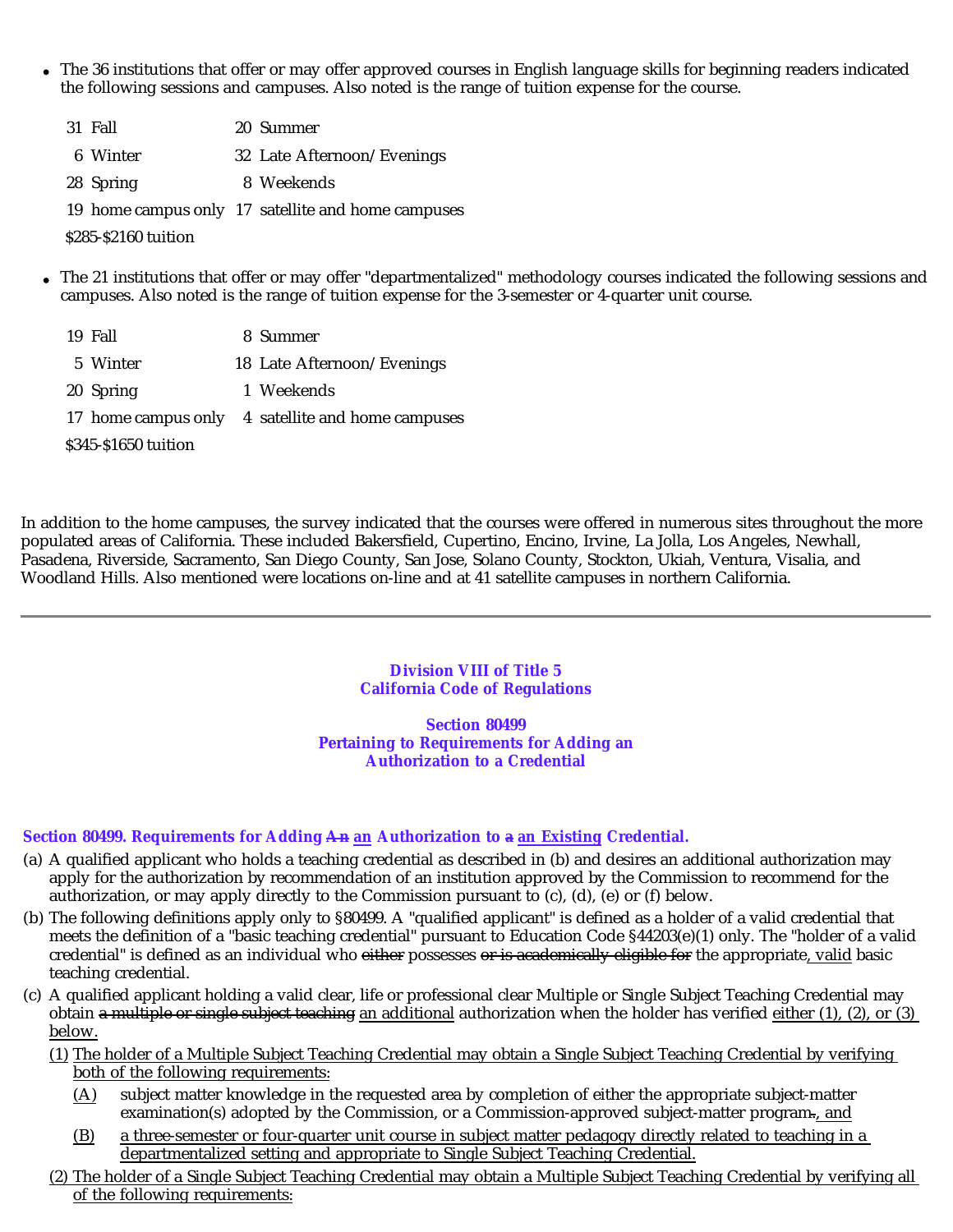- (A) subject matter knowledge in the requested area by completion of either the appropriate subject-matter examination(s) adopted by the Commission, or a Commission-approved subject-matter program,
- (B) a three-semester or four-quarter unit course in subject matter pedagogy directly related to teaching in a selfcontained setting and appropriate to Multiple Subject Teaching Credential, and
- (C) study of alternative methods of developing English language skills as described in Education Code Sections 44259(b)(4) and 44283. This requirement may be satisfied by either completion of coursework or by passage of the Reading Instruction Competence Assessment (RICA) at the level required for the Multiple Subject Teaching Credential.
- (3) The holder of a Single Subject Teaching Credential may obtain a Single Subject Teaching Credential in an added authorization by verifying the following requirement:
	- (A) subject matter knowledge in the requested area by completion of either the appropriate subject-matter examination(s) adopted by the Commission, or a Commission-approved subject-matter program.
- (4) The applicant will be granted a clear multiple or single subject teaching authorization if the credential held is a clear or life. The applicant will be granted a professional clear multiple or single subject teaching authorization if the credential held is a professional clear.
- (d) A qualified applicant holding a valid preliminary Multiple or Single Subject Teaching Credential may obtain a preliminary multiple or single subject teaching authorization when the holder has verified successful completion of (1), (2), and (3) below:
	- (1) The holder of a Multiple Subject Teaching Credential may obtain a Single Subject Teaching Credential by verifying all of the following requirements:
		- $(A)$  Ssubject matter knowledge in the requested area by completion of either the appropriate subject-matter examination(s) adopted by the Commission, or a Commission-approved subject-matter program-  $_{\textrm{\tiny{\textup{1}}}}$
		- (B) a three-semester or four-quarter unit course in subject matter pedagogy directly related to teaching in a departmentalized setting and appropriate to Single Subject Teaching Credential,
		- $(2)(C)$  Sstudy of alternative methods of developing English language skills, as described in Education Code Section 44259(b)(4), and including reading, among all pupils, including those for whom English is a second language, inaccordance with the commission's standards of program quality and effectiveness. A program for the multiple subjects credential also shall include the study of integrated methods of teaching language arts. If the applicant has previously verified the knowledge of teaching reading to obtain a Multiple Subject Teaching Credential, then they have satisfied this requirement.
		- $\left(\frac{3}{D}\right)$   $\frac{D}{D}$  emonstration of a knowledge of the principles and provisions of the Constitution of the United States pursuant to Education Code Section 44335.
	- (2) The holder of a Single Subject Teaching Credential may obtain a Multiple Subject Teaching Credential by verifying all of the following requirements:
		- (A) subject matter knowledge in the requested area by completion of either the appropriate subject-matter examination(s) adopted by the Commission, or a Commission-approved subject-matter program,
		- (B) a three-semester or four-quarter unit course in subject matter pedagogy directly related to teaching in a selfcontained setting and appropriate to Multiple Subject Teaching Credential,
		- (C) study of alternative methods of developing English language skills as described in Education Code Sections 44259(b)(4) and 44283. This requirement may be satisfied by either completion of coursework or by passage of the RICA at the level required for the Multiple Subject Teaching Credential, and
		- (D) demonstration of a knowledge of the principles and provisions of the Constitution of the United States pursuant to Education Code Section 44335.
	- (3) The holder of a Single Subject Teaching Credential may obtain a Single Subject Teaching Credential in an added authorization by one of the following methods.
		- (A) The holder of a Single Subject Teaching Credential may obtain a Single Subject Teaching Credential in an added authorization by verifying the requirements described in  $(A)$ ,  $(C)$ , and  $(D)$  of  $(d)(1)$ . It will be valid for five years from the original issuance date of the initial preliminary Single Subject Teaching Credential.
		- (B) The holder of a Single Subject Teaching Credential may obtain a Single Subject Teaching Credential in an added authorization by verifying subject matter knowledge described in (A) of (d)(1). It will be valid for two years from the original issuance date of the initial preliminary Single Subject Teaching Credential.
	- (4) The applicant will be granted a 5-year preliminary multiple or single subject teaching authorization, with the  $exceptions described in (d)(3)$ . Upon completion of all requirements for the professional clear credential as specified in Education Code, Section 44259(c), the qualified applicant may be granted a professional clear single or multiple subject teaching authorization.
- (e) A qualified applicant holding a valid teaching credential obtained prior to January 1, 1974, who has completed a fifth year program after earning a baccalaureate degree at a regionally accredited institution may obtain a clear multiple or single subject teaching authorization by verifying subject matter knowledge in the requested area. Subject matter knowledge can be verified by completion of either the appropriate subject-matter examination(s) adopted by the Commission, or a Commission-approved subject-matter program.
- (f) A qualified applicant holding a valid teaching credential obtained prior to January 1, 1974, but who has not yet completed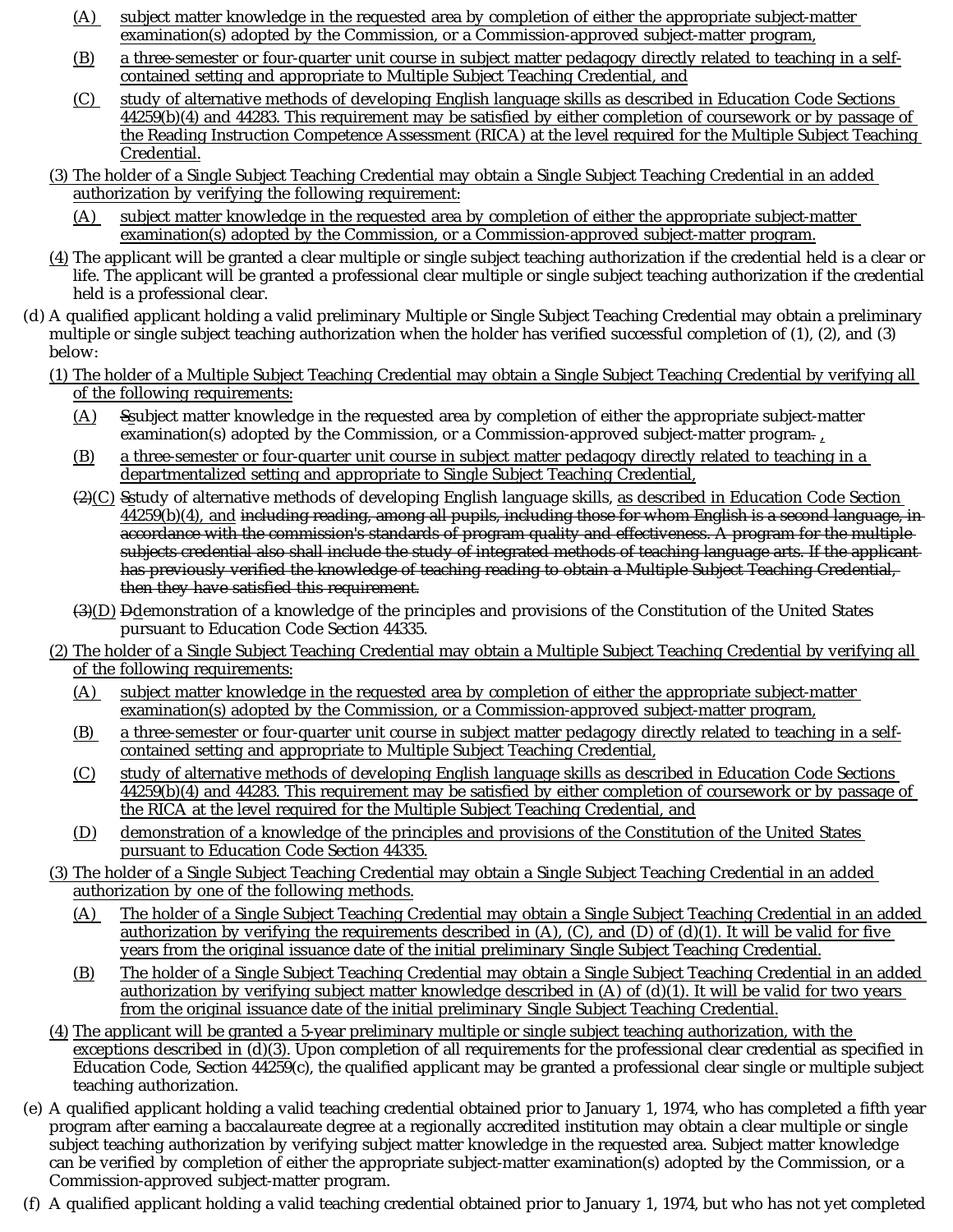a fifth year program after earning a baccalaureate degree at a regionally accredited institution, may obtain a preliminary multiple or single subject teaching authorization when the holder has verified subject matter knowledge in the requested area by completion of either the appropriate subject-matter examination(s) adopted by the Commission, or a Commission-approved subject-matter program. Upon completion of a fifth year program including the recommendation of a Commission-approved institution, the qualified applicant may be granted a clear multiple or single subject teaching authorization.

(g) When a teacher is assigned outside his or her grade level or subject-matter authorization, opportunities for the teacher to have available transitional supervision or training shall be provided as deemed appropriate by the district or county superintendent.

\_\_\_\_\_\_\_\_\_\_\_\_ NOTE: Authority cited: Section 44225(q), Education Code. Reference: Section 44225(e) and 44259, Education Code.



Back to November 1998 Agenda | Back to Agenda Archives | Return to About CTC |

| Back to the Top |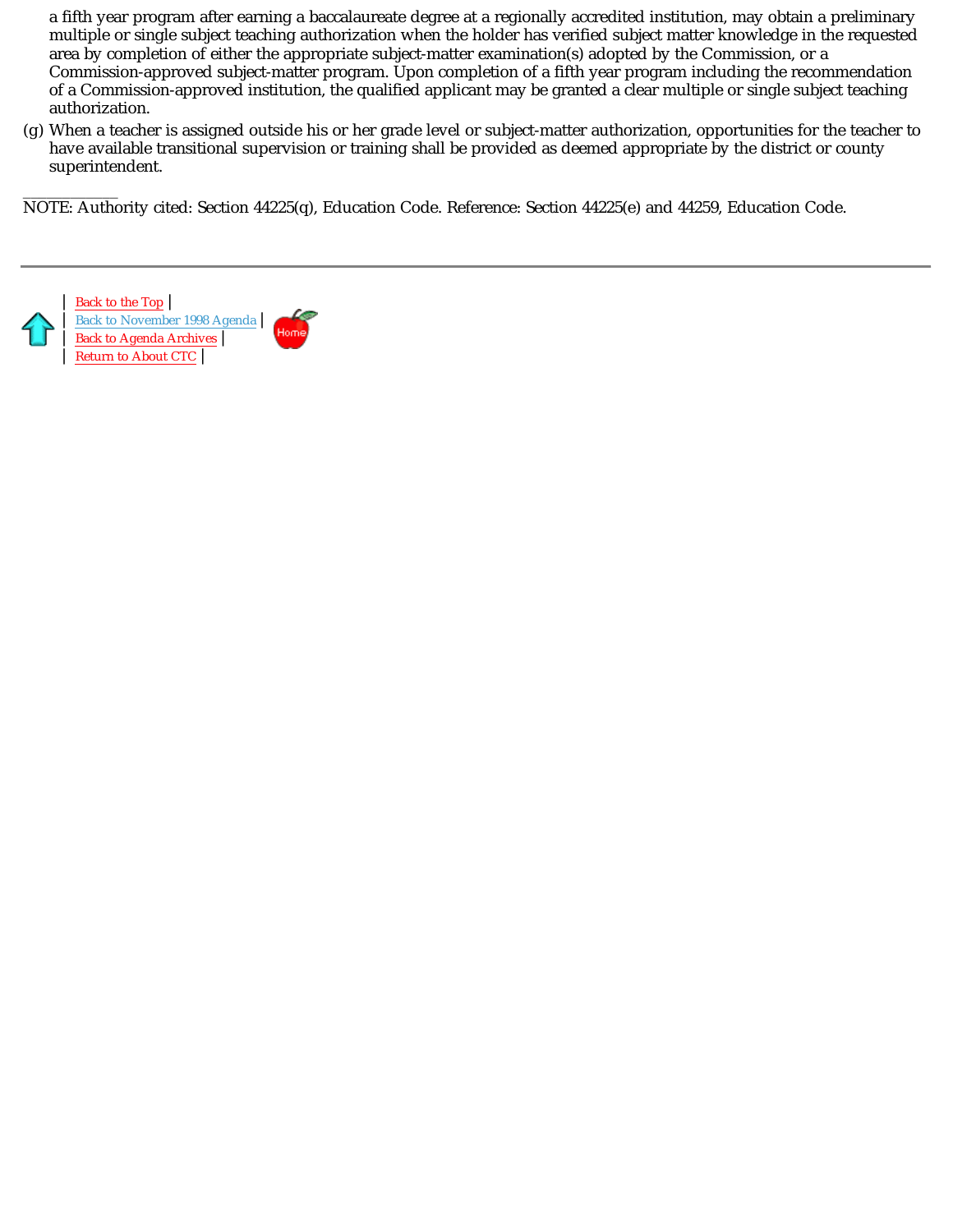

**Meeting of:** November 5-6, 1998

**Agenda Item Number:** C&CA-2

**Committee:** Credentials and Certificated Assignments

**Title:**Proposed Amendments to Title 5 Regulations Related to Declarations of Need for Fully Qualified Educators

 $\mathbf{\check{v}}$ Action

**Prepared by:** Dale A. Janssen, Manager Certification, Assignment and Waivers Division

#### **Proposed Amendments to the Title 5 Regulations Pertaining to Emergency Permits**

October 22, 1998

#### **Summary**

The increased dependence on emergency permits to staff California classrooms during the past two years requires that the Commission regularly review the emergency permit regulations. Based upon the data in the *1996-97 Annual Report: Emergency Permits and Credential Waivers* staff proposed changes to the emergency permit regulations at the July Commission meeting. The Commission at that time directed staff to return with proposed changes to the Declaration of Need for Fully Qualified Educators. Staff reviewed other sections of the regulations and is recommending additional changes.

#### **Fiscal Impact**

There are costs associated with regulation changes such as printing and mailing costs related to the distribution of the proposal. There would be no additional staff time needed to implement the proposed changes if approved.

#### **Policy Issued to be Resolved**

Should the Commission add a "C" grade for all course work required for the emergency permit? Should the Commission allow an emergency permit holder to take a subject matter examination to renew the permit? Should charter schools be exempt from submitting the Declaration of Need for Fully Qualified Educators? Should the Commission require employing agencies to estimate the number of certificated staff serving on pre-internships and internships and justify the need to employ individuals in non-shortage subject areas on the Declaration of Need for Fully Qualified Educators? Should the Commission require emergency permit holders to obtain a credential evaluation from a Commission accredited college or university for the first reissuance of an emergency permit?

#### **Staff Recommendation**

The Commission approve the proposed changes to the regulations pertaining to emergency permits for the purpose of beginning the rulemaking file for submission to the Office of Administrative Law and scheduling a public hearing.

#### **Background**

The Commission has issued emergency credentials or permits for over 25 years. The Class Size Reduction program implemented during the 1996-97 school year dramatically increased the number of emergency permits the Commission had issued up to that point. There was a 115% increase in the number of multiple subject emergency permits issued that year, a 22% increase in single subject emergency permits and a 7% increase in special education emergency permits.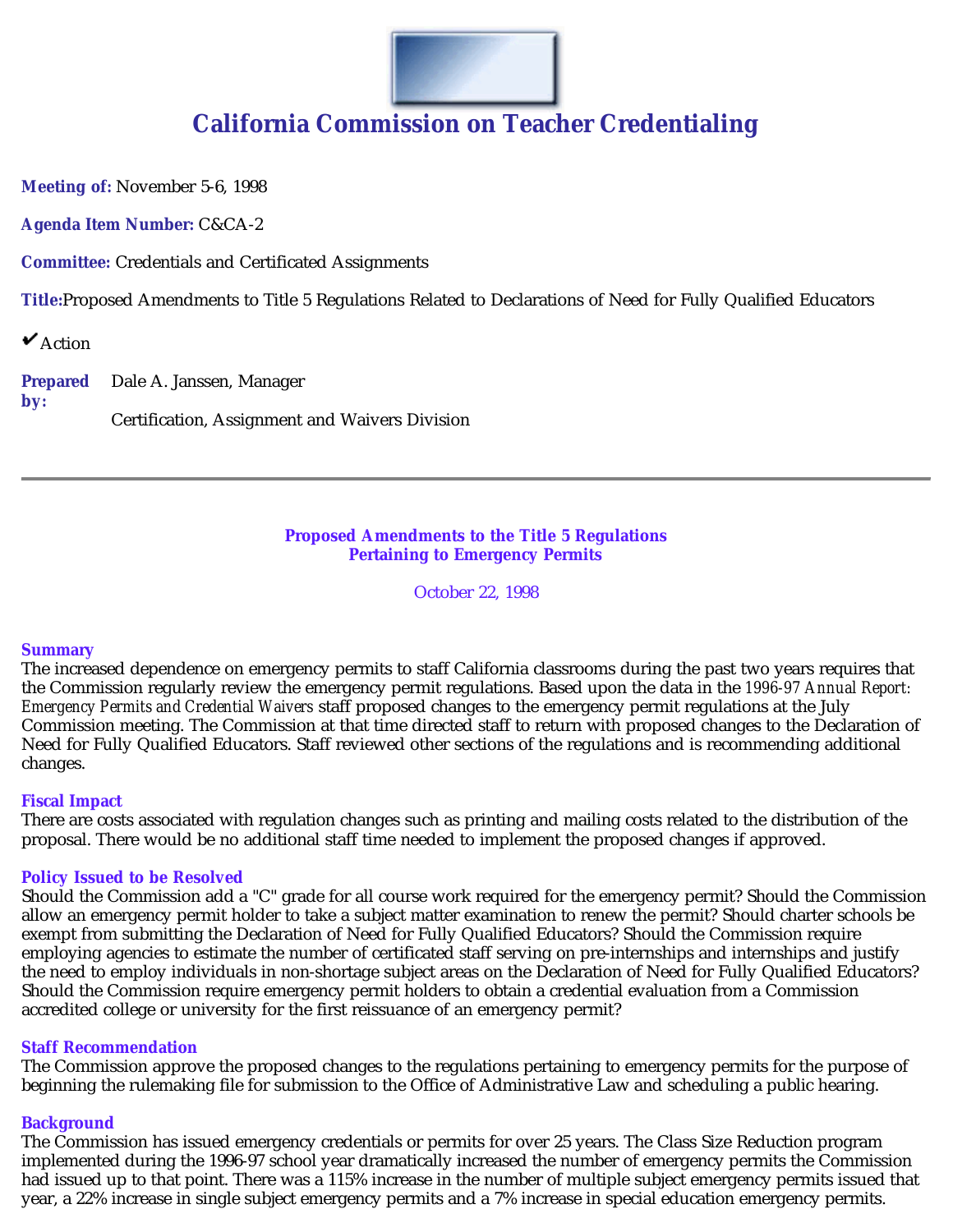There were a total of 24,503 emergency permits issued in 1996-97, a 55% increase over the previous year. A preliminary report on 1997-98 emergency permits states that there were 29,822 emergency permits issued, an increase of 22%. This number will increase as the Commission continues to process emergency permit applications for 1997-98.

The emergency permit regulations that were amended last year eliminated exemptions for individuals who do not meet the subject matter requirement for emergency permits. One of the proposed amendments outlined in this agenda item continues to strengthen the requirements necessary for the emergency permit by requiring all course work for the emergency permit to be a grade of "C" or better. This requirement places the emergency permit grade requirement on par with supplementary authorizations, CLAD certificates and Child Development permits. With nearly 30,000 teachers serving on emergency permits, staff is recommending a more structured approach to guiding emergency permit holders to the completion of a credential. Currently emergency permit holders often begin taking credential classes prior to the completion of the subject matter knowledge requirement. Some of the holders complete all credential requirements except subject matter and therefore are not allowed into student teaching because the subject knowledge requirement has not been completed. Staff believes there should be more emphasis placed on the completion of the subject knowledge component. Once the emergency permit holder completes the subject matter requirement, he or she should then complete the credential course work. The proposed Title 5 changes in this agenda item reflect the concept that emergency permit holders need more guidance.

#### **Proposed Changes to Title 5**

Staff is recommending that two terms be changed throughout the regulations. The first term to be recommended for change is renewal to reissuance. Emergency permits are issued annually, they are not renewed. There are requirements that holders must meet before the Commission will reissue the permit for a subsequent year. Reissue is a more appropriate term than renew. The second term recommended for change is Commission-approved to Commissionaccredited. Since 1997 teacher preparation programs and subject-matter programs have been accredited by the Commission's Committee on Accreditation and no longer are approved by the Commission. This proposed change reflects the change in the accreditation process.

**80023.1(a)(1) & (b)(5)** AB544 (Lempert) will amend Education Code Section 47605(l) on January 1, 1999 to require teachers in charter schools to hold a Commission on Teacher Credentialing certificate permit or other document equivalent to that which a teacher in other public schools would be required to hold. This proposed amendment will allow emergency permit holders to serve in charter schools. The proposed language includes charter schools as an employing agency and as one of the entities that may submit emergency permit applications.

**80023.1(e)** The regulations governing the supplementary authorizations, CLAD Certificates, and Child Development permits require that course work used for the particular document must be a grade "C" or higher. The emergency permit should have the same standard as the other documents. Currently staff uses a "C" average which allows a grade of "D" in some classes. It does not seem appropriate to allow individuals with 18 units for a single subject emergency permit or 40 units for the multiple subject emergency permit a grade of "D" for course work required for the subject competency requirement.

**80024.1(a)(2), 80024.2(a)(4), 80024.2.1(a)(3), 80024.3.2(a)(3), 80024.4(a)(3), 80024.5(a)(3), 80024.6(a)(1)(C), 80024.6(a)(2)(C), 80026.6(a)(6)(A)** The current language allows an individual to submit an intent to enroll in a credential program. Staff has found that enrollment is not always possible during the first couple of years an individual holds an emergency permit. Universities require prerequisite course work prior to enrollment which emergency permit holders complete during the early years of the permit. The proposed language requires an individual to affirm that he or she is going to complete the credential requirements which better reflects university entrance requirements.

**80024.1(b)(1), 80024.2(b)(1), 80024.2.1(b)(1), 80024.3.2(b)(2),** Emergency permit holders are required to complete six semester units in order to reissue the emergency permit. This has created confusion on the part of emergency permit holders. Due to the regulations requiring the holder to enroll in a credential program and complete six units toward the credential, holders do not concentrate on completing the subject matter component of the credential requirement. The proposed change would allow the holder to take the subject matter examination in lieu of the six semester units for the first reissuance of the permit. If the holder passes the examination it would then be appropriate for the holder to enroll in a credential program. If the individual fails the examination, the holder could use the examination results as a diagnostic tool to determine strengths and weaknesses. The holder could then concentrate on appropriate subject matter course work prior to completing credential requirements.

**80024.3** The last day for the initial issuance of these emergency permits was June 30, 1998 and therefore the language in this section is being amended.

**80026** The submission of a Declaration of Need for Fully Qualified Educators is an integral part of the emergency permit process. The Declaration of Need includes estimates of the number of emergency permit holders an employing agency anticipates hiring during a school year and must be adopted by the governing board. The reason for the Declaration of Need is to inform the governing board and public of the need to employ individuals who are not credentialed. This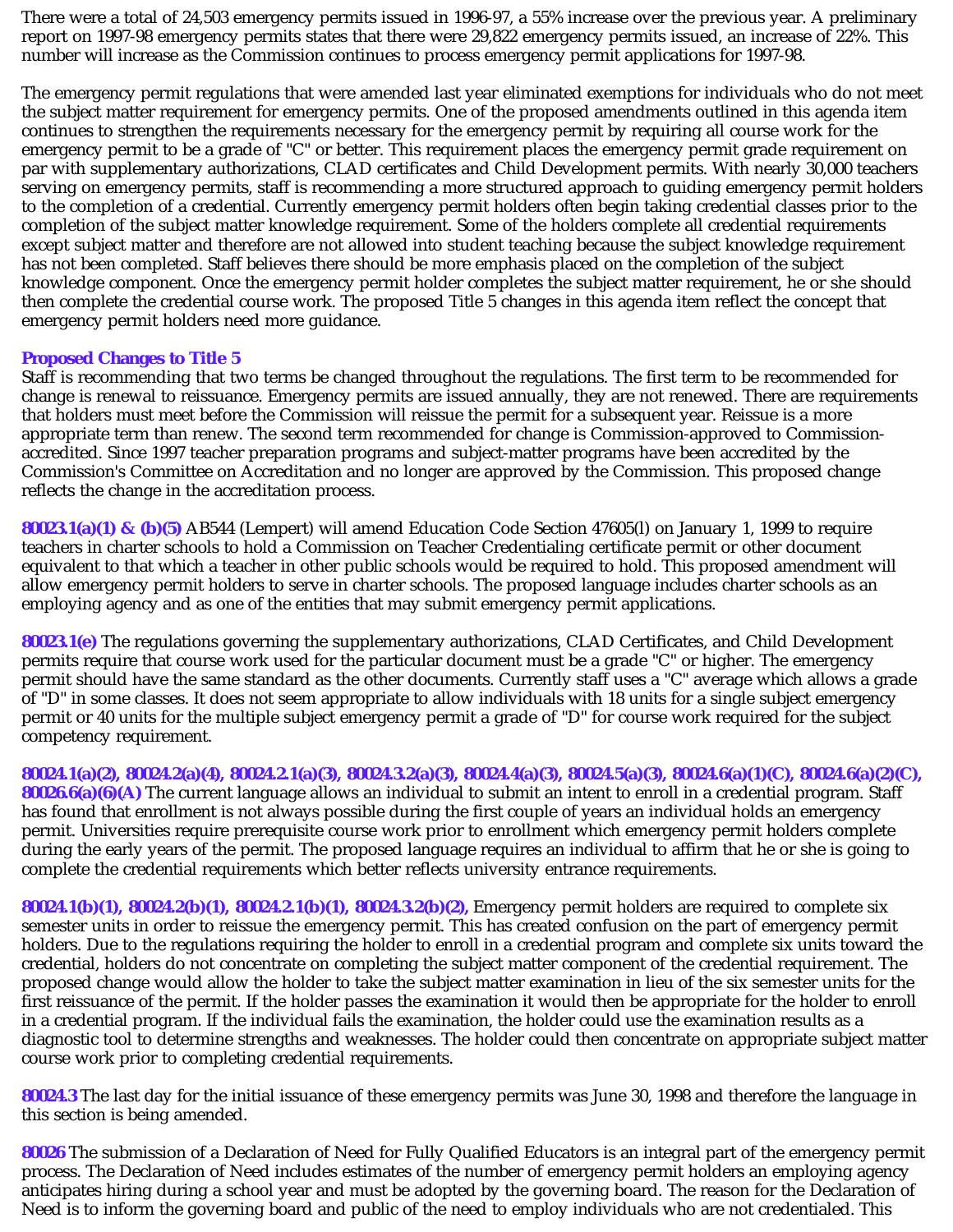process allows the board to review the recruitment and hiring policies of the district. In the case of charter schools, parents and the charting organization are already aware of the employment needs of the school. The proposed language exempts charter schools from submitting the Declaration of Need because charter schools require parental involvement and therefore it is not necessary to require the Declaration of Need. AB544 (Lempert), which becomes effective January 1, 1999, requires that the charter development petition be signed by one-half of the parents or guardians of the number of pupils that the charter school estimates will enroll in the school for its first year of operation. The very nature of charter schools is one of parental involvement.

**80026(c)(2)** Education Code Section 44300(a)(3)(A) requires districts to make a diligent search for a sufficient number of certificated teachers, including teacher candidates pursuing full certification through internship, district internship or other alternative routes established by the Commission. By requiring districts to list the number of teachers employed as interns, the governing board and the Commission could assess the commitment the district has made toward eliminating its need for emergency permit teachers.

**80026(d)** The current language of the regulations reflects the Commission's understanding that there may be fully credentialed individuals seeking employment who do not meet specific, perhaps unique, requirements identified by the local district. The agency regularly receives complaints from credentialed teachers who make application for employment, but are unsuccessful, in some cases do not even get interviewed. These credentialed teachers are perplexed, often angry when they learn that the district has filled the position with non-credentialed individuals on emergency permits issued by this agency. Inevitably there is no explanation from the district about what qualifications the credentialed teacher did not meet. The proposed regulation change continues to recognize the reality that districts may have unique needs that a credentialed applicant does not meet, but it seeks to strengthen the requirement that districts provide applicants and the Commission with the unique employment criteria established for the position. Staff believes such a change is necessary to ensure that when requests for emergency permits are made that are not based on an insufficient number of credentialed persons, the basis for the requests are clear and supportable.

**80026(e)** Historically there has been a shortage of teachers in the areas of special education, mathematics and the sciences, but there is no evidence that there is a shortage of agriculture, art, business, English, home economics, health science, instructional technology education, music, physical education and social science teachers. While the Commission grants a sufficient number of credentials each year in the non-shortage areas, there has been a marked increase in the number of emergency permits issued in physical education and social science. Since the implementation of class size reduction there has been an increase of 56% in the number of physical education emergency permits issued in 1997-98 over the pre CSR year of 1995-96 and a 28% increase in the number of social science emergency permits issued during that same time period. Staff is proposing language that would require employing agencies to provide a written justification if they estimate that they will need to employ individuals on emergency permits in non-shortage areas. This justification would give the local governing board an explanation why a district is encountering difficulty recruiting credentialed teachers in areas where there is a sufficient supply of credentialed teachers.

**80026.6(a)(5)** Individuals who serve on emergency permits must sign a statement that they are going to complete the credential requirements which are appropriate to the emergency permit they are serving on. These individuals then take classes to complete the credential requirements. Often they do not consult with a university to determine the appropriate course work required for the credential. The proposed language for this section would require the individual serving on the initial issuance of an emergency permit to contact a college or university with a Commissionaccredited professional preparation program to have an evaluation of his or her academic work. This evaluation would show the emergency permit holder the necessary course work required to obtain the appropriate credential. This will provide direction for the permit holder and a copy of this evaluation would be submitted to the Commission at the time of the first reissuance of the permit.

The following pages include the changes recommended by staff to be made to existing Title 5 regulations that govern emergency permits.

#### **PROPOSED TITLE 5 REGULATIONS EMERGENCY PERMITS**

#### **80023.1. General Provisions Governing Emergency Permits.**

The provisions of this section shall apply to all emergency permits specified in Section 80023. (a) Terms that are used in Sections 80023 through 80027, inclusive, are defined as follows: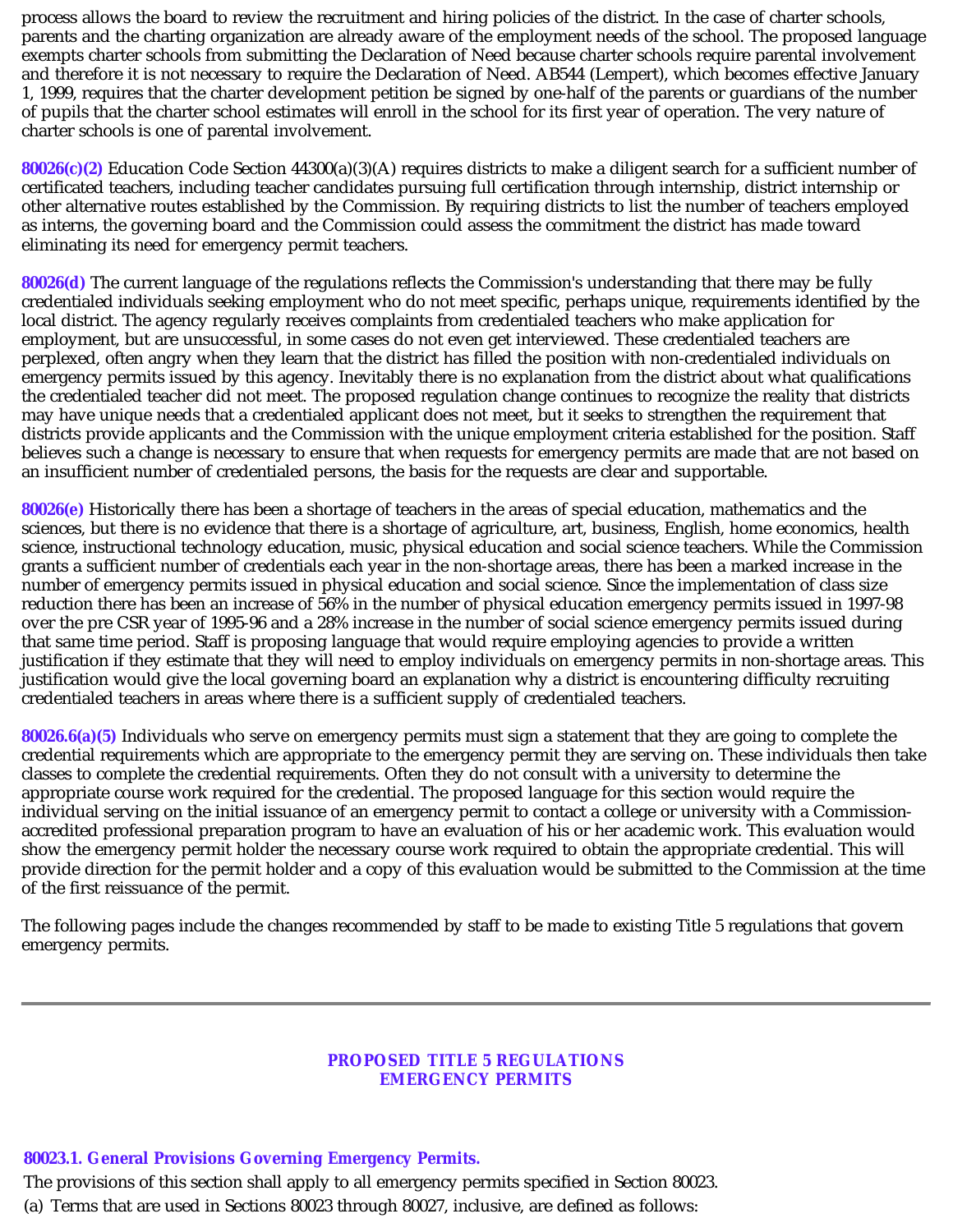- (1) The terms "employing agency" and "local education agency" mean the school district, <u>charter school,</u> county office of education, nonpublic, nonsectarian school or agency, or school operating under the direction of a California state agency, which submits an emergency permit application to the Commission in order to employ the applicant.
- (2) "Applicant" is the individual for whom an emergency permit application is submitted.
- (3) "Regionally accredited college or university" means an institution of postsecondary education accredited by a regional accrediting body recognized by the Council on Postsecondary Accreditation and the United States Department of Education. In California the regional accrediting body is the Western Association of Schools and Colleges (WASC).
- (4) "Related credential" refers to the credential that provides the same authorization as a particular emergency permit.
- (b) The following entities may submit emergency permit applications. Each application shall be submitted to the Commission on behalf of the applicant.
	- (1) Public school districts in California.
	- (2) County offices of education or county superintendents of schools in California.
	- (3) Schools that operate under the direction of a California state agency.
	- (4) Nonpublic, nonsectarian schools and agencies as defined in Education Code Sections 56365 and 56366.
	- (5) Charter Schools as defined in Education Code Section 47605.
- (c) Emergency permits are valid for the length of time specified as follows:
	- (1) An emergency permit is valid for one year.
	- (2) The expiration date of an emergency permit which is dependent upon the possession of a valid basic credential will expire with that credential if it expires before the date explained above. The emergency permit may be extended, with an application and fee but without verification of <del>renewal</del> <u>reissuance</u> requirements, to the end of the specified period when the basic credential is renewed.
	- (3) An individual who holds an emergency permit that was initially issued prior to January 1, 1998, and that is in effect on or after January 1, 1998, may receive one or more reissuances of that permit for a maximum of five additional one-year periods.
	- (4) An individual who is issued an initial emergency permit on or after January 1, 1998, may receive one or more reissuances of that permit for a maximum of four additional one-year periods.
- (d) Teaching or service authorized by an emergency permit shall be restricted to schools operated by the employing agency that requested the permit.
- (e) A grade of "C" or higher, "Pass", or "Credit" must be earned in each course required for the initial issuance and reissuance of an emergency permit. "Non-remedial" coursework for the purposes of this section shall be defined as coursework that is applicable toward a bachelor's degree or a higher degree at a regionally accredited college or university.

 $\overline{\phantom{a}}$ NOTE: Authority Cited: Section 44225(q), Education Code. Reference: Sections 44225, subdivisions (d) and (g), 44251(c) and 44300 Education Code.

# **80024.1. Emergency Multiple or Single Subject Teaching Permits.**

- (a) Requirements for the initial issuance of an Emergency Multiple or Single Subject Teaching Permit include all of the following:
	- (1) The applicant and the employing agency must meet the general requirements specified in Section 80023.2.
	- (2) The applicant must <del>demonstrat</del>e <u>provide a written affirmation of his or her</u> intent to <del>enroll in a Commission-</del> <u>requirements set forth in Section 80026.6 during the period of the permit</u>. approved program for the related credential within the valid period of the emergency permit complete the
	- (3) The applicant must verify one of the following:
		- (A) Passage of the appropriate subject matter examination(s) approved by the Commission for the related credential; or
		- (B) Successful completion of the specified number of semester units, or equivalent quarter units, of appropriate course work taken at a regionally accredited college or university as follows:
			- 1. For the Emergency Single Subject Teaching Permit, at least 18 semester units, or nine upper division or graduate semester units of course work in the subject to be taught; or
			- 2. For the Emergency Multiple Subject Teaching Permit, at least 10 semester units of course work in each of at least four of the following subject areas or at least 10 semester units of course work in each of three subject areas and an additional 10 semester units in a combination of two of the remaining subject areas. The subject areas are as follows: language studies, history, literature, humanities, mathematics, the arts, science, physical education, social science, and human development.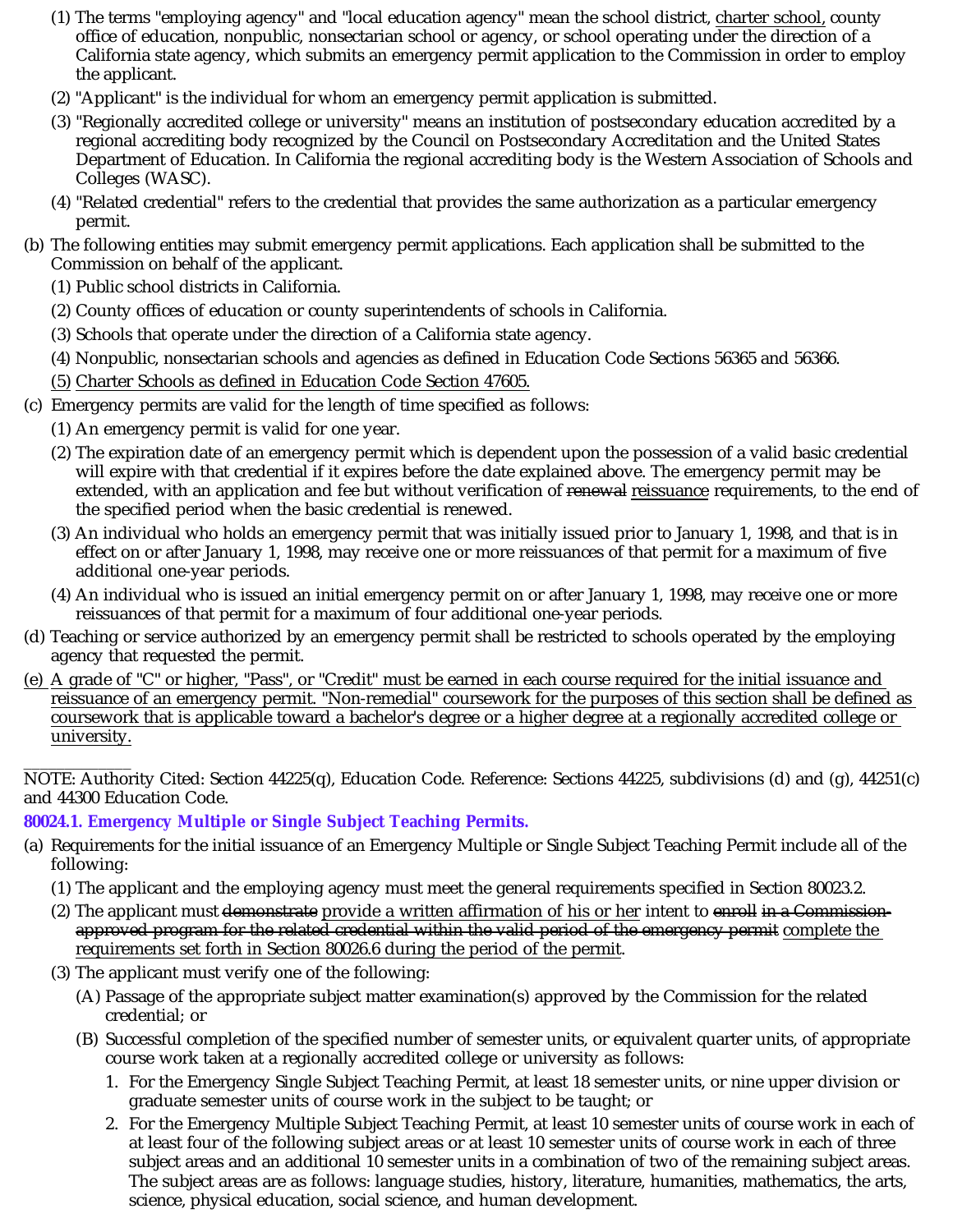- (b) To <del>renew</del> <u>reissue</u> an Emergency Multiple or Single Subject Teaching Permit, the applicant and the employing agency must meet the requirements for <del>renewal</del> <u>reissuance</u> of emergency permits specified in Section 80026.6.
	- (1) The applicant who has not completed the subject matter knowledge requirement specified in Section 80413(a)(3) may, for the first reissuance only, take all components of the appropriate subject matter examination as described in Section 80071 in lieu of six semester units of courses from a regionally accredited college or university.
- (c) Authorization:
	- (1) An Emergency Multiple Subject Teaching Permit authorizes the same service as a Multiple Subject Teaching Credential.
	- (2) An Emergency Single Subject Teaching Permit authorizes the same service as a Single Subject Teaching Credential in the authorized field(s) listed on the permit.

\_\_\_\_\_\_\_\_\_\_\_\_ NOTE: Authority cited: Section 44225(d), (g), and (q), and 44300, Education Code. Reference: Sections 44300, and 44301 Education Code.

80024.2. Emergency Multiple or Single Subject Teaching Permit with a Bilingual<u>,</u> Crosscultural, Language and **Academic Development (BCLAD) Emphasis.**

- (a) Requirements for the initial issuance of an Emergency Multiple or Single Subject Teaching Permit with a Bilingual, Crosscultural, Language and Academic Development (BCLAD) Emphasis include all of the following:
	- (1) The applicant and the employing agency must meet the general requirements specified in Section 80023.2.
	- (2) The applicant must verify target-language proficiency by one of the following:
		- (A) Passage in the target language of the listening and speaking sections of Test 6 of the CLAD/BCLAD Examinations, or the oral language component of the Bilingual Certificate of Competence (BCC) examination, or
		- (B) Passage in the target language of an assessment covering oral language proficiency, both listening and speaking, administered by a California college or university as a part of its Commission-approved accredited BCLAD emphasis program, or
		- (C) Passage in the target language for which the Commission has no BCLAD Test 6 of an assessment covering oral language proficiency, both listening and speaking, performed by an approved organization pursuant to Education Code Section 44253.5(a), or
		- (D) Possession of a three-year or higher degree from a foreign institution in which all instruction was delivered in the target language. The foreign institution must be equivalent in status to a regionally accredited institution of higher education in the United States.
		- (E) Possession of a valid, non-emergency California Single Subject or Standard Secondary Teaching Credential with a major in the target language.
	- (3) The applicant must verify subject-matter competence by one of the following:
		- (A) Passage of the appropriate subject matter examination(s) approved by the Commission for the related credential; or
		- (B) Successful completion of the specified number of semester units, or equivalent quarter units, of appropriate course work taken at a regionally accredited college or university as follows:
			- 1. For the Emergency Single Subject Teaching Permit with a BCLAD Emphasis, at least 18 semester units, or nine upper division or graduate semester units of course work in the subject to be taught; or
			- 2. For the Emergency Multiple Subject Teaching Permit with a BCLAD Emphasis, at least 10 semester units of course work in each of at least four of the following subject areas or at least 10 semester units of course work in each of three subject areas and an additional 10 semester units in a combination of two of the remaining subject areas. The subject areas are as follows: language studies, history, literature, humanities, mathematics, the arts, science, physical education, social science, and human development.
	- (4) The applicant must <del>demonstrate</del> provide a written affirmation of his or her intent to enroll in a Commission-. requirements set forth in Section 80026.6 during the period of the permit approved program for the related credential within the valid period of the emergency permit complete the
- (b) To <del>renew</del> <u>reissue</u> an Emergency Multiple or Single Subject Teaching Permit with a BCLAD Emphasis, the applicant and the employing agency must meet the requirements for <del>renewal</del> <u>reissuance</u> of emergency permits specified in Section 80026.6.
	- (1) The applicant who has not completed the subject matter knowledge requirement specified in Section 80413(a)(3) may, for the first reissuance only, take all components of the appropriate subject matter examination as described in Section 80071 in lieu of six semester units of courses from a regionally accredited college or university.
- (c) Authorization.
	- (1) An Emergency Multiple Subject Teaching Permit with a BCLAD Emphasis authorizes the same service as a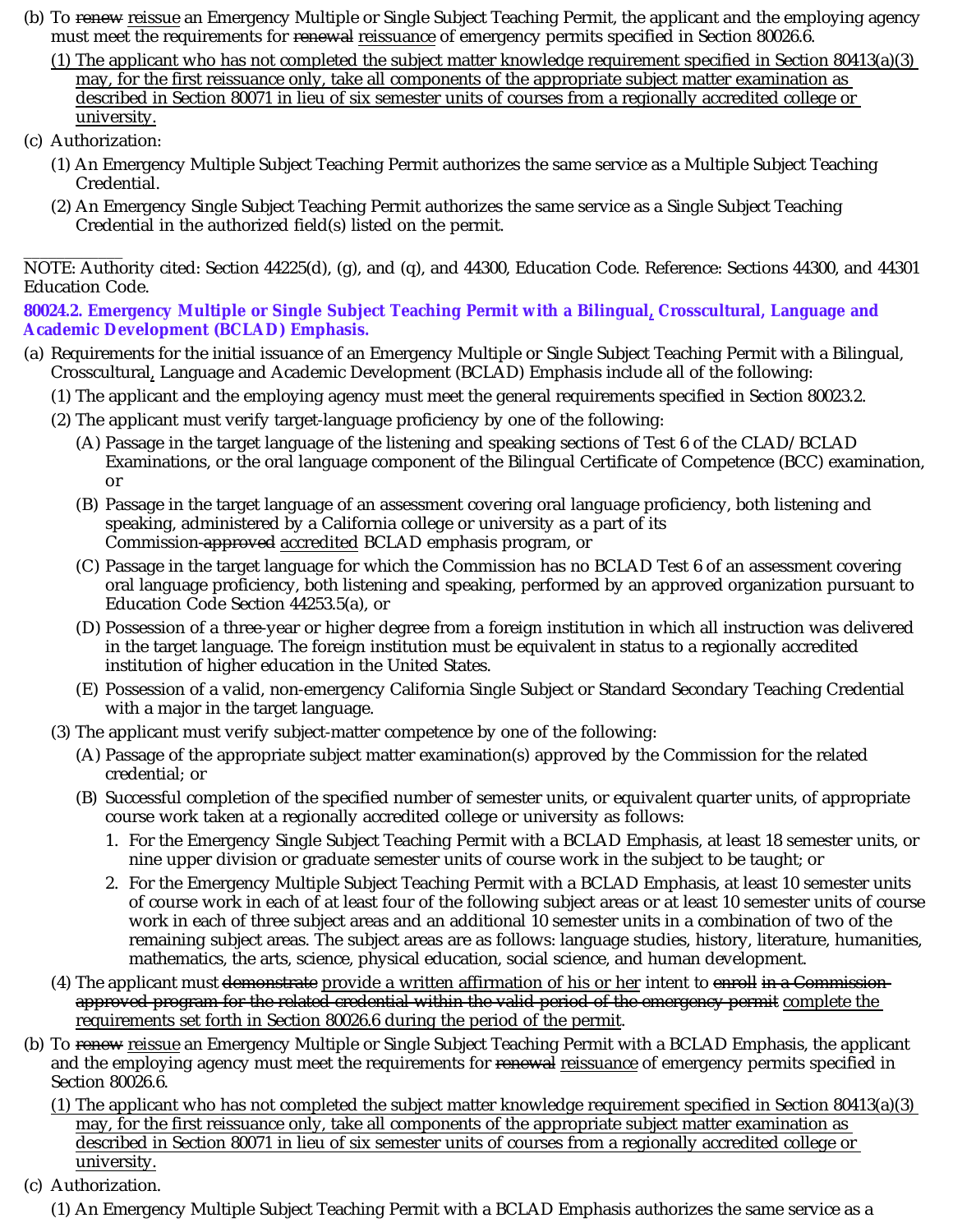Multiple Subject Teaching Credential with a BCLAD Emphasis in the target language(s) listed on the permit.

(2) An Emergency Single Subject Teaching Permit with a BCLAD Emphasis authorizes the same service as a Single Subject Teaching Credential with a BCLAD Emphasis in the target language(s) and authorized field(s) listed on the permit.

\_\_\_\_\_\_\_\_\_\_\_\_ NOTE: Authority cited: Section 44225(d), (g) and (q) and 44300, Education Code. Reference: Sections 44300 and 44301 Education Code.

### **80024.2.1 Emergency Multiple or Single Subject Teaching Permit with a Crosscultural, Language and Academic Development (CLAD) Emphasis**

- (a) Requirements for the initial issuance of an Emergency Multiple or Single Subject Teaching Permit with a Crosscultural, Language and Academic Development (CLAD) Emphasis include all of the following:
	- (1) The applicant and the employing agency must meet the general requirements specified in Section 80023.2.
	- (2) The applicant must verify one of the following:
		- (A) Passage of the appropriate subject matter examination(s) approved by the Commission for the related credential; or
		- (B) Successful completion of the specified number of semester units, or equivalent quarter units, of appropriate course work taken at a regionally accredited college or university as follows:
			- 1. For the Emergency Single Subject Teaching Permit with a CLAD Emphasis, at least 18 semester units, or nine upper division or graduate semester units of course work in the subject to be taught; or
			- 2. For the Emergency Multiple Subject Teaching Permit with a CLAD Emphasis, at least 10 semester units of course work in each of at least four of the following subject areas or at least 10 semester units of course work in each of three subject areas and an additional 10 semester units in a combination of two of the remaining subject areas. The subject areas are as follows: language studies, history, literature, humanities, mathematics, the arts, science, physical education, social science, and human development; or
	- (3) The applicant must <del>demonstrate</del> provide a written affirmation of his or her intent to enroll in a Commission-. requirements set forth in Section 80026.6 during the period of the permit approved program for the related credential within the valid period of the emergency permit complete the
- (b) To <del>renew</del> <u>reissue</u> an Emergency Multiple or Single Subject Teaching Permit with a CLAD Emphasis, the applicant and the employing agency must meet the requirements for <del>renewal</del> <u>reissuance</u> of emergency permits specified in Section 80026.6.
	- (1) The applicant who has not completed the subject matter knowledge requirement specified in Section  $80413(a)(3)$  may, for the first reissuance only, take all components of the appropriate subject matter examination as described in Section 80071 in lieu of six semester units of courses from a regionally accredited college or university.
- (c) Authorization:
	- (1) An Emergency Multiple Subject Teaching Permit with a CLAD Emphasis authorizes the same service as a Multiple Subject Teaching Credential with a CLAD Emphasis.
	- (2) An Emergency Single Subject Teaching Permit with a CLAD Emphasis authorizes the same service as a Single Subject Teaching Credential with a CLAD Emphasis in the authorized field(s) listed on the permit.

\_\_\_\_\_\_\_\_\_\_\_\_ NOTE: Authority cited: Section 44225(d), (g) and (q) and 44300, Education Code. Reference: 44300, and 44301 Education Code.

**80024.3 Emergency Specialist Instruction Permits for Teaching the Learning Handicapped, the Severely Handicapped, the Physically Handicapped, the Communication Handicapped, or the Visually Handicapped.**

(a) Requirements for the initial issuance of an Emergency Specialist Instruction Permit for Teaching the Learning Handicapped, the Severely Handicapped, the Physically Handicapped, the Communication Handicapped, or the Visually Handicapped include all of the following:

(1) The applicant and the employing agency must meet the general requirements specified in Section 80023.2.

 $(2)$  Either  $(A)$  or  $(B)$  below:

- (A) The applicant must possess a valid California teaching credential requiring a baccalaureate degree and a professional preparation program, including student teaching, or
- (B) The applicant must possess or show eligibility for an out-of-state credential in special education requiring a baccalaureate degree, and have completed a program approved by the responsible state licensing agency at a regionally accredited institution.
- (3) The applicant must demonstrate intent to enroll in a Commission-approved program for the appropriate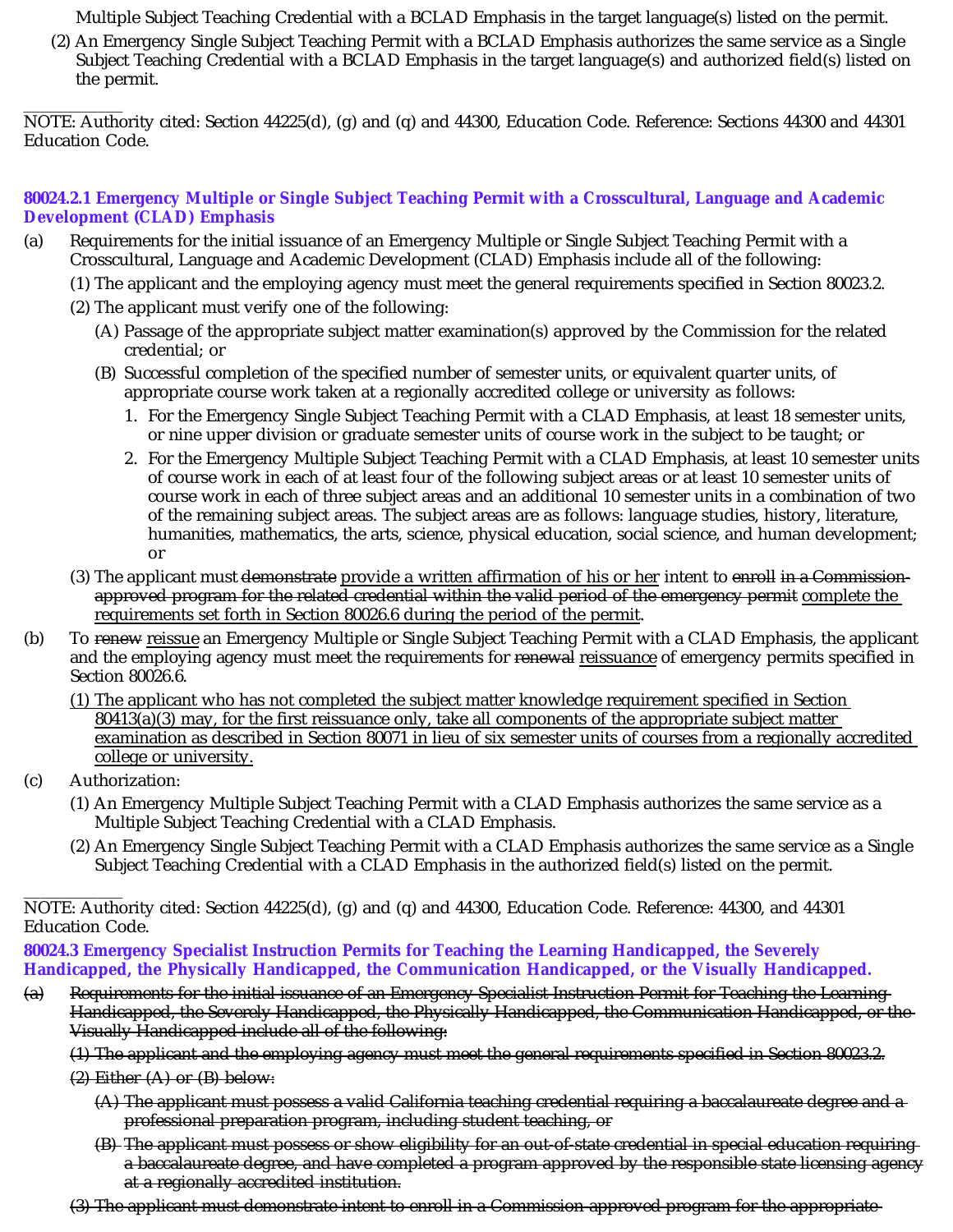Special Education Specialist Instruction Credential or the basic teaching credential within the valid period of the emergency permit.

- (4) Emergency Specialist Instruction Permits shall not be issued initially after June 30,1998.
- <del>(b)</del>(a) To <del>renew</del> <u>reissue</u> an Emergency Specialist Instruction Permit for Teaching the Learning Handicapped, the Severely Handicapped, the Physically Handicapped, the Communication Handicapped, or the Visually Handicapped the applicant and the employing agency must meet the requirements for <del>renewal</del> <u>reissuance</u> of emergency permits specified in Section 80026.6.
	- (1) Emergency Specialist Instruction Permits shall not be renewed reissued after June 30, 2001.
- (c) Authorization: An Emergency Specialist Instruction Permit authorizes the same service as the Specialist Instruction Credential in the authorized field(s) listed on the permit.

\_\_\_\_\_\_\_\_\_\_\_\_ NOTE: Authority cited: Section 44225(q), Education Code. Reference: Sections 44225, subdivisions (d) and (g), and 44300 Education Code.

**80024.3.1 Emergency Resource Specialist Permit.**

- (a) Requirements for the initial issuance of an Emergency Resource Specialist Permit include all of the following:
	- (1) The applicant and the employing agency must meet the general requirements as stated in Section 80023.2.
	- (2) Either (A) or (B) below:
		- (A) The applicant must possess a valid California teaching credential requiring a baccalaureate degree and a professional preparation program, including student teaching, or
		- (B) The applicant must possess or show eligibility for an out-of-state credential in special education requiring a baccalaureate degree, and have completed a program approved by the responsible state licensing agency at a regionally accredited institution.
	- $(3)$  Either  $(A)$ ,  $(B)$ , or  $(C)$  below:
		- (A) The applicant who holds a basic California teaching credential which does not authorize instruction for special education students must demonstrate intent to enroll in a Commission-<del>approved</del> <u>accredited</u> program for the appropriate Special Education Specialist Instruction Credential within the valid period of the emergency permit.
		- (B) The applicant who holds a California teaching credential which authorizes instruction for special education students must demonstrate intent to either enroll in a Commission-<del>approved</del> <u>accredited</u> program or complete the assessment for the Resource Specialist Certificate of Competence as outlined in Sections 80070.2 through 80070.8 within the valid period of the emergency permit.
		- (C) The applicant who holds or is eligible for an out-of-state credential in special education must demonstrate intent to enroll in either a Commission-<del>approved</del> <u>accredited</u> program for the appropriate Special Education Specialist Instruction Credential or the basic teaching credential, as appropriate to his or her training, within the valid period of the emergency permit.
- (b) To renew reissue an Emergency Resource Specialist Permit the applicant and the employing agency must meet the requirements for <del>renewal</del> <u>reissuance</u> of emergency permits specified in Section 80026.6, except in lieu of the six semester units of coursework or ninety clock hours of professional development described in Section 80026.6(a)(5), the applicant who holds a California teaching credential which authorizes instruction for special education students may complete the assessment for the Resource Specialist Certificate of Competence provided for in Section 80070.6.
- (c) Authorization: An Emergency Resource Specialist Permit authorizes the same service as the Resource Specialist Certificate of Competence.

\_\_\_\_\_\_\_\_\_\_\_\_ NOTE: Authority cited: Section 44225(q), Education Code. Reference: Sections 44225, subdivisions (d) and (g), and 44300 Education Code.

**80024.3.2. Emergency Education Specialist Instruction Permits.**

- (a) Requirements for the initial issuance of an Emergency Education Specialist Instruction Permit in the areas of Mild/Moderate Disabilities, Moderate/Severe Disabilities, Deaf and Hard-of-Hearing, Physical and Health Impairments, Visual Impairments, and Early Childhood Special Education include all of the following:
	- (1) The applicant and the employing agency must meet the general requirements specified in Section 80023.2.
	- $(2)$  In addition, the applicant must meet  $(A)$ ,  $(B)$ ,  $(C)$  or  $(D)$  below:
		- (A) must possess a valid California teaching credential requiring a baccalaureate degree and a professional preparation program, including student teaching, or
		- (B) must possess or show eligibility for an out-of-state credential in special education requiring a baccalaureate degree, and have completed a program approved by the responsible state licensing agency at a regionally accredited institution, or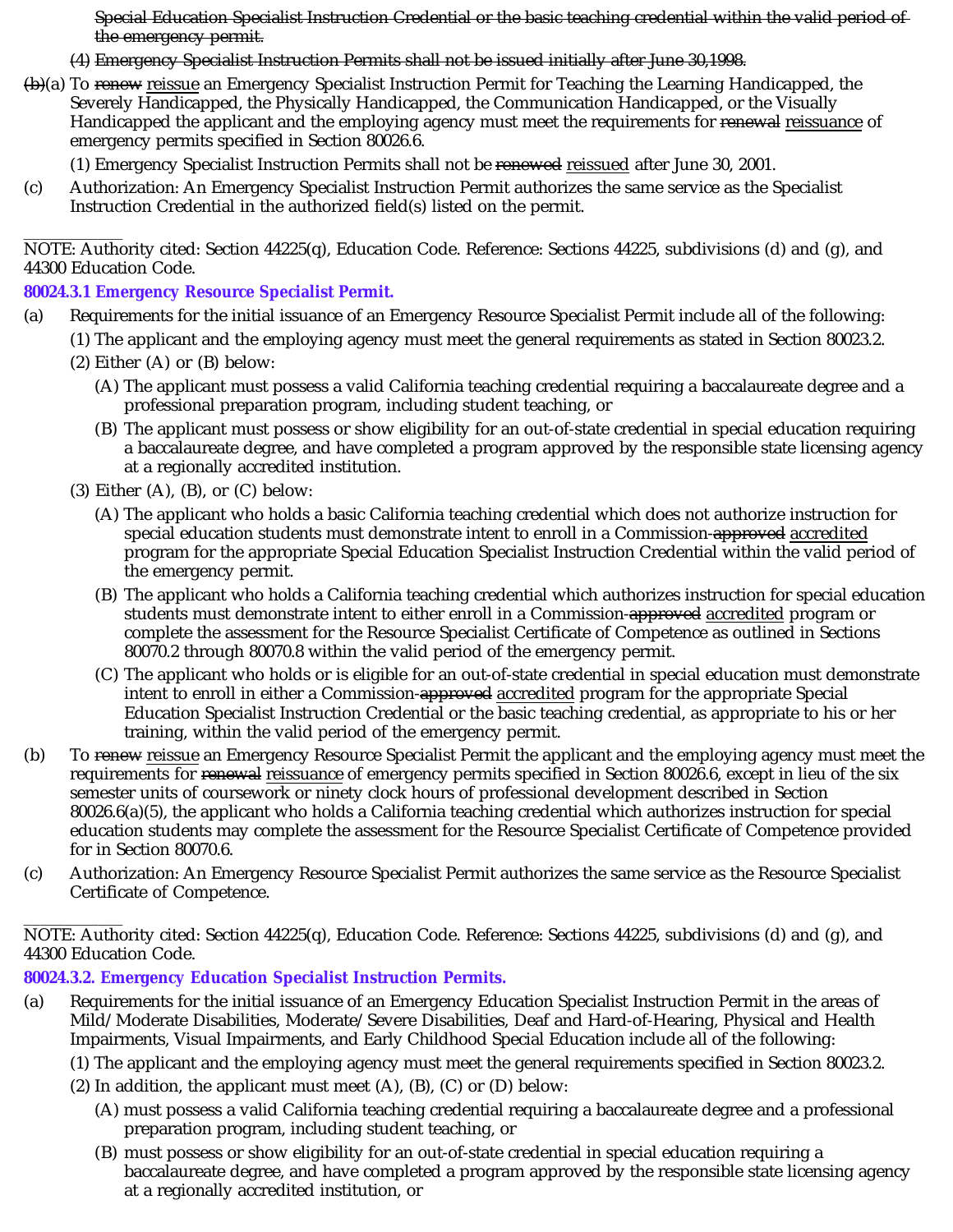- (C) must verify a minimum of three years of successful full-time classroom experience, or the equivalent in part-time experience, working with special education students in a public school or a state certified nonpublic, nonsectarian school or a state certified nonpublic, nonsectarian agency with students in the age range of the authorization being requested, or
- (D) must verify a minimum of nine semester units of coursework with a grade of "C" or better in special education or in a combination of special education and regular education that are appropriate to a special education or regular education teaching credential.
- (3) The applicant must <del>demonstrate</del> provide a written affirmation of his or her intent to e<del>nroll in a program</del> the period of the permit. accredited by the Committee on Accreditation for the appropriate Education Specialist Instruction Credential within the valid period of the emergency permit complete the requirements set forth in Section 80026.6 during
- (b) To <del>renew</del> <u>reissue</u> an Emergency Specialist Instruction Permit in the areas of Mild/Moderate Disabilities, Moderate/Severe Disabilities, Deaf and Hard-of-Hearing, Physical and Health Impairments, Visual Impairments, and Early Childhood Special Education, the applicant and the employing agency must meet the requirements for <del>renewal</del> <u>reissuance</u> of emergency permits specified in 80026.6.
	- (1) The applicant who completed a professional preparation program as described in Section 80048.3(b)(2) must complete at least six semester units of coursework toward completion of the requirements described in Section 80048.3(b)(4) through (8) in lieu of the requirements described in 80026.6 (a)(5)(A).
	- (2) The applicant who has not completed the subject matter knowledge requirement specified in Section 80413(a)(3) may, for the first reissuance only, take all components of the appropriate subject matter examination as described in Section 80071 in lieu of six semester units of courses from a regionally accredited college or university.
- (c) Authorization: An Emergency Education Specialist Instruction Permit authorizes the same service as the Education Specialist Instruction Credential in the authorized field(s) listed on the permit.

\_\_\_\_\_\_\_\_\_\_\_\_ NOTE: Authority cited: Section 44225(q), Education Code. Reference: Sections 44225, subdivisions (d) and (g), 44265 and 44300 Education Code.

**80024.4. Emergency Clinical or Rehabilitative Services Permit in Language, Speech and Hearing, including the Special Class Authorization.**

- (a) Requirements for the initial issuance of an Emergency Clinical or Rehabilitative Services Permit in Language, Speech and Hearing, including the Special Class Authorization include all of the following:
	- (1) The applicant and the employing agency must meet the general requirements as stated in Section 80023.2.
	- (2) The applicant must verify either of the following:
		- (A) Possession of a valid Clinical or Rehabilitative Services Credential in Language, Speech and Hearing; or
		- (B) Possession of a baccalaureate degree from a regionally accredited college or university and successful completion of an organized program of at least two full years or 60 semester units, including a minimum of 75 hours of supervised clinical practice with school-age children, in a regionally accredited college or university, in the area of language, speech and hearing.
	- (3) The applicant must <del>demonstrate</del> provide a written affirmation of his or her intent to-enroll in a . permit complete the requirements set forth in Section 80026.6 during the period of the permit Commission-approved program for the Clinical or Rehabilitative Service Credential in Language, Speech and Hearing, including the Special Class Authorization, within the valid period of the emergency
	- (4) The Emergency Clinical or Rehabilitative Services Permit in Language, Speech and Hearing, including the Special Class Authorization shall not be issued initially after July 1, 2000.
- (b) To renew reissue an Emergency Clinical or Rehabilitative Services Permit in Language, Speech and Hearing, including the Special Class Authorization, the applicant and the employing agency must meet the requirements for <del>renewal</del> <u>reissuance</u> of emergency permits specified in Section 80026.6.
- (c) Authorization. An Emergency Clinical or Rehabilitative Services Permit in Language, Speech and Hearing, including the Special Class Authorization, authorizes the same service as a Clinical or Rehabilitative Services Credential in Language, Speech and Hearing, including the Special Class Authorization.

**80024.5. Emergency Clinical or Rehabilitative Services Permit in Language, Speech and Hearing.**

- (a) Requirements for the initial issuance of an Emergency Clinical or Rehabilitative Services Permit in Language, Speech and Hearing include all of the following:
	- (1) The applicant and the employing agency must meet the general requirements as stated in Section 80023.2.
	- (2) The applicant must verify possession of a baccalaureate degree from a regionally accredited college or

\_\_\_\_\_\_\_\_\_\_\_\_ NOTE: Authority cited: Section 44225(q), Education Code. Reference: Sections , 44225 subdivisions (d) and (g), 44268 and 44300 Education Code.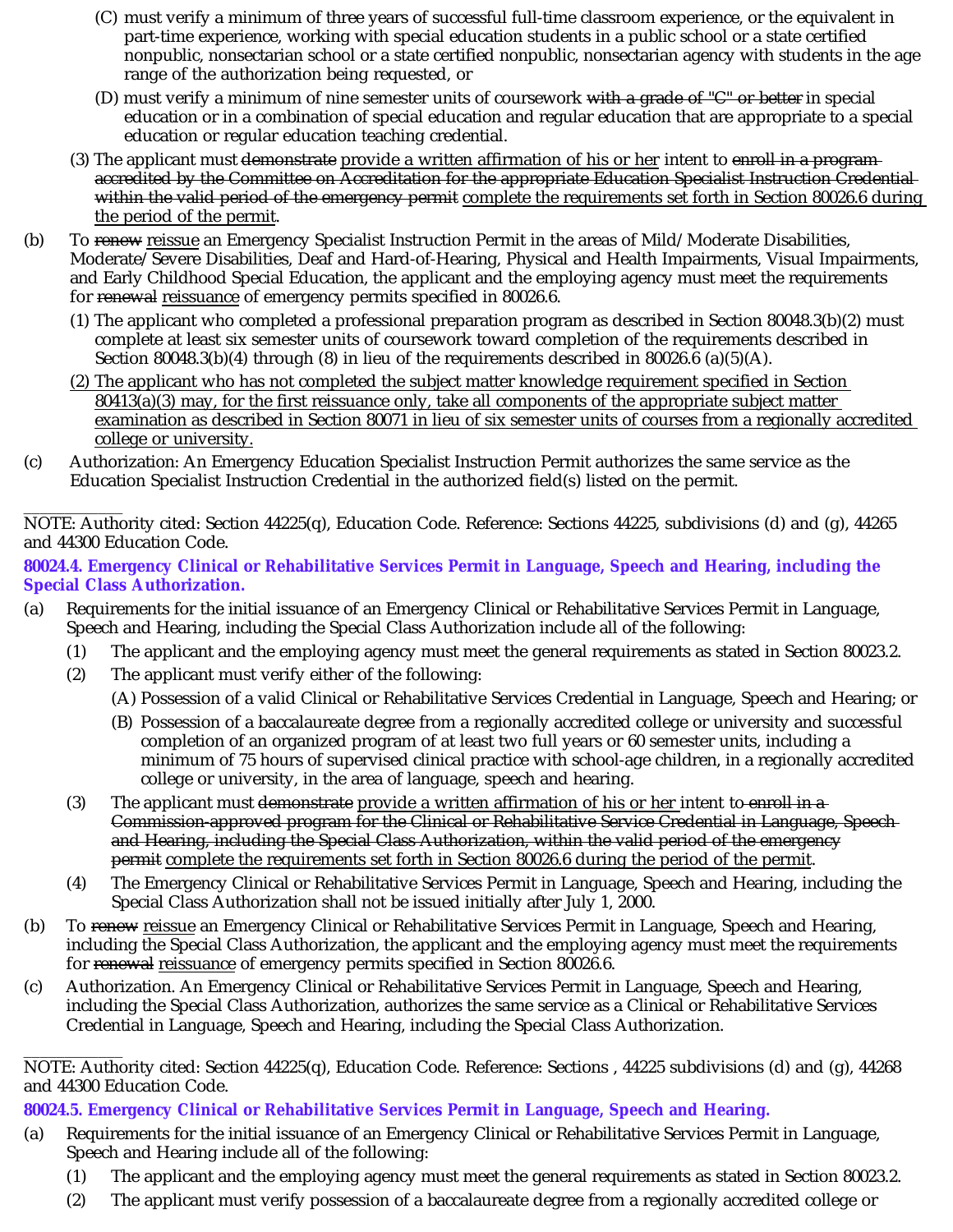university and successful completion of an organized program of at least two full years or 60 semester units, including a minimum of 75 hours of supervised clinical practice with school-age children, in a regionally accredited college or university, in the area of language, speech and hearing.

- (3) The applicant must <del>demonstrate</del> provide a written affirmation of his or her intent to enroll in a . 80026.6 during the period of the permit Commission-approved program for the Clinical or Rehabilitative Service Credential in Language, Speech and Hearing within the valid period of the emergency permit complete the requirements set forth in Section
- (4) The Emergency Clinical or Rehabilitative Services Permit in Language, Speech and Hearing shall not be issued initially after July 1, 2000.
- (b) To <del>renew</del> <u>reissue</u> an Emergency Clinical or Rehabilitative Services Permit in Language, Speech and Hearing, the applicant and the employing agency must meet the requirements for <del>renewal</del> <u>reissuance</u> of emergency permits <sub>.</sub> specified in Section 80026.6.
- (c) Authorization. An Emergency Clinical or Rehabilitative Services Permit in Language, Speech and Hearing authorizes the same service as a Clinical or Rehabilitative Services Credential in Language, Speech and Hearing.

\_\_\_\_\_\_\_\_\_\_\_\_ NOTE: Authority cited: Section 44225(q), Education Code. Reference: Sections 44225 subdivisions (d) and (g), 44268 and 44300 Education Code.

**80024.6 Emergency Library Media Teacher Services Permit.**

- (a) Requirements for the initial issuance of the Emergency Library Media Teacher Services Permit are as follows:
	- (1) Persons holding a valid California Teaching Credential must verify all of the following:
		- (A) The applicant and the employing agency must meet the general requirements specified in Section 80023.2.
		- (B) The applicant must possess a valid California Teaching Credential based on a baccalaureate degree and a professional preparation program, including student teaching.
		- (C) The applicant must <del>demonstrate</del> provide a written affirmation of his or her intent to <del>enroll in a</del> . period of the permit Commission-approved program for the Library Media Teacher Services Credential within the valid period of the emergency permit complete the requirements set forth in Section 80026.6 during the
	- (2) Persons holding or eligible for a valid service credential from a state other than California must verify all of the following:
		- (A) The applicant and the employing agency must meet the general requirements specified in Section 80023.2.
		- (B) The applicant must verify possession of or eligibility for an out-of-state credential or certificate authorizing service as a school librarian.
		- (C) The applicant must <del>demonstrate</del> provide a written affirmation of his or her intent to <del>enroll in a</del> . period of the permit Commission-approved program for the Library Media Teacher Services Credential within the valid period of the emergency permit complete the requirements set forth in Section 80026.6 during the
- (b) To <del>renew</del> <u>reissue</u> an Emergency Library Media Teacher Services Permit, the applicant and the employing agency must meet the requirements for <del>renewal</del> <u>reissuance</u> of emergency permits specified in Section 80026.6.
- (c) Authorization. An Emergency Library Media Teacher Services Permit authorizes the same service as a Library Media Teacher Services Credential.

\_\_\_\_\_\_\_\_\_\_\_\_ Note: Authority cited: Section 44225 subsections (b) and (q), Education Code. Reference: Sections 44225, subdivisions (d) and (g), and 44300 Education Code.

### **80024.7 Emergency Bilingual, Crosscultural, Language and Academic Development (BCLAD) Permit**

- (a) Requirements for the initial issuance of an Emergency Bilingual, Crosscultural, Language and Academic Development (BCLAD) Permit include all of the following:
	- (1) The applicant and the employing agency must meet the general requirements specified in section 80023.2.
	- (2) The applicant must possess a valid credential or permit as specified in Education Code Section 44253.4(b)(1).
	- (3) The applicant must verify target-language proficiency by one of the following:
		- (A) Passage in the target language of the listening and speaking sections of Test 6 of the CLAD/BCLAD Examinations, or the oral language component of the Bilingual Certificate of Competence (BCC) examination, or
			- (B) Passage in the target language of an assessment covering oral language proficiency, both listening and speaking, administered by a California college or university as a part of its Commission-approved accredited BCLAD emphasis program, or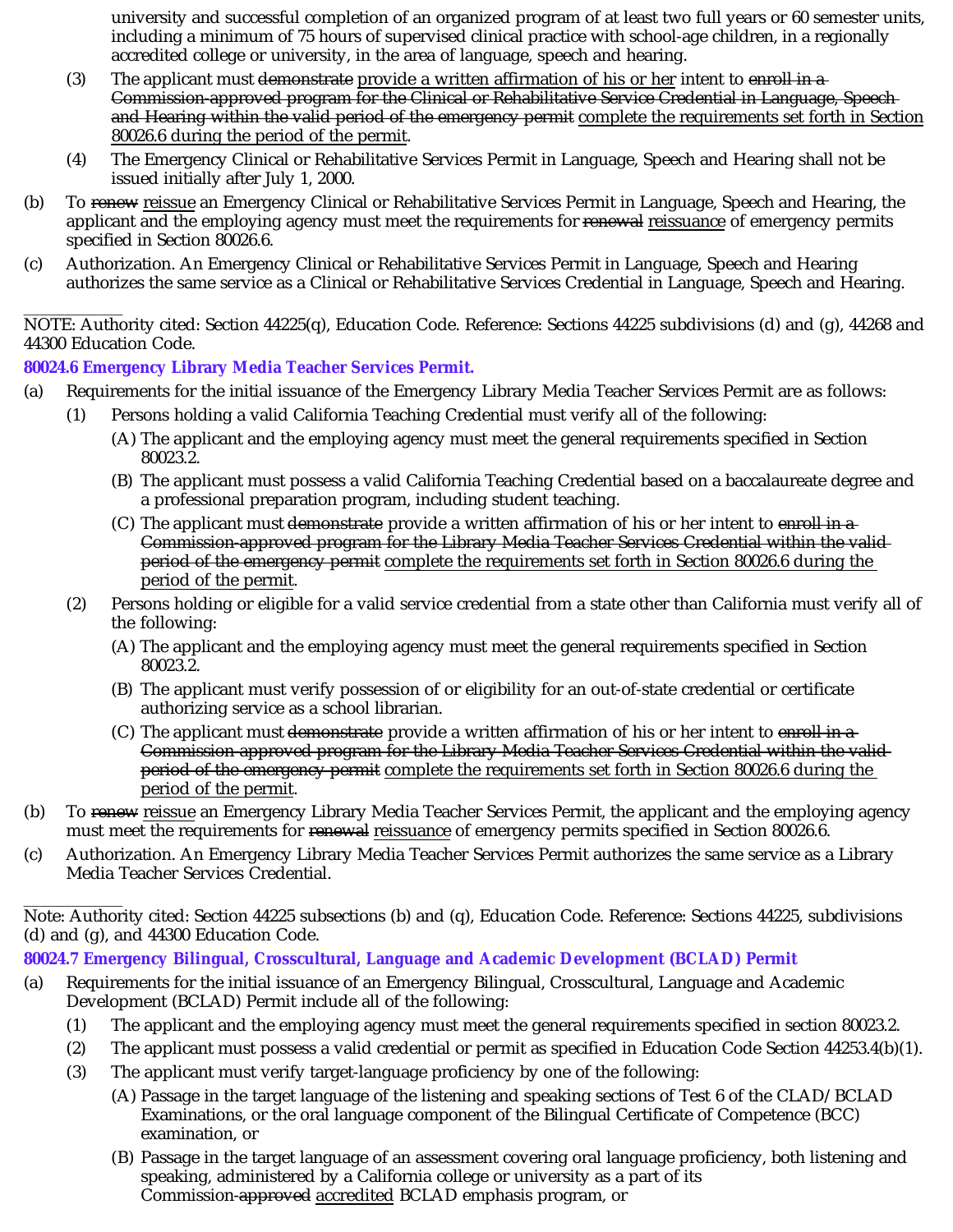- (C) Passage in the target language for which the Commission has no BCLAD Test 6 of an assessment covering oral language proficiency, both listening and speaking, performed by an approved organization pursuant to Education Code Section 44253.5(a), or
- (D) Possession of a valid, non-emergency California Single Subject or Standard Secondary Teaching Credential with a major in the target language, or
- (E) Possession of a three-year or higher degree from a foreign institution in which all instruction was delivered in the target language. The foreign institution must be equivalent in status to a regionally accredited institution of higher education in the United States.
- (b) To renew reissue an Emergency Bilingual, Crosscultural, Language and Academic Development (BCLAD) Permit the applicant and the employing agency must meet the requirements for <del>renewal</del> <u>reissuance</u> of emergency permits specified in Section 80026.6 except in lieu of the six semester units of coursework or ninety clock hours of professional development described in Section 80026.6(a)(5), the applicant must complete both of the following:
	- (1) Pass either Test 4, Test 5, or all four parts of Test 6 of the CLAD/BCLAD Examinations if these tests, or their equivalent as detailed in Section 80015.1, were not passed prior to issuance of the emergency permit being <del>renewed</del> <u>reissued</u>. If all of these tests were passed prior to the issuance of the emergency permit being <del>renewed</del> <u>reissued</u>, three semester units of coursework required for the CLAD Certificate may be substituted. Passage of the four parts of Test 6 is not required of anyone who qualifies for the emergency permit by completion of subsections (D) or  $(E)$  in section 80024.7(a)(3) above.
	- (2) Pass either Test 1, Test 2, or Test 3 of the CLAD/BCLAD Examinations if these tests, or their equivalent as detailed in Section 80015.1, were not passed prior to issuance of the emergency permit being <del>renewed</del> <u>reissued</u>. If all of these tests were passed, or if the applicant opts to complete coursework in lieu of taking these tests, three semester units of coursework required for the CLAD Certificate may be substituted.
- (c) Authorization. The Emergency Bilingual, Crosscultural, Language and Academic Development (BCLAD) Permit authorizes the same service as the Bilingual, Crosscultural, Language and Academic Development (BCLAD) Certificate.

\_\_\_\_\_\_\_\_\_\_\_\_ NOTE: Authority cited: Section 44225(q), Education Code. Reference: Sections 44225, subdivisions (d) and (g), and 44300 Education Code.

**80024.8 Emergency Crosscultural, Language and Academic Development (CLAD) Permit**

- (a) Requirements for the initial issuance of an Emergency Crosscultural, Language and Academic Development (CLAD) Permit include all of the following:
	- (1) The applicant and the employing agency must meet the general requirements specified in section 80023.2.
	- (2) The applicant must possess a valid credential or permit as specified in Education Code Section 44253.3(b)(1).
- (b) To renew reissue an Emergency Crosscultural, Language and Academic Development (CLAD) Permit the applicant and the employing agency must meet the requirements for <del>renewal</del> <u>reissuance</u> of emergency permits specified in Section 80026.6 except in lieu of the six semester units of coursework or ninety clock hours of professional development described in Section  $80026.6(a)(5)$ , the applicant must complete any two of the following: Test 1, Test 2, or Test 3 of the CLAD/BCLAD Examination, if these tests, or their equivalent as detailed in Section 80015.1, were not passed prior to issuance of the emergency permit being <del>renewed</del> <u>reissued</u>. If the tests were passed, or if the applicant opts to complete coursework in lieu of taking the tests, three semester units of coursework required for the CLAD Certificate may be substituted for each test not taken.
- (c) Authorization. The Emergency Crosscultural, Language and Academic Development (CLAD) Permit authorizes the same service as the Crosscultural, Language and Academic Development (CLAD) Certificate.

\_\_\_\_\_\_\_\_\_\_\_\_ NOTE: Authority cited: Section 44225(q), Education Code. Reference: Sections 44225, subdivisions (d) and (g), and 44300 Education Code.

# **80026. Declaration of Need for Fully Qualified Educators.**

Submission of a Declaration of Need for Fully Qualified Educators by the employing agency shall be a prerequisite to the issuance of any emergency permit for that agency. <u>Charter schools as defined in Education Code Section 47605 shall</u> <u>be exempt from submitting a Declaration of Need for Fully Qualified Educators.</u> The Declaration of Need for Fully Qualified Educators by an employing agency shall be valid for no more than twelve months, and shall expire on the June 30 following its submission to the Commission, unless the employing agency has an approved Plan to Develop Fully Qualified Educators which specifies a period of validity longer than twelve months. The Declaration of Need for Fully Qualified Educators shall be submitted to the Commission on a form to be provided by the Commission, and shall include all of the following information:

(a) Estimated Need: This shall include the title(s) and number of each type of emergency permit which the employing agency estimates, based on previous year actual needs and projections of enrollment, it will need during the year covered by the Declaration. In addition, it shall include each subject to be listed on Emergency Single Subject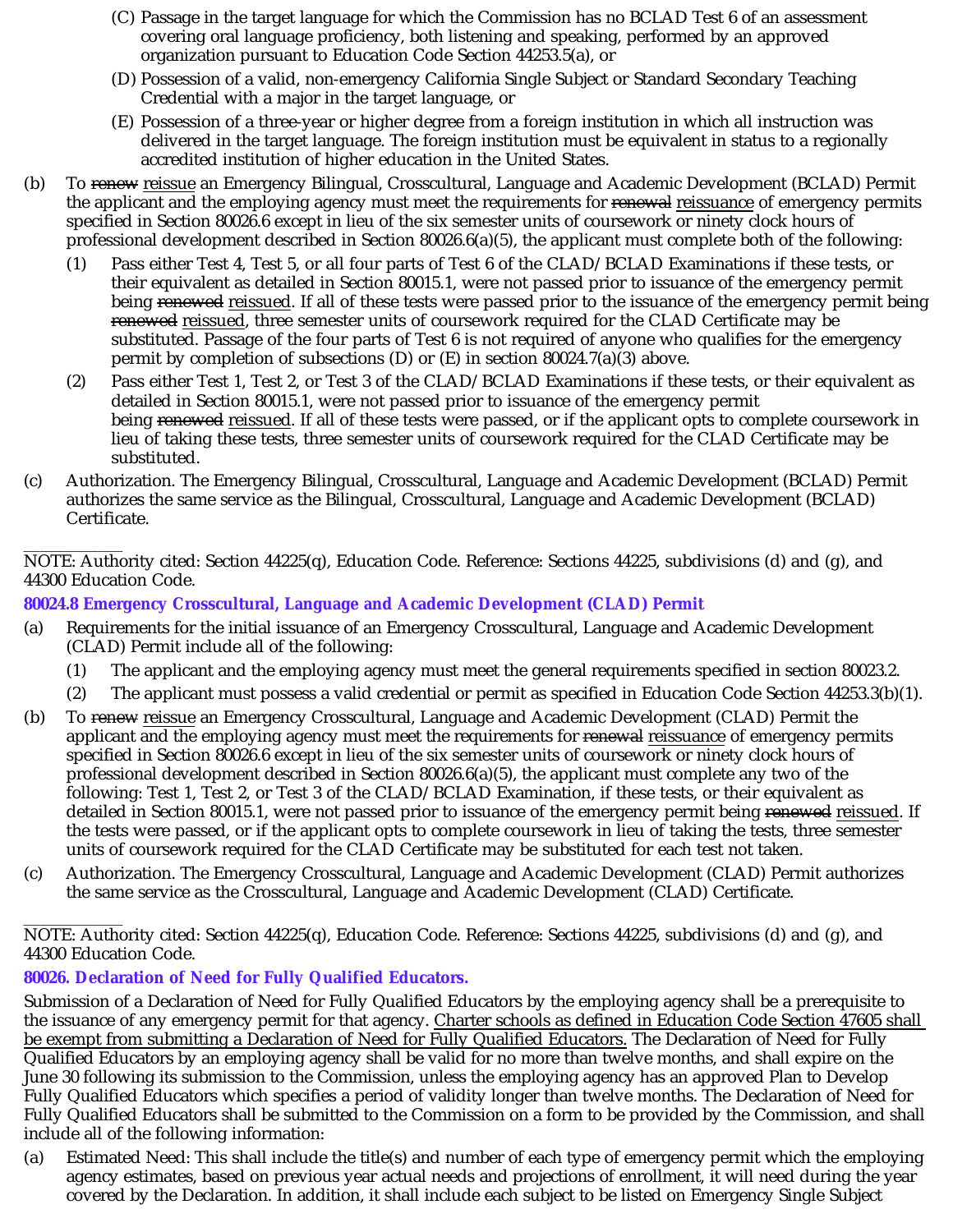Teaching Permits and the target language on Emergency Multiple Subject or Single Subject Teaching Permits with a Bilingual, Crosscultural, Language and Academic Development (BCLAD) Emphasis or on Emergency BCLAD Permits. The Declaration of Need for Fully Qualified Educators shall be revised, when the number of emergency permits needed exceeds the estimate by ten percent, by the governing board or superintendent/administrator of the employing agency, as specified in subsection (e) below.

- (b) Efforts to Recruit Certificated Personnel. This shall include a brief description of efforts that the employing agency has undertaken to locate and recruit individuals who hold the needed credentials, such as dated copies of written announcements of its vacancy or vacancies which were mailed to college or university placement centers.
- (c) Efforts to Establish Alternative Training Options. The Declaration shall:
	- (1) identify the names of institutions of higher education co-sponsoring internships or other certification programs with the employing agency or, if no such programs exist, briefly explain why; and
	- (2) if the employing agency participates in pre-internship or internship programs, estimate the number which the employing agency reasonably expects to employ during the year covered by the Declaration; and
	- $(2)$ indicate whether the employing agency has considered developing a "Plan to Develop Fully Qualified Educators" in cooperation with other education agencies in the region pursuant to Section 80026.4, or if not
	- (3) briefly explain why.
- (d) Stipulation of Insufficiency of Suitable Applicants. The employing agency shall certify that there is an insufficient number of certificated persons who meet the employing agency's specified employment criteria <del>to fill necessary</del> <del>positions</del> as described on the employment announcement or job bulletin.
- (e) Justification for Employment of Emergency Permit Holders: The employing agency shall provide a written justification for the need to employ individuals in non-shortage areas as defined by the Commission.
- (e)(f) Adoption of the Declaration. The Declaration of Need for Fully Qualified Educators shall be adopted by the governing board of a school district, or by the superintendent of a county office of education or by the administrator of a state school or nonpublic, nonsectarian school or agency.
	- (1) A Declaration of Need for Fully Qualified Educators by a school district shall be adopted by the governing board in a regularly-scheduled, public meeting of the board. The entire Declaration of Need for Fully Qualified Educators shall be included in the board agenda, and shall not be adopted by the board as part of a consent calendar.
	- (2) A superintendent of a county office or the administrator of a state school or nonpublic, nonsectarian school or agency shall publicly announce his or her intent to adopt a Declaration of Need for Fully Qualified Educators at least 72 hours prior to adopting the Statement. The adopted Statement shall be signed by the superintendent or administrator.

\_\_\_\_\_\_\_\_\_\_\_\_ NOTE: Authority Cited: Section 44225(q), Education Code. Reference: Sections 44225, subdivisions (d) and (g), and 44300 Education Code.

# **80026.1. Information to Applicants.**

The local education agency shall inform each applicant for an emergency permit specified in Section 80023 of all of the following:

- (a) that the employing agency will provide the orientation, guidance and assistance required by Section 80026.5,
- (b) the name, or if providing the name is not feasible, the position, of the individual responsible for providing the guidance and assistance required by Section 80026.5;
- (c) that, in order to <del>renew</del> reissue an emergency permit, the applicant must <del>be admitted to a Commission approved</del> <del>professional preparation program, and must</del> complete a minimum of six semester units, or nine quarter units, of <u>approved</u> course work for the related credential or, for the first <del>renewal</del> <u>reissuance</u>, be participating in a professional development program, and complete the equivalent as described in the employing agency's "Plan to Develop Fully Qualified Educators<del>.</del>", unless exceptions for <del>renewal</del> <u>reissuance</u> are listed under the specific requirement for the type of emergency permit for which application is being made.

\_\_\_\_\_\_\_\_\_\_\_\_ NOTE: Authority Cited: Section 44225(q), Education Code. Reference: Sections 44225, subdivisions (d) and (g), and 44300 Education Code.

# **80026.4. Plan to Develop Fully Qualified Educators**

- (a) Any employing agency may submit a Plan to Develop Fully Qualified Educators to the Commission for approval. Such a Plan shall be developed by the employing agency, in collaboration with a county office of education, regionally accredited college or university, Special Education Local Planning Area, or other public education entity in the region of the employing agency, as appropriate. The Plan shall describe efforts by the employing agency to:
	- (1) recommend to the Commission the certification of personnel who, by virtue of education, training or experience, have been judged by certificated educators from the employing agency as competent to serve in an assignment, but are not yet certified to do so;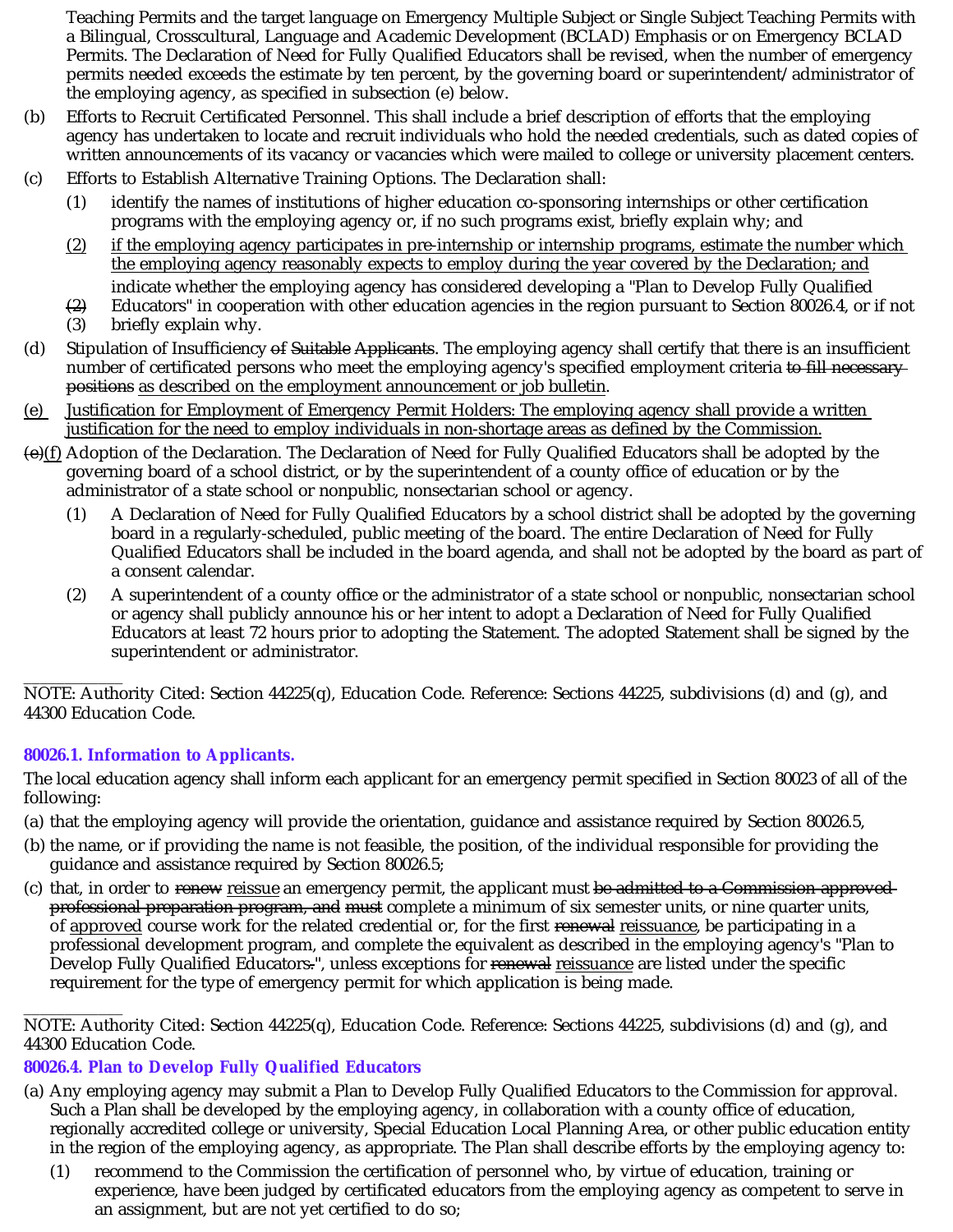- (2) support and assist persons who have training and experience in teaching, but neither training nor experience in the area to which they will be assigned; and
- (3) provide development activities for persons who have neither training nor experience in teaching, for example, through university or district internships, technologically based learning, or intensive professional development programs.
- (b) Any Plan To Develop Fully Qualified Educator may propose alternatives to enrollment in a Commission-<del>approved</del> <u>accredited</u> preparation program for the first year of development of persons granted an emergency permit for the first time. Such alternatives shall be designed to provide ninety clock hours of professional development and to be equivalent to at least 6 units of course work offered to first-year emergency permit holders by a college or university with a preparation program <del>approved</del> <u>accredited</u> by the Commission. Any such proposed alternative shall include information on how the performance of the applicant for the <del>renewal</del> <u>reissuance</u> of an emergency permit shall be evaluated.
- (c) Any Plan to Develop Fully Qualified Educators may propose ways for the employing agency to streamline or decentralize existing procedures for the issuance or <del>renewal</del> <u>reissuance</u> of any or all of the emergency permits listed in Section 80023 to allow the employing agency to devote more personnel or fiscal resources to supporting, assisting and developing fully qualified educators, and fewer resources to paperwork or other tasks associated with applying for emergency permits.

\_\_\_\_\_\_\_\_\_\_\_\_ NOTE: Authority cited: Section 44225(q), Education Code. Reference: Section 44225, subdivisions (d) and (g), and 44300, Education Code.

### **80026.6 Requirements for the Renewal Reissuance of Emergency Permits.**

- (a) The <del>renewal</del> <u>reissuance</u> requirements for an emergency permit identified in Section 80023, shall include all of the following:
	- (1) A completed Application for Credential Authorizing Public School Service (form 41-4, rev 4-94), .
	- (2) Payment of the fee(s) required by Section 80487.
	- (3) Prior submission of a Declaration of Need for Fully Qualified Educators that satisfies the provisions of Section 80026.
	- (4) Verification that orientation, guidance and assistance have been provided as required in Section 80026.5.
	- (5) For the first reissuance only, an evaluation by a Commission-accredited professional preparation institution identifying requirements the emergency permit holder must complete to be eligible for the related credential.
	- <del>(5)</del>(6) The following, unless exceptions for <del>renewal</del> <u>reissuance</u> are listed under the specific requirement for the type of emergency permit for which application is being made:
		- (A) admission to and enrollment in a Commission-approved professional preparation program, and eCompletion of at least six semester units (or the equivalent quarter units) of <u>approved</u> coursework <u>in a</u> <u>Commission-accredited professional preparation program</u> required for issuance of the related credential; or
		- (B) for the first <del>renewal</del> reissuance only, completion of a minimum of ninety hours of professional development activities that are directly related to the subject or class authorized by the emergency permit if the applicant is employed by a employing agency with a Plan to Develop Fully Qualified Educators which has been <del>approved</del> <u>accredited</u> by the Commission.

\_\_\_\_\_\_\_\_\_\_\_\_ NOTE: Authority Cited: Section 44225(q), Education Code. Reference: Sections 44225, subdivisions (d) and (g), and 44300 Education Code.



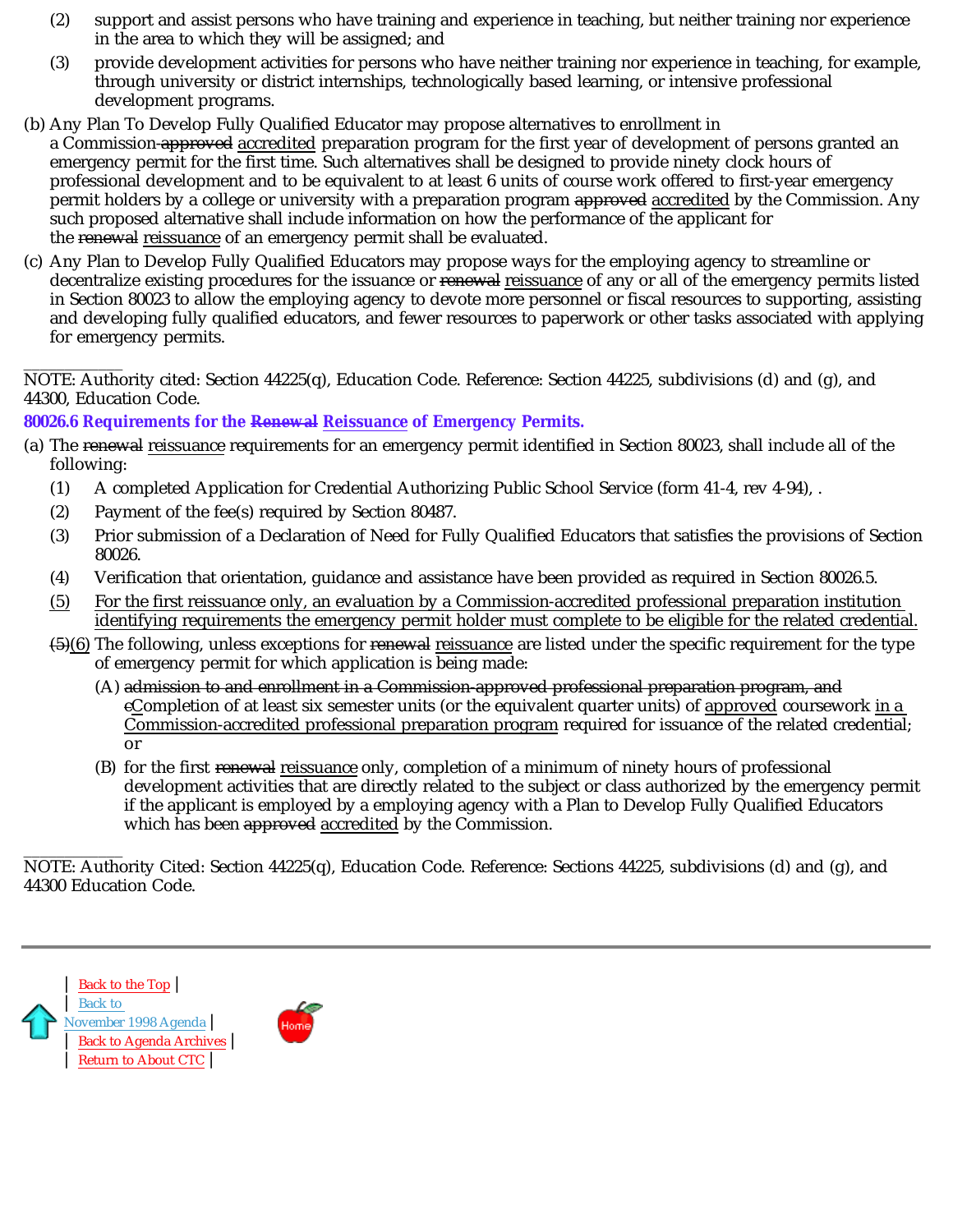

**Meeting of:** November 5-6, 1998

**Agenda Item Number:** C&CA-3

**Committee:** Credentials and Certificated Assignments

**Title:**A Report on Issues Related to the School Counseling Credential

 $\mathbf{v}_{\text{Report}}$ 

**Prepared by:** Jim Alford Analyst

#### **A Report on Issues Related to the Pupil Personnel Services Credential in School Counseling**

**October 23, 1998**

#### **Summary**

This item provides information requested by the Commissioners in the October 1998 meeting related to requirements for obtaining a pupil personnel services (PPS) credential. The request pertained to consideration of an additional requirement that an individual be required to hold a teaching credential in order to obtain a PPS credential. Specifically, staff was asked whether the addition of such a requirement could be implemented through a change in regulation, or whether a change in statute would be required. In reviewing related statutes and regulations, it is staff's conclusion that legislation would be necessary in order to require that candidates obtain a teaching credential to be eligible for a PPS credential.

#### **Fiscal Impact**

There is no fiscal impact to the Commission related to this agenda item.

#### **Policy Issues to be Resolved**

This report is presented in response to the Commission request for additional information.

#### **Recommendation**

None.

#### **Background**

Education Code Section 44266 establishes the general requirements for issuance of Pupil Personnel Services (PPS):

*The minimum requirements for the services credential with a specialization in pupil personnel services are a baccalaureate degree or higher degree, except in professional education, from an approved institution, a fifth year of study, and any specialized and professional preparation that the commission shall require, including completion of a commission-approved program of supervised field experience that includes direct classroom contact, jointly sponsored by a school district and a college or university.*

This section does not include a prerequisite credential as a requirement for a PPS credential, nor does it appear to give the Commission latitude to add such a requirement. According to the Commission's legal counsel, by not including a credential requirement in an Education Code section when that requirement has been specifically included in related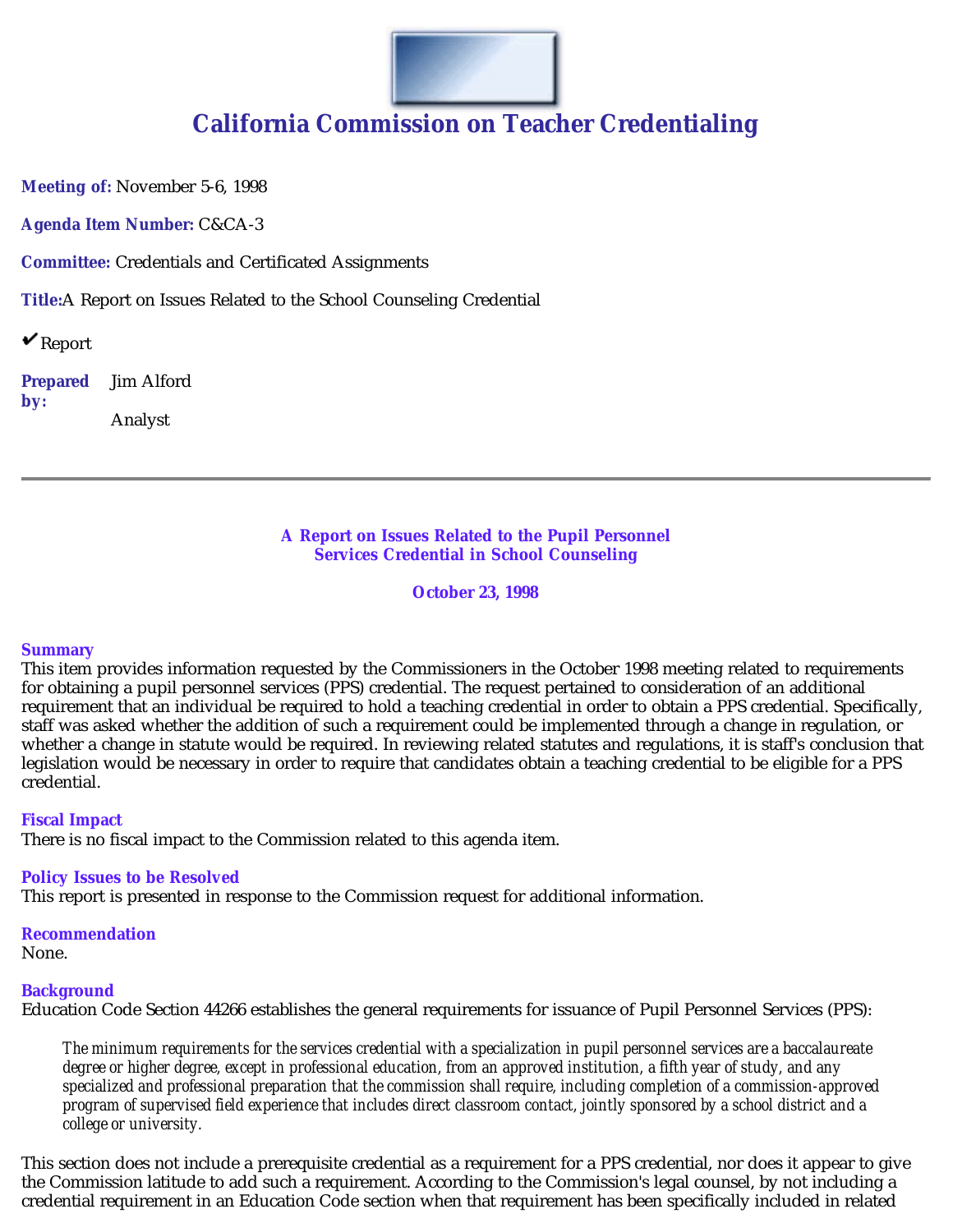sections, the Legislature establishes an implied intent to exclude the requirement for the credential addressed in the section in question. A review of Education Code sections related to credentials that currently require a prerequisite teaching credential shows that those sections clearly specify that requirement. For example, EC §44269 related to Library Media Teacher Services Credentials states:

### commission, a valid teaching credential and specialized and professional preparation as the commission may require. *The standards for these credentials are a baccalaureate degree or higher degree from an institution approved by the*

Similarly, EC §44270 establishes that candidates must hold a prerequisite credential in order to qualify for an Administrative Services Credential and proceeds to lists the types of credentials accepted to meet this requirement. These sections establish a precedent to include the requirement for a prerequisite credential within the Education Code section related to the credential as a legal basis for establishing it as a requirement for issuance of the credential.

Commission legal counsel indicates it would be prudent for the Commission to proceed by way of legislative amendment. Under the Government Code, regulations are not valid or effective unless they are consistent with (and not in conflict with) the underlying statute and are reasonably necessary to effectuate the purpose of the statute. Here, regulations establishing a teaching credential as a prerequisite for the issuance of a PPS credential may be viewed as an impermissible attempt to expand the intent and scope of EC §44266 and would therefore be vulnerable to legal challenge.

### **History of Related Requirements for Pupil Personnel Services Authorizations**

Pupil personnel services credentials have a long history in California, first existing under the general credential requirements of the mid 1950's. The*General Pupil Personnel Services Credential* required 1) a bachelor's degree; 2) a 30 semester-unit program of general and specialized PPS preparation course work, and; 3) two years of successful teaching experience, two years of supervised pupil personnel services field experience, or two years of combined experience in these areas. Requirements for this credential did not include possession of a teaching credential, and the experience requirement was defined such that a candidate could obtain the credential without any teaching experience.

The *Standard Designated Services Credential with a Specialization in Pupil Personnel Services* was the credential issued under the post-1961 Fisher statutes. Requirements for this credential included 1) either a master's degree in a counselingrelated field or a Psychologist Certificate issued by the State of California; 2) Sixty semester hours of PPS preparation course work at the postgraduate level, and; 3) 480 clock hours of supervised PPS field work. As with the General PPS credential requirements, requirements for the Standard PPS credential did not include possession of a teaching credential, nor did the field experience requirement include teaching experience.

Current standards for California Pupil Personnel Services programs include a field experience requirement. This requirement may not be satisfied by teaching experience, and teaching experience is not required for the credential. Current field experience program standards for each PPS specialization follow:

#### School Counseling, School Social Work

450 hours of field practice supervised by an experienced practitioner who holds the Pupil Personnel Services credential are required. Included in this field practice must be 100 hours working with students of a racial/ethnic background different from that of the candidate. (For the school counseling specialization, 25 clock hours involving group counseling and guidance activities must also be included.) The field practice must be completed in at least two of the following three settings: elementary, middle school, and high school.

#### School Psychology

540 hours of field practice supervised by an experienced practitioner who holds the Pupil Personnel Services credential are required. Included in this field practice must be 100 hours working with students of a racial/ethnic background different from that of the candidate. The field practice must be completed in at least two of the following three settings: elementary, middle school, and high school.

#### School Child Welfare and Attendance

90 hours of field supervised field experience in the attendance laws and the rights of minors are required. This requirement must be completed in addition to the field experience required for issuance of the prerequisite Pupil Personnel Services Credential held by the candidate.

#### **Summary**

No previous or current California credentials authorizing pupil personnel services have specifically required previous teaching experience, nor have they required possession of a teaching credential. It should be noted that both generic and specific program standards for current PPS programs include a consultation component meant to establish candidates' ability to consult with teachers, administrators and other involved parties in the provision of pupil personnel services. The advisory panel currently reviewing PPS program standards is considering expanding program requirements related to consulting with teachers to address the panel's interest in strengthening the working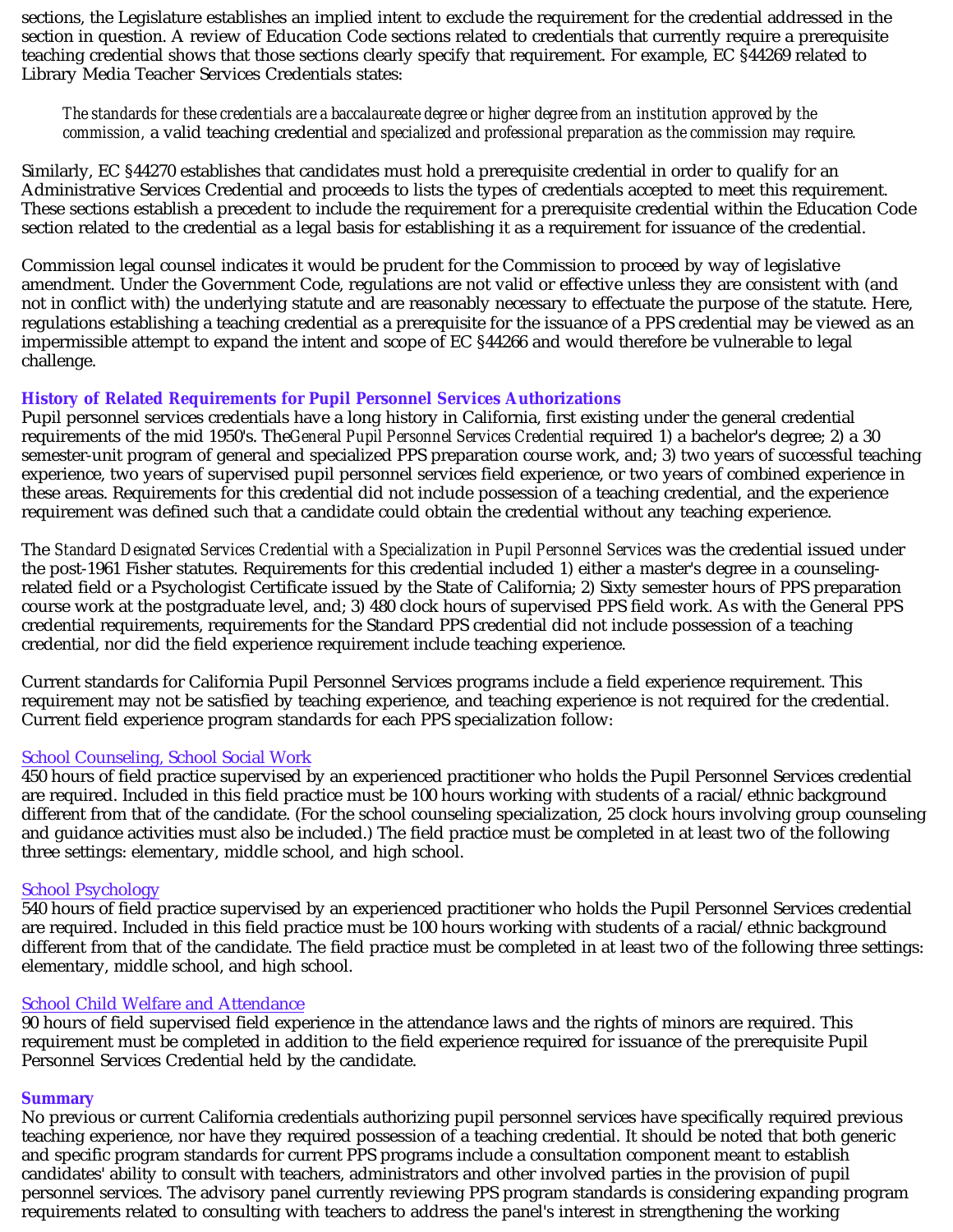relationships between counselors and teachers and including the input of counselors in the process of student instruction. These potential expanded requirements may affect both the course work and field work components of future PPS programs. The advisory panel is also discussing the issue of requiring a teaching credential as a prerequisite for a PPS credential.

While establishment of the requirement that an individual possess a teaching credential as a prerequisite for obtaining a PPS credential would be a significant change from current and past practice, the Commission could consider sponsoring legislation to that effect. Prior to such an endeavor, it may be advisable for the Commissioners to direct staff from the Professional Services Division to review any research previously conducted concerning whether teaching experience or possession of a teaching credential has been shown to enhance the capabilities of individuals to provide pupil personnel services.

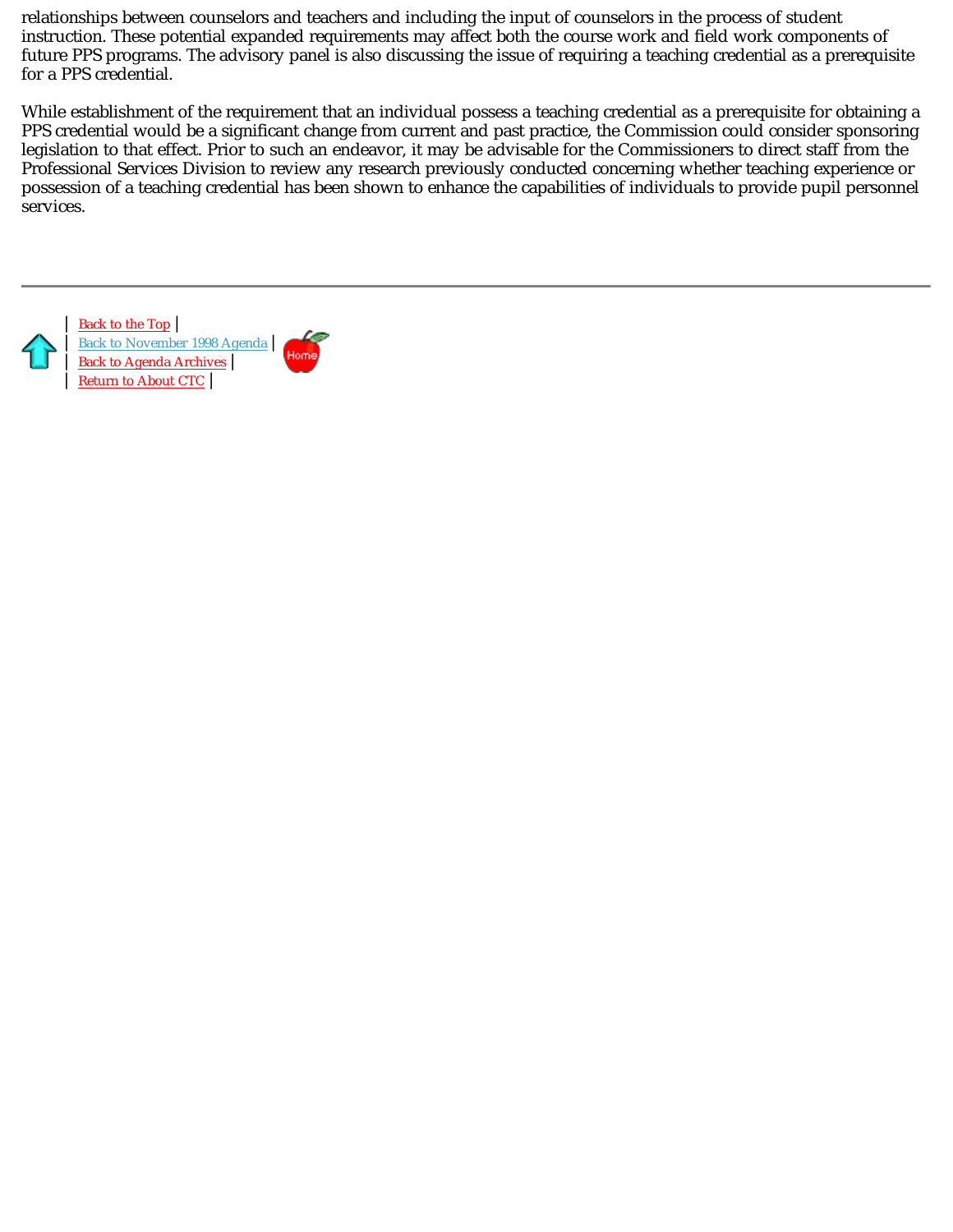

**Meeting of:** November 5-6, 1998

**Agenda Item Number:** C&CA-4

**Committee:** Credentials and Certificated Assignment

**Title:**Proposed Plan to Implement Provisions of AB 544 Related to Declarations of Need for Fully Qualified Educators

 $\mathbf{\check{v}}$  Action

**Prepared by:** Robert L. Salley, Director

Certification, Assignment and Waivers Division

#### **A Review of the Effects of AB 544 On Teachers in Charter Schools**

**October 23, 1998**

#### **Summary**

Effective January 1, 1999, all teachers in charter schools will be required to hold a teaching credential, emergency permit or waiver issued by the California Commission on Teacher Credentialing. The new requirement will substantially impact certain types of charter schools. This report makes recommendations on the implementation of the Commission's responsibilities under the provisions of AB 544 and raises issues for future consideration.

#### **Fiscal Impact**

The revenues of the agency will be increased slightly by the requirement that all teachers in charter schools hold a document issued by the Commission. Processing the additional applications will increase the work responsibilities of the agency staff.

#### **Policy Implications**

What are the potential effects of the provisions of AB 544 on charter schools? To what extent are existing Commission regulations and policies appropriate for the staffing of charter schools?

#### **Recommendation**

That the Commission adopt the proposed implementation plan as described below.

#### **Background**

In 1992 the California State Legislature passed SB 1448 (Hart) entitled "The Charter School Act of 1992" which was subsequently signed into law by Governor Wilson. The legislation identified the following reasons for establishing charter schools:

- Improve student learning;
- increase learning opportunities for all pupils, with special emphasis on expanded learning experiences for pupils who are identified as academically low achieving;
- encourage the use of different and innovative teaching methods;
- create new professional opportunities for teachers, including the opportunity to be responsible for the learning program at the school site;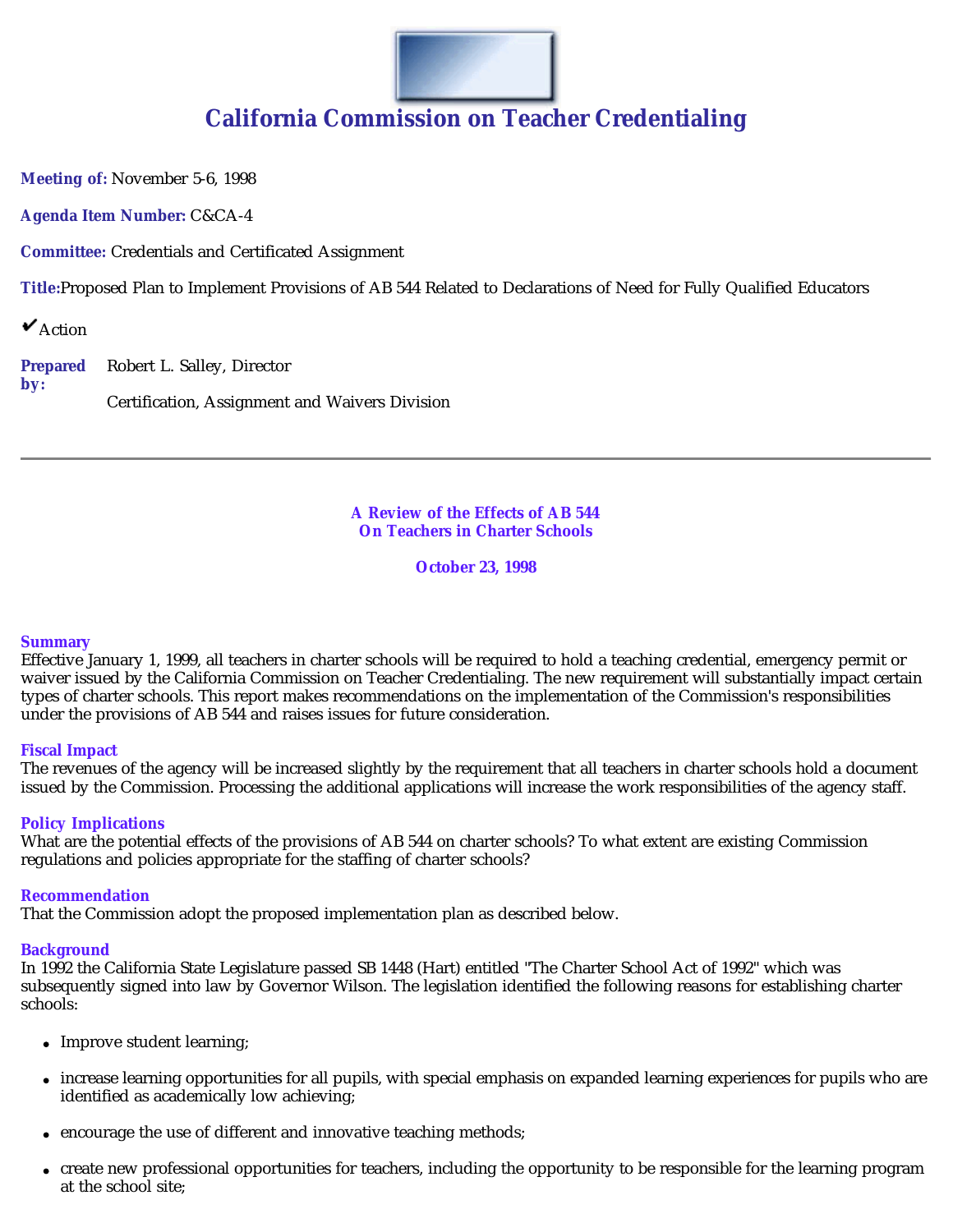- provide parents and pupils with expanded choices in the types of educational opportunities that are available within the public school system; and
- hold the schools established under this part accountable for meeting measurable pupil outcomes, and provide the schools with a method to change from rule-based to performance-based accountability systems.

The 1992 legislation placed a cap of 100 on the total number of charter schools that could be operated in the state and limited any single district to no more than ten such schools. The most recent information from the California Department of Education indicates that there are 163 charter schools as a result of the State Board of Education's willingness to waive the Education Code limit.

As a result of legislation signed this year, AB 544 (Lempert), effective January 1, 1999, substantial changes will be made to the Charter School Act. Among the most important changes are those which raise the cap on the number of charter schools that can be created (from 100 to 250 in 1998-1999 and an additional 100 each year thereafter), revise the charter petition signing process, provide for an appeal of a charter rejection by the local governing board and assure charter schools of a "fair share" of the education funding sources.

The 1992 charter school legislation was silent on the issue of qualifications for teachers and other educators who serve in charter schools. Such matters were left to the chartering body to define within the language of the charter. AB 544 alters substantially the permissive nature of the previous statute. Education Code Section 47605 (l) has been added as follows:

*Teachers in charter schools shall be required to hold a Commission on Teacher Credentialing certificate, permit, or other document equivalent to that which a teacher in other public schools would be required to hold. These documents shall be maintained on file at the charter school and shall be subject to periodic inspection by the chartering authority. It is the intent of the Legislature that charter schools be given flexibility with regard to noncore, noncollege preparatory courses.*

This amendment was not sought by the Commission or by advocates for charter schools, but was the result of legislative compromises. In order to gain such concessions as removing the arbitrary cap on the number of charter schools, the negotiators accepted the teacher qualifications language. The new requirements are of serious concern to many within the charter school community.

Commission staff has sought to understand the potential problems for some charter schools created by the new language of the statute. In that effort staff members have met with staff from the California Department of Education, the Charter Schools Development Center and appeared before the State Superintendent of Instruction's Advisory Committee on Charter Schools.

Staff in the California Department of Education indicate that approximately 30% of existing charter schools do not require their teachers to hold documents issued by the Commission. In some cases, teachers who may be Waldorf or Montessori trained do not hold baccalaureate degrees from regionally accredited colleges or universities. In other schools there are individuals from the fine arts or technology fields who may or may not possess acceptable degrees for state certification, but who are willing to provide part-time instruction as they continue to work in their primary vocations. It is these schools and individuals who are most impacted by subsection (l) of §47605.

#### Staffing Issues for Charter Schools

It seems clear from the first sentence of subsection (l) that only teachers, not other education personnel in charter schools, will be required to hold a teaching credential or emergency permit issued by the Commission. The phrase "or other document," in the staff opinion, means that charter schools will also be eligible to apply for waivers of specific credential requirements just as other school employers now do.

As noted above, in some charter schools teachers do not hold credentials and in many cases may have no intention of pursuing state certification. If the intent of the charter school is to operate as a Waldorf or Montessori school within the public school system, it seems unlikely that the trained teachers would have the desire to complete requirements for a Multiple or Single Subject Credential. In fact, the chartering authority would deem the Waldorf or Montessori training essential for the mission of the school and might consider training in a Commission-approved IHE credential program as irrelevant or even inimical to the philosophy and purpose of the school. The Commission's policies and regulations require all teachers on emergency permits or credential waivers to make progress toward state certification.

Some charter schools rely on the willingness of individuals with identified talents and expertise to share those with the students of the school. In certain districts, for example, a charter school developed to promote student knowledge and use of technology may have the part-time services of talented individuals from the technology industries in the region. Similarly, talented musicians and visual artists in other districts may serve to instruct students in the fine arts in charter schools with such an emphasis. There are charter schools designed to meet the needs of so-called "at risk" students. In such schools you may find instructors whose expertise is derived from work in social service fields, some of whom may not have baccalaureate degrees. While such individuals may be eligible for emergency permits or may be able to obtain credential waivers through the employing school, it remains to be seen whether they will agree to meet the requirements necessary for the re-issuance of such documents on an annual basis. Those requirements include enrolling in a credential program and the completion of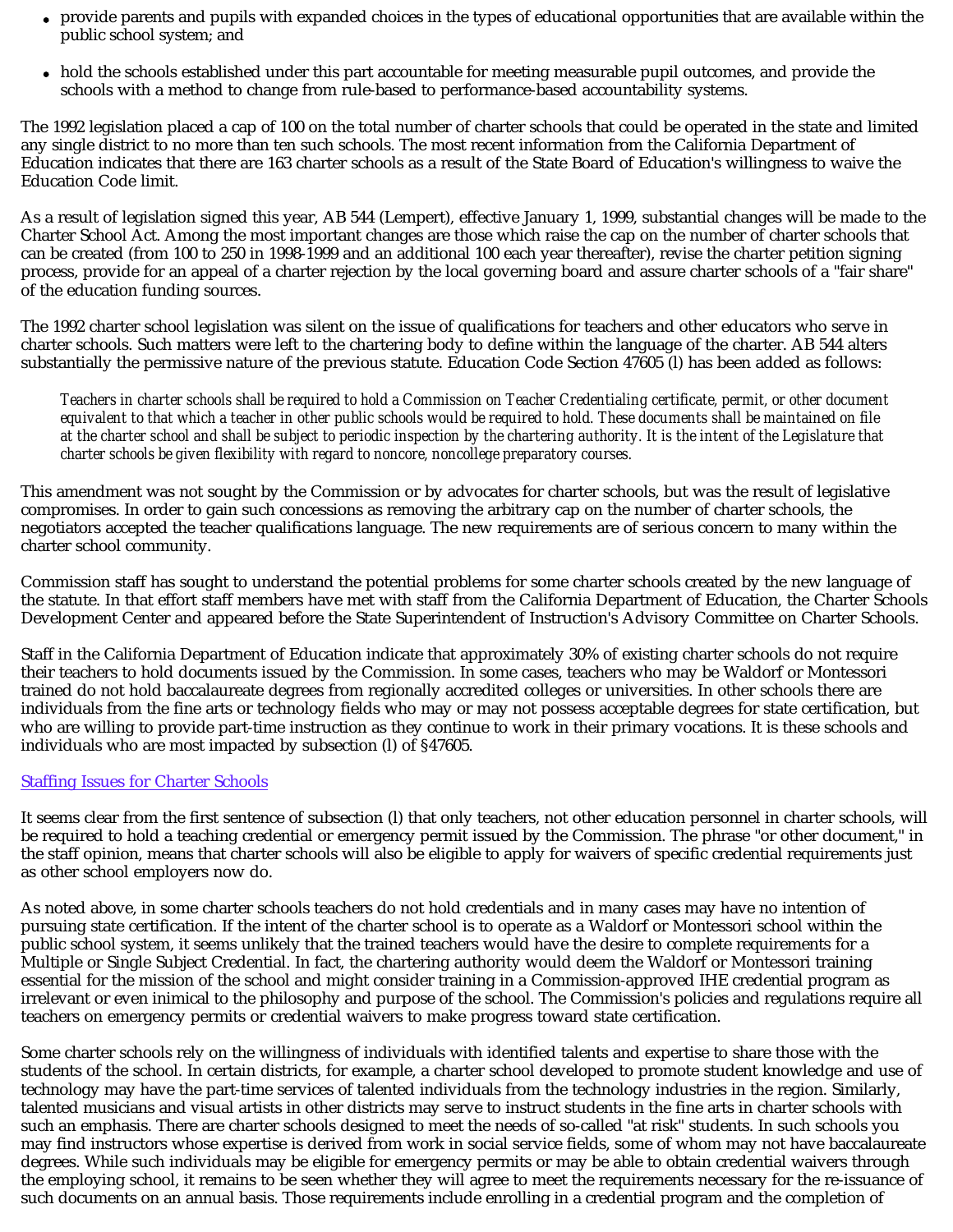### college courses.

### Assignment Monitoring in Charter Schools

Sentence two of §47605 (l) provides that each charter school maintain on file the documents (credential, permit or waiver) held by teachers that authorize them to perform specific duties in the school. This is a departure from the Education Code requirement for other certificated employees who must file their documents with the county offices of education. Failure to do so in such case means payroll warrants are not issued until the filing of the appropriate document takes place. Additionally, where the Education Code gives county superintendents of schools specific authority to regularly monitor the assignments of certificated employees in school districts, §47605 (l) provides that documents on file in charter schools "shall be subject to periodic inspection by the chartering authority." The imprecision of this language will undoubtedly result in wide variations of interpretation and enforcement.

The Commission staff has concluded that the language of sentence two does not affect the Commission's responsibilities for assignment monitoring and reporting. There appears to be no requirement that the chartering authority report the results of its "periodic" inspections to the county superintendents of schools or the Commission. Information on staffing and assignments in charter schools will not be a part of the annual assignment reports submitted to the Commission by county superintendents. The statute gives the chartering authority the ability to rescind charters under certain conditions, whether failure to comply with the teacher qualification section of the Education Code would result in such action remains to be seen. One of the policy questions that may need discussion in the long term is whether or not the state, having established qualifications for teachers serving in charter schools, should bring such schools under the existing assignment statutes.

### Flexibility for Charter Schools

The final sentence of §47605 (l) expresses the "intent" of the Legislature that flexibility be given to charter schools with regard to "noncore, noncollege preparatory courses." Staff is of the opinion that the flexibility intended by the Legislature is meant to apply to the chartering authority as it inspects documents and assignments in individual charter schools and to the Commission in the exercise of its authority to grant credentials, permits and waivers. Although intent statements are not binding, they do give an important indication of the context within which the negotiated language of the law was reached. In this case, the intent statement strongly suggests the spirit in which the language of the law should be carried out.

It seems clear, however, that the Commission has little or no flexibility when making decisions about awarding credentials to individual applicants. The Education Code is similarly restrictive when requests for emergency permits are received and reviewed. It is in the area of its waiver granting authority that the Commission would appear to have some degree of flexibility that could be applied to charter school staffing.

The Commission is not bound by statute to issue waivers of credential requirements for only one year or less. The statute does not distinguish between waivers considered for areas of teaching shortages and non-shortages, although the Commission's policies give appropriate attention to this distinction. Such distinctions, however, appear to have little relationship to the staffing of charter schools. The waiver authority (§44225 [m]) specifically allows the Commission to grant waivers to "Allow local school districts or schools to implement an education reform or restructuring plan." Waiver requests under this provision in the statute have been received on only two occasions during the four years in which the Commission has exercised the waiver authority. The Commission may want to examine this provision of the statute, and other waiver policies and regulations in light of the intent of the Legislature that flexibility be given to charter schools.

### Definitions Affecting Charter Schools

The Internet web site of the Charter Schools Development Center contains highlights of the changes to the charter school legislation brought about by the successful passage of AB 544. Under the section on teacher qualifications the editor's note points out that the new statute does not define "what constitutes a teacher in charter schools" or what are "noncore" and "noncollege preparatory" courses. The Commission has received through e-mail a similar request for definitions of these terms from a charter school director. In that message, the correspondent referred to the use of "facilitators" who work with the parent and the child in that charter school and asked whether such individuals would be required to hold credentials or other Commission documents. It is essential that the Commission establish clear definitions of "teacher" and "non-core, noncollege courses" to guide the implementation of its responsibilities under §47605 (l).

### **Recommendations for Implementation of AB 544**

In this section the staff recommends that the Commission take the described action in the identified categories.

### 1). Consideration of waiver requests:

- The governing body of a charter school be eligible to request waivers of credential requirements provided that notice of such intent is posted for public review a minimum of 72 hours prior to submitting such request;
- the Commission approve waiver requests to June 30, 1999 for currently employed teachers in charter schools without conditions, but inform each recipient of the regulations and criteria that will govern future waiver requests; and
- the Commission set the fee for waivers considered to June 30, 1999 at one-half that of the regular fee.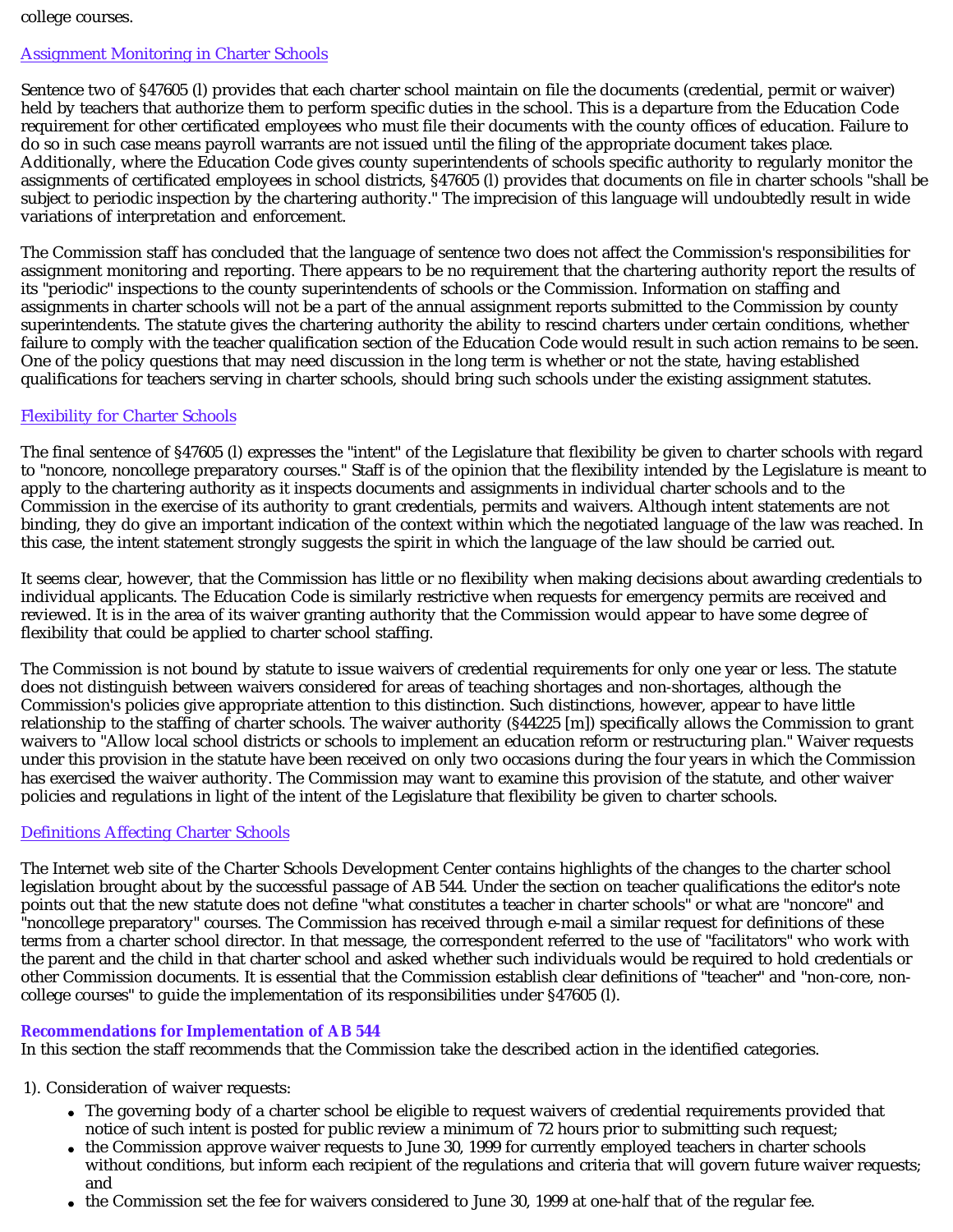Rationale: Unlike non-charter schools in school districts, charter schools are not governed by the elected school boards, but have their own governing bodies. Title 5 regulations require school boards to act on waiver applications in a public session, but make allowance for waivers from county offices of education and non-public schools and agencies that do not operate through public meetings of school boards. Section 80122 (j) provides for a 72-hour posting of the intent to file a waiver request in these circumstances.

Charter school teacher are caught in a bind not of their own making when at mid-year they will be required to come under new requirements affecting their continued employment. The staff proposals related to the waiver review process and the required fee are intended to provide a reasonable implementation of the law. The proposals, limited to the first six months of the year, would enable charter schools and individuals within them to have time to decide their directions for the succeeding school year when they would come under the waiver policies that affect teachers in non-charter schools or under any new policies that the Commission may adopt.

2). Consideration of Emergency Permit Applications:

- Individuals currently employed in charter schools who meet the requirements for an appropriate emergency permit be given the option to attain a permit or request a waiver effective through June 30, 1999; and
- that charter schools be exempted from the requirement to submit Declarations of Need for Fully Qualified Educators prior to Commission consideration of emergency permit applications.

Rationale: The primary purpose of a Declaration of Need is to enable local governing boards and interested citizens to understand some of the staffing problems that confront the district. Declarations of Need must be adopted in a public meeting so that local policy and political matters related to such declarations may be fully discussed. There is no comparable forum in charter schools, nor are the issues of staffing related to need and shortages as in school districts.

3). Consideration of Unresolved Issues:

- Staff be authorized to work with representatives of charter schools, the California Department of Education, and organizations representing teachers, administrators and school boards to examine such issues as the definition of important terms and the long-term staffing problems facing some charter schools;
- staff be directed to review the Commission's waiver authority, existing policies and regulations with specific attention to staffing in charter schools; and
- staff be required to report back to the Commission in sufficient time for all unresolved issues to be clarified before July 1, 1999

 $\rm{Rationale}_{\rm}:$  There are immediate issues that must be resolved before January 1, 1999 so that teachers and directors in charter schools may take action to resolve staffing problems for the balance of the 1998-99 school year. Recommendations one and two above are intended to resolve immediate staffing needs only. Issues with long-term implications can not be resolved without additional consultation and more intensive review by the Commission.



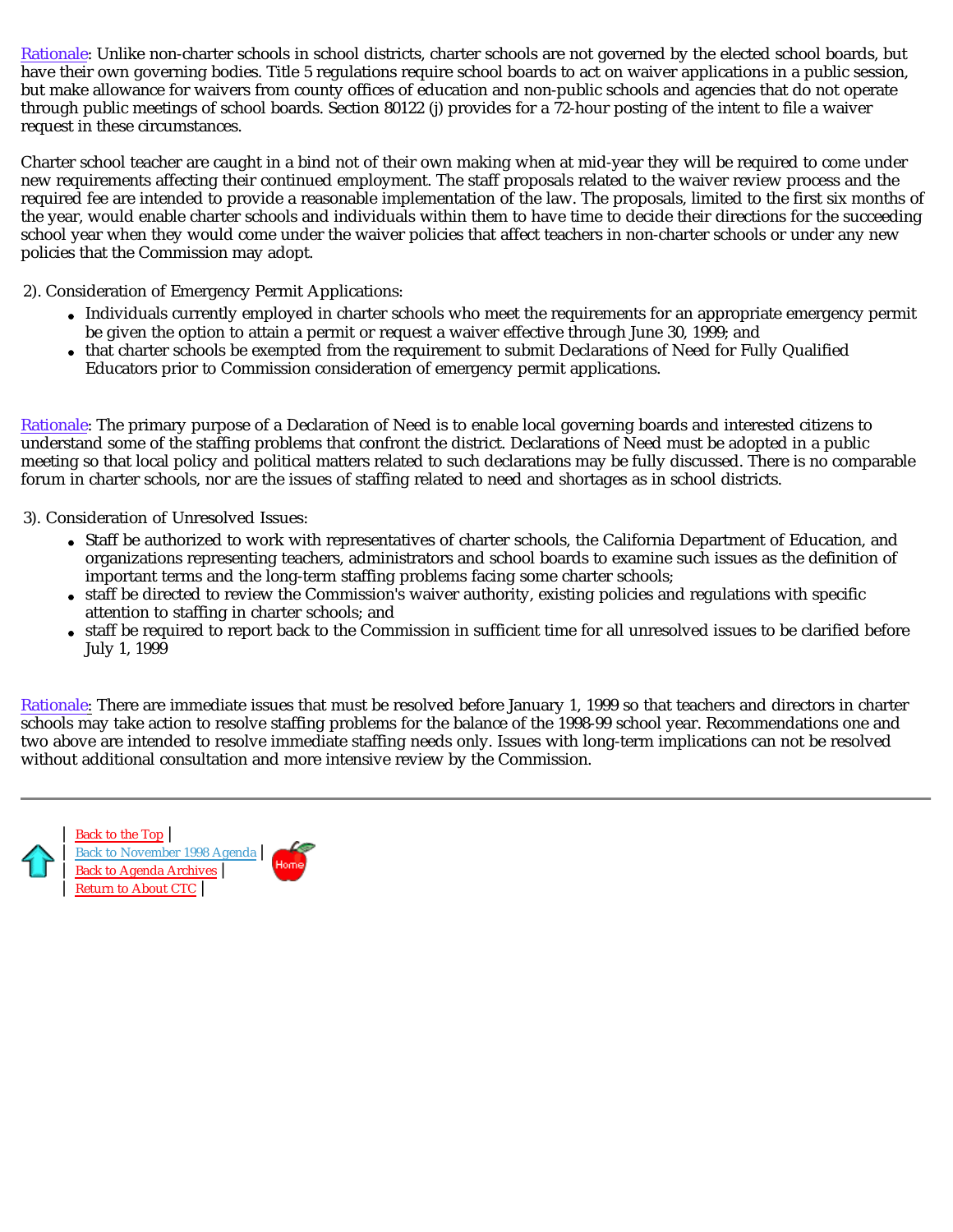

# **California Commission on Teacher Credentialing**

**Meeting of:** November 5-6, 1998

**Agenda Item Number:** C&CA-5

**Committee:** Credentials and Certificated Assignments

**Title:**Proposed Plan to Implement Provisions of AB 1620 Related to Experienced Teachers from Outside of California

 $\mathbf{\mathsf{v}}$  Action

**Prepared by:** Robert L. Salley, Director Certification, Assignment and Waivers Division

### **Proposed Implementation of AB 1620 Related to Experienced Teachers from Outside of California**

**October 23, 1998**

### **Summary**

Legislation passed in 1998 as an urgency measure requires the Commission to issue preliminary teaching credentials to teachers credentialed outside of California who meet prescribed conditions including years of experience. Prior to implementation of these provisions of the statute, there are specific policy matters the Commission must resolve. This report identifies the policies and recommends actions for the Commission's consideration.

### **Fiscal Impact**

There will be minor costs to the Commission for communications that describe the way AB 1620 will be implemented for experienced out-of-state teachers. There may be some loss of revenue to the Commission as some experienced outof-state teachers will receive five-year rather than two-year preliminary credentials. We do not know how many teachers who come to California from other states already have substantial teaching experience. The loss of revenue may be offset by an increased number of experienced teachers being attracted to employment in California as a result of the elimination of such requirements as the subject matter examination and the fifth year of study.

### **Policy Issues to Resolved**

Should the Commission take the actions recommended by staff to address the policy issues identified below? Are there other policy issues to be considered that have not been identified?

### **Recommendation**

That the Commission approve the various actions recommended below for the implementation of provisions of AB 1620.

### **Background**

During the 1998 session of the Legislature, the Commission successfully sponsored AB 1620 authored by Assemblyman Jack Scott. The purpose of the legislation, now in effect as an urgency statute, was to help ease the critical need for teachers in California by making it easier for some teachers in some states outside of California to obtain certification here. There are two major provisions of the new legislation: the first provides the possibility for entering into reciprocity agreements with other states, while the second eliminates a number of California credential requirements for experienced teachers.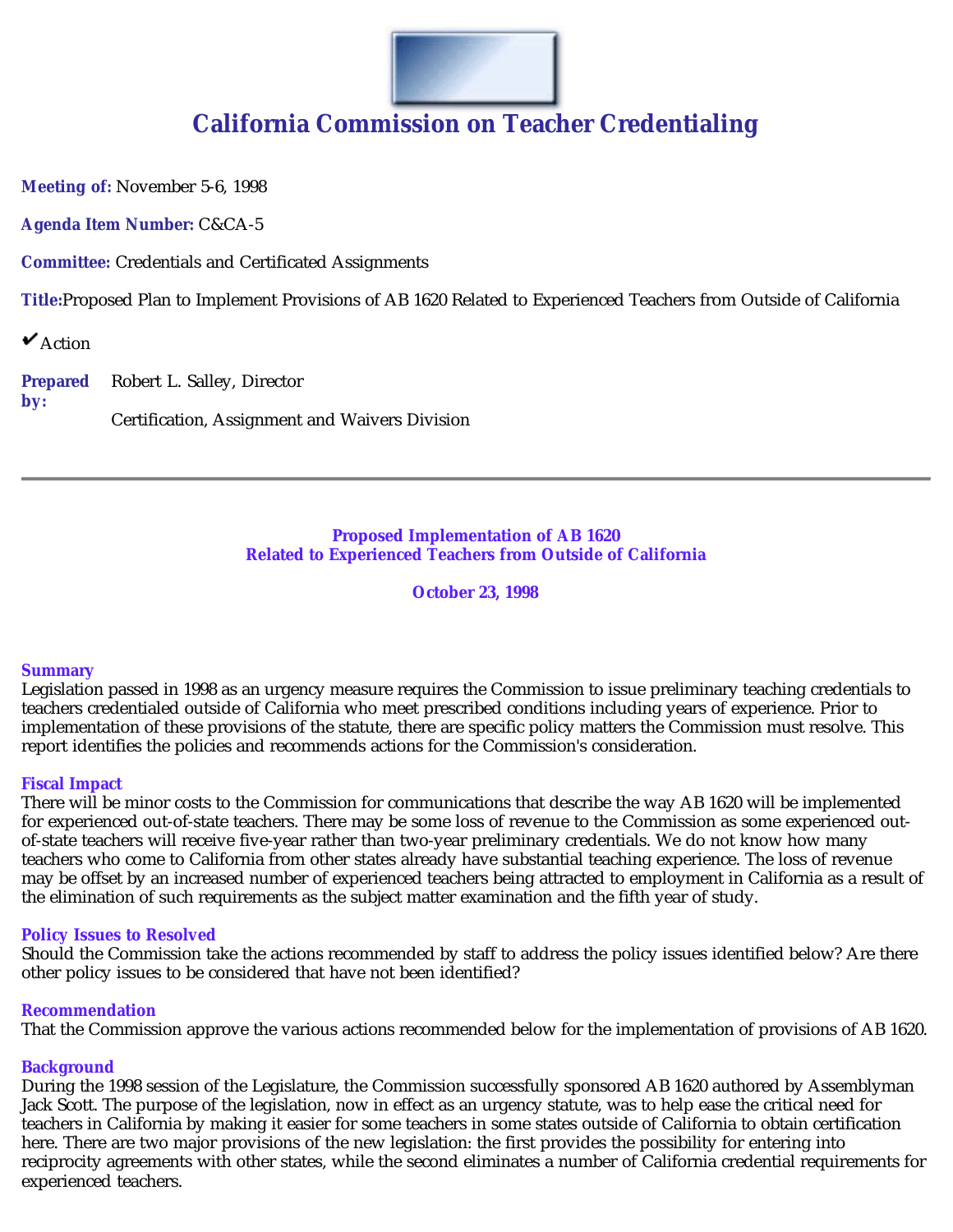The efforts to implement the reciprocity provisions of the legislation is being conducted as a joint staff effort of the Professional Services and Certification, Assignment and Waivers Divisions of the agency. The results of those activities will be brought to the Commission in later agenda reports. This report focuses on those provisions of AB 1620 that relate to teachers with three or more years experience or five or more years of experience teaching in states other than California.

Listed below are the requirements identified in the new statute that the five-year and three-year experienced teachers from outside of California must meet to be credentialed in this state.

# **Credential Requirements**

*Five-Year Preliminary Multiple or Single Subject Teaching Credential Based on FIVE YEARS of Teaching Experience:* 

- $\bullet$  minimum of five years of full-time teaching in the subject of the credential sought,
- bachelor's degree from a regionally accredited college or university,
- for the Single Subject: academic major in the subject area of the credential sought,
- teacher preparation at a regionally accredited college or university,
- valid corresponding elementary or secondary credential from another state,
- evidence of rigorous performance evaluations on which the applicant received a rating of satisfactory or better,  $\bullet$ and
- passage of CBEST (one-year nonrenewable credential available).

# *Professional Clear Multiple or Single Subject Teaching Credential Based on FIVE YEARS of Teaching Experience:*

- possession of the five-year preliminary based on five years of teaching experience, and
- completion of 150 clock hours of activities that contribute to his or her competence, performance, and effectiveness in the education profession, and that assist the applicant in meeting or exceeding standards for professional preparation established by the Commission.

# *Three-Year Preliminary Multiple or Single Subject Teaching Credential Based on THREE YEARS of Teaching Experience*

- $\bullet$  minimum of three years of full-time teaching in the subject of the credential sought,
- bachelor's degree from a regionally accredited college or university,
- for the Single Subject: an academic major in the subject area of the credential sought,
- teacher preparation at a regionally accredited college or university,
- valid corresponding elementary or secondary credential from another state,
- evidence of rigorous performance evaluations on which the applicant received a rating of satisfactory or better,
- passage of CBEST (one-year nonrenewable credential available), and  $\bullet$
- offer of employment in California implied by the renewal requirement which specifies completion of an induction  $\bullet$ program.

# *Professional Clear Multiple or Single Subject Teaching Credential Based on THREE YEARS of Teaching Experience*

- possession of the three-year preliminary based on three years of experience, and
- completion of one of the following:
	- a program of beginning teacher support and assessment under BTSA or
	- an alternative program of beginning teacher induction that the Commission determines, in collaboration with the Superintendent of Public Instruction, meets state standards for teacher induction.

# *Five-Year Preliminary Level I Education Specialist Instruction Credential Based on FIVE YEARS of Teaching Experience*

- minimum of five years of full-time teaching in the disability area of the credential sought,
- bachelor's or higher degree from a regionally accredited college or university,
- professional preparation program in the requested disability area at a regionally accredited college or university,
- valid corresponding special education credential from another state,
- evidence of rigorous performance evaluations on which the applicant received a rating of satisfactory or better,
- passage of CBEST (one-year nonrenewable available), and
- offer of employment in California implied by the renewal requirement which specifies completion of the level II program that includes induction.

# *Professional Clear Level II Education Specialist Instruction Credential Based on FIVE YEARS of Teaching Experience*

- possession of the five-year preliminary based on five years of experience, and
- completion of all requirements for the level II credential: level II program, two years of special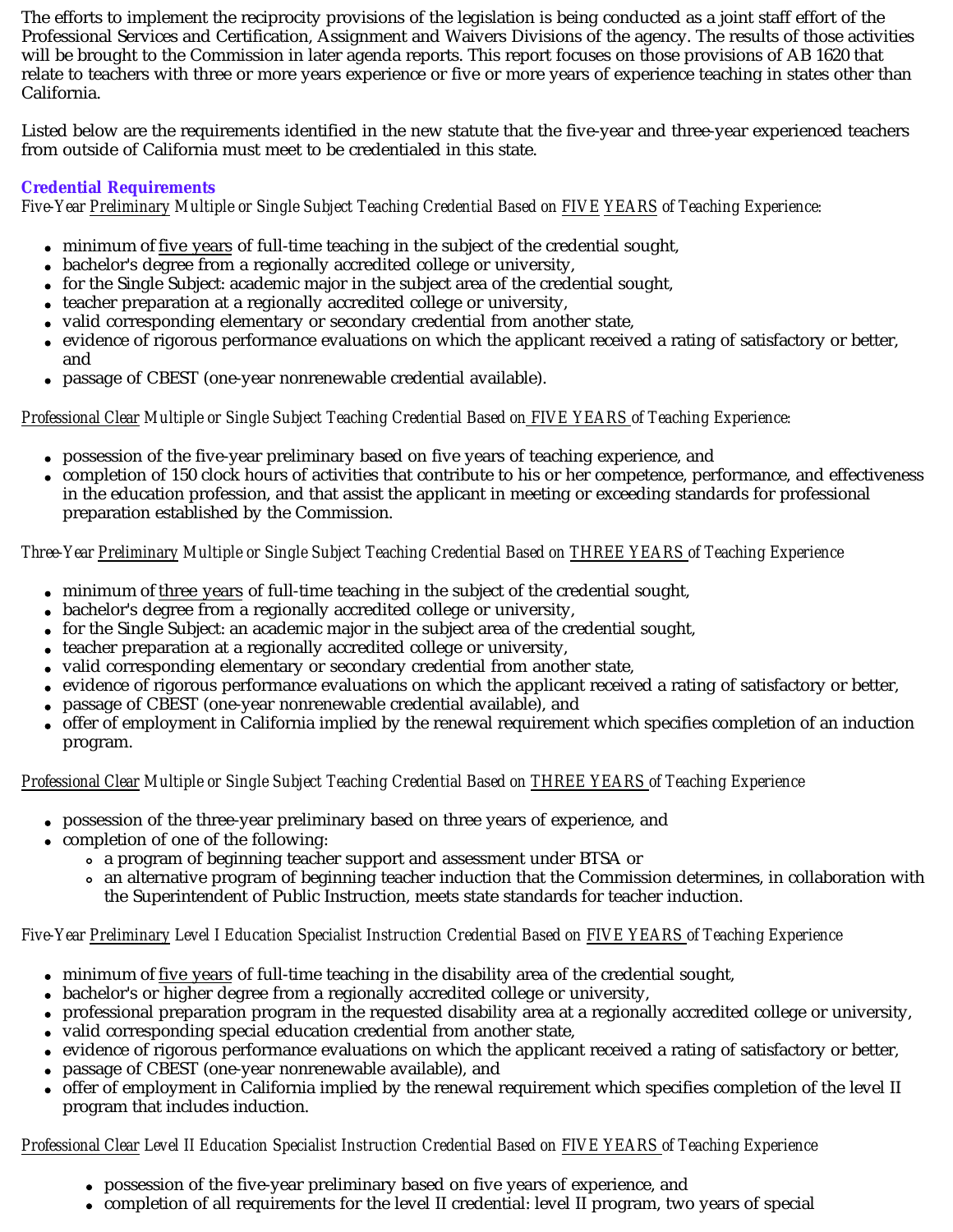education experience on the preliminary level I credential, health education, and computers in education.

### **Policy Issues to be Resolved**

Although the statute is clear about the requirements out-of-state teachers must meet, there are policy issues that the Commission should resolve before implementation of AB 1620 can take place. In the section below the staff has identified issues that need resolution.

*Teaching experience*: The statute sets forth the requirement that out-of-state teachers must have a given number of years of teaching experience to qualify for California certification. It is silent on some aspects of that experience. For example, there is no reference to the recency of such experience. There is no requirement that the experience be gained within a defined period of time. The intent of the statute appears to require that all of the qualifying experience be earned outside of California. Some teachers may not have attained the requisite number of years experience teaching in other states, but may acquire them if employment in a California school district is added to the years taught out of state. An associated issue is whether all or a part of the teaching experience may be earned in a non-public school.

AB 1620 specifies that the teaching experience must be "full-time". There will be questions about what constitutes "fulltime" teaching or whether part-time teaching extended over more years will qualify as equivalent to full-time. Additionally, an applicant's teaching experience must be verified. What is the appropriate manner in which to make such verification? The Commission should establish clear policies related to the teaching experience that qualifies an applicant under the provisions of the new legislation.

*Performance evaluation*: The statute calls for evidence of "rigorous" performance evaluations of the out-of-state teacher that resulted in ratings of satisfactory or higher. What constitutes a "rigorous" performance evaluation, how many of such evaluations should be submitted and when should they have taken place? It would seem appropriate that the Commission identify specific performance criteria that must be a part of the evaluations submitted by the out-of-state applicant. Since performance evaluations are one way to judge the growth of a teacher, it seems reasonable to require the submission of evaluations conducted in the most recent years of the applicant's experience. The legitimacy of the evaluation documents submitted should be validated in some way.

*Out-of-state teachers in California:* There are currently teachers employed in California school districts who were credentialed in other states and attained in those states the requisite three or five years of experience called for in AB 1620. Many of these teachers have not completed California requirements for the professional clear credential. The statute does not exclude such teachers from eligibility for certification provided that they meet all of the requirements set forth in AB 1620 as defined by the Commission. One issue the Commission might consider is extending the "rigorous" performance evaluation required by the law to include both out-of-state and in-state teaching experience.

Academic Majors: Out-of-state applicants for a single subject teaching credential must have completed an academic major in the subject area of the teaching credential that they seek. California's single subject credentials do not always correspond to university majors. In some single subject categories the teaching authorizations are exceedingly broad and cover subjects that are not central to the primary discipline taught. One obvious example of this problem is the Single Subject Credential in English that includes such subjects as journalism, speech and drama. The subjects most frequently taught in the schools are literature and composition. The Commission's program standards and approved subject examination also emphasize deep knowledge of these two disciplines with relatively minor attention being paid to journalism, oral communication and drama.

The social sciences provide an equally challenging problem. History is the predominantly taught subject in departmentalized classes in secondary schools, although government and geography are prominent and required. Economics is a required course for high school graduation, but is not a dominant discipline in the secondary grades. The other disciplines of anthropology, political science, psychology and sociology play lesser roles in the social science curricula in public schools.

It is important that the Commission identify the academic majors that meet the subject matter requirement for single subject credentials.

Professional Growth Activities: A teacher from out-of-state who meets the requirements for a five-year preliminary multiple or single subject credential will be required to complete 150 clock hours within a five-year period of "activities that contribute to his or her competence, performance, and effectiveness in the education profession, and that assist the applicant in meeting or exceeding standards for professional preparation established by the commission." These teachers have not been prepared under standards adopted in this state that are deemed to be important for teaching effectively in our public schools. The 150-clock-hour requirement provides an opportunity for the Commission to identify activities within areas of professional preparation considered most critical that these teachers must meet before a professional clear teaching credential is awarded.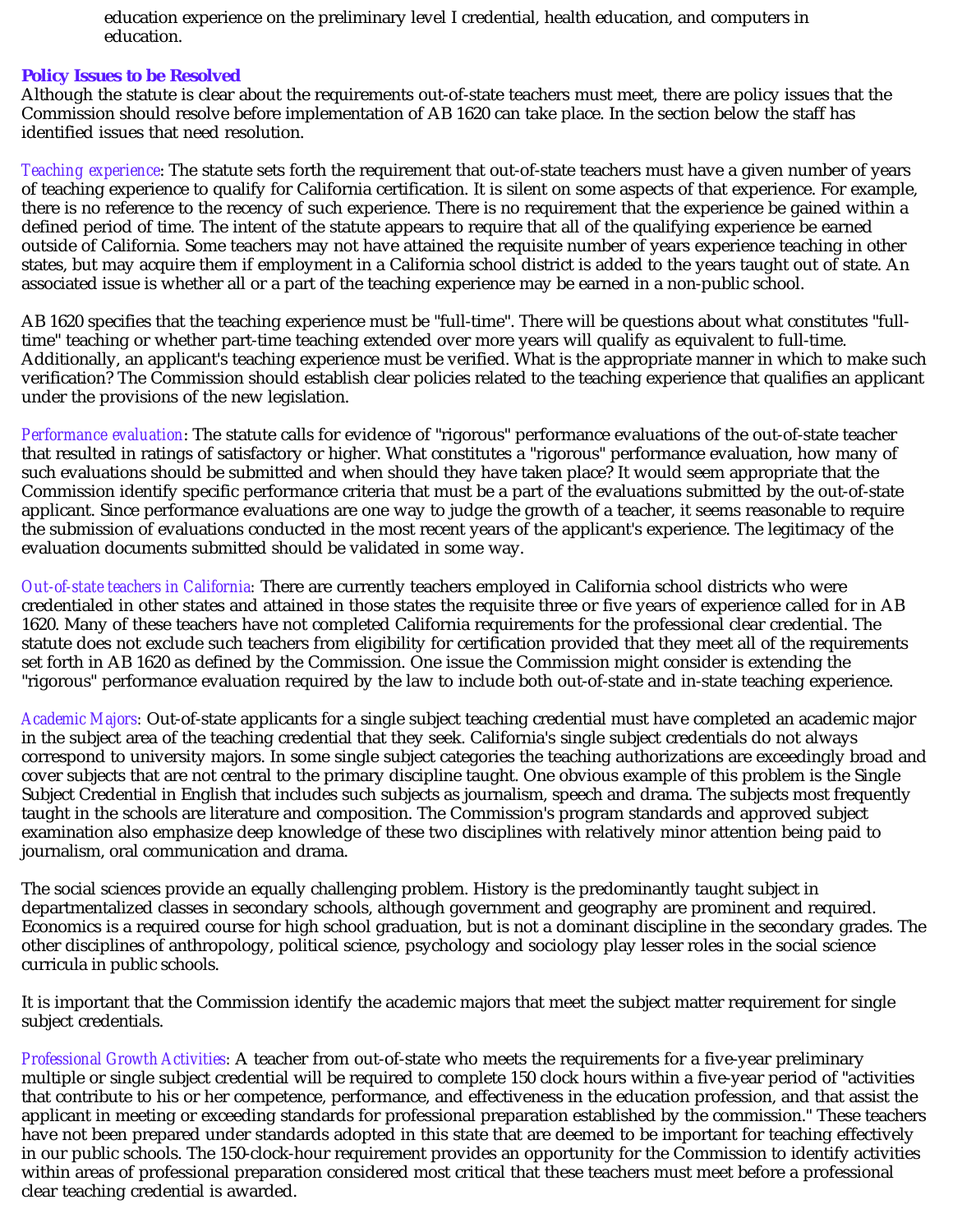*Support and Assessment of Three-Year Teachers* AB 1620 makes an important distinction between teachers who have five or *:*  more years of teaching experience and those who have either three or four years of experience. Those with the lesser experience are treated as teachers still in training. These teachers will be issued three-year preliminary credentials, but will be required to complete an approved Beginning Teacher Support and Assessment (BTSA) program or an "alternative program of beginning teacher induction" that meets state standards for teacher induction. This requirement raises two major problems. First, there are 637 schools districts currently in BTSA programs, although not all beginning teachers in those districts are in the programs. There are well over 350 districts not covered by BTSA. There are currently no approved alternative programs of teacher induction. Out of state teachers with three years of experience who meet the requirements of AB 1620 for issuance of a three-year preliminary credential, but who are not offered employment in a district with an approved BTSA program would not be able to complete the professional clear requirements.

The second problem concerns the appropriateness of teacher induction programs for teachers with three or four years of experience. BTSA programs are designed for first and second year teachers as a part of their ongoing development as new teachers. Teachers from other states with three or four years of experience may have distinctively different development needs than those new teachers the induction programs are designed to serve. This issue will need greater exploration by the Commission and the California Department of Education in conjunction with BTSA directors.

*Special Education Teachers:* Out of state special education teachers who meet the experience requirements under AB 1620 are eligible for five-year preliminary Level I specialist instruction credentials, but will be required to meet the Level II requirements for the professional clear credential. The Level II program requires the special education teacher to be employed by a school district or county office of education. Special education teachers who apply for the Level I credential, but who are not employed or do not have an offer of employment from a California school district will not be eligible to begin the Level II program.

In the following section staff has presented a series of recommendations that respond to the policy issues that should be resolved before implementation of AB 1620 can take place.

# **Recommendations for the Implementation of AB 1620**

Staff recommends that the Commission approve the following actions designed to implement the provisions of AB 1620 for experienced out-of-state credentialed teachers.

- Experience: All experience used to qualify under the provisions of AB 1620 must be gained in public schools in states other than California while serving on a valid teaching credential.
- **Experience Verification:** Teaching experience must be verified by the superintendent or the assistant superintendent or director of personnel on the official letterhead of the district or districts in which the teacher was previously employed.
- Full-Time Experience: All experience submitted must be for full-day teaching, no part-time or combination of teaching and other school employment will be accepted.
- Rigorous Performance Evaluations: Copies of evaluations of the teacher's performance in at least two of the years of teaching must be submitted with a verification of their authenticity given in writing by a personnel officer in the district in which the evaluation took place. At least one of the evaluations must have been conducted within the last two years of teaching. Evaluation ratings must be satisfactory or better.
- Evaluation Content: The teaching effectiveness areas in which the applicant was evaluated must include, but not be  $\bullet$ limited to 1) the use of teaching strategies that motivate all students to engage in the learning process, 2) the ability to establish and maintain high standards for student behavior, 3) a demonstration of deep knowledge of the subject being taught and the use of appropriate instructional strategies that promote student understanding, and 4) an ability to plan and implement a sequence of appropriate instructional activities.
- Out-of-state teachers employed in California: A teacher already employed in California on a valid credential  $\bullet$ issued by the Commission who meets all applicable provisions of AB 1620 may apply for a preliminary teaching credential provided that he or she submits a performance evaluation from the employing California school district consistent with the conditions described for evaluations received out of state.
- $\bullet$  $\Delta$ cademic Majors: Applicants for specific Single Subject credentials must have majors in the academic fields identified below or in closely related subjects acceptable to the Commission.
	- Agriculture: agribusiness, animal science, crop science, dairy science, natural resources management, horticulture, or soil science
	- Art: art history or a studio art
	- Business: accountancy, business administration, finance or marketing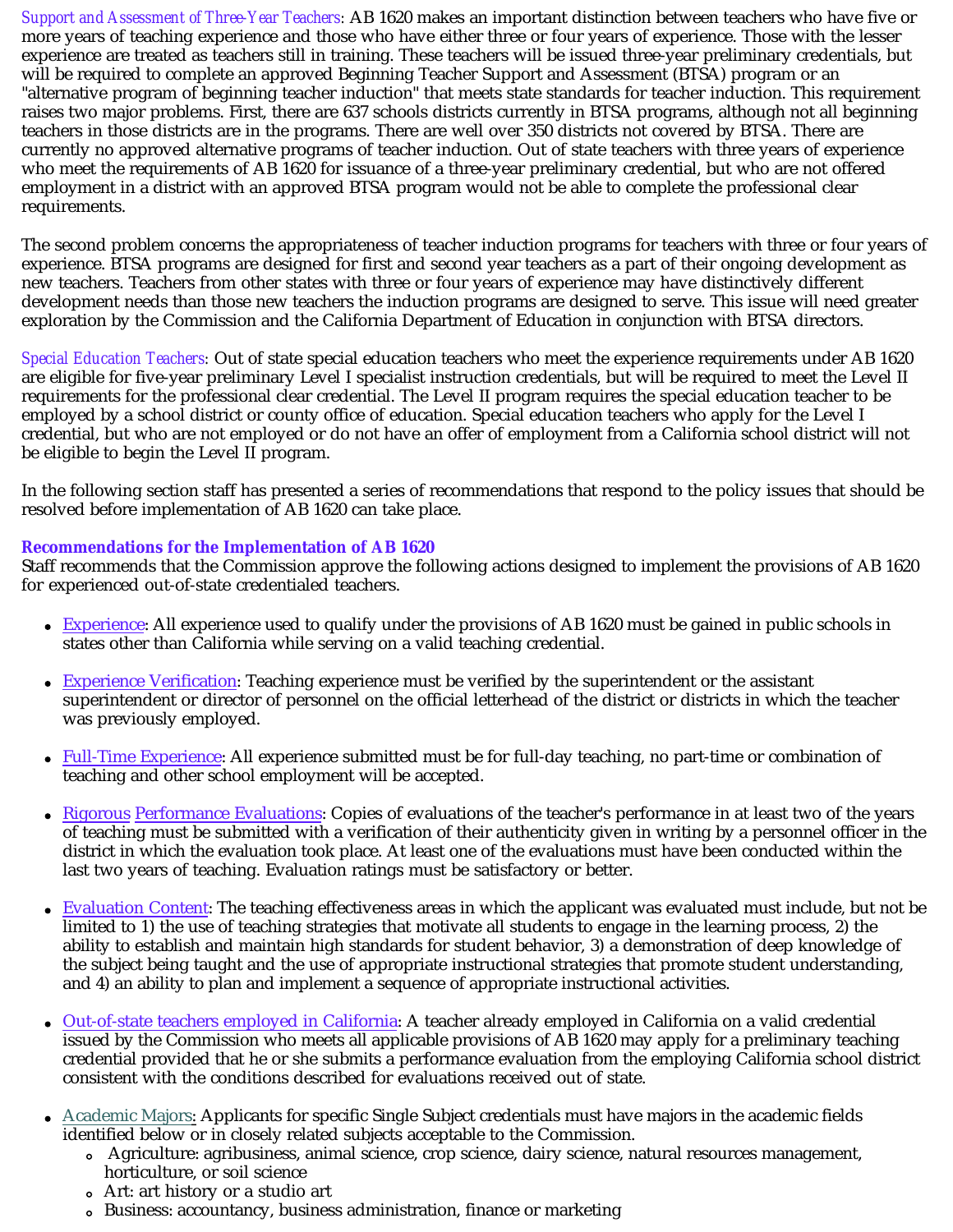- English: composition or literature
- Health: health science or public health
- Home Economics: foods and nutrition  $\circ$
- Industrial and Technology Education: industrial technology
- Mathematics: mathematics  $\circ$
- Music: instrumental, vocal or combined  $\bullet$
- Physical Education: kinesiology or physical education  $\circ$
- Science: biology, chemistry, earth science, ecology, geology, or physics  $\circ$
- Social Science: geography, government or history. An applicant with a major in one of the disciplines of anthropology, economics, political science, psychology or sociology, must in addition have a minor in geography, government or history.
- 150 Clock Hour Requirement: Teachers with five years of experience issued preliminary multiple or single subject credentials under the provisions of AB 1620 must complete 150 hours of activities described by the Commission consistent with the "California Standards for the Teaching Profession."
- Support and Assessment Program Requirement: Only those out-of-state teachers with three years of experience  $\bullet$ who are employed by or have offers of employment from districts with approved Beginning Teacher Support and Assessment (BTSA) programs may be issued three-year preliminary multiple or single subject credentials under the provisions of AB 1620. At such time when the Commission has approved alternative programs of beginning teacher induction, this restriction will be modified appropriately.
- Special Education Teachers: The Commission shall issue preliminary Level I specialist instruction credentials to special education teachers from outside of California who meet the provisions of AB 1620 and are employed or have been offered employment by a California school district.



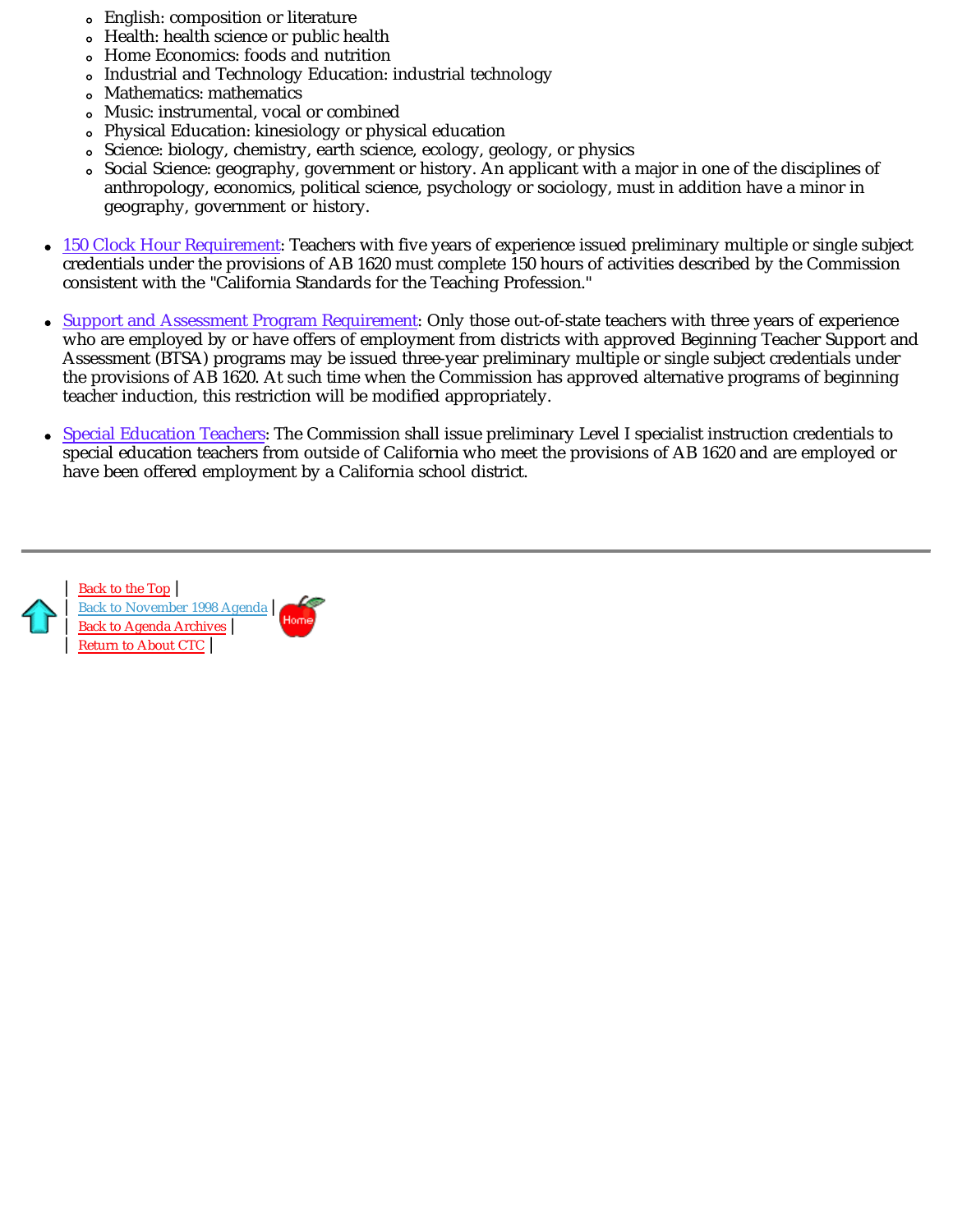

# **California Commission on Teacher Credentialing**

**Meeting of:** November 5-6, 1998

**Agenda Item Number: C&CA-6**

**Committee:** Credentials and Certificated Assignments

**Title:**Proposed Amendments to Title 5 Regulations Related to Specific Specialist Credentials and Substitute Teaching

 $\mathbf{\mathsf{v}}$  Action

**Prepared by:** Mark McLean Program Analyst

# **Changes to California Code of Regulations, Title 5, Concerning Substitute Teaching Permits and Specific Specialist Teaching Credentials**

**October 23, 1998**

### **Summary**

This item is a follow up to proposals presented at the August Commission meeting which discussed possible changes to regulations governing authorizations for some teaching and service credentials. In response to the Commission's approval of the plan, this item presents proposed regulations for substitute teaching and some Specialist Teaching Credentials.

### **Fiscal Impact**

There will be a minor cost to the agency related to disseminating the information to school districts and county offices of education and holding a public hearing. Such costs are contained within the budget of the Certification, Assignment and Waivers Division.

### **Policy Issues to be Resolved**

Should the Commission define more specifically the credential holders who may serve as day-to-day substitute teachers? Should the Commission define more specifically the requirements and authorizations for specialist teaching credentials?

### **Recommendation**

Staff recommends that the Commission approve the proposed additions to the regulations for purposes of beginning the rulemaking file for submission to the Office of Administrative Law and scheduling a public hearing.

### **Background**

Education Code Section 44225(e) requires the Commission to "determine the scope and authorization of credentials, to ensure competence in teaching and other educational services, and establish sanctions for the misuse of credentials and the misassignment of credential holders." In carrying out these duties, staff has found that some sections of the Education Code and Title 5 regulations pertaining to assignment require clarification in order to eliminate confusion or questionable interpretation among employers. At the August, 1998 meeting the Commission approved a plan to clarify in regulations those areas pertaining to assignment that are open to misinterpretation or which require updating. The first phase of this process began with the approval of proposed regulations related to Pupil Personnel Services Credentials at the October meeting. This item presents proposed regulation changes related to substitute teaching authorizations and Specialist Instruction Teaching Credential requirements and authorizations.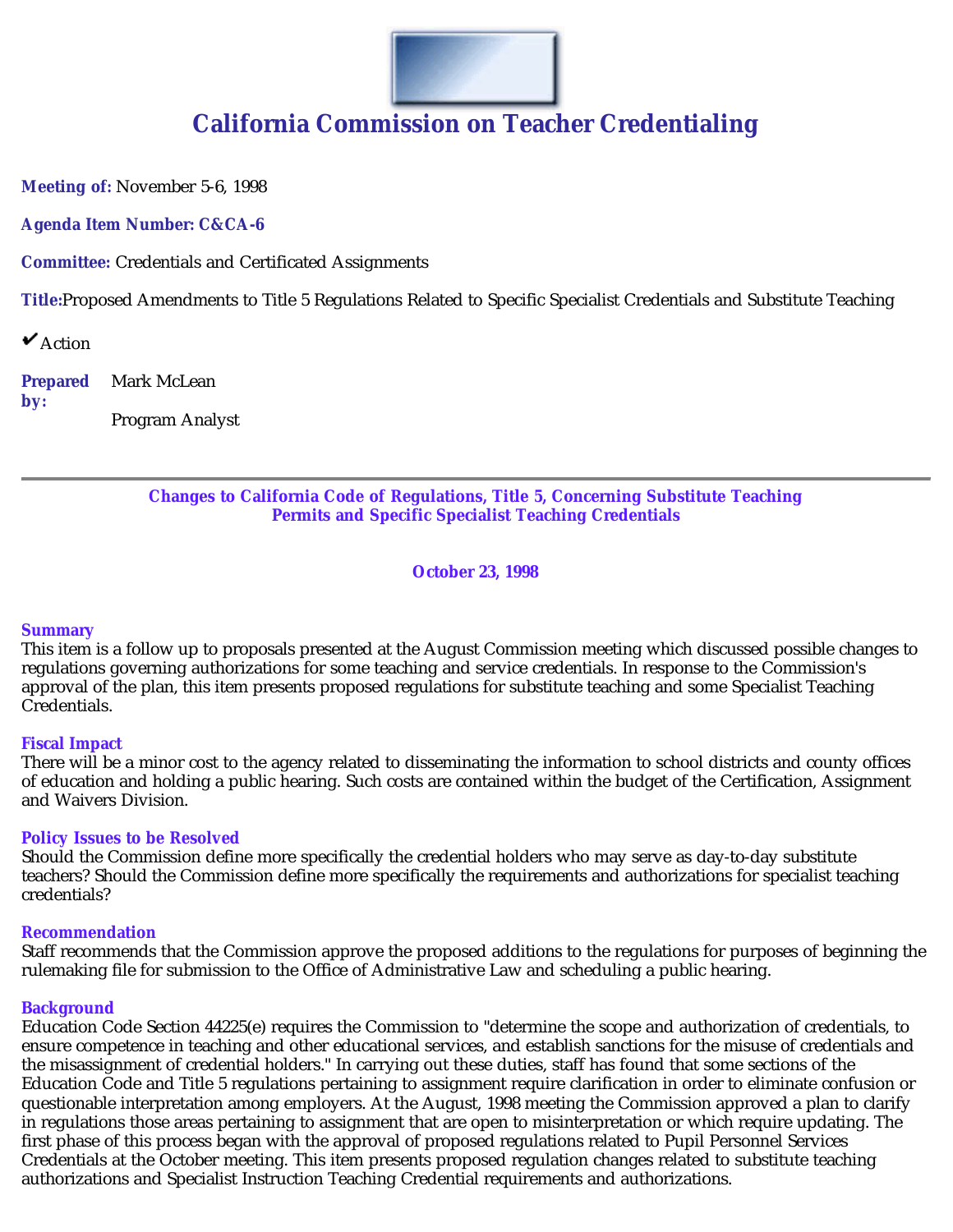# **Day-to-Day Substitute Teaching Authorization**

Staff proposes three additions to Title 5 Regulations. First, as a result of a significant increase in the need for day-to-day substitute teachers in recent years the Commission adopted a policy in March, 1997 to clarify the types of certification which allow service as a substitute. The policy states that any credential for which the requirements are higher than those for the Emergency 30-Day Substitute Teaching Permit (bachelor's degree and passage of CBEST) authorize the holder to substitute teach. This allows employers to assign individuals holding valid documents requiring more than a 30-Day Substitute Permit to substitute without requiring the individual to apply for the permit. Individuals who obtained full certification prior to the implementation of the CBEST are exempted from that requirement for purposes of substituting. Staff recommends that Title 5 Section 80025.3(a) be added to regulations in order to reflect this policy.

In 1996 the Commission issued a Credential Information Alert at the request of school districts and county offices of education in an effort to clarify whether a long-term Emergency Multiple or Single Subject Teaching Permit also authorized the individual to perform day-to-day substitute teaching. The pertinent language of the Alert stated the following:

*An individual may serve as a long term substitute and a day to day substitute at the same time. After the long term substitute service is completed one may also serve as a day-to-day substitute for the remaining valid period of the permit. The Commission considers these to be appropriate assignments because the individual who holds an Emergency Multiple or Single Subject Teaching Permit has met a higher standard than that which is required to serve as a day to day substitute. This is an assignment option available to employers if they choose to use it. There is no requirement that school districts allow persons who hold Emergency Multiple or Single Subject Teaching Permits to serve as substitutes.*

*Service is not restricted to the school district listed on the document but is restricted to service in a district in the county listed on the document. No release is required from the original district before the teacher may be employed in a new district within the county. Should the individual wish to serve as a day-to-day substitute in another county, he or she would have to submit an application and appropriate fee for an Emergency 30-Day Substitute Teaching Permit even though their long-term Emergency Multiple or Single Subject Teaching Permit may still be valid.*

Staff proposes that Sections 80025.3(b) be added to Title 5 regulations to reflect this policy and include holders of the One-Year Non Renewable Teaching Credential and the Emergency Career Substitute Teaching Permit in this authorization. The One-Year Non Renewable Credential is available to individuals who have completed a full teacher preparation outside of California and the Career Substitute Teaching Permit is available to individuals who have substituted in a particular district for at least three years and authorizes service for 60 days in classes within that district. Both of those documents are restricted to the employer through which the certification is requested.

Third, Education Code Sections 56061 and 56062, which are under the authority of the Department of Education, limit substitute teaching in special education assignments to 20 days per classroom rather than the 30 days allowed for the regular classroom. Staff proposes that Title 5 Section 80025.4 be added to regulations to reflect that limitation for documents issued under the authority of the Commission.

The affected Title 5 sections with the proposed changes follow. The proposed additions to the sections are underlined.

# **Title 5 §80025.3 . Day to Day Substitute Teaching.**

- (a) The holder of a valid California teaching or services credential for which the requirements are equal to or greater than those listed in Title 5 Section 80025(a)(1) and (2) for an Emergency 30-Day Substitute Teaching Permit is authorized to serve as a substitute in any classroom; preschool, kindergarten and grades 1-12, inclusive; or in classes organized primarily for adults. However, the holder shall not serve as a substitute for more than 30 days for any one teacher during the school year. Holders of teaching or services credentials issued prior to February 1, 1983 will not be held to the requirement in Education Code §44252(b) if the requirements for the credential included a bachelor's degree and a professional preparation program.
- (b) The holder of a permit or credential issued according to the provisions of Title 5 Section 80023.2, 80025.1 or 80071.4 (c) may, in addition to the authorization of the permit, serve as a substitute in any classroom; preschool, kindergarten and grades 1-12, inclusive; or in classes organized primarily for adults during the valid period of the permit in any district within the county listed on the document. However, the holder shall not serve as a substitute for more than 30 days for any one teacher during the school year.
- (c) The provisions of this section do not apply to teachers who hold documents issued under the provisions of Education Code Sections 44305, 44321 or 44325.

### **§80025.4. Substituting in a Special Education Classroom.**

(a) The holder of a document authorizing day-to-day substitute teaching according to the provisions of Title 5 Sections 80025 and 80025.3 is authorized to serve as a substitute in a special education classroom; preschool, kindergarten and grades 1-12, inclusive; or in classes organized primarily for adults. However, the holder shall not serve as a special education substitute for more than 20 days for any one teacher during the school year.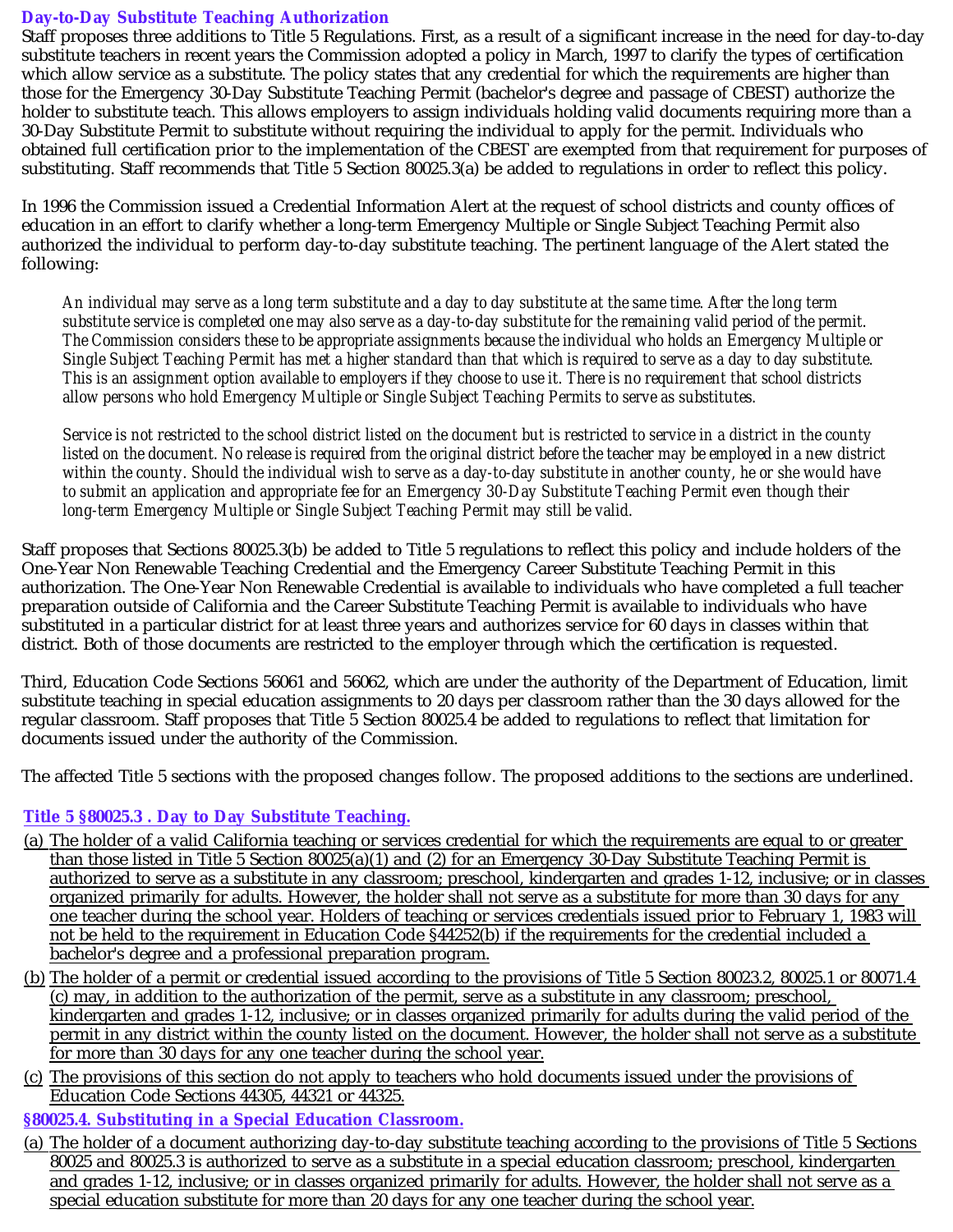# **Specialist Credentials**

While there are regulations for the Reading and Language Arts, Bilingual, and Special Education Specialist Instruction Credentials, there are none for the remaining five Specialist Instruction Credential areas of Early Childhood Education, Agriculture, Health Science, Gifted, and Mathematics. With the exception of the Agricultural Specialist Instruction Credential, these credentials are issued in very small numbers. Currently the requirements for these documents are not specified in regulations. Therefore, staff proposes that Title 5 regulations be amended to establish the requirements for those documents for individuals who complete programs in or outside of California. The proposed requirements for each document include possession of a prerequisite teaching credential and completion of a preparation program in the specific subject area.

Authorizations for these documents also need to be included in regulations. One area that has confused the field is the fact that the Commission also issues Single Subject Teaching Credentials in Agriculture, Health Science, and Mathematics. As the preparation programs for these credentials require course work beyond that of the basic teaching credential, the additional specialized training would be appropriate to allow individuals obtaining the credential to develop programs and curriculum and provide staff development in the area of specialization. Staff proposes that Title 5 regulations be added to establish authorizations for these documents that will clearly specify what the specialist credential in these fields authorize that the single subject credentials do not.

Staff proposes that Title 5 regulations be amended to include the following information:

- Section 80067 specifies the requirements, term and authorization for a professional clear Early Childhood Education Specialist Instruction Credential;
- Section 80068 specifies the requirements, term and authorization for a professional clear Agriculture Specialist Instruction Credential;
- Section 80069 specifies the requirements, term and authorization for a professional clear Health Science Specialist Instruction Credential;
- Section 80069.1 specifies the requirements, term and authorization for a professional clear Gifted Specialist Instruction Credential;
- Section 80070 specifies the requirements, term and authorization for a professional clear Mathematics Specialist  $\bullet$ Instruction Credential;
- Subsection (a) of each proposed regulation specifies the requirements for individuals completing their preparation program in California;
- Subsection (b) of each proposed regulation specifies the requirements for individuals who complete an equivalent preparation program outside of California;
- Subsection (c) of each proposed regulation specifies the term of each credential; and  $\bullet$
- Subsection (d) of each proposed regulation specifies the authorization for each credential.

The affected Title 5 sections with the proposed changes follow. The proposed additions to the sections are underlined.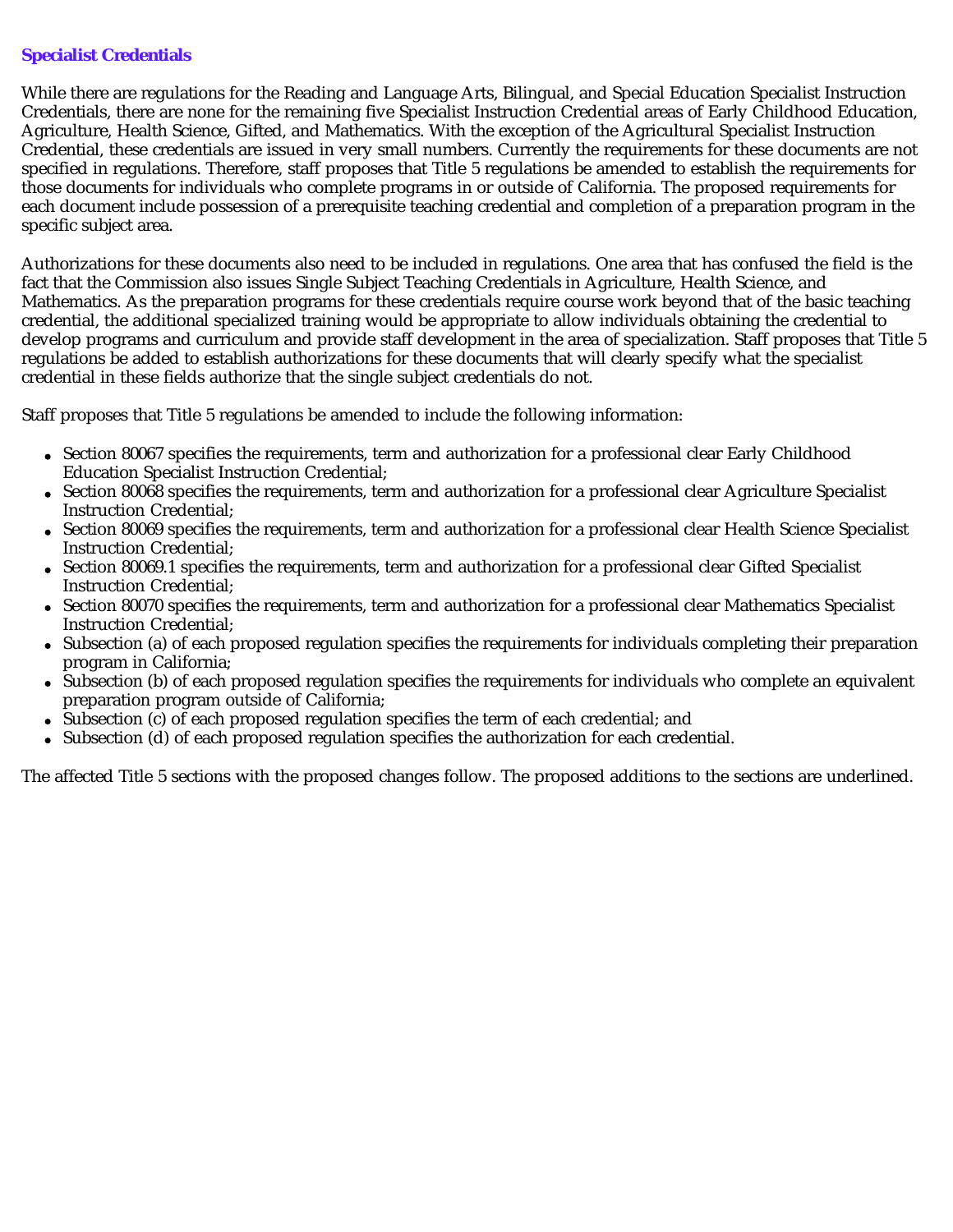# §80067. Specific Requirements for the <u>Professional Clear</u> Early Childhood Education Specialist Instruction **Credential.**

- (a) The minimum requirements for the professional clear Early Childhood Education Specialist Instruction Credential for applicants who complete a professional preparation program in California shall include (1) through (3):
	- (1) possession of a valid California Multiple Subject, Standard Elementary or General Elementary Teaching Credential;
	- (2) completion of a post baccalaureate professional preparation program accredited by the Committee on Accreditation for the Early Childhood Education Specialist Instruction Credential, including successful completion of supervised student teaching appropriate to the specialization area; and
	- (3) the recommendation from a regionally accredited institution of higher education that has a program accredited by the Committee on Accreditation in the professional clear credential sought.
- (b) The minimum requirements for the professional clear Early Childhood Education Specialist Instruction Credential for applicants who complete a professional preparation program outside California shall include (1) and (2). Applicants may apply directly to the Commission for the professional clear Early Childhood Education Specialist Instruction Credential under this section:
	- (1) possession of a valid California Multiple Subject, Standard Elementary or General Elementary Teaching Credential; and
	- (2) completion of a post baccalaureate professional preparation program comparable to a program accredited by the Committee on Accreditation for the Early Childhood Education Specialist Instruction Credential, including successful completion of supervised student teaching appropriate to the specialization area but taken outside California. The program must be from a regionally accredited institution of higher education and approved by the appropriate state agency where the course work was completed.
- (c) Term.

The professional clear Early Childhood Education Specialist Instruction Credential issued on the basis of the completion of all requirements shall be dated per Title 5 Section 80553.

(d) Authorization.

The Early Childhood Education Specialist Instruction Credential authorizes the holder to develop and coordinate curriculum, develop programs and deliver staff development including age appropriate teaching methodologies for child development programs and early childhood education programs in grades three and below which are coordinated by school districts or county offices of education. This credential also authorizes teaching courses in child development in grades twelve and below and in classes organized primarily for adults.

# **§80068. Specific Requirements for the Professional Clear Agriculture Specialist Instruction Credential.**

- (a) The minimum requirements for the professional clear Agriculture Specialist Instruction Credential for applicants who complete a professional preparation program in California shall include (1) through (3):
	- (1) possession of a valid California Single Subject Teaching Credential in Agriculture, Standard Secondary Teaching Credential in Agriculture Science or Special Secondary Credential in Vocational Agriculture;
	- (2) completion of a post baccalaureate professional preparation program accredited by the Committee on Accreditation for the Agriculture Specialist Instruction Credential, including successful completion of supervised student teaching appropriate to the specialization area; and
	- (3) the recommendation from a regionally accredited institution of higher education that has a program accredited by the Committee on Accreditation in the professional clear credential sought.
- (b) The minimum requirements for the professional clear Agriculture Specialist Instruction Credential for applicants who complete a professional preparation program outside California shall include (1) and (2). Applicants may apply directly to the Commission for the professional clear Agriculture Specialist Instruction Credential under this section:
	- (1) possession of a valid California Single Subject Teaching Credential in Agriculture, Standard Secondary Teaching Credential in Agriculture Science or Special Secondary Credential in Vocational Agriculture; and
	- (2) completion of a post baccalaureate professional preparation program comparable to a program accredited by the Committee on Accreditation for the Agriculture Specialist Instruction Credential, including successful completion of supervised student teaching appropriate to the specialization area but taken outside California. The program must be from a regionally accredited institution of higher education and approved by the appropriate state agency where the course work was completed.
- (c) Term.

The professional clear Agriculture Specialist Instruction Credential issued on the basis of the completion of all requirements shall be dated per Title 5 Section 80553.

(d) Authorization.

The Agriculture Specialist Instruction Credential authorizes the holder to develop and coordinate curriculum,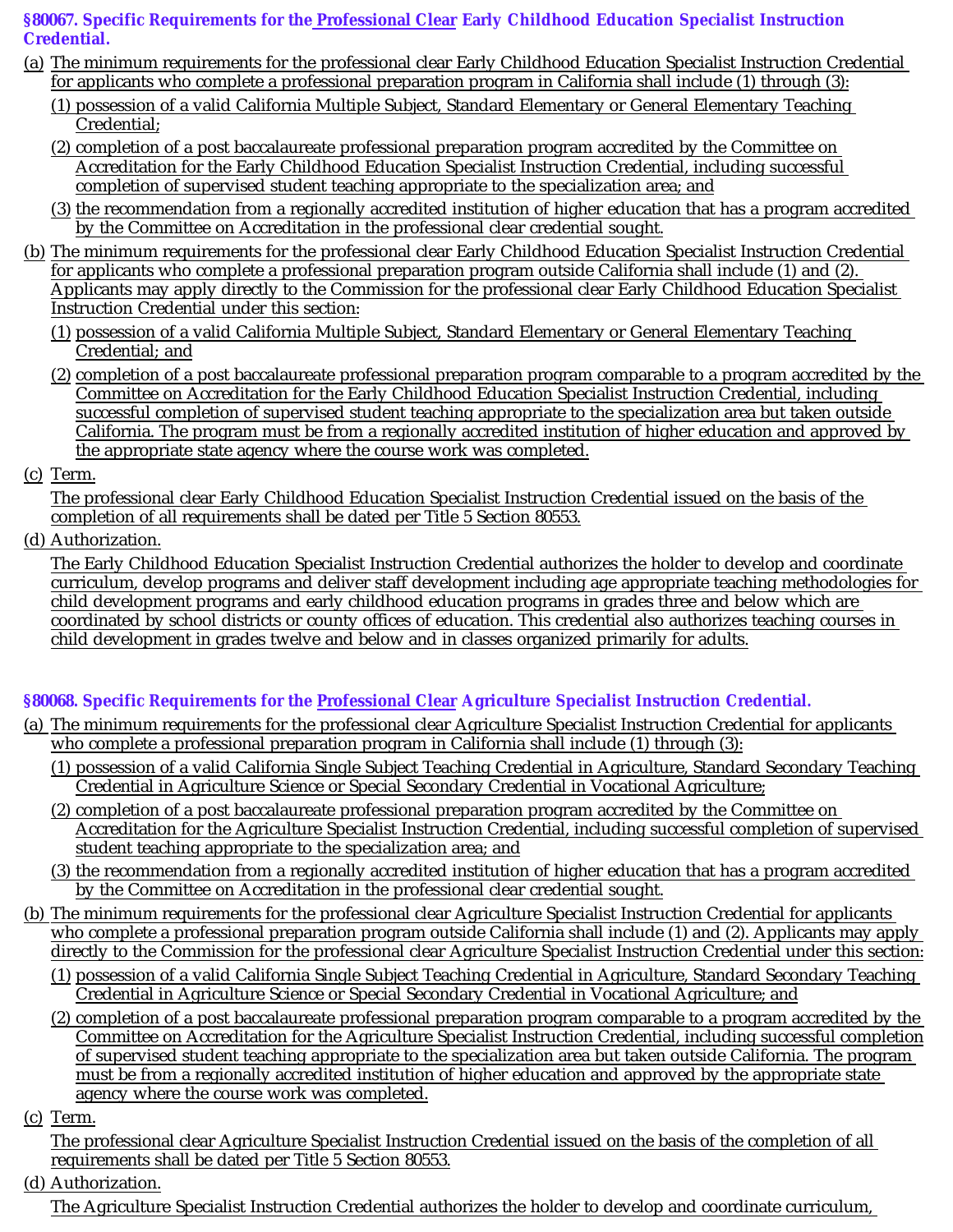develop programs and deliver staff development for agriculture education programs coordinated by school districts or county offices of education.

**§80069.** Specific Requirements for the Professional Clear Health Science Specialist Instruction Credential.

- (a) The minimum requirements for the professional clear Health Science Specialist Instruction Credential for applicants who complete a professional preparation program in California shall include (1) through (3):
	- (1) possession of a valid basic California teaching credential as defined in Education Code Section 44203(e);
	- (2) completion of a post baccalaureate professional preparation program accredited by the Committee on Accreditation for the Health Science Specialist Instruction Credential, including successful completion of supervised student teaching appropriate to the specialization area; and
	- (3) the recommendation from a regionally accredited institution of higher education that has a program accredited by the Committee on Accreditation in the professional clear credential sought.
- (b) The minimum requirements for the professional clear Health Science Specialist Instruction Credential for applicants who complete a professional preparation program outside California shall include (1) and (2). Applicants may apply directly to the Commission for the professional clear Health Science Specialist Instruction Credential under this section:
	- (1) possession of a valid basic California teaching credential as defined in Education Code Section 44203(e); and
	- (2) completion of a post baccalaureate professional preparation program comparable to a program accredited by the Committee on Accreditation for the Health Science Specialist Instruction Credential, including successful completion of supervised student teaching appropriate to the specialization area but taken outside California. The program must be from a regionally accredited institution of higher education and approved by the appropriate state agency where the course work was completed.
- (c) Term.

The professional clear Health Science Specialist Instruction Credential issued on the basis of the completion of all requirements shall be dated per Title 5 Section 80553.

(d) Authorization.

The Health Science Specialist Instruction Credential authorizes the holder to develop and coordinate curriculum, develop programs, and deliver staff development for health science education programs coordinated by school districts and county offices of education.

**§80069.1. Specific Requirements for the Professional Clear Gifted Specialist Instruction Credential.**

- (a) The minimum requirements for the professional clear Gifted Specialist Instruction Credential for applicants who complete a professional preparation program in California shall include (1) through (3):
	- (1) possession of a valid basic California teaching credential as defined in Education Code Section 44203(e);
	- (2) completion of a post baccalaureate professional preparation program accredited by the Committee on Accreditation for the Gifted Specialist Instruction Credential, including successful completion of supervised student teaching appropriate to the specialization area; and
	- (3) the recommendation from a regionally accredited institution of higher education that has a program accredited by the Committee on Accreditation in the professional clear credential sought.
- (b) The minimum requirements for the professional clear Gifted Specialist Instruction Credential for applicants who complete a professional preparation program outside California shall include (1) and (2). Applicants may apply directly to the Commission for the professional clear Gifted Specialist Instruction Credential under this section:
	- (1) possession of a valid basic California teaching credential as defined in Education Code Section 44203(e); and
	- (2) completion of a post baccalaureate professional preparation program comparable to a program accredited by the Committee on Accreditation for the Gifted Specialist Instruction Credential, including successful completion of supervised student teaching appropriate to the specialization area but taken outside California. The program must be from a regionally accredited institution of higher education and approved by the appropriate state agency where the course work was completed.
- (c) Term.

The professional clear Gifted Specialist Instruction Credential issued on the basis of the completion of all requirements shall be dated per Title 5 Section 80553.

(d) Authorization.

The Gifted Specialist Instruction Credential authorizes the holder to develop and coordinate curriculum, develop programs and deliver staff development for gifted education programs coordinated by school districts and county offices of education.

# §80070. Specific Requirements for the Professional Clear Mathematics Specialist Instruction Credential.

(a) The minimum requirements for the professional clear Mathematics Specialist Instruction Credential for applicants who complete a professional preparation program in California shall include (1) through (3):

(1) possession of a valid basic California teaching credential as defined in Education Code Section 44203(e);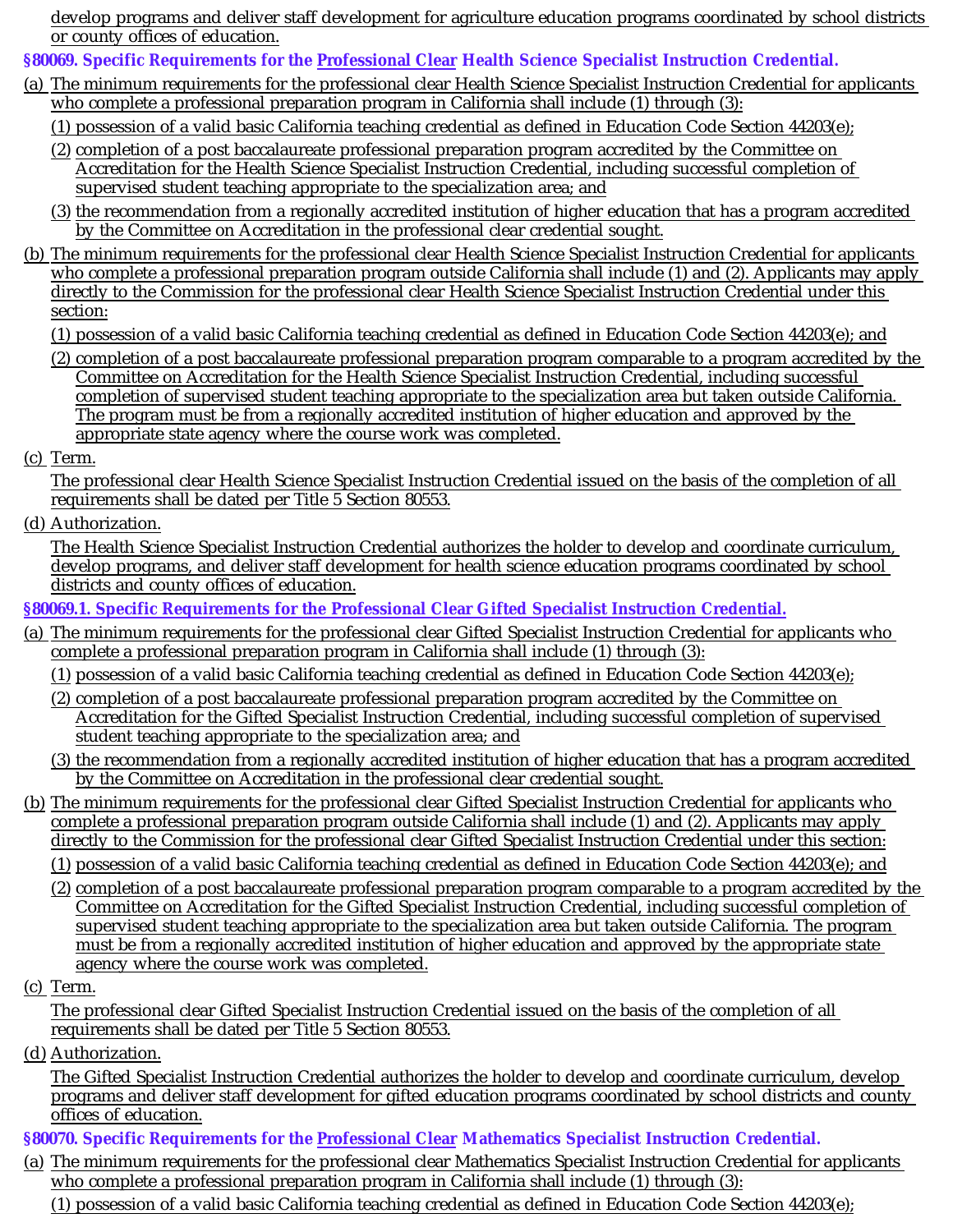- (2) completion of a post baccalaureate professional preparation program accredited by the Committee on Accreditation for the Mathematics Specialist Instruction Credential, including successful completion of supervised student teaching appropriate to the specialization area; and
- (3) the recommendation from a regionally accredited institution of higher education that has a program accredited by the Committee on Accreditation in the professional clear credential sought.
- (b) The minimum requirements for the professional clear Mathematics Specialist Instruction Credential for applicants who complete a professional preparation program outside California shall include (1) and (2). Applicants may apply directly to the Commission for the professional clear Mathematics Specialist Instruction Credential under this section:
	- (1) possession of a valid basic California teaching credential as defined in Education Code Section 44203(e); and
	- (2) completion of a post baccalaureate professional preparation program comparable to a program accredited by the Committee on Accreditation for the Mathematics Specialist Instruction Credential, including successful completion of supervised student teaching appropriate to the specialization area but taken outside California. The program must be from a regionally accredited institution of higher education and approved by the appropriate state agency where the course work was completed.
- (c) Term.

The professional clear Mathematics Specialist Instruction Credential issued on the basis of the completion of all requirements shall be dated per Title 5 Section 80553.

(d) Authorization.

The Mathematics Specialist Instruction Credential authorizes the holder to develop and coordinate curriculum, develop programs and deliver staff development for mathematics education programs coordinated by school districts and county offices of education.



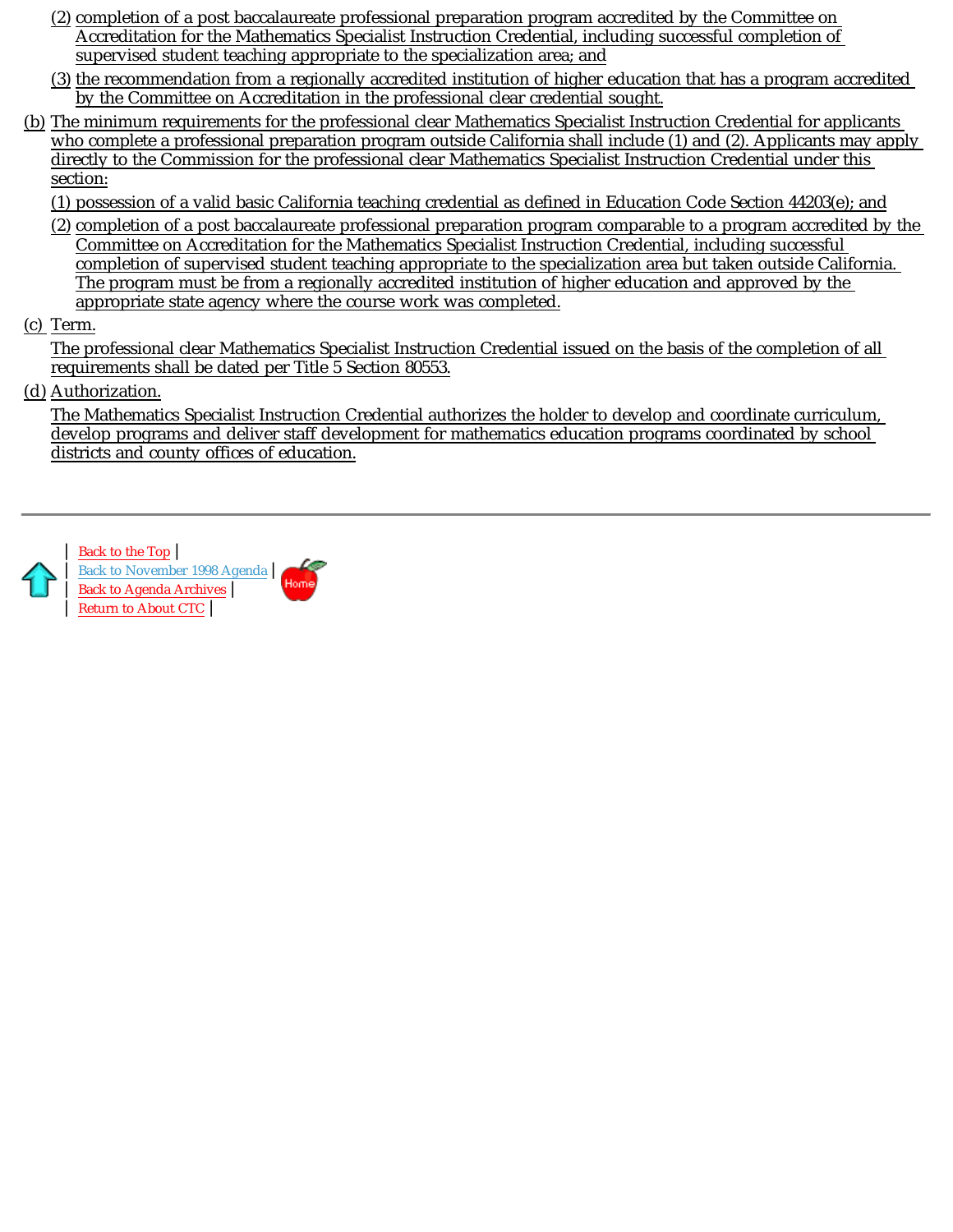

# **California Commission on Teacher Credentialing**

**Meeting of:** November 5-6, 1998

**Agenda Item Number:** PUBLIC HEARING-1

**Title:**Proposed Addition of Section 80413.2 and Amendment of Section 80048.3 of Title 5, California Code of Regulations, Pertaining to the Implementation of the Credentialed Out-of-State Tea;cher Recruitment and Retention Act of 1997 AB 838 (Pacheco)

 $\mathbf{v}_{\text{Action}}$ 

**Prepared by:** Bobbie Fite Assistant Consultant

# **PUBLIC HEARING**

**Proposed Addition of Section 80413.2 and Amendment of Section 80048.3 of Title 5, California Code of Regulations, Pertaining to the Implementation of the Credentialed Out-of-State Teacher Recruitment and Retention Act of 1997--AB 838 (Pacheco)**

October 23, 1998

### **Introduction**

The proposed addition of section 80413.2 and the amendments to section 80048.3 concerning the implementation of the Credentialed Out-of-State Teacher Recruitment and Retention Act of 1997--AB 838 (Pacheco) are being presented for public hearing. Included in this item is the background of the proposed regulations, a brief discussion of the proposed changes, and a description of the fiscal impact. Also included are the responses to the notification of the public hearing and a copy of that notification distributed in coded correspondence #98-9816 dated September 8, 1998.

### **Background of the Proposed Regulations**

At its April 1998 meeting, the Commission directed staff to develop regulations to implement the "Credentialed Out-of-State Teacher Recruitment and Retention Act of 1997" authored by Assemblyman Rod Pacheco (AB 838). This statute became effective on January 1, 1998, and requires the Commission to issue five-year preliminary Multiple Subject, Single Subject, or Education Specialist Credentials to applicants who hold valid equivalent credentials from out of state. At identified times during the five-year period, the teacher must verify completion of specified requirements or the document must be inactivated. At its July 1998 meeting the Commission reviewed the proposed regulations and approved the opening of a rulemaking file and the scheduling of this public hearing.

### **Proposed Changes**

Section 80413.2(a) is being added to the regulations to describe the minimum requirements for issuance of a Multiple or Single Subject Teaching Credential under the Credentialed Out-of-State Teacher Recruitment and Retention Act of 1997.

Section 80413.2(b) explains the CBEST requirement; establishes the term "year-one deadline" to explain when the requirement must be met; and describes both how the document will be inactivated if the Commission does not receive the holder's passing score and how it will be reactivated once the holder submits a CBEST passing score to the employer.

Section 80413.2(c) explains the requirements for subject-matter, U.S. Constitution and reading; establishes the term "year-four deadline" to explain when the requirements must be met; and describes both how the document will be inactivated if the Commission does not receive the verification of completion of the remaining requirements and how it will be reactivated once the holder submits that verification to the employer.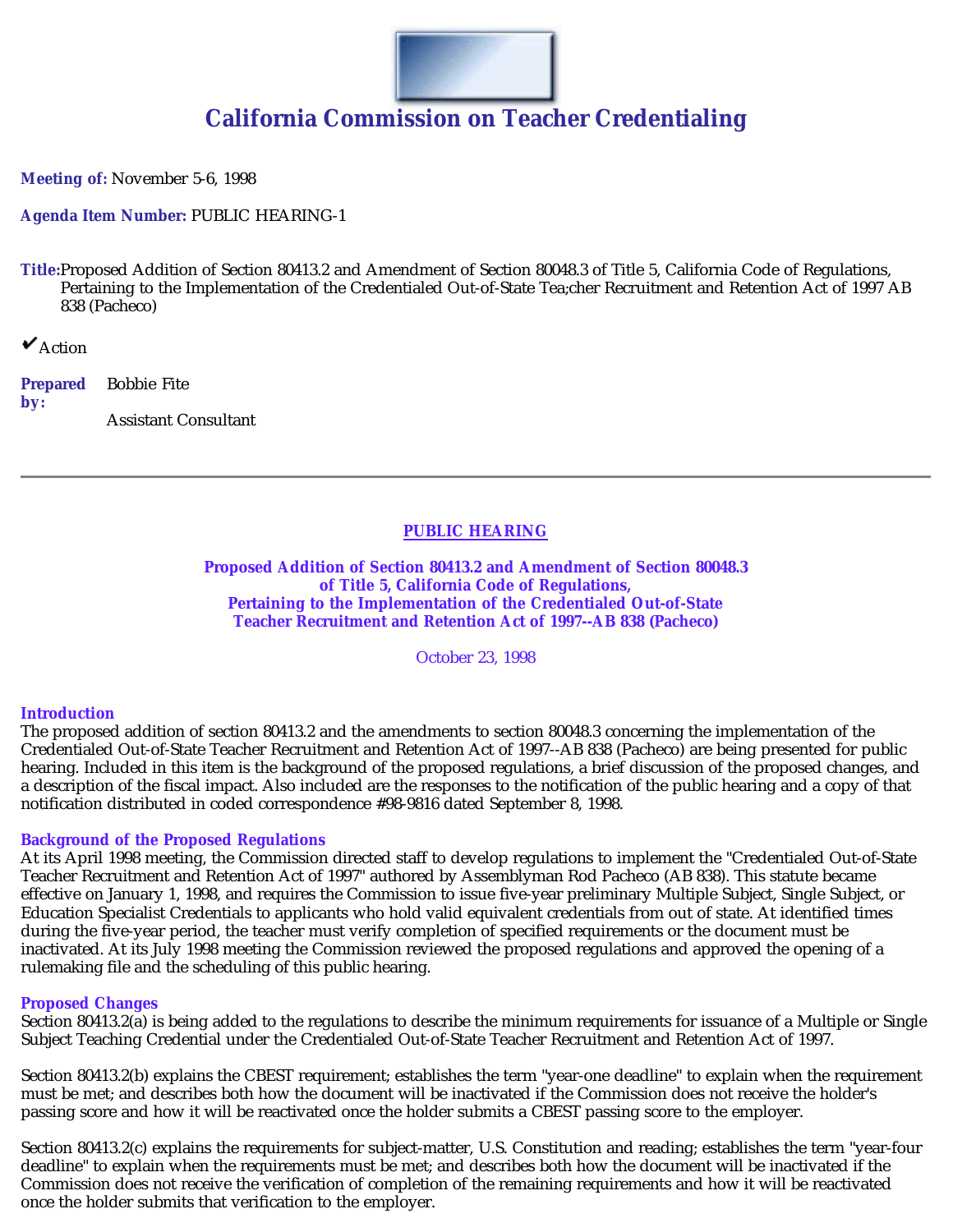Section 80413.2(d) describes the requirements for the professional clear credential.

Section 80048.3(c)(1) describes the minimum requirements for issuance of an Education Specialist Instruction Credential in special education under the Credentialed Out-of-State Teacher Recruitment and Retention Act of 1997.

Section 80048.3(c)(2) explains the CBEST requirement; establishes the term "year-one deadline" to explain when the requirement must be met; and describes both how the document will be inactivated if the Commission does not receive the holder's passing score and how it will be reactivated once the holder submits a CBEST passing score to the employer.

Section 80048.3(c)(3) explains the requirements for subject-matter, non-special education pedagogy, experience in general education, reading, and U.S. Constitution; establishes the term "year-four deadline" to explain when the requirements must be met; and describes both how the document will be inactivated if the Commission does not receive the verification of completion of the remaining requirements and how it will be reactivated once the holder submits that verification to the employer.

Section 80048.3(d) has been revised to include the information in subsection (c). The requirements for the professional clear level II credential appear in the next section.

### **Fiscal Impact**

Cost or savings to any state agency: None. Each application for a five-year preliminary credential under this provision of the statute must be accompanied by a check or money order for two hundred dollars (\$200). This fee is to be used to offset the costs of implementing this statute. To date the Commission has received 57 applications.

<u>Mandated costs to local agencies or school districts:</u> These proposed regulations will not impose a mandate on local agencies or school districts which must be reimbursed in accordance with Part 7 (commencing with Section 17500) of the Government Code.

Other non-discretionary costs or savings imposed upon local agencies: None.

Cost or savings in federal funding to the state: None.

<u>Effect on private persons:</u> Individual teachers who hold a valid equivalent credential in another state must pay a twohundred-dollar (\$200) fee to receive the five-year preliminary credential issued pursuant to these proposed regulations. The standard application fee is currently sixty dollars (\$60), reduced from seventy dollars (\$70) effective October 1, 1998.

With the change in the fee, the five-year preliminary Multiple or Single Subject Teaching Credential issued under these regulations is no longer comparable in price to the same document issued under the traditional process. Under the traditional process, applicants pay \$60 for an initial one-year nonrenewable credential, \$60 for a two-year preliminary, and \$60 for a three-year extension for a total of \$180. This five-year preliminary option now costs them an additional twenty dollars (\$20) over the cost of the individual documents and allows them one year less during which to complete the identical requirements. Applicants do not have to select the five-year preliminary option.

However, even with the change in fee, the five-year preliminary option is financially advantageous for many applicants for the Education Specialist Instruction Credential who would have to purchase a one-year nonrenewable credential for \$60, followed by yearly emergency permits at \$60 each for a maximum of five years until they qualify for the preliminary level I credential under the traditional process. This option could save these applicants as much as \$120 over the five-year period.

<u>Assessment regarding the creation or elimination of jobs in California (Govt. Code §11346.3(b)):</u> The Commission has made an assessment that the proposed amendment to the regulations would <u>not</u> (1) create nor eliminate jobs within California, (2) create new business or eliminate existing businesses within California, or (3) affect the expansion of businesses currently doing business within California.

<u>other states:</u> None. This proposed amendment affects only the Commission, school districts, county superintendent of schools' offices, and out-of-state teachers who are not businesses. Significant adverse economic impact on businesses including the ability of California businesses to compete with businesses in

Effect on small businesses per Govt. Code  $\S 11346.5(a)(3)(B)$ : None. This proposed amendment affects only the Commission, school districts, county superintendent of schools' offices, and out of state teachers who are not small businesses.

Significant effect on housing costs: None.

# **Notice of Proposed Rulemaking Mailing List and Responses**

The Notice of Public Hearing was mailed to individuals on the following mailing lists:

Members of the California Commission on Teacher Credentialing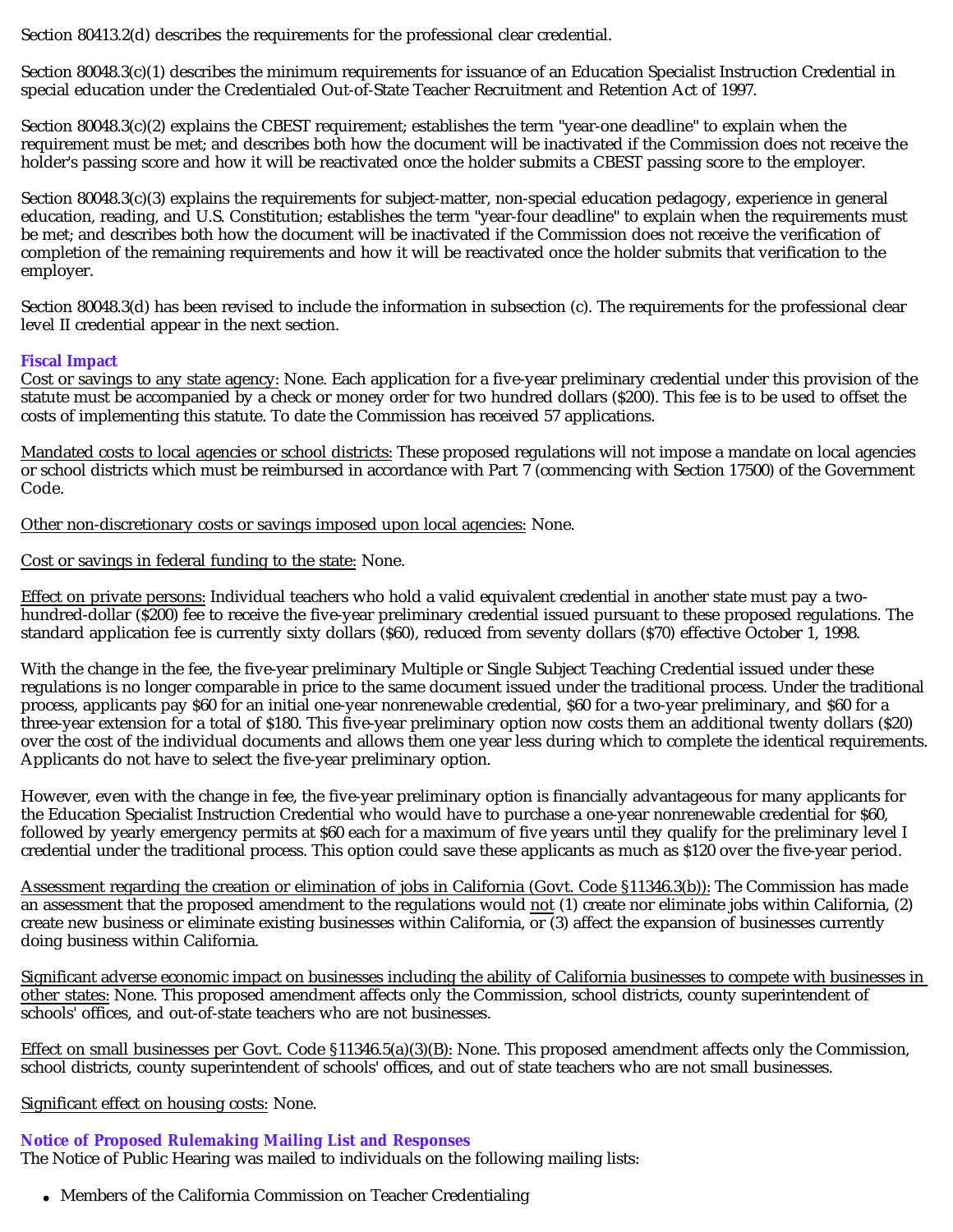- California County Superintendents of Schools
- Credential Analysts at the California County Superintendents of Schools' Offices
- Superintendents of Selected California School Districts
- Deans of Education at the California Institutions of Higher Education with Commission-Approved Programs
- Credential Analysts at the California Institutions of Higher Education with Commission-Approved Programs  $\bullet$
- Presidents of Selected Professional Educational Associations

This notice was also placed on the Internet at "http://www.ctc.ca.gov".

### **Tally of Written Responses Received prior to October 22, 1998:**

| Type of<br>Response | <b>IN SUPPORT</b> | IN<br><b>OPPOSITION</b> |
|---------------------|-------------------|-------------------------|
| Organizational      |                   |                         |
| Personal            |                   |                         |
| <b>TOTAL</b>        |                   |                         |

### **Organizational Opinions in Support:**

- California State University, Northridge; Carolyn M. Hood, Director
- Madera County Office of Education; Linda Haze, Administrative Assistant, Human Resources
- Romoland School District; James Enderson, Assistant Superintendent of Educational Services
- Shasta County Office of Education; Anita Balkovek, Credential Analyst Staff Response: the CL-813 is included by reference in these regulations and is not actually part of the regulations themselves so no action by the Commission is needed to change it. Staff will be happy to include a space to list the county of employment on the CL-813 and to recommend on the form that a copy be submitted to the county as well as the employer. Copies of the inactivation and reactivation letters will also be routinely sent to the county office. *Comment: On the form CL-813, I would like to suggest that a cc: goes to the county office of employment. Credential applications are often processed at the county level--thereby needing this information directly from CTC.*

### **Personal Opinions in Support:**

- Debra Cook-Lewis, Educational Services Secretary, Wilsona School District
- Judy MacDonald, Credential Analyst, University of California, Davis

### **Organizational Opinions in Opposition:**

Holy Names College, Peggy Webster, Ph.D., Chair, Education Department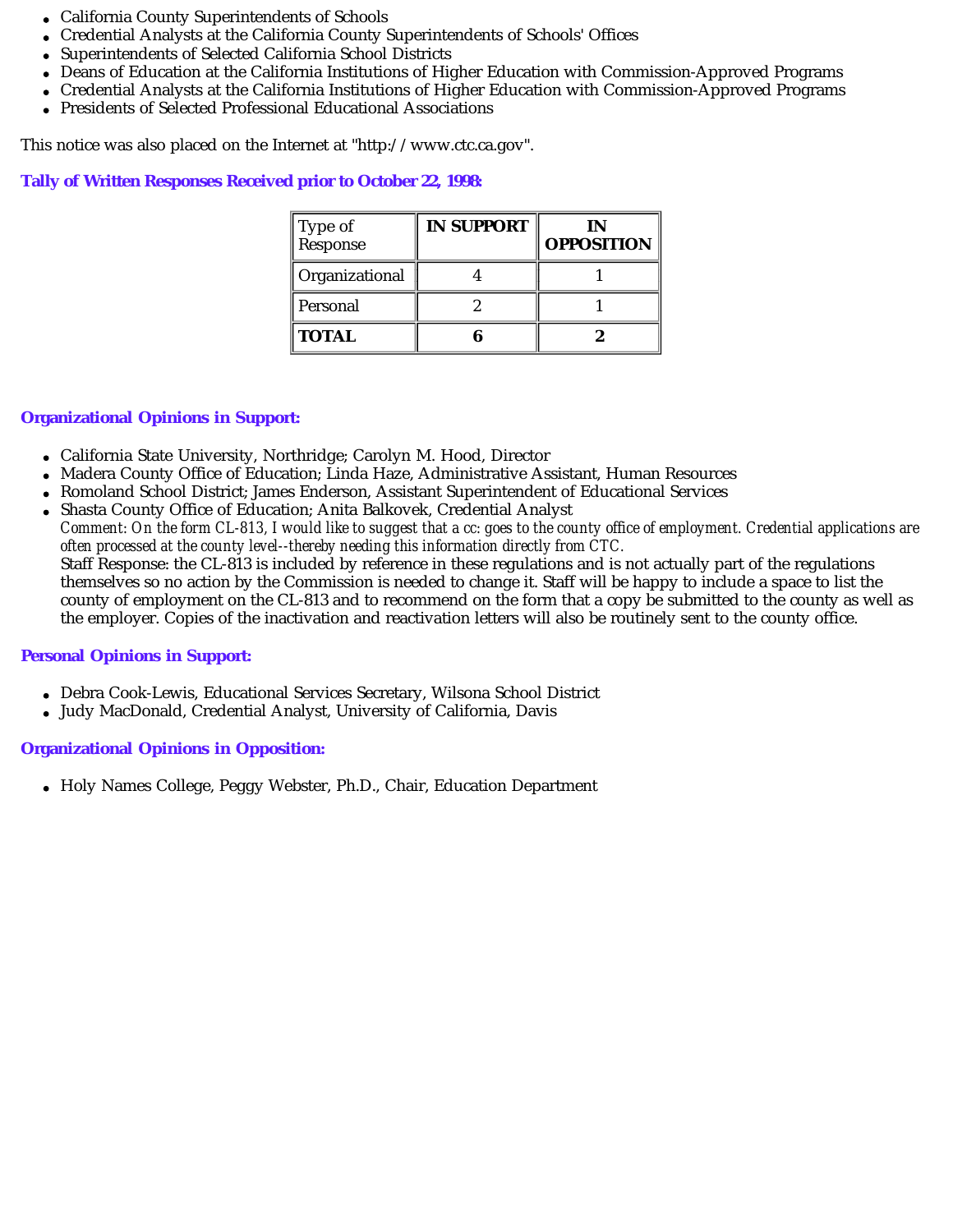### *Comment:*

*1) Who will determine what is "equivalent" (p.1) or "comparable" (p.5) and what do these terms mean?*

*2) Out of state teachers should be required to pass RICA within the first two years of teaching in California.*

- *3) Proposed Legislation appears to be absolutely unfair to California prepared teachers.*
- *4) Clarification needed on section C1C, page 6.*
- Commission Staff Response:
- 1) Trained, experienced Certification Officers with the Commission on Teacher Credentialing will continue to determine if a valid out-of-state document held by an applicant for this credential is comparable to the California Multiple Subject, Single Subject, or Education Specialist Credential. Certification Officers currently make this decision regarding out-of-state programs and credentials when issuing these and all other credentials under the traditional process. The public hearing announcement uses "equivalent" in the description and "comparable" in the regulations to mean documents that require a professional preparation program approved by the applicable state agency in the state where the program was completed and that authorizes the same or similar service to the California document: elementary school/self-contained classroom equals Multiple Subject, secondary school/departmentalized classes equals Single Subject, and category-specific special education equals the appropriate Education Specialist Credential.
- 2) Education Code Section 44283(a) exempts individuals who hold a teaching credential from the passage of the Reading Instruction Competence Assessment (RICA). The teachers for the five-year preliminary credential under the provisions of these proposed regulations hold valid teaching credentials from another state, so RICA is not mentioned in the regulations.
- 3) Education Code Section 44205(a)(1)(B) states the intent of the Legislature "that any and all teachers hired in California pursuant to this section fully meet the requirements of the State of California". Under this section of the statute, thus under these proposed regulations, out-of-state teachers meet the same requirements (with the exception of RICA, which is exempted elsewhere) as California-prepared teachers, they just do it under a different time line.
- 4) Subsection 80413.2(c)(1)(C) addresses the reading requirement: <u>demonstration of the study of alternative methods of</u>  $44259(b)(4)$ . This requirement is specified in Education Code 44205(e) as "completion of a course or examination on  $\,$ the various methods of teaching reading". developing English language skills, including the study of reading, as described in Education Code Section

# **Personal Opinions in Opposition:**

Susan Rounds, Director, Dominican College Ukiah Campus

*Comment:* 

*I do not think it is equitable that out of state applicants are not required to pass RICA yet California applicants must do so. If*  some must take RICA, it's fair that all must take it.

Commission Staff Response:

Education Code Section 44283(a) exempts individuals who already hold a teaching credential from the passage of the Reading Instruction Competence Assessment (RICA). Applicants for the five-year preliminary credential under these proposed regulations hold valid teaching credentials from another state.

### **Staff Recommendation**

The staff recommends that the Commission adopt the proposed regulations*.*

**STATE OF CALIFORMIA** 

PETE WILSON, Governor

**CALIFORNIA COMMISSION ON TEACHER CREDENTIALING** 1812 Ninth Street Sacramento, California 95814-7000

Office of the Executive Director

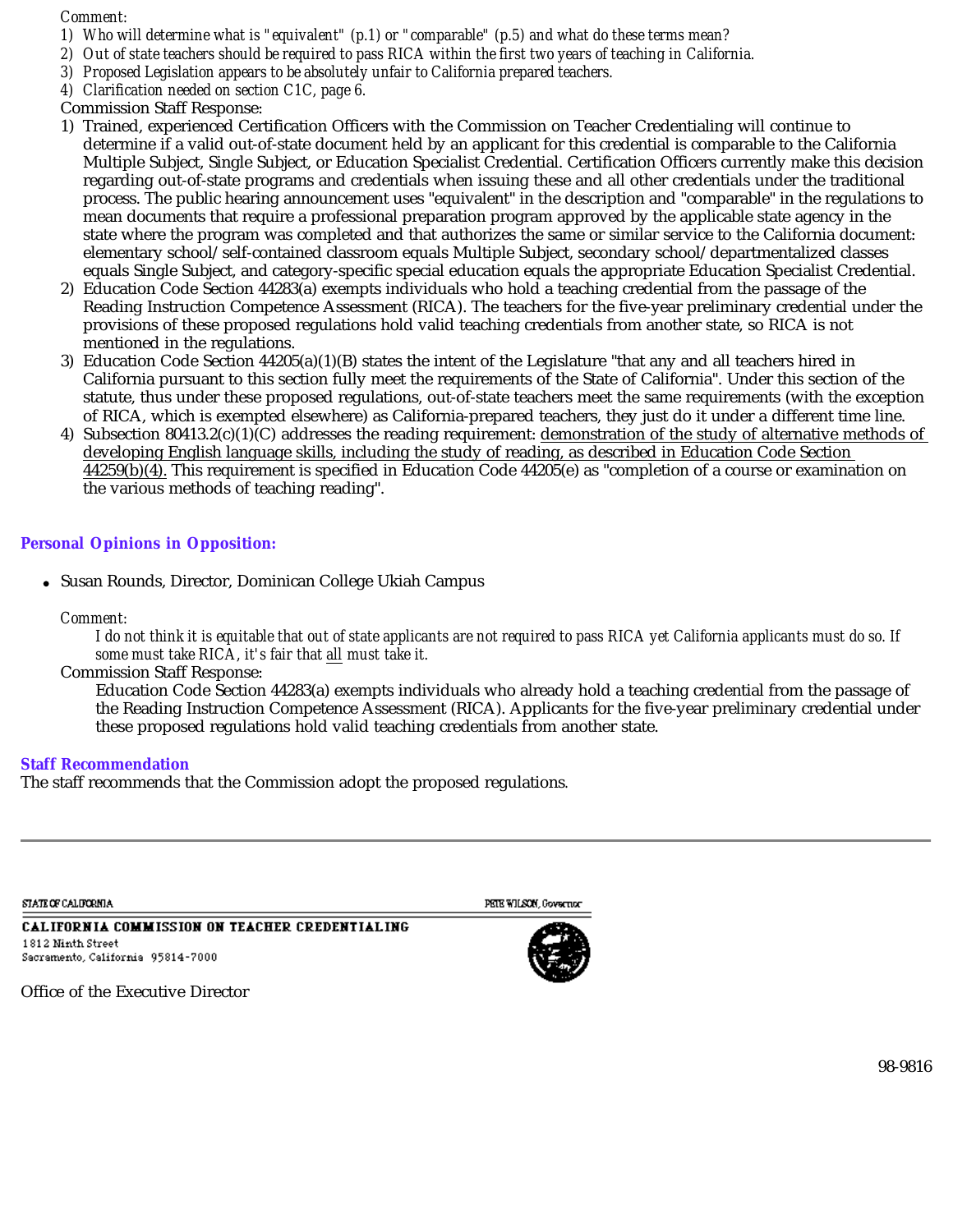- DATE: September 8, 1998
- TO: All Individuals and Groups Interested in the Activities of the Commission on Teacher Credentialing
- FROM: Sam W. Swofford, Ed.D. Executive Director
- SUBJECT: Proposed Addition of Section 80413.2 and Amendment of Section 80048.3 of Title 5, California Code of Regulations, Pertaining to the Implementation of the Credentialed Out-of-State Teacher Recruitment and Retention Act of 1997--AB 838 (Pacheco)

### **NOTICE OF PUBLIC HEARING IS HEREBY GIVEN:**

In accordance with Commission policy, proposed Title 5 Regulations are being distributed prior to the public hearing. A copy of the proposed regulations is attached. The <u>added</u> text is underlined, while the <del>deleted</del> text is lined-through. The public hearing is scheduled on:

> Thursday, November 5, 1998 1:30 p.m. Vizcaya Pavilion 2019 21st Street Sacramento, California

#### **STATEMENT OF REASONS**

Education Code Sections 44205 and 44205.5, the "Credentialed Out-of-State Teacher Recruitment and Retention Act of 1997" authored by Assemblyman Rod Pacheco (AB 838), became effective on January 1, 1998. This statute requires the Commission to issue five-year preliminary Multiple Subject, Single Subject, or Education Specialist Credentials to applicants who hold valid equivalent credentials from out of state. At identified times during the five-year period, the teacher must verify completion of specified requirements or the document must be inactivated by the Commission. The proposed regulations seek to clarify several items in the statute. A description of those items appears below.

#### *Requirements*

Education Code Section 44205 (a)(1) states that "It is the intent of the legislature that...any and all teachers hired in California pursuant to this section fully meet the requirements of the State of California." Those requirements are identified by name or by reference in the statute. However, the Education Code references do not provide a complete description of all of the requirements. The proposed regulations add clarity by identifying the requirements in specific terms, with references to the Education Code and Title 5 regulations as appropriate.

#### *Identifying the Employer*

The statute requires that the out-of-state teacher must have an offer of employment in California in order to receive this fiveyear preliminary credential. At each step, the statute implies that the teacher must still be working in California. The proposed regulations identify the employing agency by placing that agency's name on the face of the document in the form of an employment restriction. This will enable the Commission to locate the teacher and to notify both the teacher and the employer when requirements have not been met and the document must be inactivated. The restriction will not limit the teacher to working in a single district for the entire five years; it will simply require the teacher and his or her new employer to notify the Commission if the teacher moves to a new district.

#### *Form for Verification of Requirements*

As a guide for the credential holder when he or she collects the materials needed to verify completion of requirements, and as a way to assure that the materials submitted before the end of the fourth year are processed efficiently in the Commission office, the proposed regulations require the materials be submitted with a specific form: Verification of Completion of Requirements for a Credential Issued Pursuant to Education Code §44205 (CL813 - 5/98). This form will be mailed to the credential holder with the original credential document and a second copy will be mailed with the inactivation letter, if one is necessary.

#### *Notifying Credential Holders and Employers of Inactivation and Reactivation*

The statute requires that the Commission inactivate the five-year preliminary credential when specific requirements are not met by established deadlines. First, the Commission must inactivate the document if the holder does not pass CBEST within the first year. In addition, the Commission must inactivate the document if other requirements are not completed by the end of the fourth year. The statute does not specify who should be notified of this inactivation or when. The proposed regulations state that the Commission will notify both the credential holder and the employing agency one month in advance of the inactivation date for CBEST and three months in advance of inactivation for the remaining requirements. The letter will state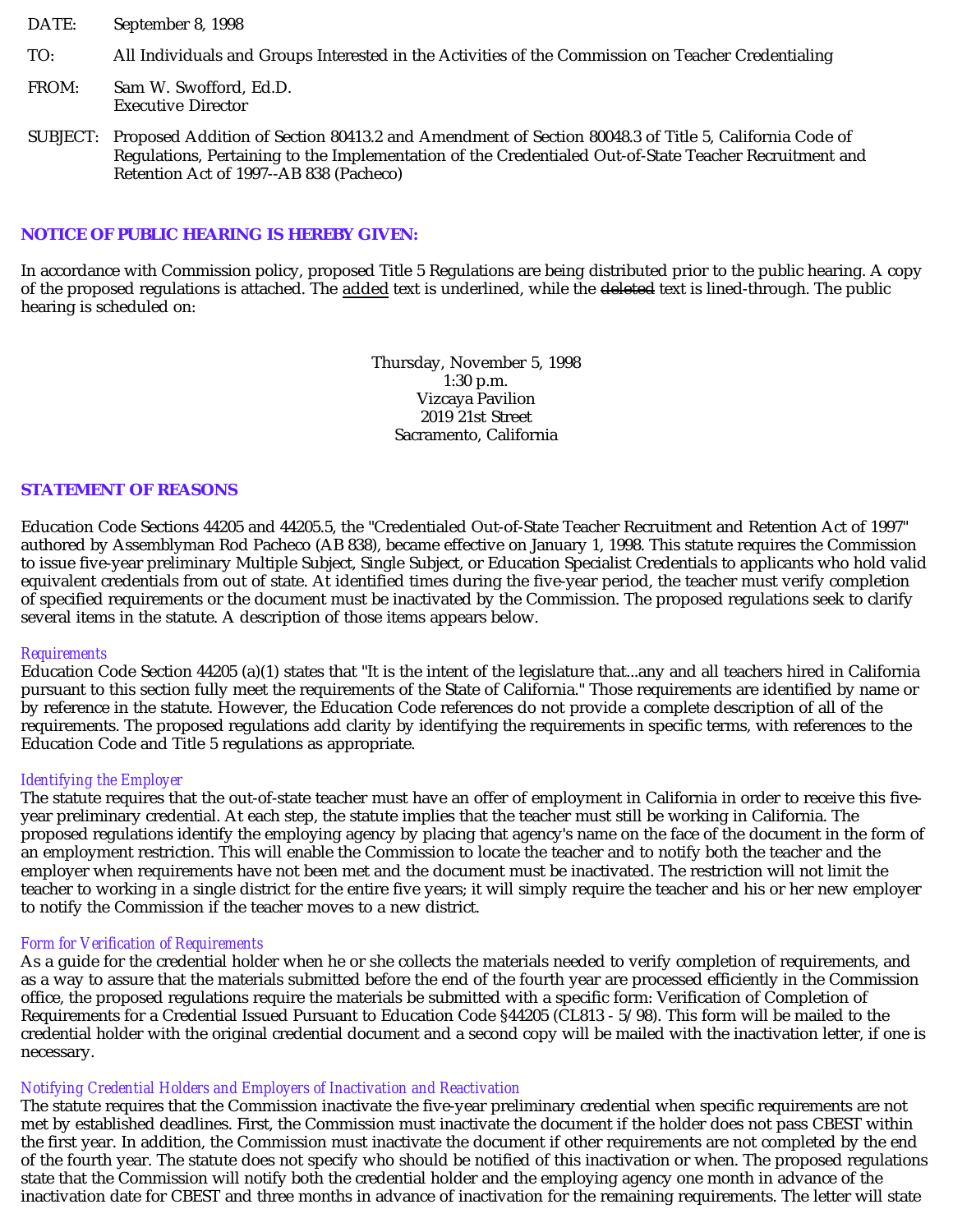the specific date of inactivation. This process provides both the holder and employer with time to submit verification of completion of the requirements before the deadline, thereby keeping the holder in the classroom.

If the credential holder fails to verify completion of requirements by the deadline and must be removed from the classroom, the proposed regulations provide a way to return the holder to the assignment as soon as he or she submits verification to the employer. This way the students are not without their teacher while the paper work is being processed. The employing agency then has ten working days to submit the paperwork to the Commission. Once the verification of completion of requirements is processed in the Commission office, the Commission will send a formal notice of reactivation.

### **DOCUMENTS RELIED UPON IN PREPARING REGULATIONS**

No studies, reports, or other research documents were relied upon in the development of these proposed regulations.

### **DOCUMENTS INCORPORATED BY REFERENCE**

Verification of Completion of Requirements for a Credential Issued Pursuant to Education Code §44205 (CL813 - 5/98)

### **WRITTEN COMMENT PERIOD**

Any interested person, or his or her authorized representative, may submit written comments on the proposed action. The written comment period closes at 5:00 p.m. on Wednesday, November 4, 1998.

Any written comments received 14 days prior to the public hearing will be reproduced by the Commission's staff for each Commissioner as a courtesy to the person submitting the comments and will be included in the written agenda prepared for and presented to the full Commission at the hearing.

### **SUBMISSION OF WRITTEN COMMENTS**

A response form is attached for your use when submitting written comments to the Commission. Please send it to the Commission, attention Executive Office, at 1812 9th Street, Sacramento, CA 95814-7000, so it is received at least one day prior to the date of the public hearing.

### **HEARING**

Oral comments on the proposed action will be taken at the public hearing. The Commission would appreciate 14 days advance notice in order to schedule sufficient time on the agenda for all speakers. Please contact the Executive Director's office at (916) 445-0184 regarding this.

Any person wishing to submit written comments at the public hearing may do so. It is requested, but not required, that persons submitting such comments provide fifty copies to be distributed to the Commissioners and interested members of the public. All written statements submitted at the hearing will, however, be given full consideration regardless of the number of copies submitted.

### **MODIFICATION OF PROPOSED ACTION**

If the Commission proposes to modify the action hereby proposed, the modifications (other than nonsubstantial or solely grammatical modifications) will be made available for public comment for at least 15 days before they are adopted.

### **CONTACT PERSON/FURTHER INFORMATION**

Inquiries concerning the proposed action may be directed to Bobbie Fite at (916) 445-5857 or  $\lt$ bfite@ctc.ca.gov>.. Upon request, a copy of the express terms of the proposed action and a copy of the initial statement of reasons will be made available. In addition, all the information on which this proposal is based is available for inspection and copying.

Attachments

### **DIVISION VIII OF TITLE 5 CALIFORNIA CODE OF REGULATIONS**

**Proposed Addition of Section 80413.2 and Amendment of Subsection 80048.3 of Title 5, California Code of Regulations,**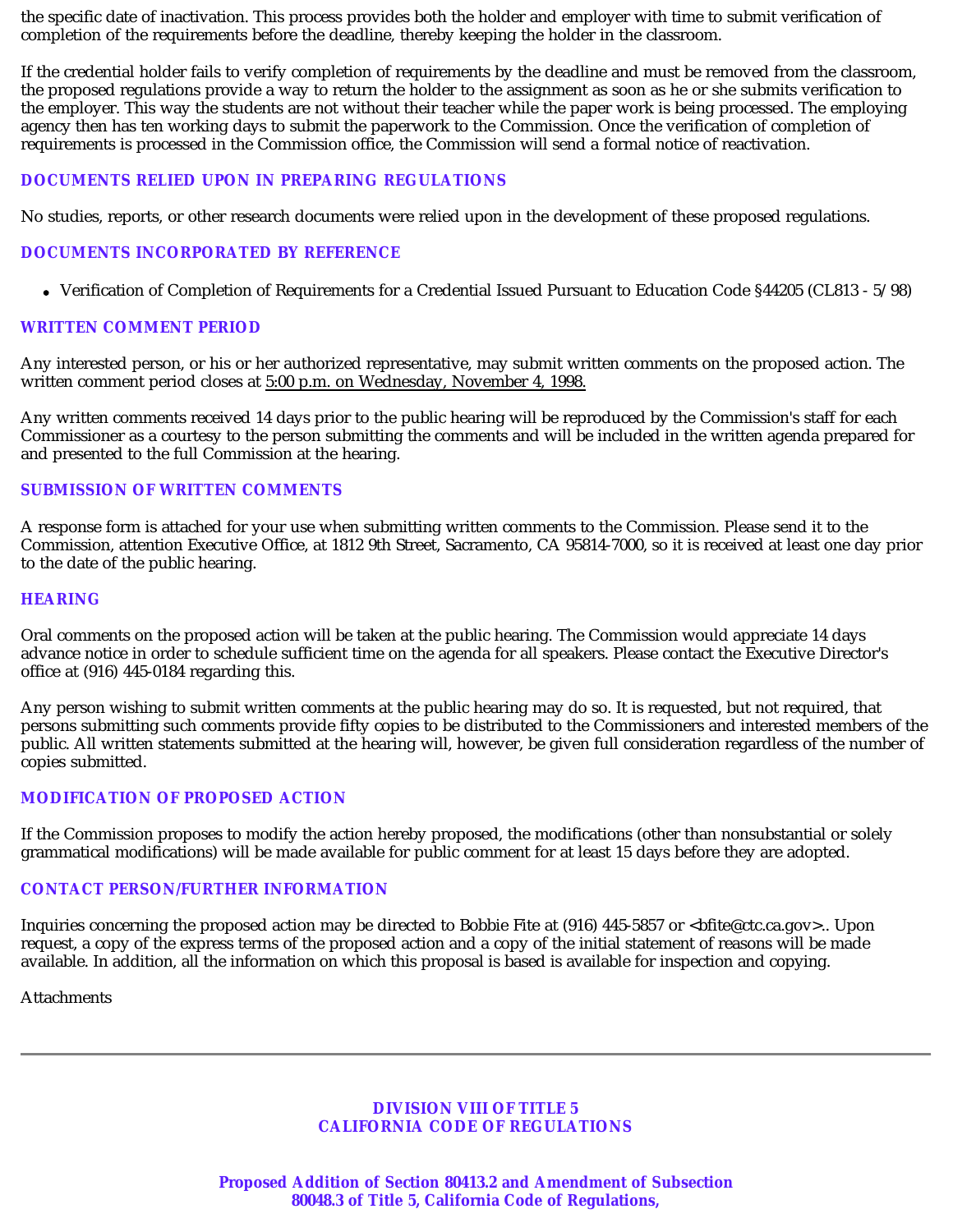### **Pertaining to the Implementation of the Credentialed Out-of-State Teacher Recruitment and Retention Act of 1997--AB 838 (Pacheco)**

**80413.2 Specific Requirements for Preliminary and Professional Clear Multiple and Single Subject Teaching Credentials Pursuant to the Credentialed Out-of-State Teacher Recruitment and Retention Act of 1997**

- (a) The minimum requirements for the five-year preliminary Multiple or Single Subject Teaching Credential pursuant to the Credentialed Out-of-State Teacher Recruitment and Retention Act of 1997 are:
	- (1) possession of a valid comparable teaching credential from a state other than California that required both of the following:
		- (A) completion of a baccalaureate or higher degree from a regionally accredited institution of higher education and
		- (B) completion of a professional preparation program approved by the applicable state agency in the state where the program was completed; and
	- (2) an offer of employment from a California school district, county office of education, non-public, non-sectarian school or agency, or school operating under the direction of a California state agency. Service on the credential is restricted to the employing agency listed on the document. If the holder changes employing agencies, he or she and the new employer must request a change of restriction on the document.
	- (3) An individual who has previously been issued a California Multiple or Single Subject Teaching Credential or Permit is not eligible for this preliminary credential.
- (b) On or before the end of the first year following the issuance date of the credential (year-one deadline), the credential holder must pass the California Basic Educational Skills Test (CBEST).
	- (1) If the holder does not have a passing score on file with the Commission one month prior to the year-one deadline, the Commission will send a credential inactivation notice to both the employer and the credential holder specifying the date on which the document will become inactive.
	- (2) The employer must remove the holder from the teaching position no later than the inactivation date specified in the notification, unless the holder provides the employer with his or her official CBEST verification transcript as proof of passage of the examination prior to the specified inactivation date. If the holder is removed from the teaching position, he or she may be returned to the position as soon as he or she provides the employer with his or her official CBEST verification transcript as proof of passage of the examination.
	- (3) The employer must submit a copy of the CBEST verification transcript to the Commission within ten working days of returning the holder to the teaching position. The Commission will send the employer and the holder a letter indicating the document has been reactivated once the scores are entered into the Commission's computer system.
- (c) On or before the end of the fourth year following the issuance date of the credential (year-four deadline), the credential holder must submit verification that he or she has completed the requirements for continuation of employment to the Commission using form CL-813.
	- (1) The requirements for continuation of employment are:
		- (A) subject-matter competence verified either by examination as specified in Education Code Sections 44280 and 44281 and described in Title 5 Section 80071, or by completion of a subject-matter program as provided for in Education Code Section 44310 and described in Title 5 Sections 80085-80088 and 80094,
		- (B) knowledge of the Constitution of the United States, as specified in Education Code Section 44335, by one of the means described in Title 5 Section 80415; and
		- (C) demonstration of the study of alternative methods of developing English language skills, including the study of reading, as described in Education Code Section 44259(b)(4).
	- (2) If the holder does not verify completion of the year-four requirements to the Commission at least three months prior to the year-four deadline, the Commission will send a credential inactivation notice to both the employer and the credential holder specifying the date on which the document will become inactive.
	- (3) The employer must remove the holder from the teaching position no later than the inactivation date specified in the notification unless the holder provides the employer with verification that all year-four requirements have been completed prior to the specified inactivation date. If the holder is removed from the teaching position, he or she may be returned to the position as soon as he or she provides the employer with official verification that all year-four requirements have been completed.
	- (4) The employer must submit verification of completion of requirements to the Commission within ten working days of returning the holder to the teaching position. The Commission will send the employer and the holder a letter indicating the document has been reactivated once verification has been entered into the Commission's computer system.
- (d) To be eligible to apply for the professional clear credential, the holder must complete the following requirements in addition to the requirements listed above:
	- (1) study of health education as specified in Education Code Section  $44259(c)(1)$ ,
	- (2) study and field experience in methods of delivering appropriate educational services to pupils with exceptional needs in regular education programs as specified in Education Code Section 44259(c)(2),
	- (3) study of computer-based technology as specified in Education Code Section 44259(c)(3), and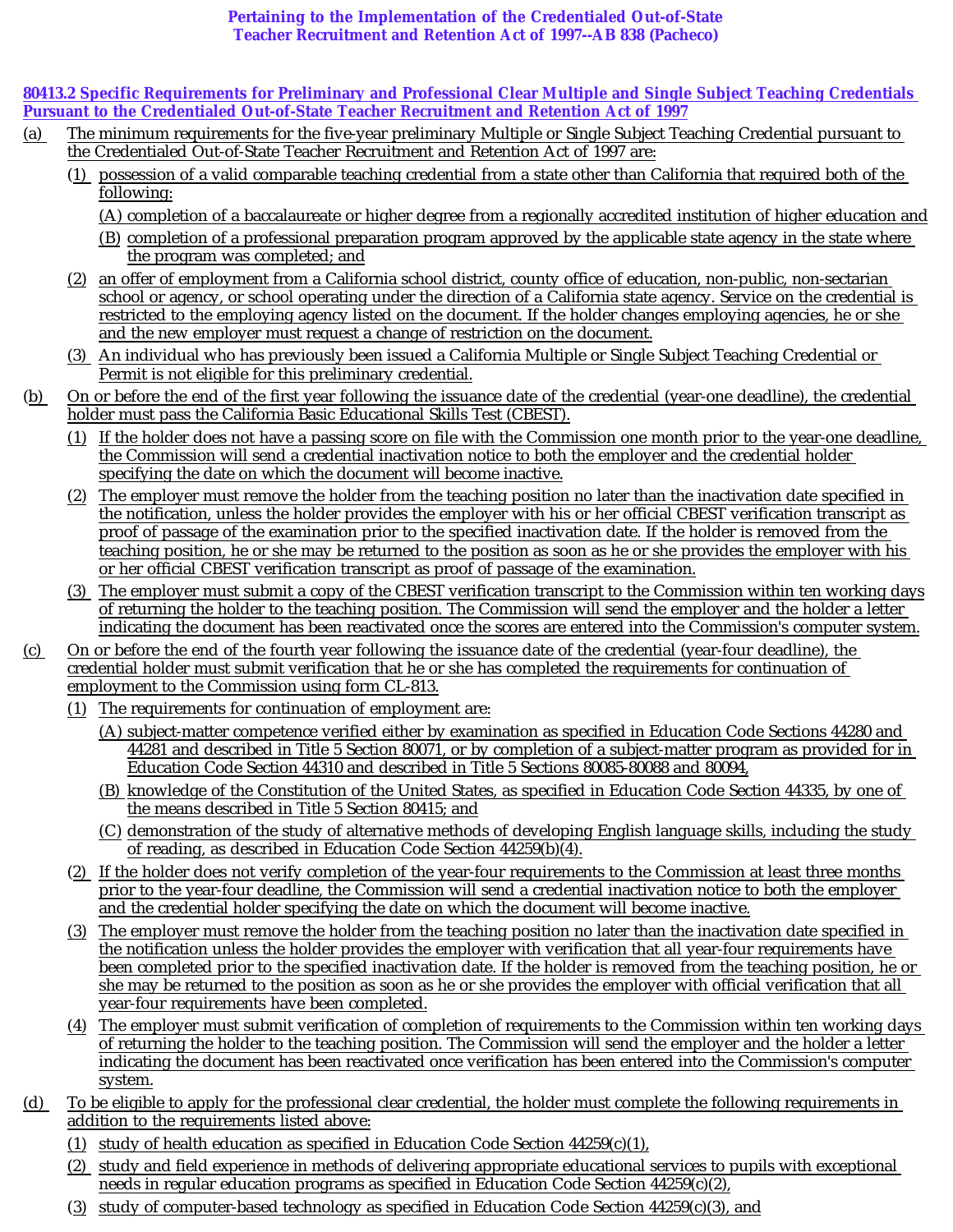(4) completion of an approved fifth year of study as specified in either Education Code Section 44259(c)(4) or Section 44227(e)(1).

### \_\_\_\_\_\_\_\_\_\_\_\_ NOTE: Authority Cited: Sections 44225 and 44205, Education Code. Reference: Sections 44227(c), 44227(e), and 44259(c), Education Code

# **80048.3 Specific Requirements for the Preliminary Level I Education Specialist Instruction Credential**

- (a) The minimum requirements for the preliminary level I Education Specialist Instruction Credential for applicants who complete a professional preparation program in California shall include (1) through (8):
	- (1) a baccalaureate or higher degree from a regionally accredited institution of higher education;
	- (2) the completion of a professional preparation program accredited by the Committee on Accreditation in the requested education specialist category, including successful completion of supervised field study;
	- (3) passage of the California Basic Education Skills Test (CBEST) described in Education Code Section 44252, unless exempt by statute or regulation;
	- (4) verification of subject-matter knowledge either by examination as specified in Education Code Sections 44280 and 44281 and described in Title 5 Section 80071, or by completion of a subject-matter program as provided for in Education Code Section 44310 and described in Title 5 Sections 80085-80088 and 80094; candidates for the specialist category of Early Childhood Special Education or holders of a California clear, professional clear, or life teaching credential requiring a baccalaureate or higher degree and a program of professional preparation, including student teaching, are exempt from this subject-matter competence requirement;
	- (5) demonstration of the study of alternative methods of developing English language skills, including the study of reading, as described in Education Code Section 44259(b)(4);
	- (6) knowledge of the Constitution of the United States, as specified in Education Code Section 44335, by one of the means described in Section 80415 of this article;
	- (7) the recommendation from a regionally accredited institution of higher education that has a program accredited by the Committee on Accreditation in the preliminary credential sought, as specified in Education Code Section 44227(a); and
	- (8) verification of an offer of employment. The employment requirement may be met in one of the following ways:
		- (A) Employment in a position requiring the Education Specialist Instruction Credential in a public school or private school of equivalent status; or
		- (B) Employment in a position not requiring the Education Specialist Instruction Credential but where duties include providing direct instruction to special education students. The applicant must verify all of the following:
			- 1. Possession of a non-special education credential that authorizes employment in the position;
			- 2. The duties of the position are equivalent in nature to special education duties. A letter from the employing school district, county office or special education local planning area must verify the assignment, including a description of the duties and explanation as to why the position does not require an Education Specialist Instruction Credential;
			- 3. The Coordinator or Director of the Education Specialist credential program at the college or university in which the applicant is enrolled must verify that experience is appropriate for the requested education specialist category of the preliminary Education Specialist Instruction Credential; and
			- 4. The Commission staff confirms that the teaching position would be considered equivalent to a special education position, including a position such as teacher in a regular classroom where special education students are included, but not including positions such as curriculum consultant or administrator.
	- (9) An individual who has completed requirements (1) through (7) above but does not have an offer of employment may apply for a Certificate of Eligibility which verifies completion of all requirements for the preliminary level I credential and authorizes the holder to seek employment.
- (b) The minimum requirements for the preliminary level I Education Specialist Instruction Credential for applicants who complete a professional preparation program outside of California shall include (1) through (9) below. Applicants may apply directly to the Commission for the preliminary level I Education Specialist Instruction Credential under this section.
	- (1) a baccalaureate or higher degree from a regionally accredited institution of higher education;
	- (2) the completion of a professional preparation program in the requested education specialist category, consisting of a minimum of 24 semester units, comparable to a program accredited by the Committee on Accreditation, including successful completion of supervised field study, but taken outside of California at a regionally accredited institution of higher education and approved by the appropriate state agency where the coursework was completed;
	- (3) passage of the California Basic Education Skills Test (CBEST) described in Education Code Section 44252;
	- (4) verification of subject-matter knowledge either by examination as specified in Education Code Sections 44280 and 44281 and described in Title 5 Section 80071, or by completion of a subject-matter program as provided for in Education Code Section 44310 and described in Title 5 Sections 80085-80088 and 80094; candidates for the specialist category of Early Childhood Special Education or holders of a California clear, professional clear, or life teaching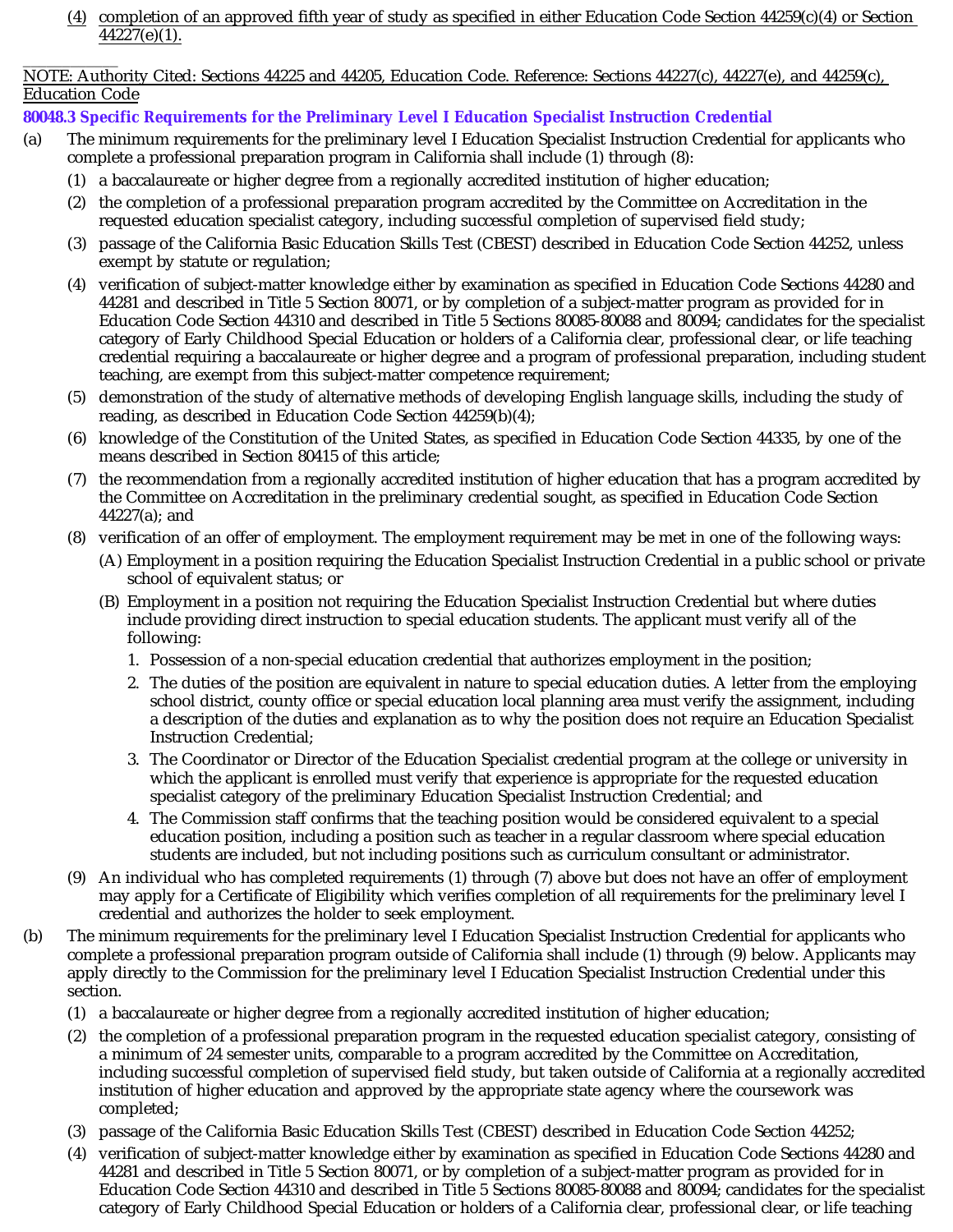credential requiring a baccalaureate or higher degree and a program of professional preparation, including student teaching, are exempt from this subject-matter competence requirement;

- (5) a minimum of three units of coursework in non-special education pedagogy relating to teaching basic academic skills and content areas that are commonly taught in the public school curriculum;
- (6) a minimum of one semester unit of supervised field experience in general education verified by transcript or 45 clock hours with non-special education students verified by the employing agency;
- (7) demonstration of the study of alternative methods of developing English language skills, including the study of reading, as described in Education Code Section 44259(b)(4);
- (8) knowledge of the Constitution of the United States, as specified in Education Code Section 44335, by one of the means described in Section 80415 of this article; and
- (9) verification of an offer of employment. The employment requirement may be met in one of the following ways:
	- (A) Employment in a position requiring the Education Specialist Instruction Credential in a public school or private school of equivalent status; or
	- (B) Employment in a position not requiring the Education Specialist Instruction Credential but where duties include providing direct instruction to special education students. The applicant must verify all of the following:
		- 1. Possession of a non-special education credential that authorizes employment in the position;
		- 2. The duties of the position are equivalent in nature to special education duties. A letter from the employing school district, county office or special education local planning area must verify the assignment, including a description of the duties and explanation as to why the position does not require an Education Specialist Instruction Credential;
		- 3. The Coordinator or Director of the Education Specialist credential program at the college or university in which the applicant is seeking enrollment must verify that experience is appropriate for the requested education specialist category of the preliminary Education Specialist Instruction Credential; and
		- 4. The Commission staff confirms that the teaching position would be considered equivalent to a special education position, including a position such as teacher in a regular classroom where special education students are included, but not including positions such as curriculum consultant or administrator.
- (10) An individual who has completed requirements (1) through (8) above but does not have an offer of employment may apply for a Certificate of Eligibility which verifies completion of all requirements for the preliminary level I credential and authorizes the holder to seek employment.
- (c) The requirements for the preliminary level I Education Specialist Instruction Credential pursuant to the Credentialed Out-of-State Teacher Recruitment and Retention Act of 1997 include all of the following:
	- (1) The minimum requirements for initial issuance include:
		- (A) possession of a valid comparable teaching credential from a state other than California that required both of the following:
			- 1. completion of a baccalaureate or higher degree from a regionally accredited institution of higher education and
			- 2. completion of a professional preparation program approved by the applicable state agency in the state where the program was completed; and
		- (B) an offer of employment from a California school district, county office of education, non-public, non-sectarian school or agency, or school operating under the direction of a California state agency. Service on the credential is restricted to the employing agency listed on the document. If the holder changes employing agencies, he or she and the new employer must request a change of restriction on the document.
		- (C) An individual who has previously been issued a California Specialist Instruction Credential or Permit in Special Education or an Education Specialist Instruction Credential or Permit is not eligible for this preliminary level I credential.
	- (2) On or before the end of the first year following the issuance date of the credential (year-one deadline), the credential holder must pass the California Basic Educational Skills Test (CBEST).
		- (A) If the holder does not have a passing score on file with the Commission one month prior to the year-one deadline, the Commission will send a credential inactivation notice to both the employer and the credential holder specifying the date on which the document will become inactive.
		- (B) The employer must remove the holder from the teaching position no later than the inactivation date specified in the notification, unless the holder provides the employer with his or her official CBEST verification transcript as proof of passage of the examination prior to the specified inactivation date. If the holder is removed from the teaching position, he or she may be returned to the position as soon as he or she provides the employer with his or her official CBEST verification transcript as proof of passage of the examination.
		- (C) The employer must submit a copy of the CBEST verification transcript to the Commission within ten working days of returning the holder to the teaching position. The Commission will send the employer and the holder a letter indicating the document has been reactivated once the scores are entered into the Commission's computer system.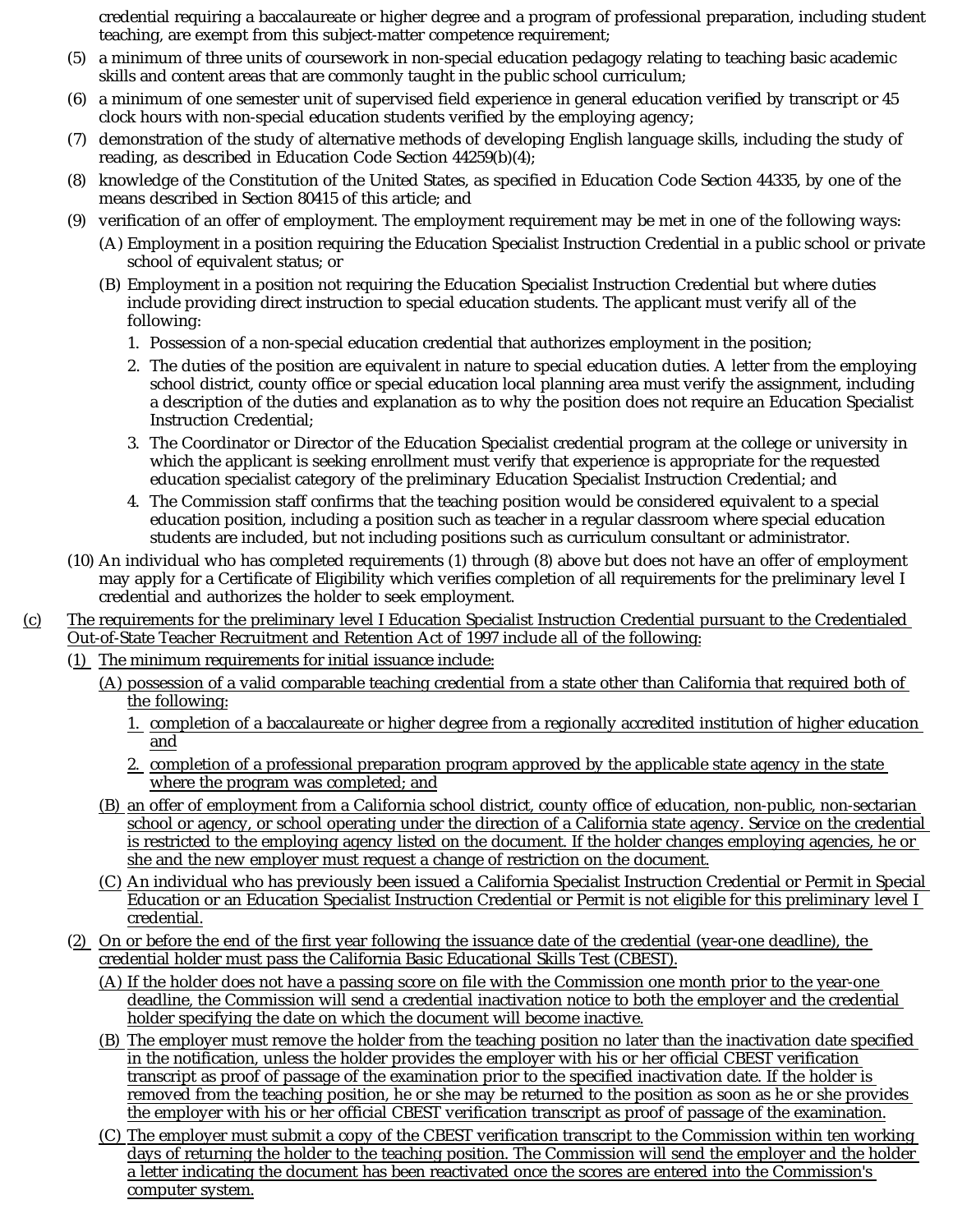- (3) On or before the end of the fourth year following the issuance date of the credential (year-four deadline), the credential holder must submit verification that he or she has completed the requirements for continuation of employment to the Commission using form CL-813.
	- (A) The requirements for continuation of employment are:
		- 1. subject-matter knowledge either by examination as specified in Education Code Sections 44280 and 44281 and described in Title 5 Section 80071, or by completion of a subject-matter program as provided for in Education Code Section 44310 and described in Title 5 Sections 80085-80088 and 80094; candidates for the specialist category of Early Childhood Special Education are exempt from this subject-matter competence requirement;
		- 2. a minimum of three semester units of coursework in non-special education pedagogy relating to teaching basic academic skills and content areas that are commonly taught in the public school curriculum verified by official transcript;
		- 3. a minimum of one semester unit of supervised field experience in general education verified by official transcript or 45 clock hours with non-special education students verified by the employing agency;
		- 4. demonstration of the study of alternative methods of developing English language skills, including the study of reading, as described in Education Code Section 44259(b)(4) verified by official transcript; and
		- 5. knowledge of the Constitution of the United States, as specified in Education Code Section 44335, by one of the means described in Section 80415 of this article.

If the holder does not verify completion of the year-four requirements to the Commission at least three

- B) employer and the credential holder specifying the date on which the document will become inactive. months prior to the year-four deadline, the Commission will send a credential inactivation notice to both the
- (C) The employer must remove the holder from the teaching position no later than the inactivation date specified in the notification, unless the holder provides the employer with verification that all year-four requirements have been completed prior to the specified inactivation date. If the holder is removed from the teaching position, he or she may be returned to the position as soon as he or she provides the employer with official verification that all year-four requirements have been completed.
- (E) The employer must submit verification of completion of requirements to the Commission within ten working days of returning the holder to the teaching position. The Commission will send the employer and the holder a letter indicating the document has been reactivated once verification has been entered into the Commission's computer system.
- (c)(d) Period of Validity.

(

(1) A preliminary level I Education Specialist Instruction Credential issued on the basis of the completion of all requirements in subsections (a),  $\theta F$ (b), or (c) is valid for five years.

\_\_\_\_\_\_\_\_\_\_\_\_ NOTE: Authority Cited: Section<u>s</u> 44225 <u>and 44205</u>, Education Code. Reference: Sections 44225, 44227(a), 44252, 44265, 44280, 44281, 44310, 44259(b)(4), and 44335, Education Code.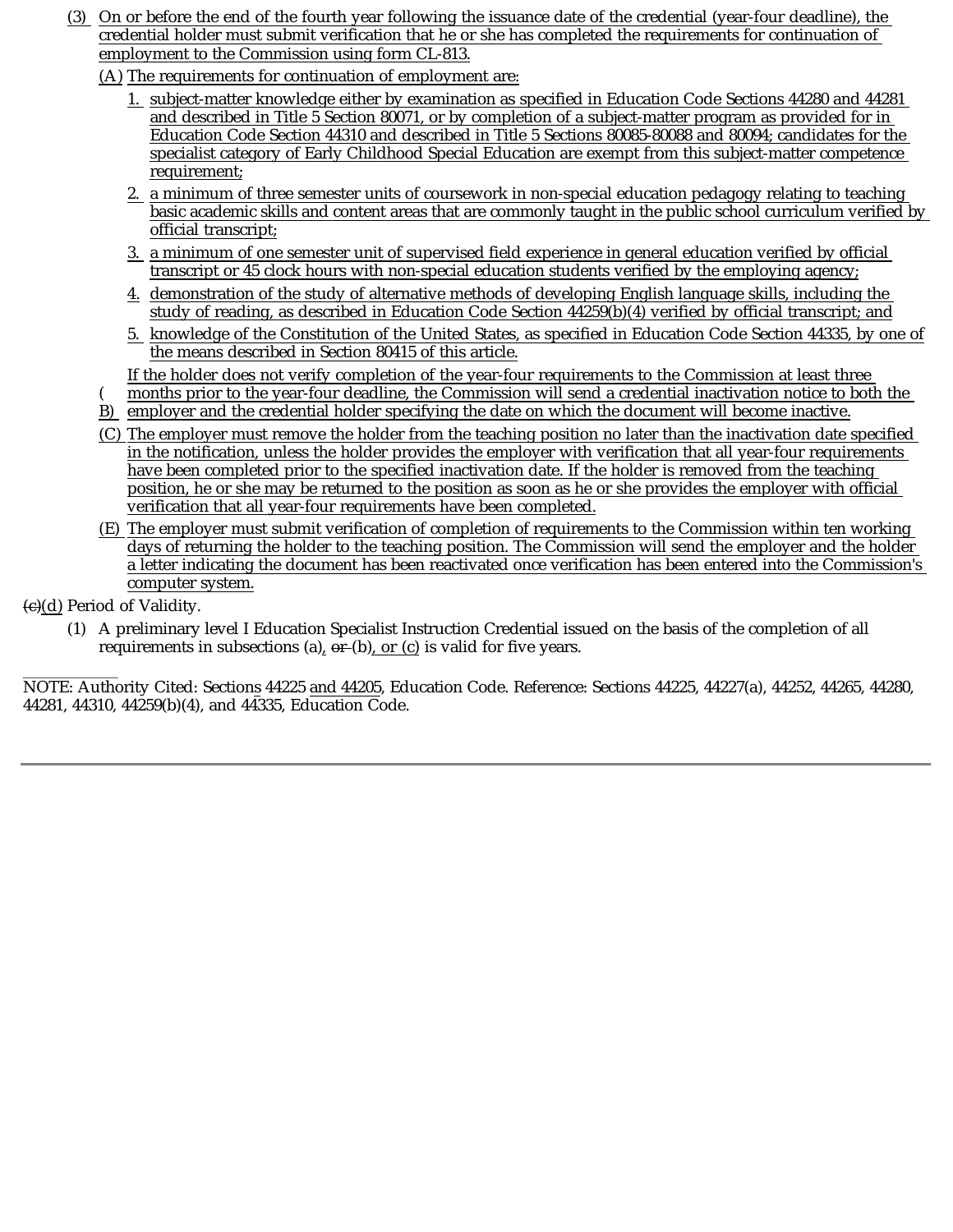STATE OF CALIFORMIA

### California Commission on Teacher Credentialing

1812 Ninth Street Sacramento, California 95814-7000  $(916)$  445-0184 FAX (916) 327-3166





OFFICE OF THE EXECUTIVE DIRECTOR

Attn: Sam W. Swofford, Ed.D. Executive Director

> Title: Implementation of AB 838 Sections: 80413.2 and 80048.3

#### Response to the Attached Title 5 Regulations

So that the California Commission on Teacher Credentialing can more clearly estimate the general field response to the attached Title 5 Regulations, please return this response form to the Commission office at the address above by 5:00 pm on Vednesday, November 4, 1998, in order that the material can be presented at the **November 5, 1998** public hearing.

- 1.  $\Box$  **Yes**, I agree with the proposed Title 5 regulations. Please count me in favor of these regulations.
- 2.  $\Box$  **No**, I do not agree with the proposed Title 5 Regulations for the following reasons: (If additional space is needed, use the reverse of this sheet.)
- $3.$   $\Box$  Personal opinion of the undersigned and/or
- 4.  $\Box$  Organizational opinion representing: (Circle One) School District, County Schools, College, University, Professional Organization, Other
- 5.  $\Box$  I shall be at the public hearing, place my name on the list for making a presentation to the Commission.
- 6.  $\Box$  No, I will not make a presentation to the Commission at the public hearing.

| Date: _________________ |
|-------------------------|
|                         |
|                         |
|                         |
|                         |
|                         |
| Route to BF             |



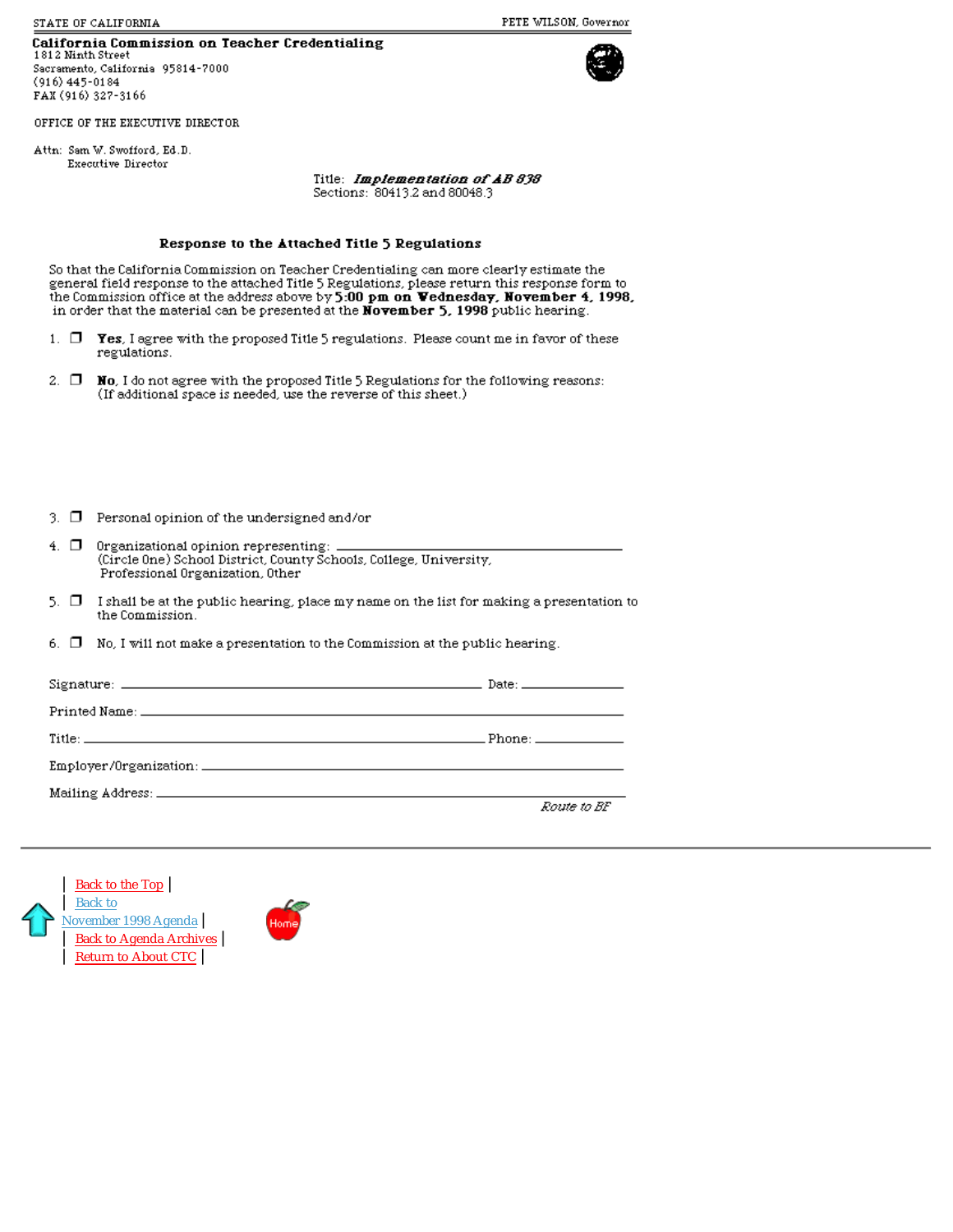

# **California Commission on Teacher Credentialing**

**Meeting of:** November 5-6, 1998

**Agenda Item Number:** PREP-1

**Committee:** Preparation Standards Committee

**Title:**Recommended Procedures for Initial Accreditation and A Request for Initial Institutional Accreditation from the Phillips Institute

 $\mathbf{\mathsf{v}}$  Action

**Prepared by:** Larry Birch, Ed.D. Administrator of Accreditation

> **Recommended Procedures for Initial Accreditation of an Institution and A Request for Initial Institutional Accreditation from the Phillips Institute**

> > **Professional Services Division October 16, 1998**

### **Staff Recommendation**

- 1. Staff recommends that the Commission adopt the procedures for initial accreditation of institutions described later
- 2. in this agenda report.

Staff recommends that the Commission grant initial institutional accreditation to the Phillips Graduate Institute to be able to offer programs of professional preparation and recommend candidates for state credentials.

### **Recommended Procedures for the Initial Accreditation of Institutions**

### **Background**

Prior to the *Accreditation Framework*, institutions not previously approved to offer programs of professional preparation would submit a program proposal responding to the Commission's preconditions and standards. If the institution was accredited by the Western Association of Schools and Colleges (WASC) and if the response to the preconditions and standards was judged to be satisfactory, the Commission voted to give approval to the institution to begin offering one or more programs

Under the *Accreditation Framework*, the term "program approval" is no longer used. Instead, a distinction is made between "initial accreditation of institutions" and "initial accreditation of programs." *Accreditation Framework*

### **Initial Accreditation of Institutions**

Under the authority of the Education Code, the Commission is given the responsibility to determine the eligibility of institutions to offer professional preparation programs and to recommend issuance of credentials to candidates completing programs of preparation.

**Education Code Section 44227 (a) --** The Commission may approve any institution of higher education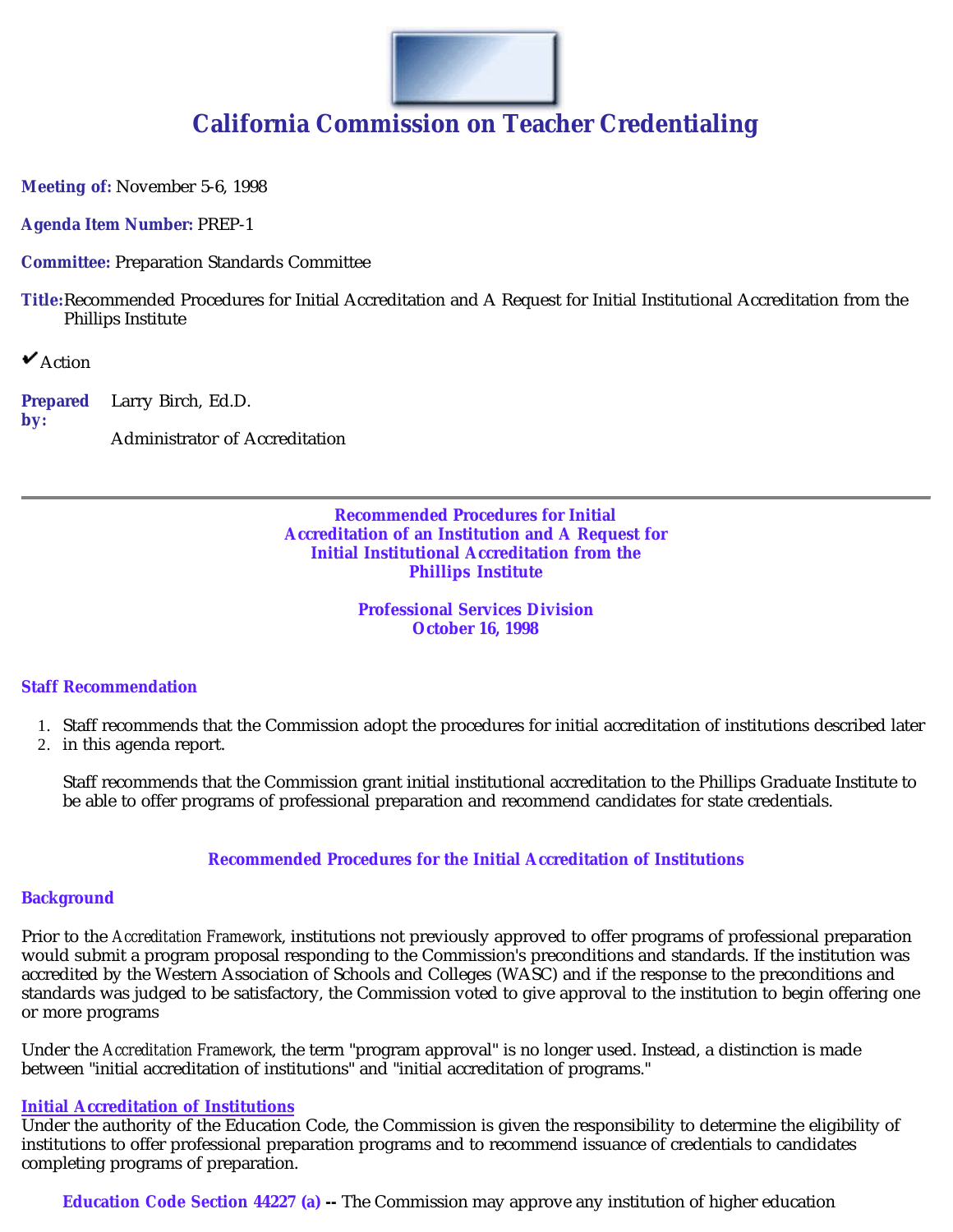whose teacher education program meets the standards prescribed by the Commission, to recommend to the Commission the issuance of credentials to persons who have successfully completed those programs.

**Education Code Section 44372 -**- The powers and duties of the Commission on Teacher Credentialing regarding the accreditation system shall include the following:

**(c)** Rule on the eligibility of an applicant for accreditation when the applying institution has not previously prepared educators for state certification in California, pursuant to subdivision (a) of Section 44227.

*Accreditation Framework* **Section 4 A 1 - Initial Accreditation of Institutions** A postsecondary education **.**  institution that has not previously been declared eligible to offer credential preparation programs must submit an application to the Commission for initial professional accreditation. Institutional accreditation by the Western Association of Schools and Colleges (WASC) is required for initial professional accreditation by the Commission. The Commission may establish additional procedures and criteria for the initial professional accreditation of institutions to prepare and recommend candidates for state credentials in education.

Under the above provisions, the only specific criterion for initial accreditation of institutions is accreditation by WASC. The Commission is given authority by the *Framework* to establish additional procedures and criteria. The recommended procedures add the review of institutional responses to the institutional preconditions. (Another agenda item discusses the implementation of legislation which might allow for the initial accreditation of institutions accredited by regional associations other than WASC.)

### **Initial Accreditation of Programs**

Under the authority of the *Accreditation Framework*, the Committee on Accreditation is given the responsibility to determine the accreditation of professional preparation programs of eligible institutions.

*Accreditation Framework* **Section 2 A 2 - Initial Accreditation of Programs** The Committee reviews **.** proposals for the initial accreditation of programs submitted by institutions that have been determined eligible by the Commission. New programs of educator preparation may be submitted under Options One, Two, Four or Five in Section 3. If the Committee determines that a program meets all applicable standards, the Committee grants initial accreditation to the program.

The Accreditation Framework gives further direction about the initial accreditation of programs in Section 4.

*Accreditation Framework* **Section 4 A 2 - Initial Accreditation of Programs** New credential program **.**  proposals by institutions that have been determined to be eligible by the Commission must fulfill preconditions established by state law and the Commission, the Common Standards, and a set of Program Standards. Descriptions of new programs include evidence of involvement in program design and planning by elementary and secondary school practitioners and members of diverse local communities. The Committee on Accreditation decides the initial accreditation of new credential programs at an eligible institution.

General policies for initial program accreditation are then outlined in Section 4 B.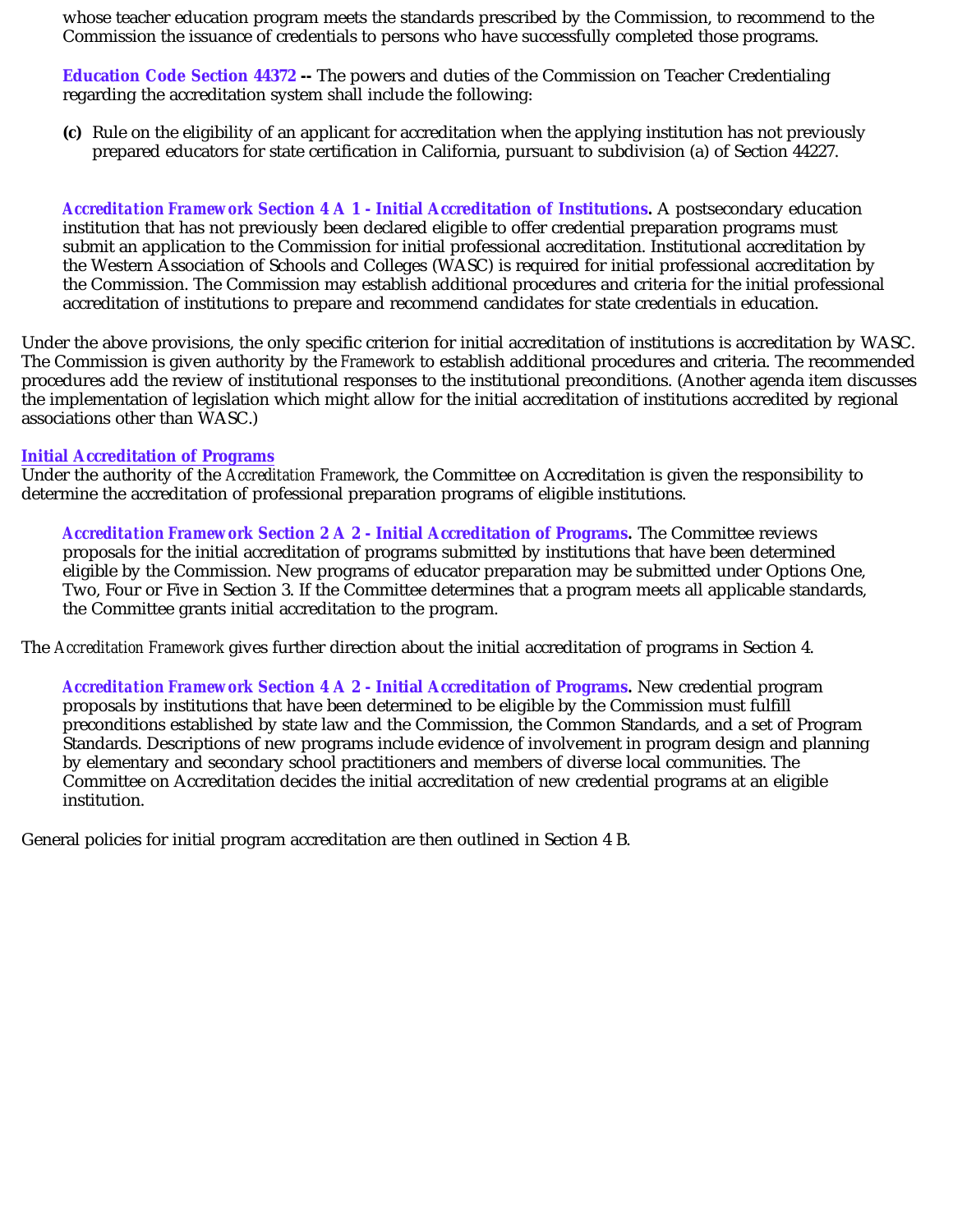- **1. Review of New Programs**. Prior to being presented to the Committee for action, new programs proposed by eligible institutions are reviewed by Commission staff members who have expertise in the credential area. If the Commission staff does not possess the necessary expertise, the program proposals are reviewed by external experts selected by the Executive Director. New programs are reviewed in relation to the Common Standards in Appendix 2 and the selected Program Standards as specified in Section 3 of this *Framework*. The Committee considers recommendations by the staff and the external reviewers regarding the accreditation of each proposed program.
- **2. Institutional Standards** An institution that selects National or Professional Program Standards (Option 2) or **.**  develops Alternative Program Standards (Option 5) submits the standards to the Committee on Accreditation for initial approval prior to developing a program proposal. The acceptability of the standards is assured before the institution prepares a program proposal.
- **3. Experimental Programs** The Committee on Accreditation accredits experimental programs by applying standards **.**  adopted by the Commission relating to:
	- submission of research questions, hypotheses or objectives related to the selection, preparation or assessment of prospective professional educators;
	- submission of a research design applicable to the research questions, hypotheses or objectives being investigated; and
	- demonstration of the potential effectiveness of the proposed program in generally improving the quality of service authorized by the credential.
- **4. Alternative Programs** The Committee on Accreditation accredits alternative programs by applying standards **.**  adopted by the Commission relating to:
	- the overall quality of alternative standards developed by the institution, which must have educational merit generally equivalent or superior to standards set by the Commission as Option 1;
	- the requirement that extended alternative programs adhere to standards of professional competence that exceed those set by the Commission for conventional teacher education programs; and
	- a recommendation that alternative programs that lead to Multiple or Single Subject Teaching credentials be designed to integrate the delivery of subject matter preparation and pedagogical preparation over the entire period of each candidate's initial preparation as a teacher.

The Committee on Accreditation has adopted procedures based upon those policies. The procedures are published in Chapter Two of the Accreditation Handbook and have been in use by the Committee for the past two years.

# **Recommended Procedures for Initial Accreditation of Institutions**

Since no specific procedures have been adopted by the Commission for initial accreditation, it would be helpful to institutions wishing to be considered for accreditation, if the Commission would adopt appropriate procedures. The following procedures are recommended for institutions who have not previously prepared educators for state certification in California :

- 1. The institution prepares a complete program proposal, responding to all preconditions, Common Standards and appropriate Program Standards. The proposal will be considered as the application for accreditation.
- 2. Initial Accreditation will be considered a two stage process:
	- a. The proposal will be reviewed for compliance with the appropriate institutional preconditions (WASC accreditation, institutional responsibility, non-discrimination procedures, completion of a needs assessment, involvement of practitioners in the design of the program, agreement to provide information to the Commission, etc.) and brought before the Commission for initial accreditation action. If the proposal meets the Commission's requirements, the institution will be recommended for initial accreditation.
	- b. If the Commission acts favorably on the proposal, it will be forwarded to the Committee on Accreditation for program accreditation action according to adopted procedures.
- 3. Once granted initial accreditation, the institution will then come under the continuing accreditation procedures already adopted by the Committee on Accreditation.

# **A Request for Initial Institutional Accreditation from the Phillips Institute**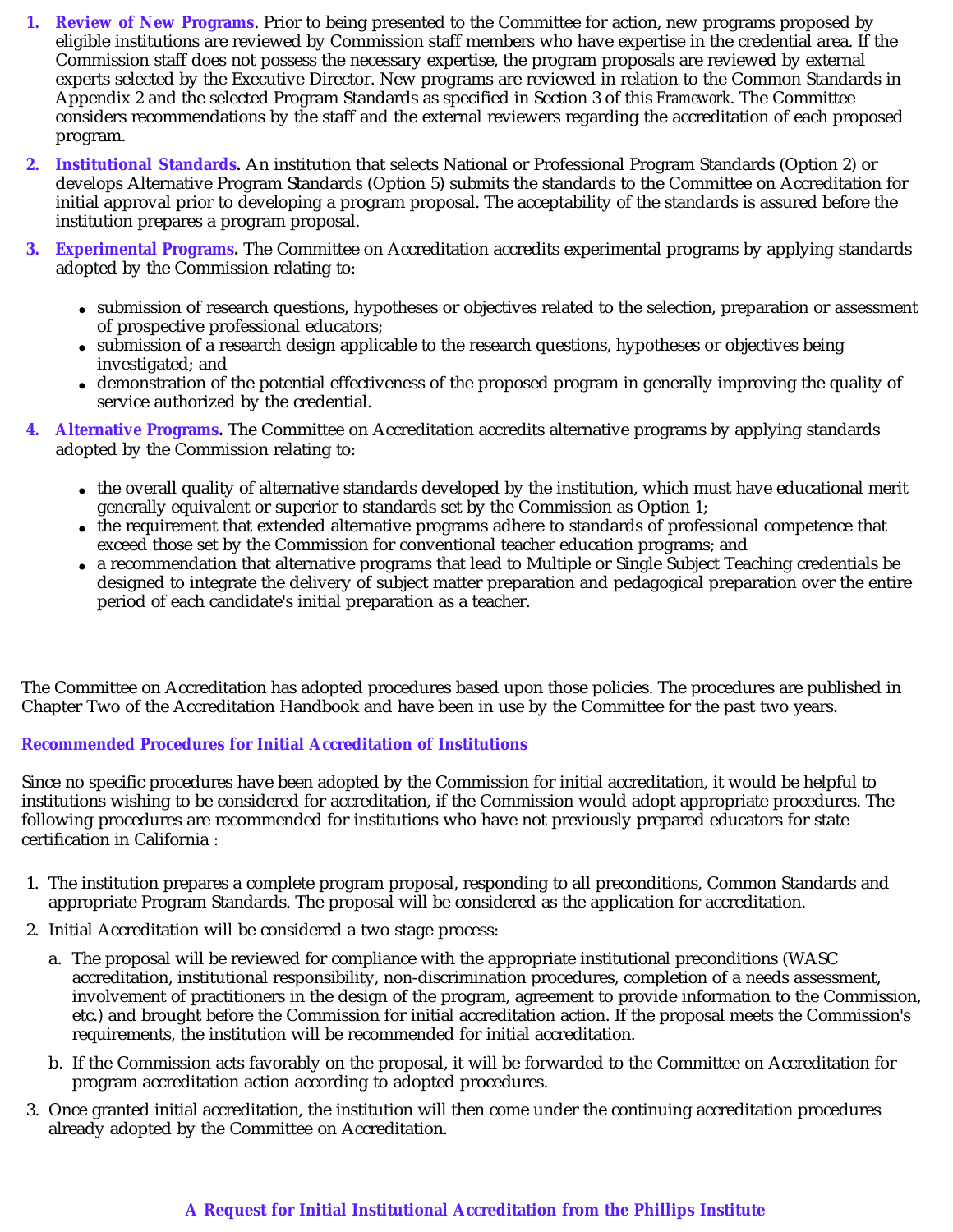# **Background**

Phillips Graduate Institute was founded in 1971 as the California Family Study Center, by Clinton E. Phillips, Ph.D. and T. David Jansen, D. Min. Dr. Phillips had been asked by Azusa Pacific University (then College) to provide a marriage and family therapy graduate program for them. What began as a one-year program taught partly at Azusa expanded to two years, taught exclusively by the California Family Study Center faculty.

In 1983 independent accreditation was granted to the California Family Study Center by the Western Association of Schools and Colleges (WASC).

Adapting to increasing enrollment, Phillips Graduate Institute moved into larger quarters several times. Beginning in North Hollywood in 1971, it expanded and moved to Burbank in 1973, and soon grew into adjacent property in 1975. After independent accreditation, a new campus was designed and built in North Hollywood. Eight years later, classroom and parking space demands required another move, this time to the current facility in Encino.

In Encino, classrooms and offices are located in facilities upstairs, while the California Family Counseling Center continues to offer services to individuals and families on the ground floor. Having the counseling center on site offers Phillips students an opportunity for practical learning while faculty supervise.

The name of the institution was changed from the California Family Study Center to Phillips Graduate Institute in 1995 in order to reflect more accurately the school's changing mission. The Institute currently offers Masters of Arts Degree programs in Marital and Family Therapy and Organizational behavior. In adding the Pupil Personnel Services Credential program, the Phillips Institute wants to build upon its existing institutional mission. The initial class will be limited to twenty students, and all subsequent semesters will have enrollments of no more than twenty to twenty-two students. All coursework will be offered only at the Encino campus. Field placements will be coordinated and supervised in a similar manner to the existing Marriage, Family, Child Counseling Program practicum placements.

### **Review of Institutional Proposal**

The institutional proposal was reviewed by Dr. Joe Dear. Phillips Institute has responded to all preconditions, all Common Standards and Program Standards for the Pupil Personnel Services: School Counseling Credential. The institution is accredited by the Western Association of Schools and Colleges and has responded appropriately to the institutional preconditions.

On the basis of the response to the appropriate preconditions, Phillips Institute is recommend for initial institutional accreditation. The proposal should be forwarded to the Committee on Accreditation for Program Accreditation consideration.

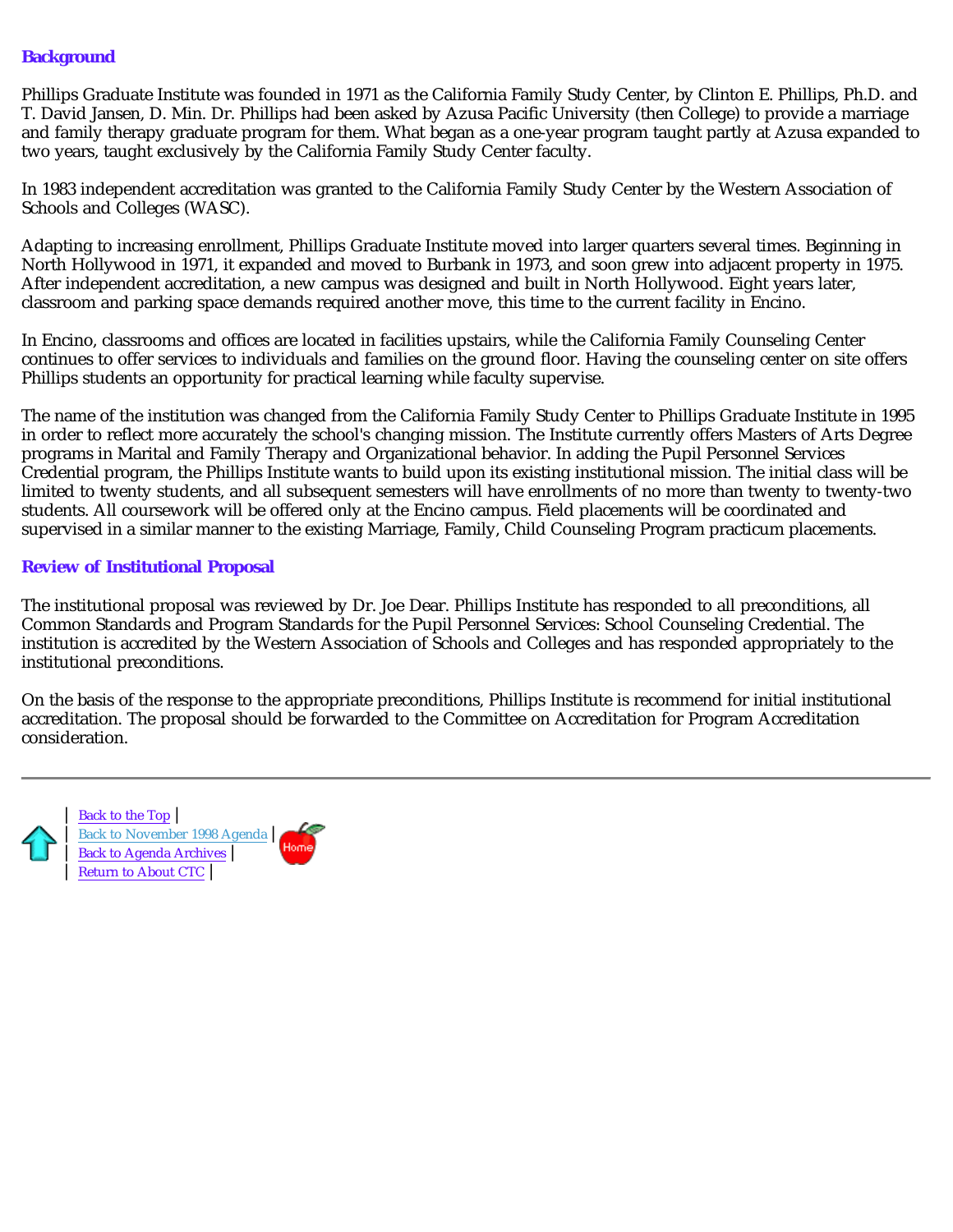

# **California Commission on Teacher Credentialing**

**Meeting of:** November 5-6, 1998

**Agenda Item Number:** PREP-2

**Committee:** Preparation Standards

**Title:**Recommended Plan for an AccreditationPilot Project Pursuant to Assembly Bill 2730 (Mazzoni)

 $\mathbf{\check{v}}$ Action

**Prepared by:** David Wright, Ph.D., Director

Office of Policy and Programs

**Recommended Plan for an Accreditation Pilot Project Pursuant to Assembly Bill 2730 (Mazzoni)**

> **Office of Policy and Programs October 22, 1998**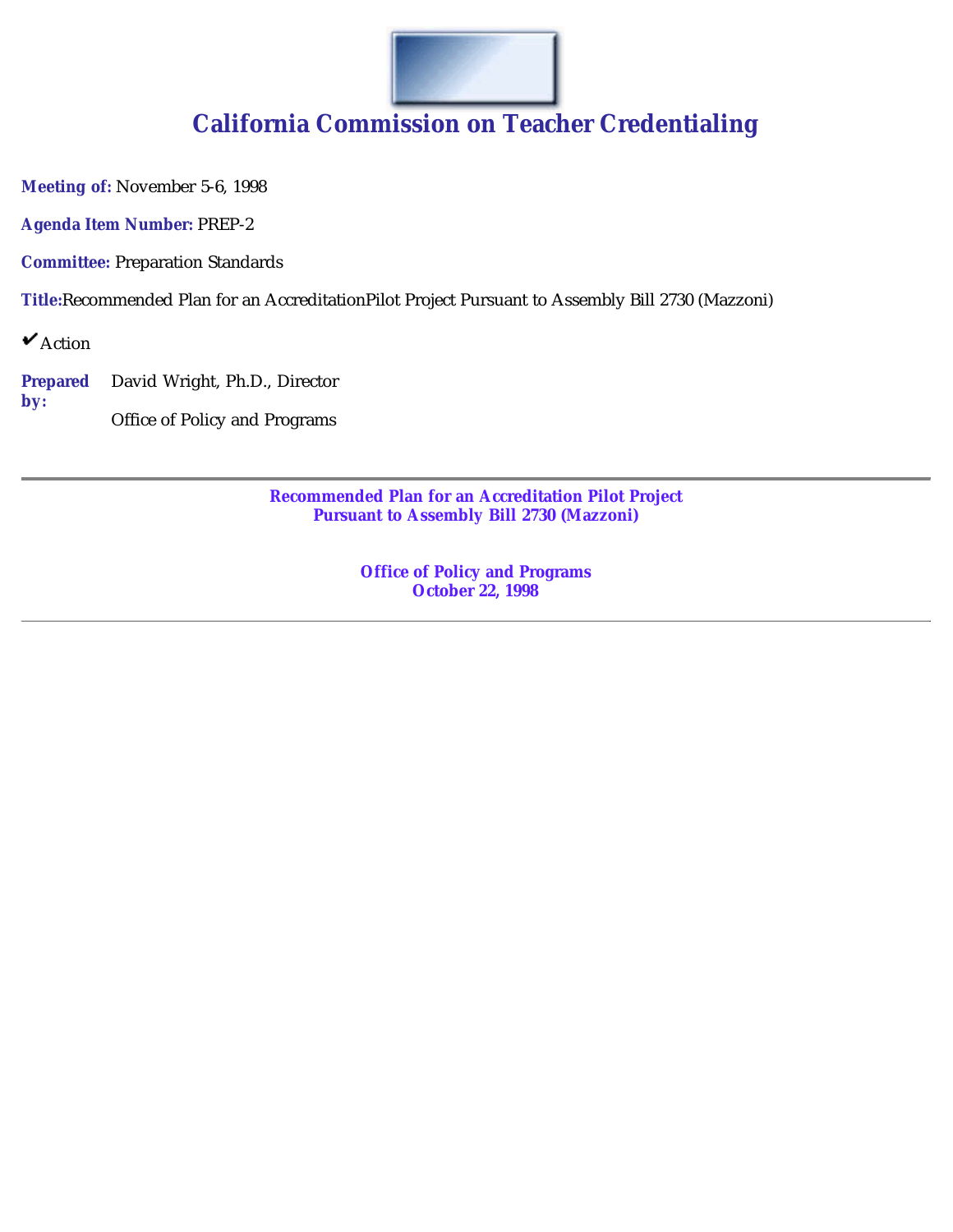### **Executive Summary**

This report includes an operational plan for an Accreditation Pilot Project as required by Assembly Bill 2730 (Mazzoni, Statutes of 1998). Part One of the report summarizes the issues and events that prompted the introduction of AB 2730 six months ago. Part Two summarizes the prior discussions and actions of the Commission related to the accreditation of out-of-region institutions. Part Three provides a detailed analysis of the provisions and implications of AB 2730. Part Four introduces additional issues and concerns that the Commission is authorized to examine in the AB 2730 pilot project. Finally, in Part Five, the operational plan for the pilot project identifies three policy questions to be addressed and resolved in the project; describes the anticipated products and outcomes of the project; includes a four-phase structure and timeline for the project; describes the composition and functions of an advisory task force; outlines eligibility, selection and participation requirements for institutions that apply to participate in the project; presents eligibility, selection and scope-of-work requirements for a project evaluation contractor; and includes a tentative schedule for presenting further reports about this project to the Commission.

### **Policy Issues to be Resolved by the Commission**

a required pilot study of new challenges for the accreditation system, what concerns and issues would be most important to resolve, and how should the Commission and the Committee on Accreditation plan to address and resolve those issues in the study?

# **Relationship to the Commission's Strategic Goals and Objectives**

*Goal:* Promote educational excellence in California schools.

*Objective:* Develop candidate and program standards.

*Objective:* Develop processes for monitoring program accreditation.

*Goal:* Work with schools of education & school districts to assure quality teachers.

*Objective:* Take a leadership role in recruiting and preparing qualified teachers. *Objective:* Consider alternatives to meet the needs of California classrooms.

## **Fiscal Impact Statement**

To support the costs of the Accreditation Pilot Project that is described in this report, the Legislature and Governor Wilson included \$300,000 in the provisions of AB 2730. These funds were appropriated to the Commission without regard to fiscal year, and will be sufficient to pay all costs associated with the recommended plan for the pilot project. As a result, the plan can be adopted by the Commission without redirecting resources from other functions of the agency.

### **Recommendation**

That the Commission consider and adopt the plan for an Accreditation Pilot Project that is described in Part Five of this agenda report.

### **Important Note**

The following report contains important information that is relevant to the Commission's policy deliberations but could not be summarized in the above spaces.

> **Recommended Plan for an Accreditation Pilot Project Pursuant to Assembly Bill 2730 (Mazzoni)**

> > **Office of Policy and Programs October 22, 1998**

**Part One: Issues and Events that Prompted the Enactment of AB 2730**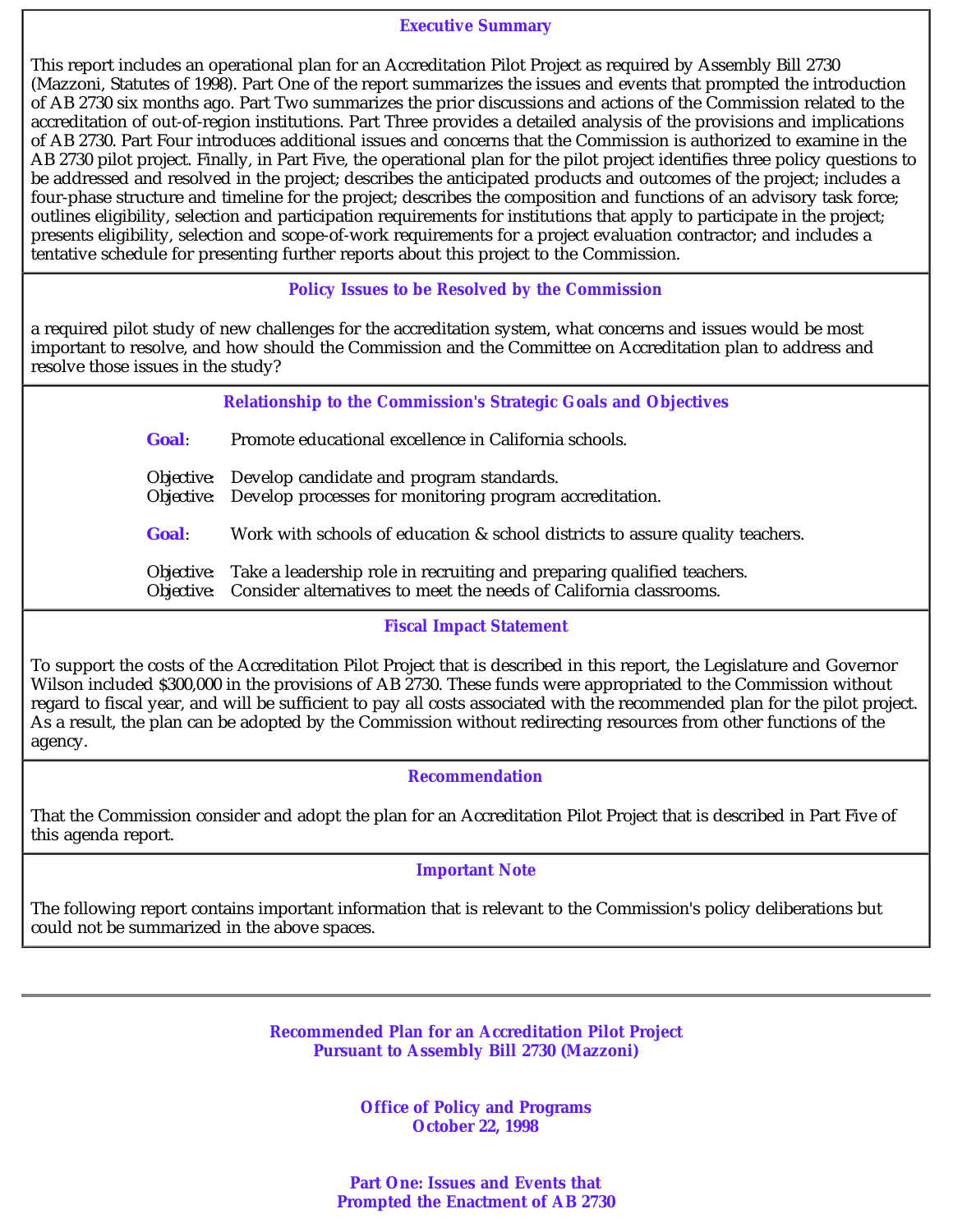In the broadest sense, Assembly Bill 2730 was prompted by the growing need for professional accreditation systems to respond to the changing conditions of elementary, secondary and postsecondary education in California and throughout the nation. More specifically, this legislation responded to the following particular issues, concerns and events.

- The Class-Size Reduction Program created a dramatic and rapid increase in the numbers of K-3 classrooms needing to be staffed quickly. Additionally, teacher demand increased as a result of continuing growth in K-12 student enrollments and the ongoing rate of annual attrition of certificated teachers due to retirement, promotions and transfers to other occupations. These conditions created a teacher demand that could not be fulfilled by the existing systems for producing teachers: recruitment systems such as the Paraprofessional Career Ladder Program; preparation systems such as those offered by 74 accreditation colleges and universities in California; or alternative certification systems such as California's expanding network of internship teaching programs. The unprecedented demand for classroom teachers pushed the numbers of emergency teaching permits to the highest levels in California history.
- The introduction of content standards and standardized examinations for K-12 students raised questions about the preparation of teachers and their readiness to assist all students in meeting the new standards and earning high scores on the annual examinations. Enactment of Proposition 227 in June, 1998, raised comparable questions about the capacity of teachers to provide "structured English immersion instruction" with the effects that were anticipated in the language of the ballot initiative. Meanwhile, the sudden release of unsubstantiated allegations about the subjects in which teachers have "majored" or "minored" raised questions about teachers' knowledge of the subjects they are assigned to teach. Overall, the expansion of teacher demand occurred at the same time that a myriad of questions were being raised about issues of teacher quality. As a result, AB 2730 addressed concerns about high standards in teacher preparation while also seeking ways to increase teacher supply.

# **Part Two: Prior Discussion and Actions by the Commission**

The Commission was involved in the following activities related to the enactment of Assembly Bill 2730 (Mazzoni).

- A small group of postsecondary institutions petitioned the Commission for a change in a state law that made it extremely difficult for them to participate fully in the professional accreditation system for which the Commission is responsible. These institutions are regionally accredited by accrediting bodies other than the Western Association of Schools and Colleges (WASC). Under current law (prior to AB 2730), accreditation or "satisfactory evaluation" by WASC are legal preconditions for any institution to participate in the Commission's professional accreditation system. The affected institutions pointed out that the two options are inconsistent with the norms followed by regional accrediting bodies, including WASC. In the first place, WASC could not consider the petitioning institutions for possible accreditation because they are located outside of the WASC region, which includes only California, Hawaii, Guam and American Samoa. Similarly, "satisfactory evaluation" by WASC would also be inconsistent with the WASC Charter, which focuses exclusively on the accreditation of institutions within the WASC region. Since all of the petitioning institutions are regionally accredited by bodies that have the same status as WASC, the petition to change the law created a possibility that the supply of prepared teachers could be increased. The petitioners stipulated their willingness to cooperate with the Commission and meet the Commission's standards, which suggested that teacher supply might increase without reducing or compromising the quality of educator preparation.
- To judge the adequacy of regional accreditation of institutions located outside the WASC region, the Commission directed its professional staff to complete a comparative analysis of the accreditation standards and procedures that are used by WASC and the five other regional accrediting bodies in the United States. In this analytical study, the adopted standards and policy manuals of WASC and the five other regional bodies were subjected to paired comparisons of content. The paired comparisons examined the depth and breadth of the policies on which the regional accrediting bodies rely, including their accreditation standards, organizational structures, decision rules and sanction options. The report of this analysis, which was presented to the Commission on March 6, 1998, indicated that "apart from minor differences in languages and some variations on the placement of items, the six regional accrediting bodies do not appear to have significant differences in their organizational structures, their decision and sanction options, or their standards." In the course of completing this comparative analysis, the staff received allegations that WASC establishes "higher expectations" than its counterparts in other regions, and that these expectations are not written down. In this regard, however, the staff reported to the Commission that "while anecdotal data were collected for this study, staff has been unable to produce corroboration of those data (from WASC) and, therefore, believes that such information cannot be used in the development of public policy." Following acceptance of this policy recommendation, the Commission adopted ten policy principles to govern the scope and purposes of the pilot project.

Based on the convergence of circumstances as described in Parts One and Two above, the staff recommended and the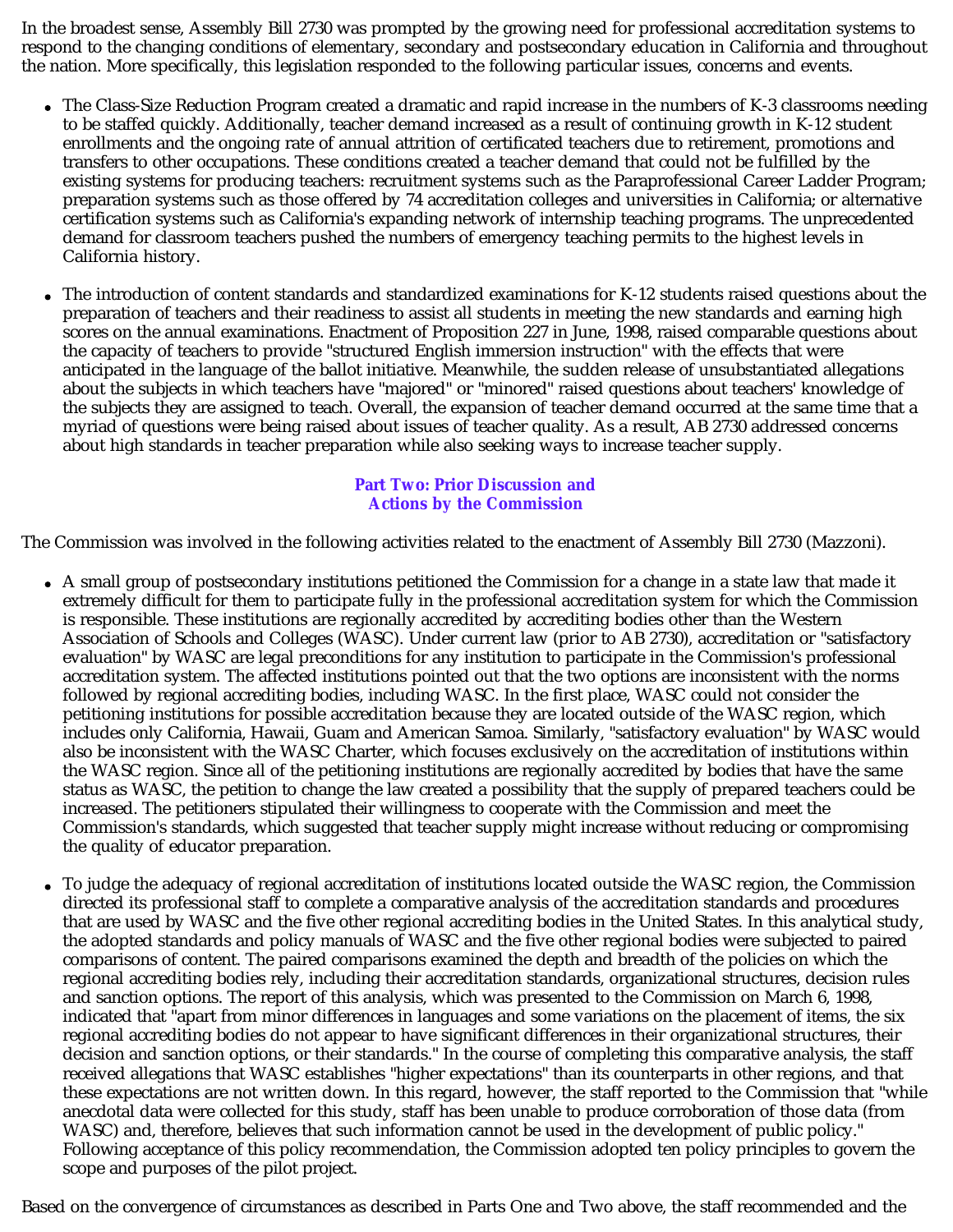Commission decided to conduct a pilot study of ways in which regionally accredited colleges and universities located outside of the WASC region could be eligible for possible accreditation on the basis of existing standards plus any additional standards that may emerge from the pilot study as applicable to the out-of-region institutions. The Commission did not sponsor Assembly Bill 2730, but its introduction by Assembly Member Kerry Mazzoni afforded an opportunity for the Commission to (1) participate in shaping the requirements for a pilot project, and (2) secure needed funding to support the costs of a pilot project.

# **Part Three: Analysis of the Specific Provisions of Assembly Bill 2730**

Governor Wilson signed Assembly Bill 2730 into law on September 17, 1998. In Chart One, the verbatim language of this law (due to become operative on January 1, 1999) is shown in the left column. The right column provides analytic comments that highlight important implications of the statutory language for the pilot project.

### **Chart One: Verbatim Language and Important Implications of AB 2730**

| <b>Verbatim Language of</b>                                                                                                                                                                                                                                                                                                                                                                                                                                                                  | <b>Important Implications</b>                                                                                                                                                                                                                                                                                                                                                                                                                                                                                                                                                                                                                                                                               |
|----------------------------------------------------------------------------------------------------------------------------------------------------------------------------------------------------------------------------------------------------------------------------------------------------------------------------------------------------------------------------------------------------------------------------------------------------------------------------------------------|-------------------------------------------------------------------------------------------------------------------------------------------------------------------------------------------------------------------------------------------------------------------------------------------------------------------------------------------------------------------------------------------------------------------------------------------------------------------------------------------------------------------------------------------------------------------------------------------------------------------------------------------------------------------------------------------------------------|
| <b>Assembly Bill 2730</b>                                                                                                                                                                                                                                                                                                                                                                                                                                                                    | <b>For the Pilot Project</b>                                                                                                                                                                                                                                                                                                                                                                                                                                                                                                                                                                                                                                                                                |
| (1) General Conditions. The Legislature finds and<br>declares that the current high demand for qualified<br>teachers resulting from factors such as the Class Size<br>Reduction Program requires the state to investigate<br>new options for teacher training that do not<br>compromise state standards.                                                                                                                                                                                     | This language addressed the conditions that were<br>outlined in Part One above. It also confirms that<br>increasing the supply of teachers while maintaining the<br>Commission's existing standards were intended<br>outcomes of AB 2730. The term new options for teacher<br>training provides a broad scope for planning<br>an investigation.                                                                                                                                                                                                                                                                                                                                                             |
| (2) Legislative Intent. It is the intent of the Legislature<br>that the accreditation pilot project established<br>pursuant to (this) act provide more opportunities<br>for teacher training by determining ways in which<br>higher education institutions accredited by regional<br>accrediting organizations other than the Western<br>Association of Schools and Colleges can offer teacher<br>preparation programs in California without reducing<br>state standards for these programs. | The dual concerns for teacher supply (more opportunities)<br>and teacher quality (without reducing state standards) are<br>repeated here. The language focuses on institutions<br>accredited by regional accrediting organizations other than<br>WASC. The stated intent is that these institutions be<br>made eligible to offer teacher preparation programs in<br>California provided that state standards are maintained.                                                                                                                                                                                                                                                                                |
| (3) Statutory Mandate. Contingent upon funding<br>expressly for this purpose, the Commission, together<br>with the Committee on Accreditation , shall<br>establish a three-year accreditation pilot project,<br>beginning no later than June 15, 1999, to improve<br>accreditation review of nontraditional teacher<br>preparation programs.                                                                                                                                                 | AB 2730 requires that a <i>three-year accreditation pilot project</i><br>be completed. The Commission is given the lead<br>responsibility for this project, but is to establish the<br>project together with the COA. The pilot project is to begin<br>no later than June 15, 1999. Its overall purpose is<br>to improve accreditation review of nontraditional teacher<br><i>preparation programs.</i> Unlike the statement of legislative<br>intent (Item 2 above), the statutory mandate calls for a<br>pilot project whose scope encompasses nontraditional<br>teacher preparation programs, which is broader than<br>institutions accredited by regional accrediting organizations<br>other than WASC. |
| (4) Definition of a Key Term. For the purposes of this                                                                                                                                                                                                                                                                                                                                                                                                                                       | This definition allows the pilot project to include                                                                                                                                                                                                                                                                                                                                                                                                                                                                                                                                                                                                                                                         |
| section, a "nontraditional teacher preparation                                                                                                                                                                                                                                                                                                                                                                                                                                               | regionally accredited institutions located in California as                                                                                                                                                                                                                                                                                                                                                                                                                                                                                                                                                                                                                                                 |
| program" is a regionally accredited institution of                                                                                                                                                                                                                                                                                                                                                                                                                                           | well as regionally accredited institutions located in                                                                                                                                                                                                                                                                                                                                                                                                                                                                                                                                                                                                                                                       |
| higher education, located in California or in another                                                                                                                                                                                                                                                                                                                                                                                                                                        | another state. The distance of coursework at one or more                                                                                                                                                                                                                                                                                                                                                                                                                                                                                                                                                                                                                                                    |
| state, that delivers teacher preparation coursework at                                                                                                                                                                                                                                                                                                                                                                                                                                       | locations in California from the institution's home campus                                                                                                                                                                                                                                                                                                                                                                                                                                                                                                                                                                                                                                                  |
| one or more locations in California that are distant                                                                                                                                                                                                                                                                                                                                                                                                                                         | is defined as a significant factor in what constitutes                                                                                                                                                                                                                                                                                                                                                                                                                                                                                                                                                                                                                                                      |
| from the institution's home campus.                                                                                                                                                                                                                                                                                                                                                                                                                                                          | a nontraditional teacher preparation program.                                                                                                                                                                                                                                                                                                                                                                                                                                                                                                                                                                                                                                                               |
| (5) Goals and Objectives. The goals and objectives of the                                                                                                                                                                                                                                                                                                                                                                                                                                    | The Commission is required to achieve the stipulated                                                                                                                                                                                                                                                                                                                                                                                                                                                                                                                                                                                                                                                        |
| accreditation pilot project include, but need not be                                                                                                                                                                                                                                                                                                                                                                                                                                         | goals and objectives, and could elect to pursue additional                                                                                                                                                                                                                                                                                                                                                                                                                                                                                                                                                                                                                                                  |
| limited to, the following outcomes:                                                                                                                                                                                                                                                                                                                                                                                                                                                          | goals and objectives if it has reason to do so.                                                                                                                                                                                                                                                                                                                                                                                                                                                                                                                                                                                                                                                             |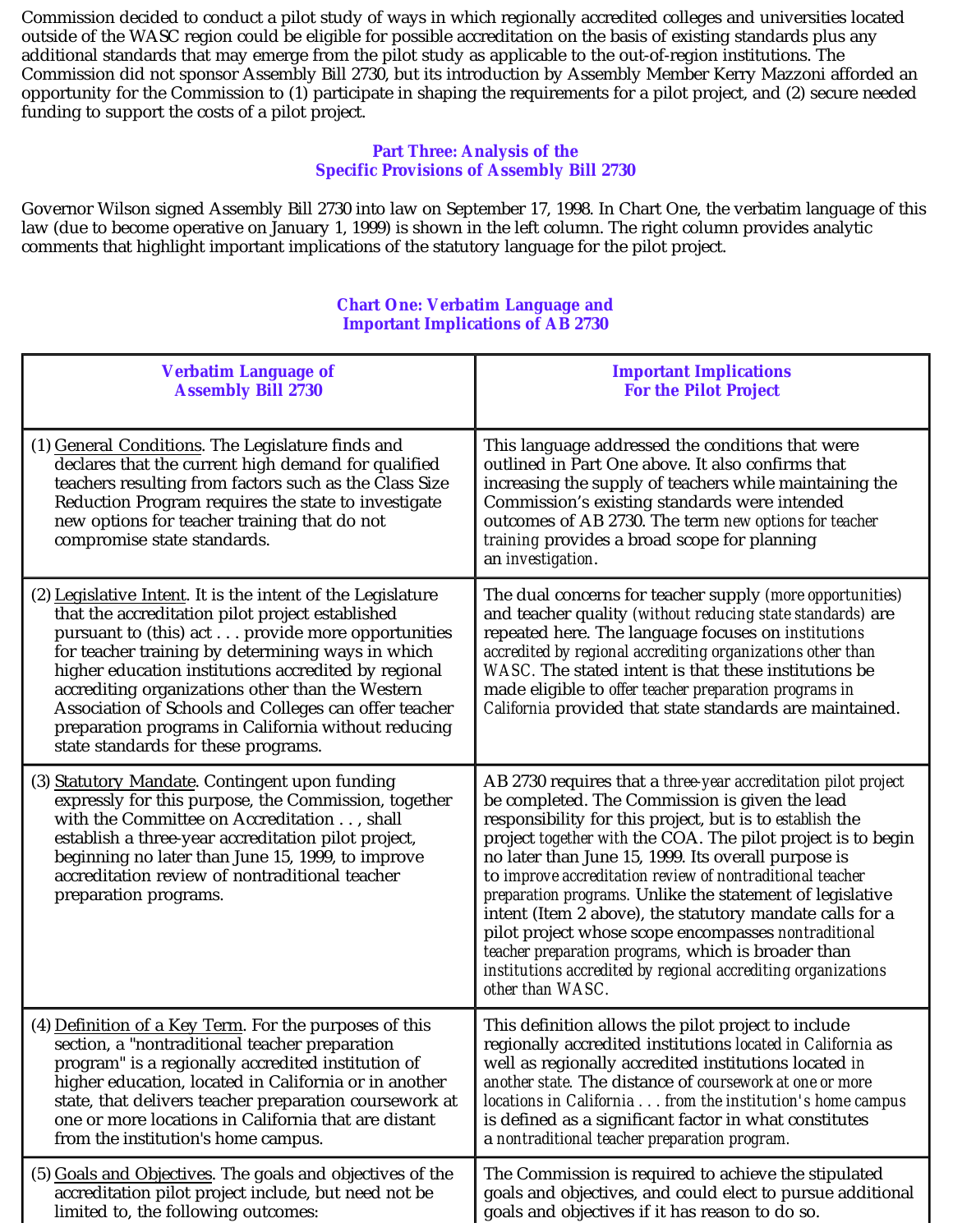| Expansion of the number of accredited teacher<br>preparation programs in California.<br>An increase in the number of candidates<br>recommended for California teaching<br>credentials.                                                                                                                                                                                                                                                                                                                                                                                                                               | Related to the need for an increased supply of qualified<br>teachers, the first two mandated objectives are to expand<br>the number of accredited programs, and to increase the<br>number of recommended candidates for teaching<br>credentials.                                                                                                                                                                                                                                                                                                                                                                                                                             |
|----------------------------------------------------------------------------------------------------------------------------------------------------------------------------------------------------------------------------------------------------------------------------------------------------------------------------------------------------------------------------------------------------------------------------------------------------------------------------------------------------------------------------------------------------------------------------------------------------------------------|------------------------------------------------------------------------------------------------------------------------------------------------------------------------------------------------------------------------------------------------------------------------------------------------------------------------------------------------------------------------------------------------------------------------------------------------------------------------------------------------------------------------------------------------------------------------------------------------------------------------------------------------------------------------------|
| A determination of whether current teacher<br>preparation standards are sufficient to ensure<br>quality and effectiveness when applied to<br>programs offered at a distance from an<br>institution's home campus, particularly when the<br>institution is accredited by a regional accrediting<br>body other than the Western Association of<br>Schools and Colleges.<br>Proposed modifications of existing standards,<br>policies, funding or procedures, and the<br>development of new standards, policies, funding<br>or procedures, to ensure the quality and<br>effectiveness of programs offered at a distance | Related to the need for teachers who are well-prepared<br>on the basis of state standards, the third mandated<br>objective is to determine whether existing standards are<br>sufficient to ensure program quality and effectiveness on<br>the part of programs offered away from home campuses.<br>In this regard, special (but not exclusive) emphasis is<br>given to making this determination for institutions that<br>are accredited by regional accrediting bodies other than<br>WASC.<br>Also related to the need for well-prepared teachers in<br>programs that are offered away from home campuses,<br>the fourth mandated objective authorizes the                  |
| from a home campus.                                                                                                                                                                                                                                                                                                                                                                                                                                                                                                                                                                                                  | Commission to modify its existing accreditation<br>standards, policies, funding or procedures, or to replace<br>them with <i>new</i> policies in the same categories.                                                                                                                                                                                                                                                                                                                                                                                                                                                                                                        |
| (6) Out-of-Region Institutions. The Commission shall<br>include in the accreditation pilot project at least three,<br>but no more than six, institutions of higher education<br>that are located in a state other than California and<br>that have been accredited by a regional accrediting<br>organization other than the Western Association of<br>Schools and Colleges                                                                                                                                                                                                                                           | The accreditation pilot project is required to include from<br>three to six institutions whose home campuses are<br>located outside of California, and whose regional<br>accreditation has been granted by a body other than<br>WASC.                                                                                                                                                                                                                                                                                                                                                                                                                                        |
| (7) WASC-Accredited Institutions. The accreditation pilot<br>project may also include programs offered by<br>institutions accredited by the Western Association of<br>Schools and Colleges.                                                                                                                                                                                                                                                                                                                                                                                                                          | The Commission and COA are also authorized to include<br>WASC-accredited institutions in the pilot project,<br>provided that the study include 3-6 institutions<br>accredited by regional bodies other than WASC.<br>Postsecondary institutions that are not regionally<br>accredited are not eligible to participate.                                                                                                                                                                                                                                                                                                                                                       |
| (8) Participation Requirements. (Institutional participation<br>is to be determined) upon application from<br>institutions that meet standards established by the<br>Commission. Participating institutions shall meet all<br>Commission policies and procedures governing the<br>approval and accreditation of credential programs in<br>addition to the requirements of any other applicable<br>laws.                                                                                                                                                                                                              | To be eligible to participate in the accreditation pilot<br>project, institutions must apply to the Commission, and<br>they must meet standards, policies and procedures that<br>the Commission uses in the approval and accreditation of<br>credential programs. Such institutions would have to<br>meet the requirements of any other applicable laws<br>(which might include, for instance, civil rights statutes).                                                                                                                                                                                                                                                       |
| (9) Use of Specific, Unique Standards. In conducting the<br>accreditation pilot project, the Commission and the<br>Committee on Accreditation shall develop and<br>employ specific standards that address the unique<br>characteristics of non-campus-based programs and<br>(that) ensure that the teacher preparation programs of<br>participating institutions are equivalent to, and not of<br>a lower quality or standard than, traditional teacher<br>preparation programs.                                                                                                                                     | Unlike the standards for determining the eligibility of<br>institutions to participate in the pilot project (which,<br>according to item 8 above, are the Commission's existing<br>standards), the Commission and the COA must, during<br>the term of the pilot project, develop and employ specific<br>standards that address the unique characteristics of non-campus-<br>based programs Ultimate adoption of specific, unique<br>standards for non-campus-based programs appears to be an<br>intended outcome of the pilot project. In drafting these<br>non-campus-based program standards, the legislative<br>emphasis is clearly on program quality and effectiveness. |
| (10) Required Reviews of Programs. (The pilot project)<br>shall provide for early initial reviews of newly<br>created, nontraditional programs to assure<br>candidates and public schools that candidates                                                                                                                                                                                                                                                                                                                                                                                                            | The design of the pilot project must include early initial<br>reviews of the nontraditional programs. Concerns about<br>quality and effectiveness were the explicit reasons for<br>these early reviews. The description of the early reviews                                                                                                                                                                                                                                                                                                                                                                                                                                 |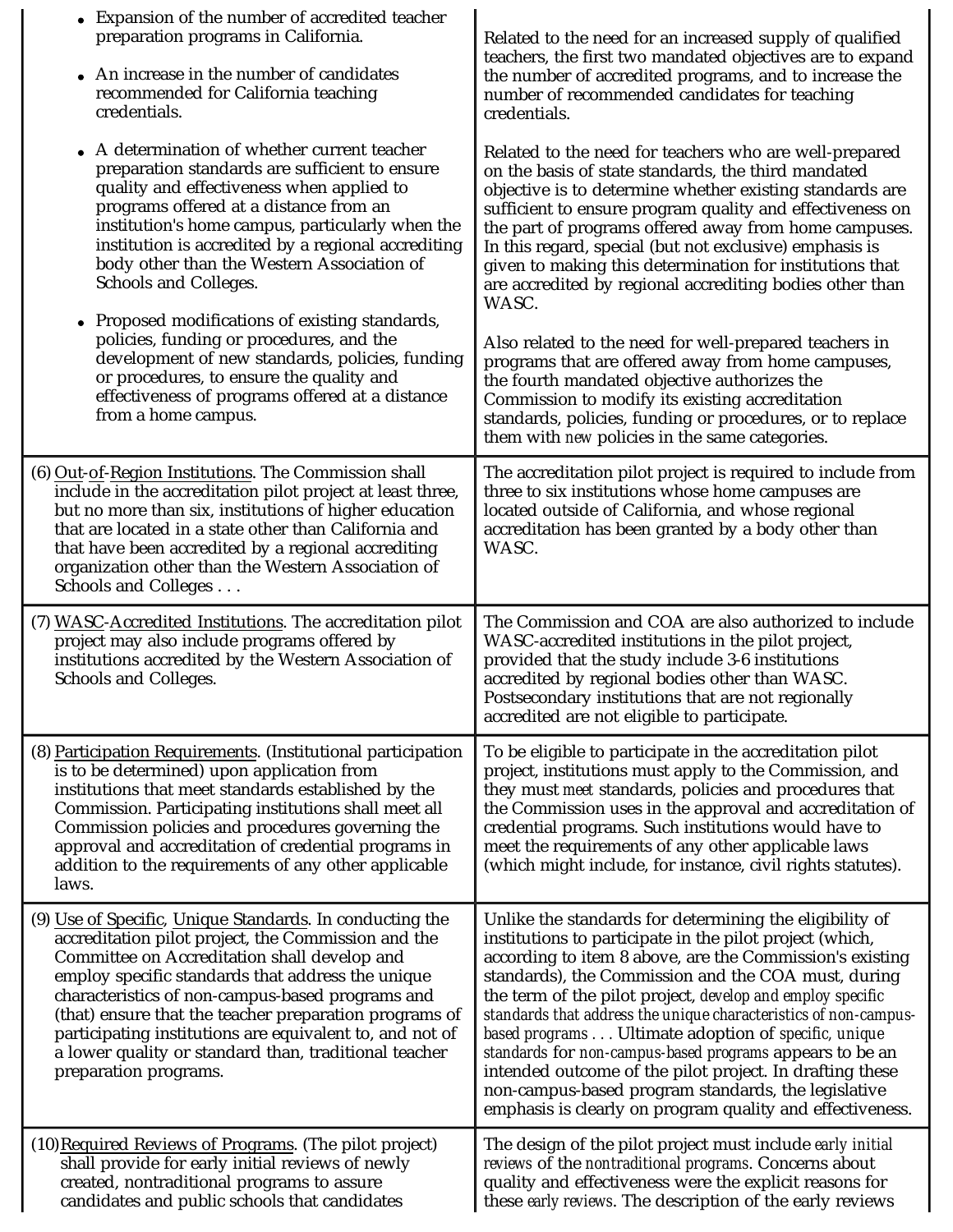| enrolled in the programs are provided with sufficient<br>opportunities to meet state teacher credentialing<br>standards (and) to ensure that these candidates will<br>be as qualified to teach in California public schools as<br>those teachers prepared and educated in teacher<br>preparation programs approved prior to the<br>enactment of this section.         | as <i>initial reviews</i> implies that further reviews of the<br>programs (after the early reviews) would be appropriate<br>measures to ensure the qualifications of program<br>graduates. Multiple reviews may be advantageous in<br>enabling the Commission and the COA to fulfill the<br>intended outcome of developing specific, unique standards<br>for nontraditional programs that are distant from<br>institutional home campuses.                                                                                                                                                                                                                                       |
|-----------------------------------------------------------------------------------------------------------------------------------------------------------------------------------------------------------------------------------------------------------------------------------------------------------------------------------------------------------------------|----------------------------------------------------------------------------------------------------------------------------------------------------------------------------------------------------------------------------------------------------------------------------------------------------------------------------------------------------------------------------------------------------------------------------------------------------------------------------------------------------------------------------------------------------------------------------------------------------------------------------------------------------------------------------------|
| (11) Concern for Terminated or Closed Programs or<br>Locations. The Commission and the Committee on<br>Accreditation shall assess and report upon any<br>instance where an institution of higher education that<br>is participating in the accreditation pilot project<br>initiated a teacher preparation program or location<br>which is later terminated or closed. | The sponsors of the pilot project (the Commission and<br>the COA) are required to examine the Legislature's<br>particular concern that a participating institution may<br>initiate and later close or terminate a teacher preparation<br>program or location. To assess and report upon any (such)<br>instance is a mandated element of the pilot project design.                                                                                                                                                                                                                                                                                                                |
| (12) Reporting Requirement. The Commission and the<br>Committee on Accreditation shall report to the<br>Legislature on the results of the accreditation pilot<br>project on or before August 15, 2002, with<br>recommendations to maintain, modify, delete, or<br>expand the accreditation project established pursuant<br>to this section.                           | The findings of the pilot project must be presented in a<br>written report by the Commission and the COA to the<br>Legislature no later than August 15, 2002. Maintenance,<br>modification, deletion or expansion of the accreditation<br>of non-traditional programs should be addressed in this<br>report.                                                                                                                                                                                                                                                                                                                                                                     |
| (13) Sunset of Pilot Project Statute. This section shall<br>become inoperative on June 15, 2002, and as of<br>January 1, 2003, is repealed, unless a later enacted<br>statute, that becomes effective on or before January<br>1, 2003, deletes or extends the dates on which it<br>becomes inoperative and is repealed.                                               | The Commission's authority to conduct a pilot study of<br>the accreditation of non-traditional programs of teacher<br>education will automatically become inoperative on June<br>15, 2002, and will automatically be repealed on January 1,<br>2003, unless this authority is extended prior to those<br>dates. An implication of this "sunset" provision is that the<br>recommendations in the project report (item 12 above)<br>should focus on the prospect of non-traditional<br>institutions participating in the Commission's professional<br>accreditation system, or in a variation on that system,<br>because the pilot project must end on or before June 15,<br>2002. |
| (14) The sum of three hundred thousand dollars<br>(\$300,000) is hereby appropriated to the Commission<br>on Teacher Credentialing from the Teacher<br>Credential Fund, without regard to fiscal year, for<br>the purposes of operating the accreditation pilot<br>project pursuant to this bill.                                                                     | Governor Wilson agreed with this legislative<br>appropriation of funds for the accreditation pilot project.<br>The appropriated funds are available for the purposes of<br>operating the accreditation pilot project beginning in the<br>current fiscal year and continuing in subsequent fiscal<br>years.                                                                                                                                                                                                                                                                                                                                                                       |

### **Part Four: Consideration of Additional Issues Pertaining to the Quality of Professional Preparation**

Although the accreditation of regionally-accredited institutions located outside the WASC region was the specific issue that prompted the introduction of Assembly Bill 2730, it was not the only concern that motivated the Legislature to act. As the language of the new law indicates, "the current high demand for qualified teachers resulting from factors such as the Class Size Reduction Program requires the state to investigate *new options for teacher training that do not compromise*  state standards" (emphasis added). Before the Commission examines a potential design for the accreditation pilot project that is mandated by AB 2730, it may be advantageous to consider additional conditions and circumstances that are causing lawmakers and policymakers to be concerned about both the qualifications and the supply of future teachers. A consideration of current conditions and circumstances is provided next, as one possible basis for the scope, objectives and design of the pilot project, which are discussed in Part Five of this report.

### **Productivity of Postsecondary Education**

In the general field of postsecondary education, increases in educational and operational costs have continued to occur throughout the 1990s. Among California's colleges and universities (and those of most other states), costs and fees have increased (a) faster than those of other segments of education, and (b) faster than the general cost of living (the inflation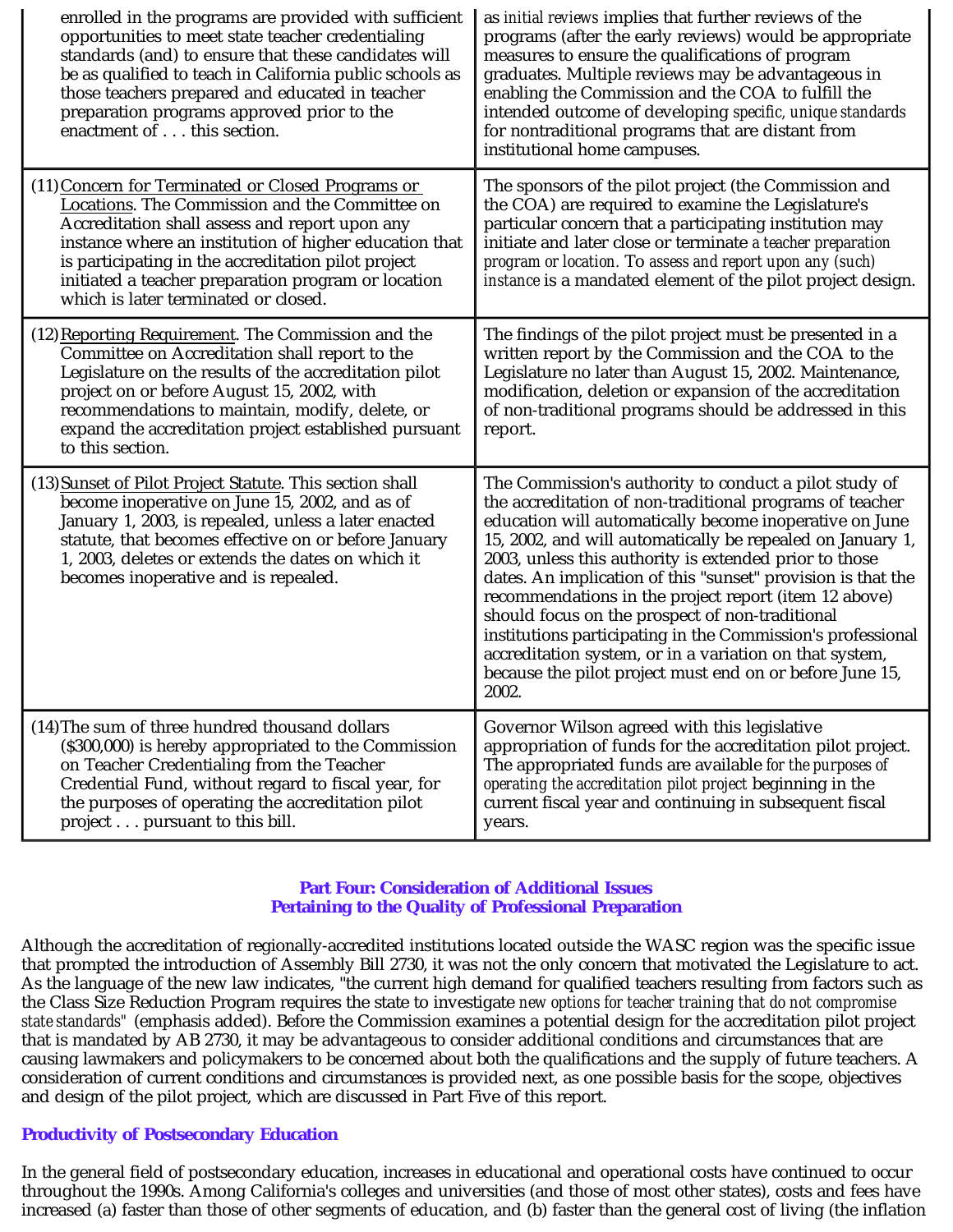index). Postsecondary education cost increases have been so steep and sustained that governors, legislators and policymakers in California and several other states have expressed alarm and have asked the chief executive officers of public institutions to implement cost-saving measures for the purpose of curtailing the multi-year trend of increasing costs.

In some institutions, cost-saving measures have had the effect of reducing the rate at which costs have continued to increase, but only for short periods of time. Few if any institutions have been able to curtail cost increases for several consecutive years. The generally-upward trend in educational and operational costs has persisted long enough for some observers to anticipate that education policymakers will soon have to choose between three alternative scenarios for the future.

- (1) Postsecondary education will continue to increase in cost, and will consume an increasing share of the economic resources of the nation and the states, leaving declining shares of the available resources for other sectors of economic activity.
- (2) Postsecondary education will continue to increase in cost, and will be available only to those participants who can afford the increased costs. Postsecondary education participation will shrink because of the continued cost escalation.
- (3) Postsecondary institutions will succeed in curtailing the spiraling costs of instruction and administration. To avoid the first two scenarios, institutions will need to increase their productivity, including the cost-efficiency of instruction.

These potential scenarios are significant; the Commission is urged to consider their possible implications for the preparation of professional educators.

# **Implications of Postsecondary Productivity Issues for K-12 Schools and Educators**

In California as well as other states, regionally-accredited postsecondary institutions are the primary agencies for preparing sufficient numbers of qualified educators for the nation's schools. For California's K-12 schools and the Commission on Teacher Credentialing, which depend on postsecondary institutions for a growing supply of wellprepared educators, the issue of institutional productivity is significant. A substantial reduction in the supply of university-trained educators (Scenario 2) could be an important result of a continued escalation of the instructional and operational costs of postsecondary education. Clearly, however, the schools cannot accept a reduction in the supply of certificated educators during a period of continued growth in student enrollments, which is projected to continue for several years into the 21<sup>st</sup> century. If Scenario (2) begins to materialize, local school districts would have to turn to other means to staff the increasing numbers of classrooms, including emergency teachers, "waiver" teachers, and districtbased training programs.

### **Increased Productivity Through Expanded Uses of Alternative Delivery Systems**

For several years, education researchers and policy analysts have urged postsecondary institutions to increase productivity by using alternative means of delivering instruction to growing numbers of university students, including growing numbers of candidates for professional credentials in education. The prospects of bringing cost increases under control while educating increased numbers of students have prompted state officials in California and other states to ask public institutions to expand their uses of electronic technologies in providing instruction and other educational services to students. For many of the same reasons, policy researchers and analysts have also suggested consideration of other cost-saving measures such as increased use of part-time instructors and development of materials-based curricula. These and similar measures have not been accepted readily by institutional faculty or administrators in most colleges or universities. The capacity of California institutions to meet the growing demand for well-prepared educators may depend substantially on the increased use of these and similar measures of cost-containment.

### **Implications for Alternative Instructional Delivery Systems in Teacher Preparation**

The circumstances outlined above are a context in which to consider the introduction and expansion of alternative systems for delivering instruction in teacher preparation. Increasingly, institutions that are regionally-accredited by WASC and professional accredited by the Committee on Accreditation are expanding their uses of instructional technologies such as internet-based coursework, interactive electronic mail, instructional video and cable-based television. Increasingly, candidates for teaching credentials are enrolling in programs that are offered considerable distances away from the home campuses of institutions that are regionally accredited by WASC and professionally accredited by the Committee on Accreditation. Part-time instructors who are members of school district faculties rather than university faculties, and materials-based instruction rather than instructor-based lectures and discussions, are also being utilized with increasing frequency. For similar reasons, many certificated teachers are enrolling in courses and programs offered in California by institutions that are regionally accredited by agencies other than WASC. This latter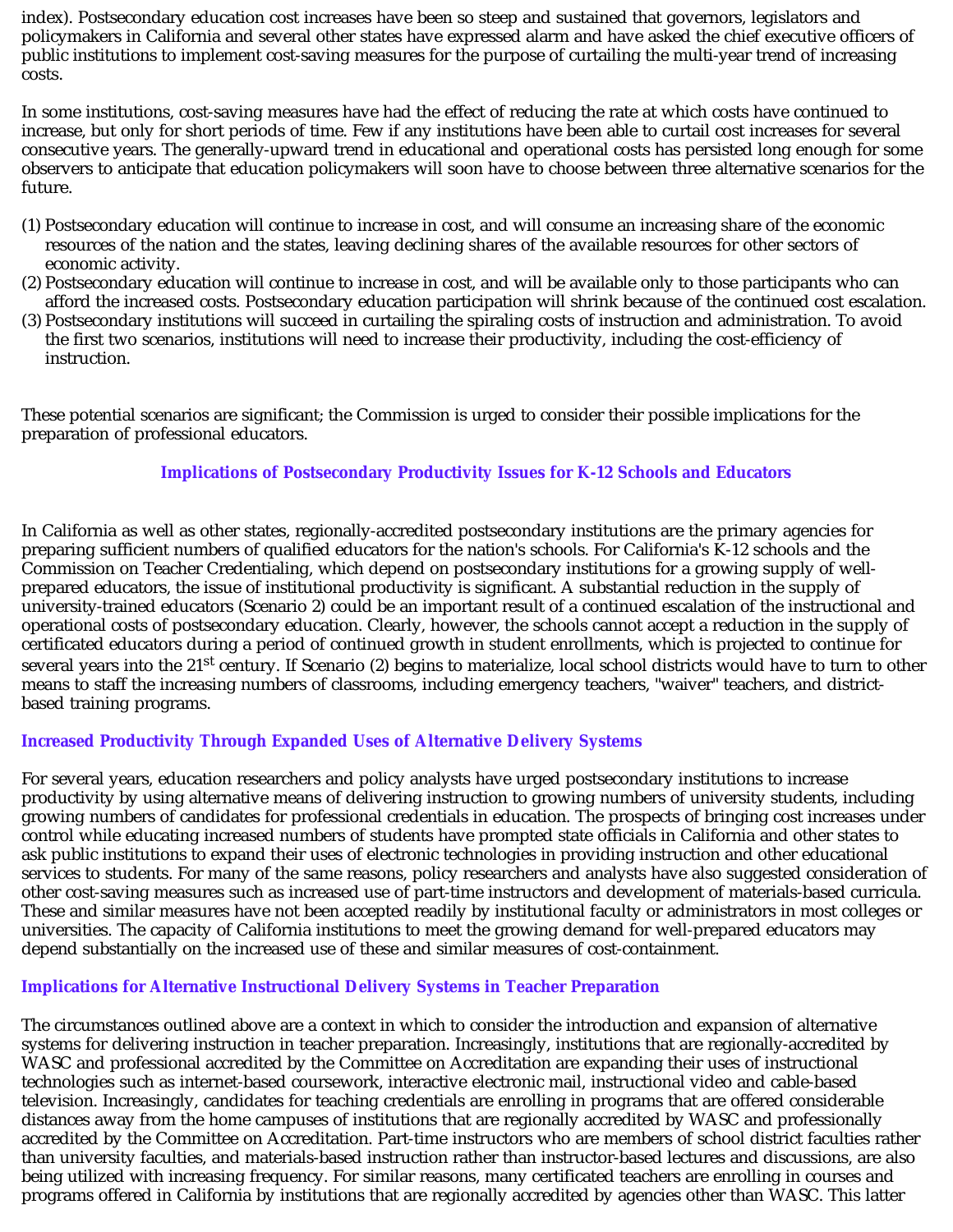option is used by relatively few candidates for credentials, however, because of the statutory limitations that were addressed for the first time in Assembly Bill 2730.

These alternative systems for delivering instruction and professional preparation to candidates for credentials raise significant issues of quality and effectiveness. There is a growing need to investigate issues of quality and effectiveness that relate to distance learning, part-time instructors, materials-based instruction, and multiple-temporary locations for programs. At the same time, however, it is also important to consider alternative delivery systems as potential means to increase the productivity and cost-effectiveness of educator preparation in postsecondary institutions.

### **Alternative Delivery Systems in the Existing Accreditation Process (CCTC/COA)**

The Commission developed most of its current standards and policies for accrediting postsecondary institutions before the period in which sustained cost increases became a matter of serious concern among education policymakers in California. The Commission developed (a) the first set of accreditation standards during 1985-86, and (b) the accreditation policy framework during 1991-92. In its accreditation standards and policy framework, the Commission gave little or no attention to the special issues of quality and effectiveness that accompany alternative delivery systems such as distance learning, multi-site programs and cross-regional institutions, because these options were not yet being used by many institutions or candidates. Accordingly, the Commission has little or no assurance that its current system of institutional accreditation provides strong assurances that alternative delivery systems are excellent in their quality and effectiveness.

In fact, the Commission's accreditation standards and policy framework are based on assumptions and expectations that are being challenged by the increased use of alternative delivery systems. For example, the following expectations and educational practices were accepted as "normal ways of doing business in teacher preparation" when the current accreditation system was designed, adopted and implemented.

- (1) The Commission's accreditation system is based, in part, on an assumption that the instruction of credential candidates will continue to occur primarily in classes consisting of face-to-face encounters between instructors and groups of candidates. This has been the traditional means of providing instruction to students in colleges and universities; the Commission did not anticipate large-scale or rapid expansion of technology-mediated instruction when the accreditation standards and policies were created. Indeed, when the initial standards were written for the Commission in 1985-86, the *internet* and *e-mail* were not known as communication media at all. Materials-based programs were not among the Commission's considerations because the shortage of teachers was much less severe than it is today.
- (2) The agency's professional accreditation standards also assume that the instruction of credential candidates will continue to be primarily in the hands of "ladder faculty members" who have earned research-based doctoral degrees in their fields of expertise and instruction. Extensive reliance on K-12 practitioners is assumed to be part of each candidate's supervision in student teaching or intern teaching. However, the existing standards presume that formal instruction of classes is assigned to the community of postsecondary scholars and conceptualizers.
- (3) In the language of its accreditation standards and other policies, the Commission also assumed that each institution would continue to provide instruction primarily at the location of its "home campus." To be sure, the Commission discussed the growth of "off-campus programs" on several occasions before and during the period in which the accreditation system was being designed. During that period, however, these "off-campus programs" provided instruction to a very small proportion of all credential candidates. As a result, the Commission adopted a set of accreditation standards and policies that gave little attention to the practice of offering classes at many sites under the general supervision of a "home campus."

### **Summary: Emerging Concerns and Their Implications for an Accreditation Pilot Study Pursuant to AB 2730**

The increased costs of regionally-accredited postsecondary education institutions are matters of concern for the teaching profession, which relies on these institutions as its primary source of new practitioners for the schools. The need to increase institutional productivity has prompted many state and national officials to urge institutions to consider increased use of alternative delivery systems such as instructional technology, which has the promise of increasing productivity and containing costs at the same time. In response to these conditions, concerns and recommendations, increasing numbers of institutions are moving gradually away from exclusive reliance on traditional approaches to postsecondary instruction, and are offering increased numbers of courses and programs "on line" or "at convenient locations" in California.

These circumstances have emerged relatively quickly *after* the Commission adopted its current system for quality assurance in preparation programs. As a result, in 1995 the Commission invited the new Committee on Accreditation to assume responsibility for a professional accreditation system that gives little or no attention to issues of quality or effectiveness that arise when "old" systems of teacher preparation are replaced by new ones. **1**

**\_\_\_\_\_\_\_\_\_\_\_\_**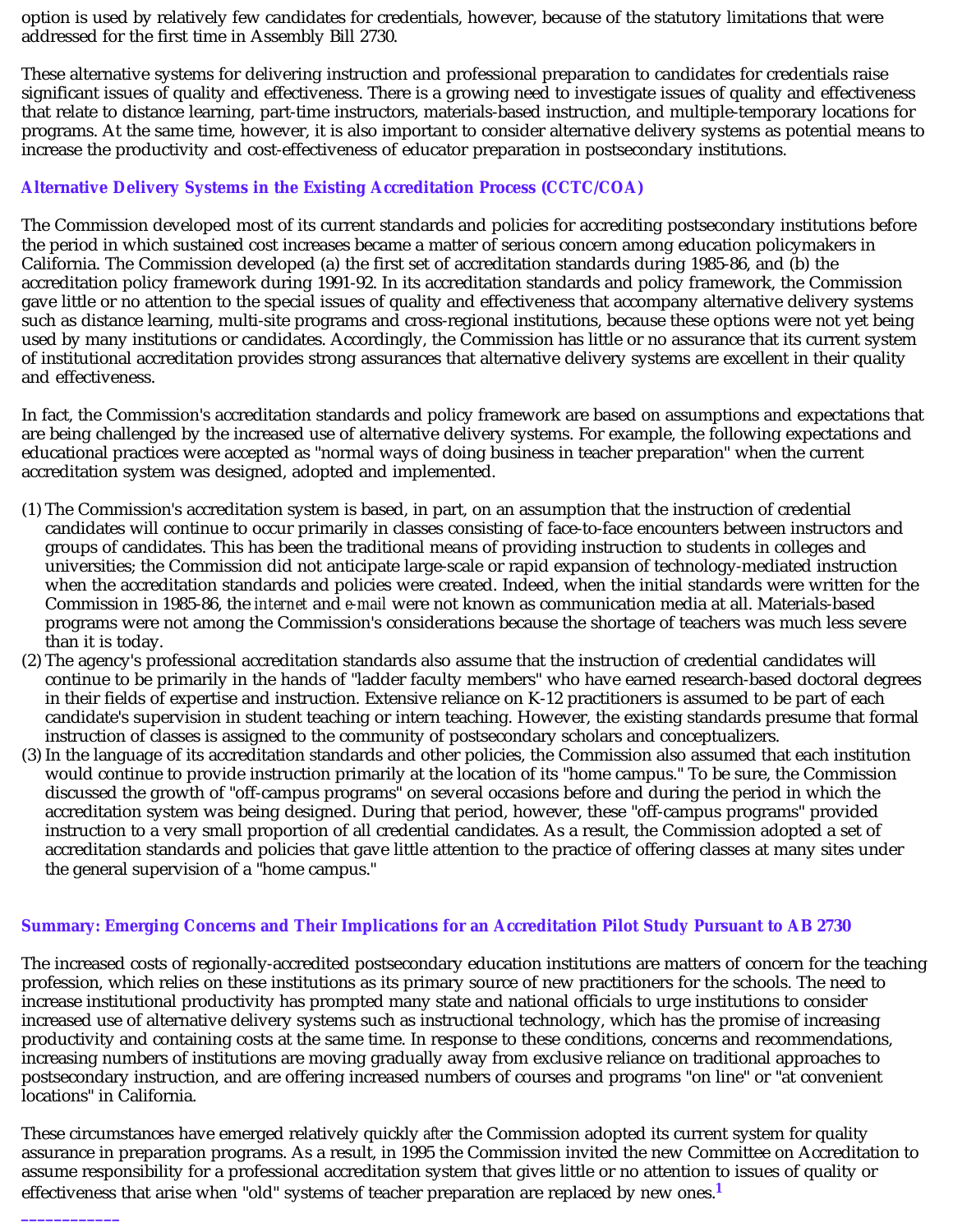<sup>1</sup>In response to a request by the Committee on Accreditation, the professional staff recently conducted a broad survey of institutional uses of multiple sites for credential preparation programs. As a result of this survey, the Committee decided to change some of its procedurres that govern the size of accreditation teams, the scheduling of accreditation visits, and the assignment of accreditation reviewers to program sites. This recent study and implementation of the modified procedures will be a valuable source of information and analysis in the Accreditation Pilot Project pursuant to Assembly Bill 2730.

Given this set of circumstances, the staff believes it would be prudent for the Commission to adopt an Accreditation Pilot Project design that directly addresses the following policy question: rather than resisting the growth of alternative delivery systems in educator preparation, how could the Commission's accreditation standards and other policies become effective in addressing the special issues of quality and effectiveness that arise when "nontraditional programs" (to use the language of AB 2730) are used for educator preparation? Specifically, *what are* these special issues of quality and effectiveness, and *how could* they be addressed convincingly in an updated system of accreditation in the future? Finally, if revised standards and other policies should be used on those occasions when preparation is delivered in nontraditional ways, might the revised standards and other policies provide strong quality assurances in the context of all preparation options, including the more traditional ones?

The language of Assembly Bill 2730 authorizes the Commission to pursue such questions in the mandated Accreditation Pilot Project (see Items 4, 5, 9 and 10 in Chart One above). Provided that the pilot project investigates ways in which to recognize and accredit regionally-accredited institutions whose home campuses are located outside the WASC region, the Commission is not required to confine the pilot project to this singular purpose. Accordingly, and because of the urgency and importance of examining the additional issues and concerns mentioned above, the recommended plan for an Accreditation Pilot Project addresses a broader set of issues as well as the specific question of accrediting out-ofregion institutions.

# **Part Five: Recommended Plan for An Accreditation Pilot Project**

Following is a design and plan for an Accreditation Pilot Project that would, if authorized by the Commission, fulfill the specific purposes and requirements of AB 2730. This plan would also enable the Commission to address the additional issues and concerns outlined in Part Four above. AB 2730 authorizes but does not require the Commission to examine these issues in the pilot project. The new law provides sufficient funding to pay the costs of the suggested plan. Accordingly, the staff is recommending that the Commission either adopt or amend-and-adopt the following project plan for subsequent implementation.

# **Policy Questions to be Addressed and Resolved in the Pilot Project**

If the recommended plan is adopted and implemented, it would generate specific new information that would enable the Commission to resolve three policy questions.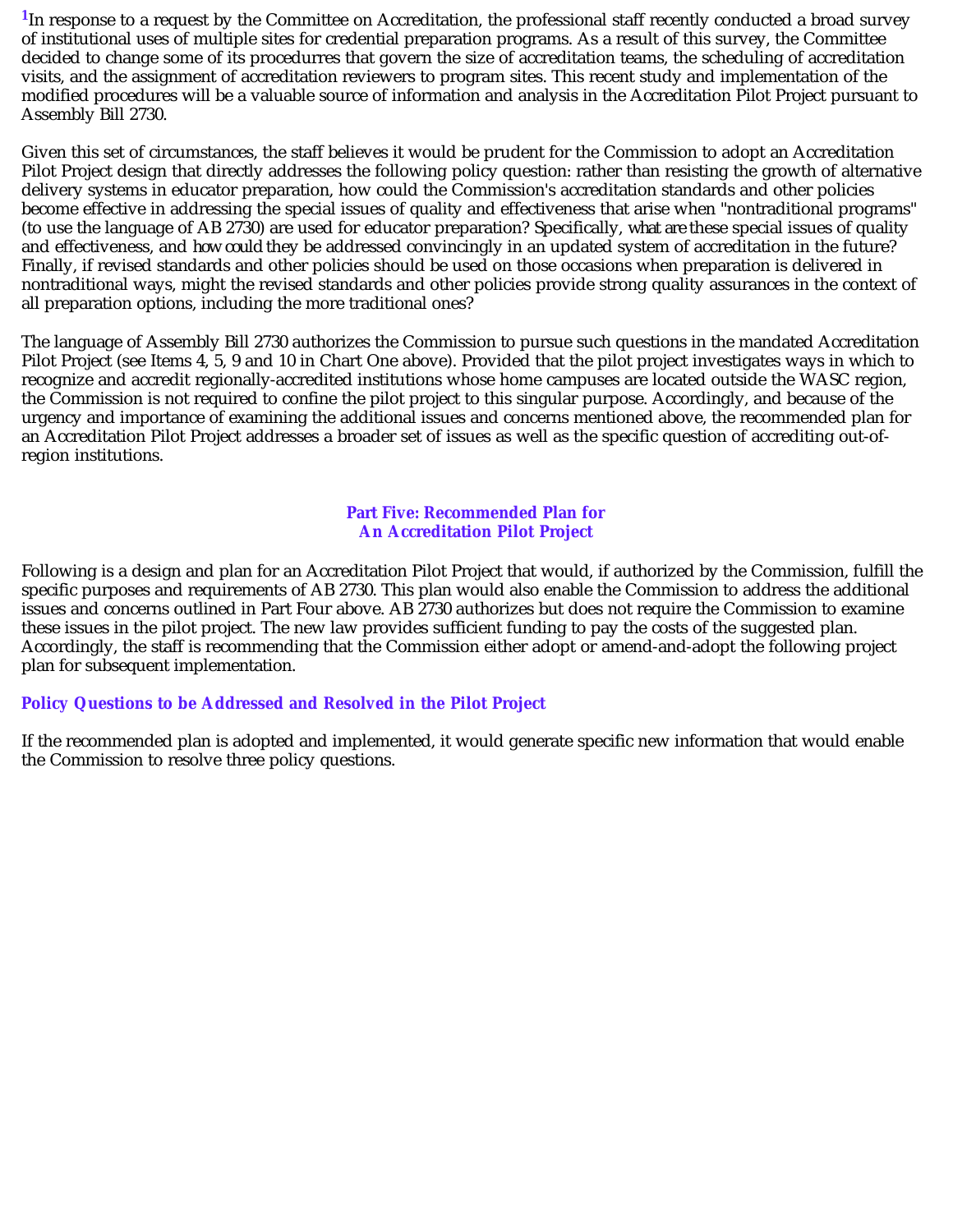- (1) What are the most cost-effective ways in which the Commission and the Committee on Accreditation could determine the initial and continuing accreditation of regionally-accredited institutions whose "home campuses" are located outside the WASC region? Would any unique standards or preconditions be needed for the accreditation of such institutions in the future? Should any limitations or requirements be added to the *Accreditation Framework* to govern such accreditation decisions in the years following the pilot project? (See Chart One, Item 6.)
- (2) What are the most cost-effective ways in which the Commission and the Committee on Accreditation could address unique issues of program quality and effectiveness that arise when "alternative systems for instructional delivery" are used in California educator preparation? When alternative instructional systems are used by the out-of-region institutions that are the focus of Question One and/or by regionally-accredited institutions headquartered in the WASC region, what issues of program quality and effectiveness are of greatest concern, and how could they be addressed cost-effectively in an updated system of accreditation in the future? Should new standards or requirements be established for the future accreditation of institutions that use new delivery systems? Should new limitations or preconditions be added to the *Accreditation Framework* for institutions that use new delivery systems? Policy Question Two is understood to give attention to the following alternative delivery systems in educator preparation. (See Chart One, Items 7 and 9.)
	- All forms of instructional technology that are used to "mediate" instruction while instructors and learners are physically separated from each other for extended periods of learning time, including (but not limited to) online coursework, internet-based instruction and materials-based instruction.
	- The practice of offering instruction to candidates at multiple locations that are distant from an institution's home campus. In examining this practice, the distance between instructional locations and home campuses will be the principal variable of interest, as is suggested in AB 2730.
	- The practice of providing instruction to candidates primarily through the services of professional practitioners or other part-time instructors in circumstances in which there is little or no collaboration between them and the permanent faculty at a regionally-accredited institution of postsecondary education.
- (3) Finally, if revised standards and other policies are needed for those programs in which preparation is delivered (a) by out-of-region institutions or (b) with the use of alternative delivery systems, would the revised standards and other policies also provide important quality assurances related to all preparation practices, including traditional ones? (Please see Chart One, Item 7.)

# **Anticipated Products and Outcomes of the Pilot Project**

If this project plan is adopted, the intended outcomes of the Accreditation Pilot Project would be a set of policy recommendations that would enable the Commission to amend its accreditation standards and other policies, as needed, to address effectively the policy questions raised above. The project may also yield recommended changes, as needed, in the accreditation procedures of the Committee on Accreditation. The recommended amendments would be presented to the Commission and the Committee in a final report of the pilot project. This report would summarize the project-based evidence pertaining to the recommendations, and would include a suggested timeline for implementing and enforcing the amended standards, policies and procedures.

While the pilot project may lead to the accreditation of institutions that are ineligible for accreditation today, it is *not* anticipated that their continuing accreditation would be accomplished by extending the duration of the pilot project, as is suggested by one provision of AB 2730 (see item 12 in Chart One). Instead, the staff anticipates that, following the conclusion of the pilot project, any Commission-adopted modifications in accreditation standards, policies or procedures would apply to the affected institutions following the conclusion of the pilot project.

# **A Four-Phase Structure and Timeline for the Accreditation Pilot Project**

To enable the Commission to resolve Policy Questions One through Three on the basis of a sufficient amount of reliable new evidence by mid-2002, as AB 2730 requires, the Accreditation Pilot Project must have a compact timeline and efficient operations. The project structure would, if authorized by the Commission, have the following phases.

- *Phase One* The *Preparation Phase* would begin by December 1, 1998, would conclude by June 15, 1999, and would include the following milestone events.
	- Issue invitations for institutions to participate in the Accreditation Pilot Project, and solicit applications from potential participants. Screen all applications to participate in the project, and select those applicants who are most responsive to the selection criteria (below). Participation will be limited to regionally-accredited colleges and universities that meet all of the applicable standards of the Commission (Chart One, Items 6 and 7).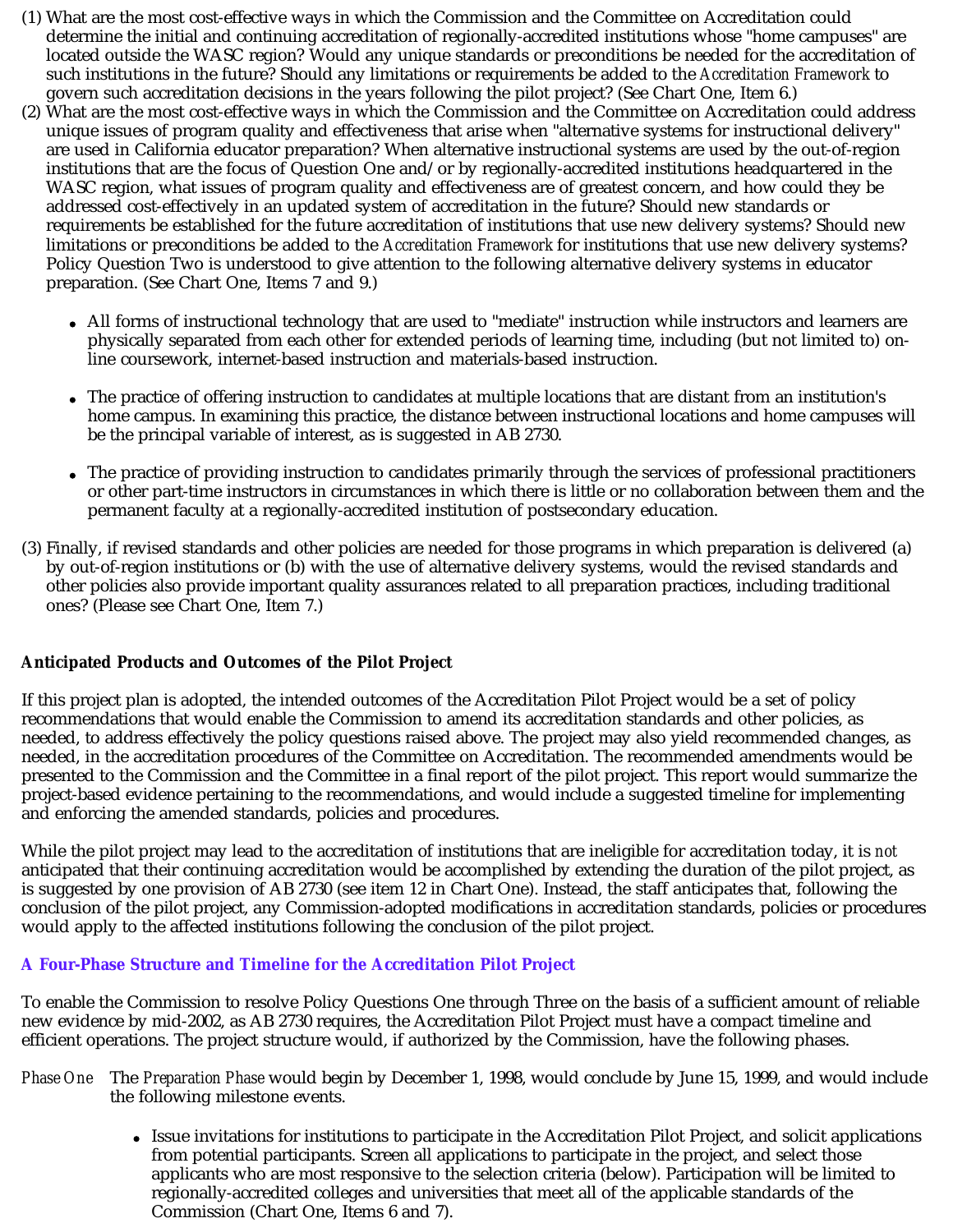- Select and appoint an Accreditation Pilot Project Advisory Task Force based on the relevant provisions of this project plan (below).
- Issue a *Request for Proposals* to serve as the Evaluation Administrator for the Accreditation Pilot Project, screen all responses in relation to the eligibility and selection criteria (below), select the proposal that is most responsive and cost-effective. In a contract procurement report to the Commission, recommend that the Commission authorize the Executive Director to award a contract to the most responsive/ competitive bidder.
- In consultation with the Advisory Task Force and experts in non-traditional instructional systems, (a) examine issues in the quality and effectiveness of these systems; (b) examine the adequacy of existing standards to address the quality and effectiveness of programs that use non-traditional instruction; and (c) if additional standards are needed to strengthen these assurances, draft a set of *Pilot Project*  . *Accreditation Standards*
- Prior to the conclusion of this phase, present a report to the Commission and the COA on the selection of pilot project participating institutions, the appointment of the Advisory Task Force, and the development of *Pilot Project Accreditation Standards* (as needed).
- Phase Two The Early Initial Review Phase would begin by June 16, 1999, would conclude by June 30, 2000, and would include the following significant actions.
	- Forward the Commission-adopted *Pilot Project Accreditation Standards* to the project participants for their information and advice.
	- In consultation with the Advisory Task Force, review and evaluate the early initial data collection plans of the Evaluation Administrator, provide appropriate direction to this contractor, and forward information about early initial review plans to the participating institutions.
	- Oversee the work of the Evaluation Administrator in arranging and conducting all data collection activities including early initial reviews of participating institutions based on the *Pilot Project Accreditation Standards.*
	- $\bullet$

In consultation with the Advisory Task Force and the participating institutions, review and evaluate an *Early Initial Review Report* by the Evaluation Administrator, give the contractor needed direction, and arrange for the report to be presented to the Commission and the COA for discussion and action as needed. It is anticipated that the results of early initial reviews may lead to proposed changes in the *Pilot Project Accreditation Standards.*

- *Phase Three* The *Intensive Review Phase* would begin by July 1, 2000, would conclude by June 30, 2001, and would include the following milestone actions.
	- Distribute the Commission-adopted *Early Initial Review Report* to the project participants for their information and advice. Include any changes in the *Pilot Project Accreditation Standards* that the Commission has adopted.
	- In consultation with the Advisory Task Force, review and evaluate the intensive data collection plans of the Evaluation Administrator, provide appropriate direction to the contractor, and forward information about intensive review plans to the participating institutions.
	- Oversee the Evaluation Administrator's data collection plans and activities, including intensive reviews of the participating institutions based on the *Pilot Project Accreditation Standards.*
	- In consultation with the Advisory Task Force and the participating institutions, review and evaluate an *Intensive Review Report* by the Evaluation Administrator, give the contractor needed direction, and arrange for the report to be presented to the Commission and the COA for discussion and action as needed. Again, the *Pilot Project Accreditation Standards* may need to be modified based on the secondyear results.
- *Phase Four "*The *Specialized Review and Final Report Phase* would begin July 1, 2001, would conclude on March 1, 2002, and would include the following steps.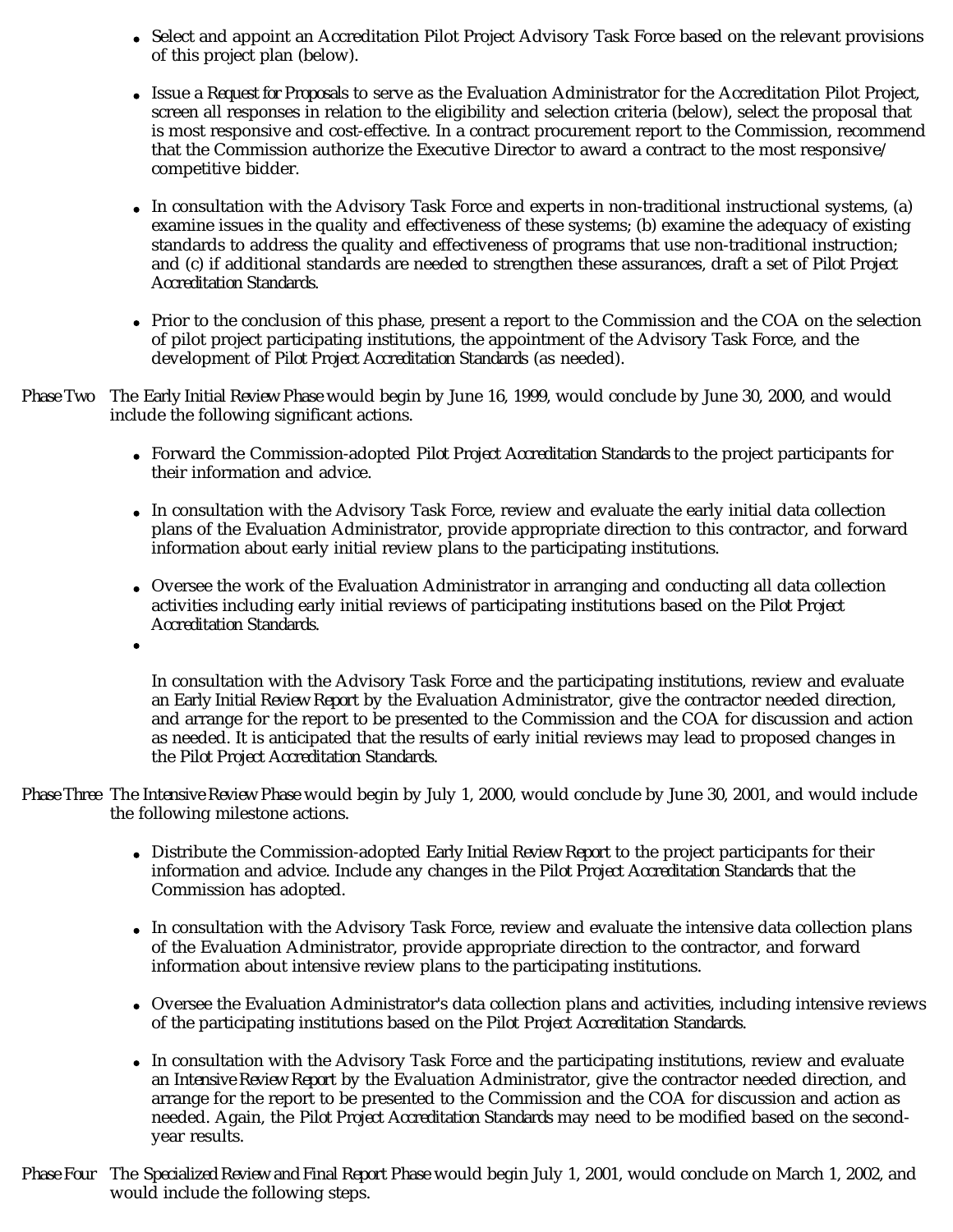- Forward the Commission-adopted *Intensive Review Report* (with any modifications in the pilot project standards) to the project participants for their information and advice.
- In consultation with the Advisory Task Force and the participating institutions, identify specialized reviews that are needed to examine specific issues that were not resolved in Phase Three, provide appropriate direction to the Evaluation Administrator, and forward information about specialized review plans to the participating institutions.
- Oversee the work of the Evaluation Administrator in arranging and conducting specialized reviews as determined by the Advisory Task Force and the project staff.
- In consultation with the Advisory Task Force and the participating institutions, review and evaluate a *Pilot Project Final Report* by the Evaluation Administrator, which shall summarize the year-one and year-two results, and shall include the findings of specialized reviews completed in Phase Three.
- Arrange for the *Pilot Project Final Report* to be presented to the Commission and the COA and, with Commission authorization, forward the final report to the Legislature by August 15, 2002, as required by AB 2730.

Following the conclusion of Phase Four of the project structure, the Commission would have opportunities to amend the accreditation standards and other policies, as needed, based on the results of the Accreditation Pilot Project. If these amendments require changes in the Education Code, the Commission could sponsor the necessary legislation during the 2003 legislative session. Changes in accreditation procedures, if needed, could be made by the Committee on Accreditation within the authority of existing statutes.

# **Functions and Composition of an Accreditation Pilot Project Advisory Task Force**

The Pilot Project Advisory Task Force would advise the Commission, the Committee on Accreditation, the Executive Director, the Evaluation Administrator and the staff in the following specific ways.

- (1) Advise the Executive Director, the Committee on Accreditation and the Commission regarding *Pilot Project*  Accreditation Standards that, if needed, would serve as the primary basis for early initial reviews in Phase One, intensive reviews in Phase Two, and specialized reviews in Phase Three.
- (2) Assist the pilot project staff in reviewing and evaluating the plans and reports of the Evaluation Administrator, and provide advice to the staff and contractor.
- (3) Provide information about the purposes and progress of the Accreditation Pilot Project to education institutions and organizations throughout California, in consultation with the pilot project staff and participating institutions.
- (4) Represent the organizational perspectives of education institutions and organizations in California to the Commission, the COA, the Executive Director and the project staff. At the same time, contribute substantive expertise to discussions of the policy issues to be addressed and resolved in the project.

To accomplish these four functions, the Accreditation Pilot Project Advisory Task Force would be appointed by the Executive Director, who would appoint one nominee provided by each of the following nominating officials. To enable the Executive Director to appoint a task force with a balanced composition, each nominating official would be asked to provide more than one nomination.

- Secretary of Child Development and Education
- Author of Assembly Bill 2730
- President, State Board of Education
- State Superintendent of Public Instruction
- Chancellor, California State University
- President, University of California
- President, Association of Independent California Colleges and Universities
- Executive Director, California Postsecondary Education Commission  $\bullet$
- Executive Director, Western Association of Schools and Colleges
- Co-Chairs, Committee on Accreditation
- President, California Teachers Association
- President, California Federation of Teachers  $\bullet$
- President, California School Boards Association  $\bullet$
- President, Association of California School Administrators  $\bullet$
- President, California Council on the Education of Teachers
- The executive officer of each participating institution in the pilot project.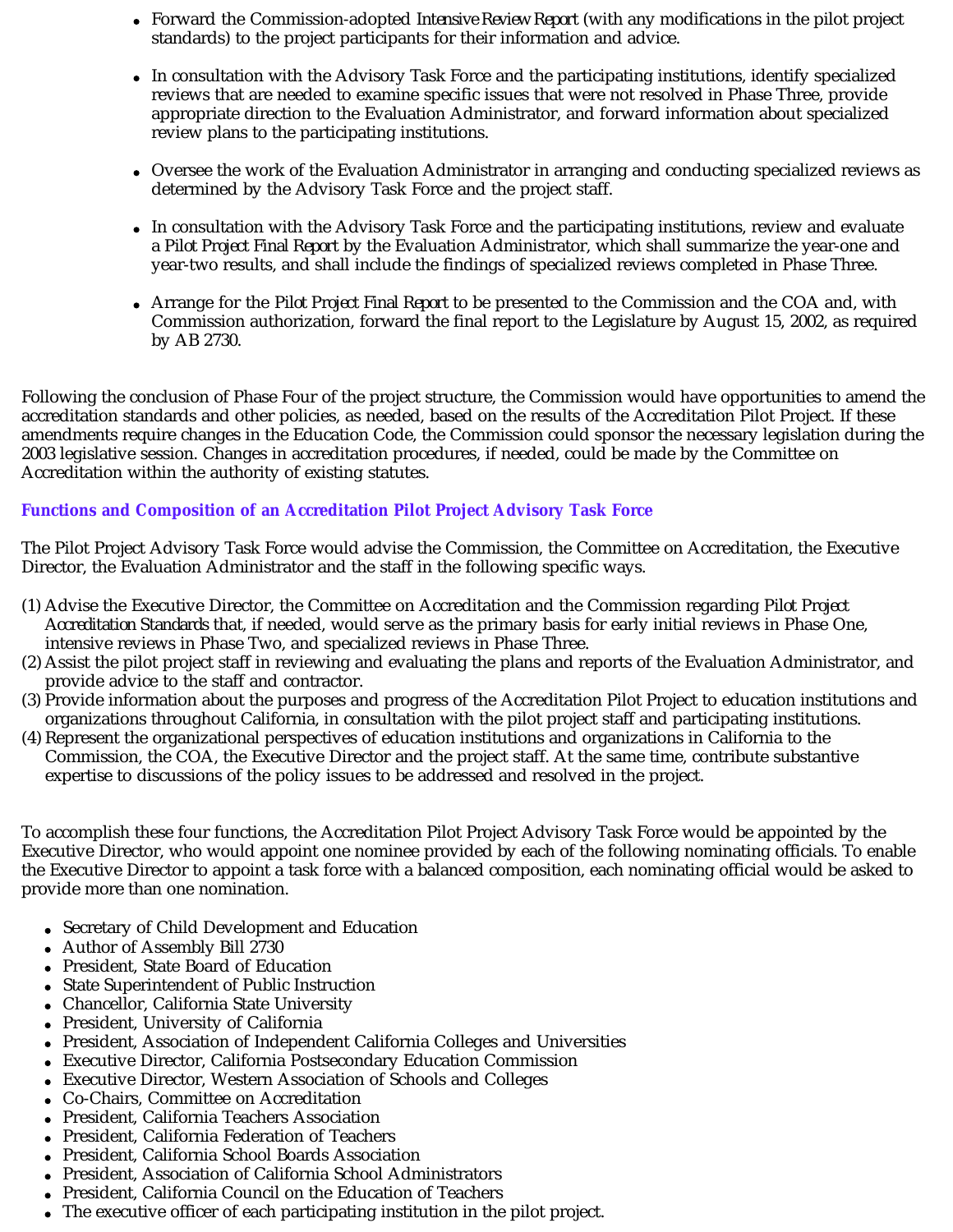Assembly Bill 2730 appropriated funds that will be sufficient to pay the necessary travel expenses of the Advisory Task Force members. Stipends or honoraria will not be provided. Institutions that are participating in the pilot project will support the costs of their own representatives on the Advisory Task Force.

# **Participating Institutions: Eligibility, Selection and Participation**

In this pilot project plan, the term "participating institutions" refers to the regionally-accredited colleges and universities whose educator preparation programs would be reviewed in Phases Two, Three and Four of the project structure. The pilot project will include at least three, but no more than six, institutions that are regionally accredited by accrediting bodies other than WASC. The participating institutions that match this description will comprise Group One in the pilot project. It is anticipated that several of these postsecondary institutions will submit applications to participate in Group One because of their long-term interest in preparing teachers for California public schools.

The pilot project may also include educator preparation programs that are offered by institutions that are regionally accredited by WASC (Chart One, Item 7). Some of these campuses, including ones that are already accredited to prepare teachers in California, may apply for participation in order to influence the course of the policymaking study. Institutions of this type that are selected for participation will form Group Two.

During the Preparation Phase of the project, the Executive Director will distribute an *Invitation to Apply for Participation* as widely as possible among the eligible institutions. The *Invitation to Apply for Participation* will describe the following eligibility requirements and selection criteria, which are recommended for the Accreditation Pilot Project.

- (1) Eligibility Requirements: Group One. To be eligible to participate in Group One, an applicant institution must be (a) one that grants baccalaureate degrees, (b) regionally accredited by one of the five regional accrediting bodies other than WASC, and (c) in good standing with the United States Department of Education in relation to federal laws pertaining to non-discrimination and student loans. Each applicant institution must submit a letter of application, a current response to each of the applicable standards of the Commission, a commitment to participate in program reviews in the pilot project, and any other required information or evidence.
- (2) Eligibility Requirements: Group Two. To be eligible to participate in Group Two, an applicant institution must be (a) one that grants baccalaureate degrees, (b) regionally accredited by the Western Association of Schools and Colleges (WASC), and (c) in good standing with the United States Department of Education in relation to federal laws pertaining to non-discrimination and student loans. Each applicant institution must submit a letter of application, a current or recent response to each of the applicable standards of the Commission, and any other required information or evidence.
- (3) Selection Criteria. The selection of participating institutions for Groups One and Two will be based on: (a) the fulfillment of all applicable program standards that have been adopted by the Commission; (b) the capacity and demonstrated commitment of the applicant institution to prepare teachers for California's Class-Size Reduction Program (K-3); (c) the capacity and demonstrated commitment of the applicant to prepare teachers for California's shortage specialties such as (but not limited to) CLAD teaching, BCLAD teaching, mathematics teaching, science teaching, and special education; (d) the capacity and demonstrated commitment of the applicant to prepare teachers for California's hard-to-staff schools; (d) the capacity and commitment of the applicant to participate in required reviews and provide needed information, and (e) evidence of the applicant's collaborative relationships with local education agencies that currently employ substantial numbers of teachers with emergency permits and credential waivers.
- (4) Participation Requirements. Participating institutions in Groups One and Two will, following their selection for the pilot project, be required to: (a) respond to each of the *Pilot Project Accreditation Standards* as adopted by the Commission in June, 1999; (b) host on-site/multi-site reviews of educator preparation in relation to each of the *Pilot Project Accreditation Standards* during Phases Two, Three and Four (as needed); and (c) respond to other requests for project-relevant data from the Executive Director and/or the Evaluation Administrator.
- (5) Credential Recommendation Authority. Participating institutions in Groups One and Two that are not already approved or accredited to recommend candidates for credentials will, from January 1, 2000 through June 30, 2002, have the authority to recommend candidates for credentials provided the participating institutions remain in good standing as participants in the pilot project.

The project staff will communicate these eligibility, selection and participation policies to eligible institutions and other education organizations before and during the pilot project. The Executive Director and the Committee on Accreditation will select the participating institutions based solely on the selection criteria (above). The Executive Director will enforce the requirements for their participation, and will de-select any institutions that do not fulfill the responsibilities of participation in the Accreditation Pilot Project.

# **Evaluation Administration Contractor: Eligibility, Selection and Scope of Work**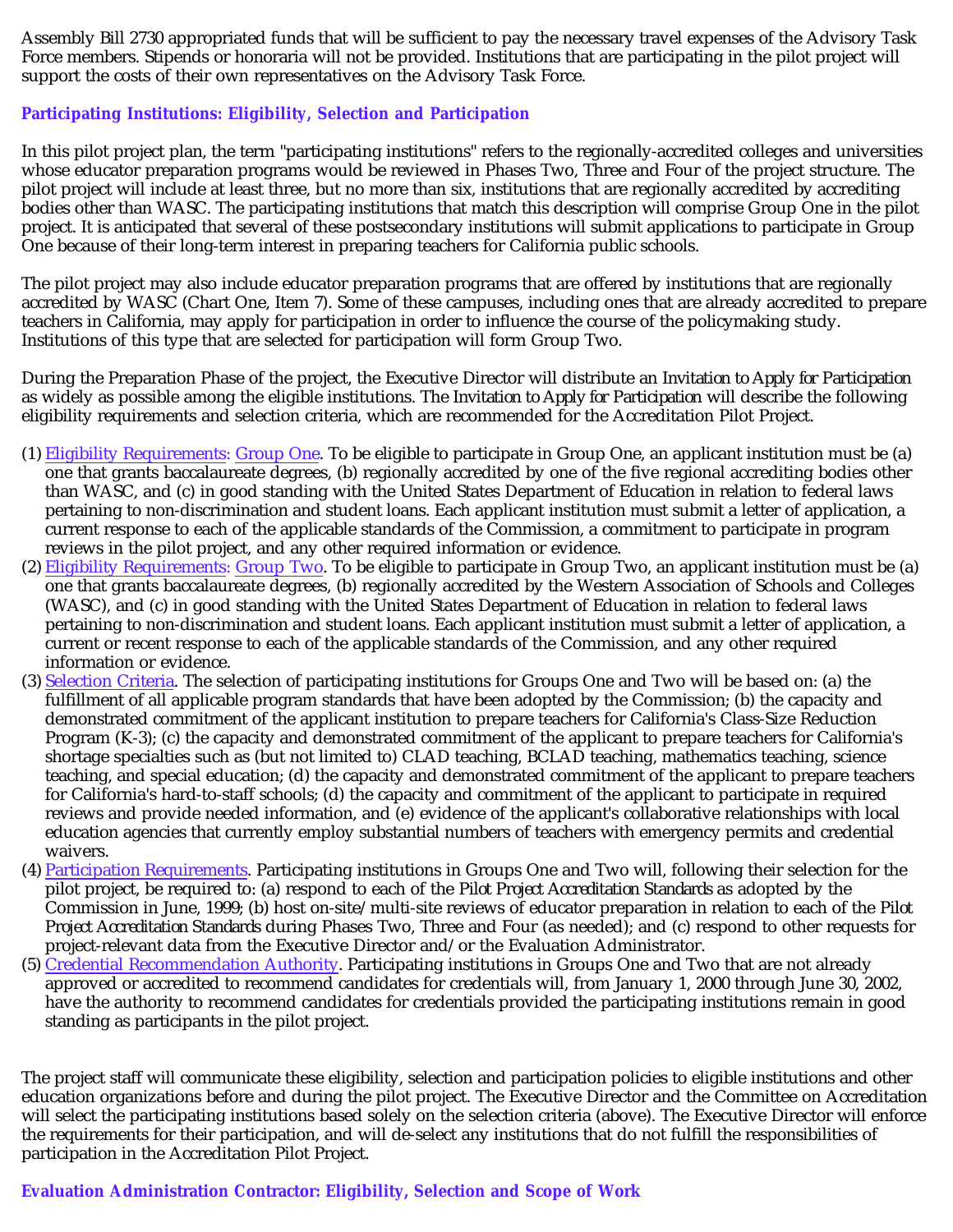In the pilot project plan, the term "Evaluation Administrator" refers to a contractor to be selected by the Executive Director and approved by the Commission to administer the evaluation design of the Accreditation Pilot Project. If the Commission adopts this plan, the Executive Director will disseminate an *Invitation to Apply for an Evaluation Contract* by (a) advertising the opportunity in the *California State Contracts Register;* (b) posting the invitation on the Commission's Website; and (c) sending the invitation to experienced evaluators, evaluation centers, postsecondary schools of education, and state agencies in the field of education. Each recipient of the *Invitation to Apply for an Evaluation Contract* will be invited to obtain a *Request for Proposals,* which will be forwarded to anyone who requests it, and will set forth the requirements for submitting contract bids.

The *Invitation to Apply for an Evaluation Contract* will describe the following criteria and requirements for contractor selection and performance.

- (1) Eligibility Requirements. To be eligible for consideration as a contract bidder, the applicant must (a) have earned an advanced degree in educational evaluation (or a closely related field) at a regionally-accredited institution of postsecondary education; (b) have served a minimum of one year of full-time service (or equivalent) as an administrator of evaluation(s) in education; and (c) submit a proposal that is responsive to the RFP requirements.
- (2) Selection Criteria. Selection of an Evaluation Administrator will be based on a thorough review and scoring of each eligible contract bid in relation to criteria to be included in the RFP including (but not limited to) the following criteria: (a) the extent, relevance and quality of each bidder's formal training in the field of education evaluation; (b) the scope, nature and duration of each bidder's professional experience as an evaluation administrator in education; (c) the extent and depth of each bidder's participation in institutional or professional accreditation systems; (d) the quality of each bidder's response to the RFP requirements; (e) the strength of each bidder's professional references as an experienced evaluation administrator in education; and (f) the availability and capacity of each bidder to carry out the RFP scope of work according to the four-phase timeline of the Accreditation Pilot Project.
- (3) Contractor Scope-of-Work Requirements. The contractor's Scope of Work, to be summarized in the *Invitation to Apply for an Evaluation Contract* and described fully in the *Request for Proposals,* will include (but not be limited to) the following responsibilities: (a) draft and develop specific data questions that address Policy Questions One through Three in this pilot project plan; (b) draft and develop an appropriate data collection plan for each data question; (c) confer professionally with the Accreditation Pilot Project Advisory Task Force and the participating institutions about the data questions and plans; (d) collect and compile evaluation data in relation to Policy Questions One through Three; (e) draft and develop annual reports that describe the pilot project purposes, design, methods, findings and conclusions, in accordance with the four-phase timeline of the project; and (f) confer with the project staff and respond to appropriate direction, as needed, in carrying out the contractor's responsibilities.

In the review of proposals, the project staff will determine the eligibility of each bidder in relation to the eligibility requirements (above). Once a bidder's eligibility is confirmed, the proposal will be independently evaluated and scored in relation to the selection criteria (above) by each member of a Proposal Review Team to be appointed by the Executive Director. All members of the Proposal Review Team will have substantive expertise in the fields of evaluation, accreditation, teaching or educator preparation, and will participate in a focused training session that will be designed to maximize the consistency, accuracy and fairness of each reviewer's scores. The review of proposals will comply with all requirements of the State Administrative Manual. The staff will present a contract recommendation to the Commission, which will (a) describe the solicitation and selection procedures that are used, (b) summarize the reviewers' evaluations of the contract bids; (c) indicate the ways in which the recommended contractor was most responsive to the RFP and most cost-effective in the bidding; and (d) include a budget for the multi-year evaluation contract. The Executive Director will enter into a contract with the selected bidder following the Commission's authorization to do so in April, 1999.

# **Further Reports to the Commission Regarding the Accreditation Pilot Project**

The staff anticipates that it should be feasible to present further reports on this project to the Commission and the Committee on Accreditation according to the following schedule.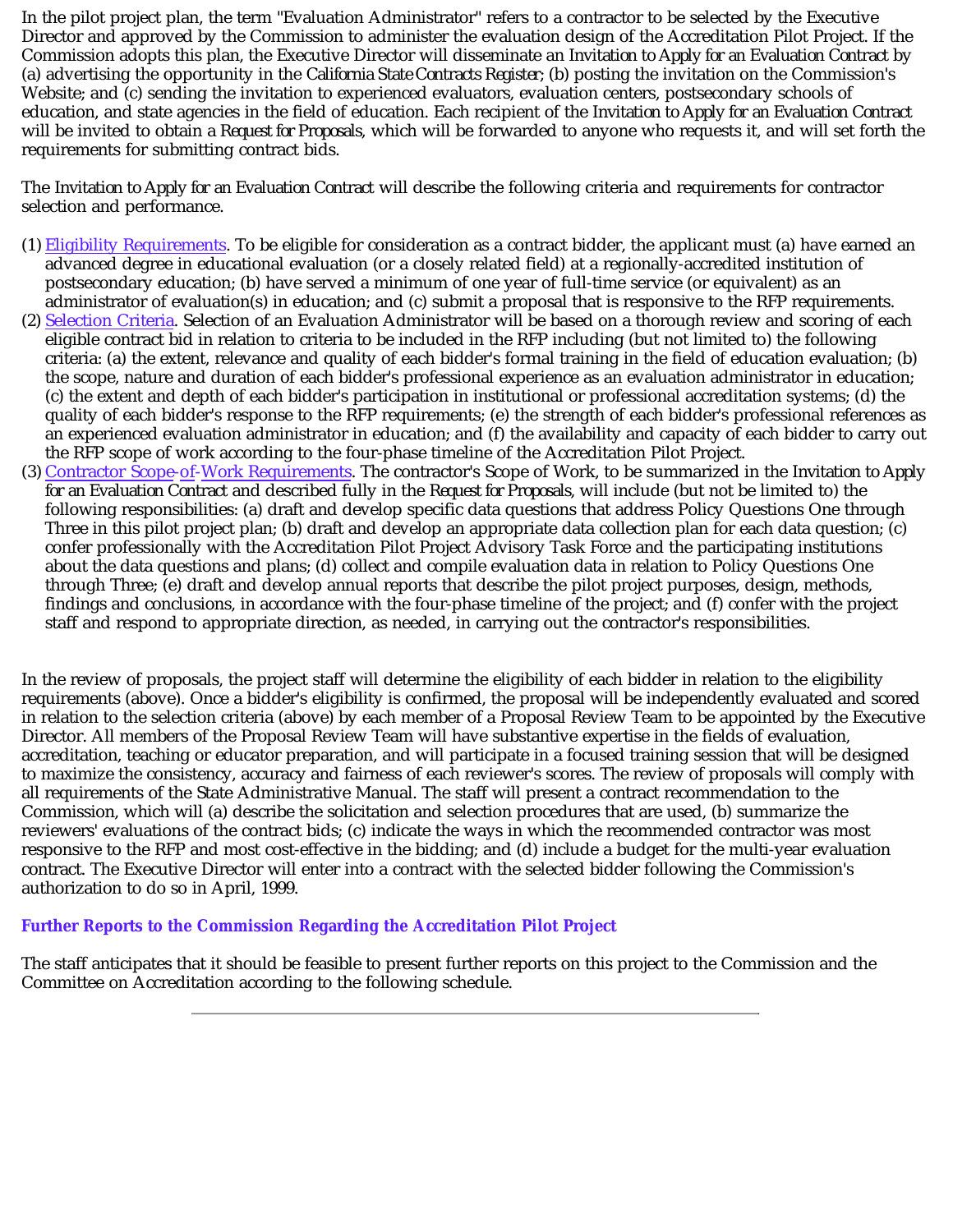| <b>COA</b><br><b>Report</b><br><b>Schedule</b> | <b>CCTC</b><br><b>Report</b><br><b>Schedule</b>                                                                                                                                                                                                                                                                                                                                                                                                                                                             | <b>Primary Focus of Each Report</b>                                                                                                                                                                                                                           |  |
|------------------------------------------------|-------------------------------------------------------------------------------------------------------------------------------------------------------------------------------------------------------------------------------------------------------------------------------------------------------------------------------------------------------------------------------------------------------------------------------------------------------------------------------------------------------------|---------------------------------------------------------------------------------------------------------------------------------------------------------------------------------------------------------------------------------------------------------------|--|
| January<br>1999                                |                                                                                                                                                                                                                                                                                                                                                                                                                                                                                                             | Present this project plan to the Committee on<br>Accreditation for discussion and feedback.                                                                                                                                                                   |  |
|                                                | April 199                                                                                                                                                                                                                                                                                                                                                                                                                                                                                                   | Recommend the award of a contract to a<br>proposed Evaluation Administrator for the<br><b>Accreditation Pilot Project.</b>                                                                                                                                    |  |
| May 1999                                       | <b>June 1999</b>                                                                                                                                                                                                                                                                                                                                                                                                                                                                                            | Report on the selection of participating<br>institutions, and recommend a set of Pilot<br>Project Accreditation Standards based on the<br>advice of the Pilot Project Advisory Task<br>Force as well as consultations with the<br>participating institutions. |  |
| <b>May 2000</b>                                | <b>June 2000</b>                                                                                                                                                                                                                                                                                                                                                                                                                                                                                            | Report on the Early Initial Review Phase of<br>the pilot project, and recommend changes<br>that may be needed in the Pilot Project<br>Accreditation Standards and/or this pilot<br>project plan.                                                              |  |
| <b>May 2001</b>                                | <b>June 2001</b>                                                                                                                                                                                                                                                                                                                                                                                                                                                                                            | Report on the Intensive Review Phase of the<br>pilot project, and recommend changes that<br>may be needed in the Pilot Project<br>Accreditation Standards and/or this pilot<br>project plan.                                                                  |  |
| May 2002                                       | Report on the Specialized Review Phase and<br>present a final three-year report of the<br><b>Accreditation Pilot Project. Recommend</b><br>changes that may be needed in the Pilot<br>Project Accreditation Standards, the existing<br><b>June 2002</b><br>accreditation standards or other policies of<br>the Commission, the existing accreditation<br>procedures of the Committee on<br>Accreditation, and/or the Education Code<br>pertaining to professional accreditation in<br>California education. |                                                                                                                                                                                                                                                               |  |



| Back to the Top | Back to November 1998 Agenda | Back to Agenda Archives | Return to About CTC

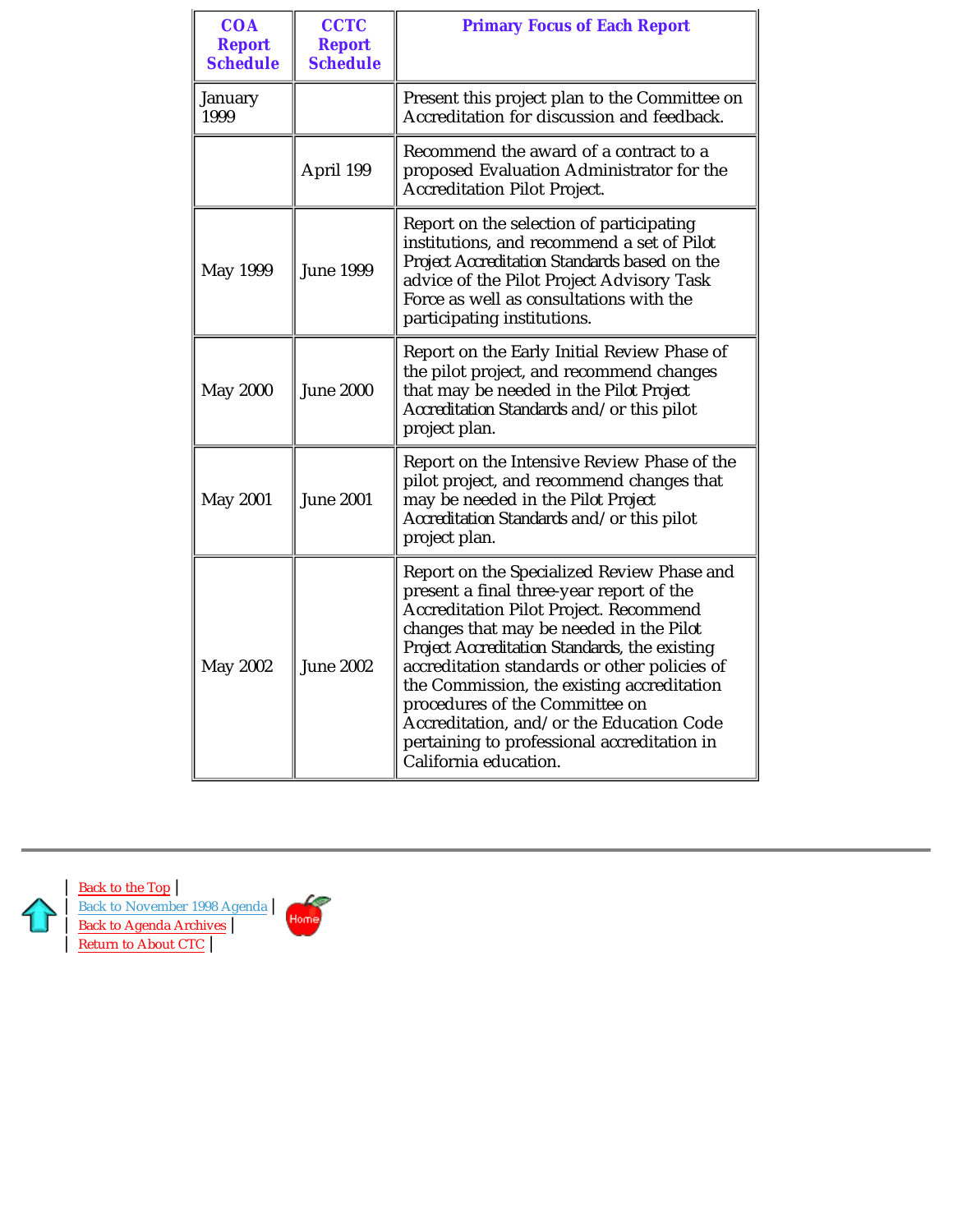

# **California Commission on Teacher Credentialing**

**Meeting of:** November 5-6, 1998

**Agenda Item Number:** PERF-1

**Committee:** Performance Standards

**Title:**Informal Study of the Impact of Proposition 227 on the Preparation of Future Teachers: Initial Report of Findings and Recommendations

 $\mathbf{v}_{\text{Report}}$ 

**Prepared by:** David Wright, Ph.D., Director Office of Policy and Programs

> **Alignment of Teacher Preparation, Assessment and Certification Policies with the Requirements of Proposition 227: An Interim Report**

> > **Office of Policy and Programs October 23, 1998**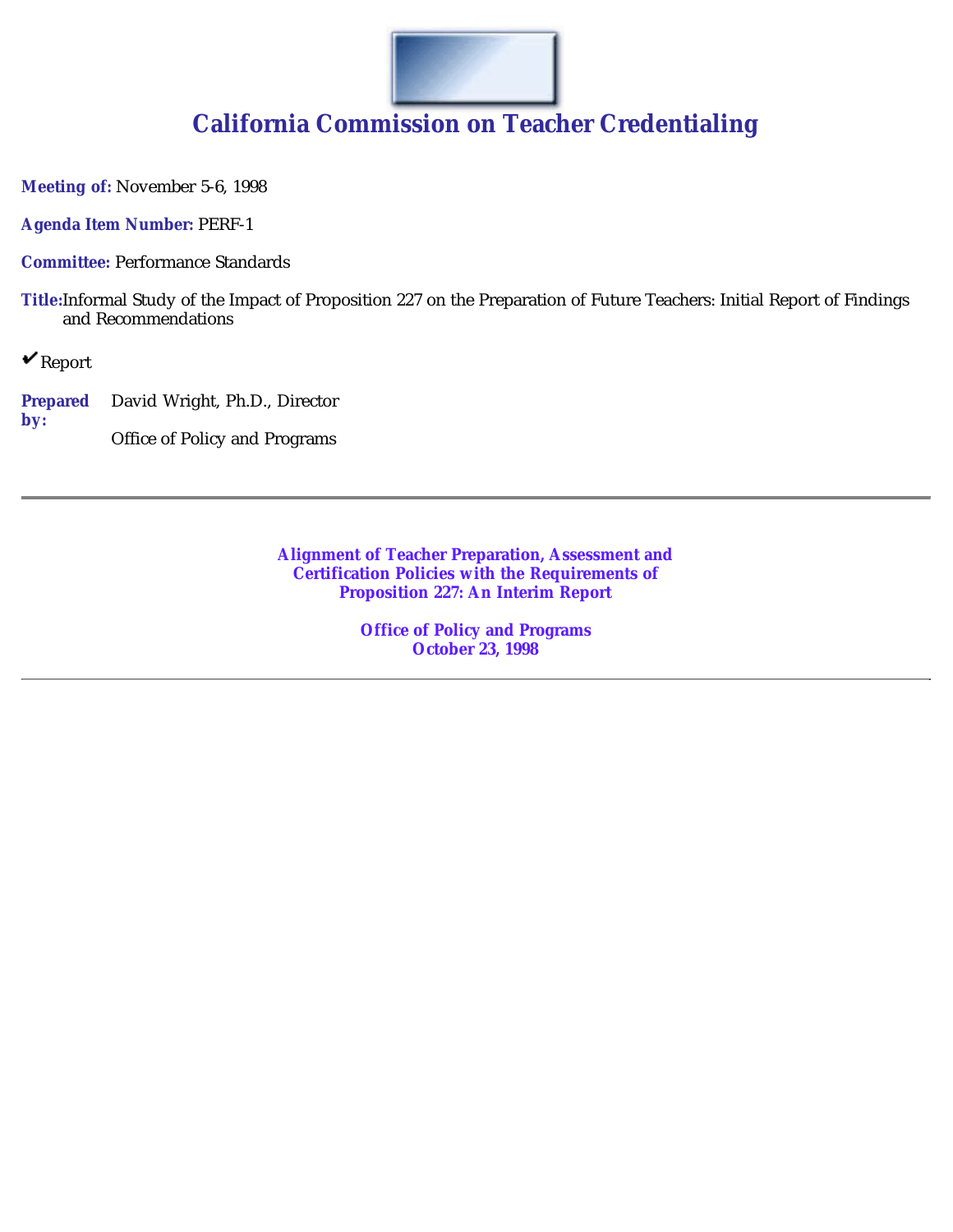#### **Executive Summary**

On June 2, 1998, California voters enacted a ballot initiative entitled "English for the Children" (Proposition 227), which now governs the K-12 education of the 1.4 million students in California public schools who are not native speakers of English. The present report, which was requested by the Commission on August 21, 1998, examines the implications of Proposition 227 for state policies that govern the preparation, assessment and certification of future teachers. The report provides an in-depth analysis of those provisions of Proposition 227 that are most clearly related to teacher preparation, assessment and certification policies. It examines state laws that were enacted prior to June 2, 1998, and analyzes relationships between these pre-1998 laws and Proposition 227. The report suggests that teacher policies, which are the Commission's responsibility, should be aligned with the curriculum and instructional methodologies that prevail in the education of English Learners as a result of Proposition 227. To determine the best basis for such an alignment, the report examines (a) federal requirements for the education of English Learners, (b) state policies and regulations that were recently adopted by the State Board of Education, and the administrative handbook entitled *State Program for English Learners* by the California Department of Education, under the direction of the State Superintendent of Public Instruction. Following these analyses, the report suggests future directions for the investigation into ways in which the Commission's teacher certification policies could be aligned with the needs of English Learners, their schools and their teachers following the enactment of Proposition 227.

# **Policy Issue to be Resolved by the Commission**

What are the most effective and promising K-12 curriculum and instruction policies that could serve as bases for the Commission to re-align its policies pertaining to the preparation, assessment and certification of teachers for English Learners in the schools?

**Relationship to the Commission's Strategic Goals and Objectives**

*Goal:* Promote educational excellence in California schools.

*Goal*: Work with schools of education & school districts to assure quality teachers.

**Fiscal Impact Statement**

The Commission's base budget for the 1998-99 fiscal year includes sufficient resources to support the costs of this investigation without a budget augmentation or a redirection of resources from any other current functions of the agency.

# **Important Note**

The following report contains important information that is relevant to the Commission's policy deliberations but could not be summarized in the above spaces.

> **Alignment of Teacher Preparation, Assessment and Certification Policies with the Requirements of Proposition 227: An Interim Report**

> > **Office of Policy and Programs October 23, 1998**

On June 2, 1998, California voters enacted a ballot initiative entitled "English for the Children" (Proposition 227), which now governs the K-12 education of the 1.4 million students in California public schools who are not native speakers of English. This action added twelve new sections to the State Education Code. Proposition 227 did not establish or amend any statutes that directly govern the preparation, assessment or certification of teachers. The new statute, however, has important implications for these key functions of the California Commission on Teacher Credentialing. On August 21, 1998, the Commission considered an initial staff report that raised several questions about the potential effects of Proposition 227 on the Commission's work. At the conclusion of that discussion, the Commission adopted a recommendation that the staff investigate the implications of the ballot initiative and report findings to the Commission beginning in November 1998.

In investigating the potential effects of Proposition 227, the Commission's staff has focused on those provisions of the new law that clearly relate to the responsibilities of the Commission. One purpose of the investigation is to determine whether changes have occurred in the laws that the Commission administers. A second purpose is to determine what non-statutory policies of the Commission may need to be reconsidered in order to be consistent with Proposition 227.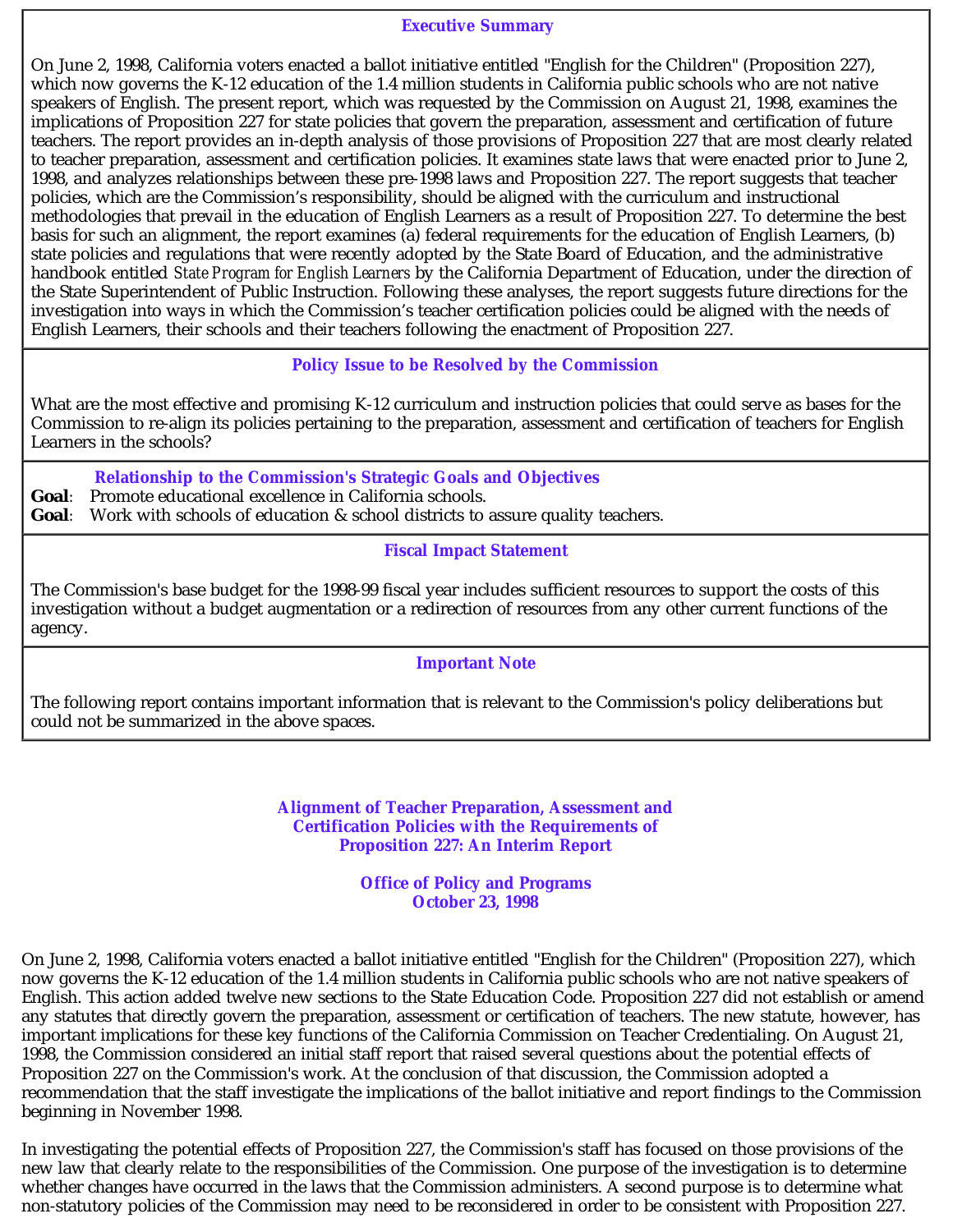The present report provides some initial findings of the staff's investigation, particularly pertaining to (1) the language of the new law and its effects on pre-existing statutes; (2) the regulations of the State Board of Education and their implications for K-12 curriculum and instruction; and (3) the administrative actions of the State Superintendent of Public Instruction and their implications for K-12 curriculum and instruction. This report also identifies further questions that remain to be resolved in subsequent reports to the Commission.

### **Part One:**

#### **The Language of Proposition 227 and Its Implications for Teacher Preparation, Assessment and Certification**

In Chart One beginning on the following page, the left column reprints the verbatim language of Proposition 227 that has potential implications for the Commission. In the right column, the staff discusses the possible implications, identifies elements of the proposition that lacked clarity, and identifies questions to be resolved through further investigation. Chart One includes only those provisions of Proposition 227 that have direct or indirect implications for the Commission as a teacher licensing agency. For the full text of the entire ballot-based statute, please see Attachment One at the conclusion of this report.

#### **Chart One: The Language of Proposition 227 and Its Implications for the Policy Responsibilities of the Commission**

| <b>Language of Proposition 227 that has</b>                                                                                                                                                                                                                                                                                                                                                            | <b>Discussion of Implications and</b>                                                                                                                                                                                                                                                                                                                                                                                                                |
|--------------------------------------------------------------------------------------------------------------------------------------------------------------------------------------------------------------------------------------------------------------------------------------------------------------------------------------------------------------------------------------------------------|------------------------------------------------------------------------------------------------------------------------------------------------------------------------------------------------------------------------------------------------------------------------------------------------------------------------------------------------------------------------------------------------------------------------------------------------------|
| <b>Potential Implications for the Commission</b>                                                                                                                                                                                                                                                                                                                                                       | <b>Aspects that Need Clarity and Resolution</b>                                                                                                                                                                                                                                                                                                                                                                                                      |
| (1) Responsibilities of Public Schools. The public schools of<br>California have a moral obligation and a constitutional<br>duty to provide all of California's children, regardless<br>of their ethnicity or national origins, with the skills<br>necessary to become productive members of our<br>society, and of these skills, literacy in the English<br>language is among the most important      | Implications for the Commission. The preparation of<br>teachers should give priority emphasis to providing all<br>students with the skills necessary to become productive members<br>of our society Teacher preparation and certification<br>should give high priority to learning to teach literacy in<br>the English language                                                                                                                      |
| (2) General Mandates. All children in California public<br>schools shall be taught English as rapidly and<br>effectively as possible. Subject to the exceptions<br>provided in (Item 8 below), all children in<br>California public schools shall be taught English by<br>being taught in English. In particular, this shall require<br>that all children be placed in English language<br>classrooms. | Implications for the Commission. The preparation of<br>teachers should give priority attention to teaching<br>English as rapidly and effectively as possible for all children in<br>California public schools. Future teachers will need to be<br>skilled in teaching English by teaching in English.                                                                                                                                                |
| (3) Definition: English Language Classroom. English<br>language classroom means a classroom in which the<br>language of instruction used by the teaching personnel<br>is overwhelmingly the English language, and in which<br>such teaching personnel possess a good knowledge of<br>the English language.                                                                                             | Interpretation. Judging from the definitions of other<br>terms used in the new statute, the intent appears to be<br>that English language classrooms are of two types,<br>which are defined below.<br>Teaching personnel in English language classrooms<br>must possess a good knowledge of the English language.<br>Questions. What constitutes a good knowledge of the English<br>language? How could this requirement be defined and<br>enforced? |
| (4) Specific Mandate: Sheltered English Immersion and                                                                                                                                                                                                                                                                                                                                                  | Interpretation. To be an <i>English learner</i> , a child must <i>not</i>                                                                                                                                                                                                                                                                                                                                                                            |
| Two Related Definitions. Children who are English                                                                                                                                                                                                                                                                                                                                                      | speak English or else be a student whose native language is                                                                                                                                                                                                                                                                                                                                                                                          |
| learners shall be educated through sheltered English                                                                                                                                                                                                                                                                                                                                                   | not English. In either case, an English learner is also a                                                                                                                                                                                                                                                                                                                                                                                            |
| immersion during a temporary transition period not                                                                                                                                                                                                                                                                                                                                                     | student who is not currently able to perform ordinary                                                                                                                                                                                                                                                                                                                                                                                                |
| normally intended to exceed one year.                                                                                                                                                                                                                                                                                                                                                                  | classroom work in English.                                                                                                                                                                                                                                                                                                                                                                                                                           |
| Definition: English learner means a child who does not                                                                                                                                                                                                                                                                                                                                                 | Students who match this two-part definition must                                                                                                                                                                                                                                                                                                                                                                                                     |
| speak English or whose native language is not English                                                                                                                                                                                                                                                                                                                                                  | be educated through sheltered English immersion which is an                                                                                                                                                                                                                                                                                                                                                                                          |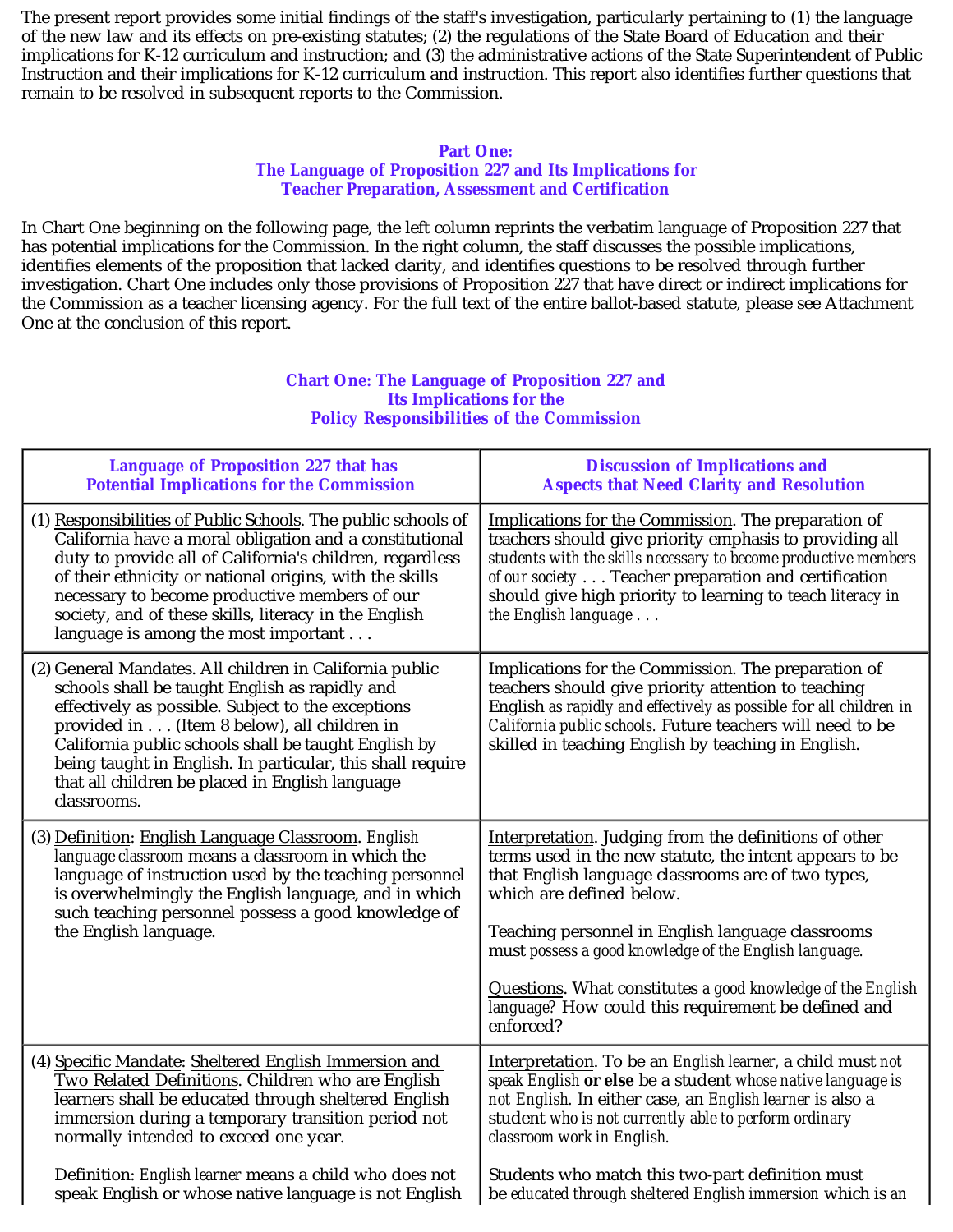| and who is not currently able to perform ordinary<br>classroom work in English, also known as a Limited<br>English Proficiency or LEP child.<br>Definition: Sheltered English immersion or structured<br>English immersion means an English language<br>acquisition process for young children in which nearly<br>all classroom instruction is in English but with the<br>curriculum and presentation designed for children<br>who are learning the language.                                                                                                                                                                                                                                                                                                                                                                | English language acquisition process.<br>In this process, <i>nearly all classroom instruction is in</i><br>English. However, the curriculum and presentation (are)<br>designed for children who are learning the language.<br>Finally, the structured English immersion process is for<br>young children.<br>Structured English immersion appears to constitute the<br>first of two types of English language classrooms<br>(above).<br>Implications for the Commission. Teachers who are<br>assigned to English learners must be prepared to<br>provide structured English immersion in which the<br>curriculum and presentation (are) designed for children who are<br>learning the language.                                                                                         |
|------------------------------------------------------------------------------------------------------------------------------------------------------------------------------------------------------------------------------------------------------------------------------------------------------------------------------------------------------------------------------------------------------------------------------------------------------------------------------------------------------------------------------------------------------------------------------------------------------------------------------------------------------------------------------------------------------------------------------------------------------------------------------------------------------------------------------|-----------------------------------------------------------------------------------------------------------------------------------------------------------------------------------------------------------------------------------------------------------------------------------------------------------------------------------------------------------------------------------------------------------------------------------------------------------------------------------------------------------------------------------------------------------------------------------------------------------------------------------------------------------------------------------------------------------------------------------------------------------------------------------------|
| (5) Grouping Options for English Learners. Local schools<br>shall be permitted to place in the same classroom<br>English learners of different ages but whose degree of<br>English proficiency is similar. Local schools shall be<br>encouraged to mix together in the same classroom<br>English learners from different native-language groups<br>but with the same degree of English fluency.                                                                                                                                                                                                                                                                                                                                                                                                                              | Interpretation. In both of these grouping options, the<br>focus of the ballot proposition is the students' degree of<br>English proficiency or degree of English fluency. In both<br>options, local schools are <i>permitted</i> or <i>encouraged</i> to mix<br>English learners of different ages or from different native-<br>language groups. However, schools are not required to<br>use these options for grouping students.<br>Implications for the Commission. To the extent these<br>options are used for grouping English learners in<br>classrooms, they would have strong implications for the<br>management of instruction in structured English<br>immersion classrooms, which would, in turn, have<br>possible implications for the preparation of classroom<br>teachers. |
| (6) Specific Mandate: English Mainstream Classroom and<br>a Related Definition. Once English learners have<br>acquired a good working knowledge of English, they<br>shall be transferred to English language mainstream<br>classrooms.<br>Definition: English language mainstream classroom means<br>a classroom in which the pupils either are native<br>English language speakers or already have acquired<br>reasonable fluency in English.                                                                                                                                                                                                                                                                                                                                                                               | <b>Interpretation: English language mainstream classrooms</b><br>appear to be the second of two types of English<br>language classrooms (above). Unlike the first type<br>(structured English immersion), English language<br>mainstream classrooms are defined only in terms of the<br>students who are placed in them: the pupils either are<br>native English speakers or already have acquired reasonable<br><i>fluency in English</i> . The only stipulations pertaining to<br>curriculum or instruction are ones that apply to all<br>English language classrooms (see Item 3).                                                                                                                                                                                                   |
| (7) Bilingual Education Option/Mandate and a Related<br>Definition. Under parental waiver conditions (see<br>Item 8), children may be transferred to classes where<br>they are taught English and other subjects through<br>bilingual education techniques or other generally<br>recognized educational methodologies permitted by<br>law. Individual schools in which 20 pupils or more of a<br>given grade level receive a waiver shall be required to<br>offer such a class; otherwise, they must allow the<br>pupils to transfer to a public school in which such a<br>class is offered.<br>Definition: bilingual education/native language instruction<br>means a language acquisition process for pupils in<br>which much or all instruction, textbooks, and teaching<br>materials are in the child's native language. | Implications for the Commission. To the extent<br>that bilingual education techniques are needed as a result of<br>the <i>parental waiver conditions</i> (defined in Item 8), the<br>schools will need to employ and retain teachers with<br>bilingual education preparation and competence.<br>Alternatively, other generally recognized educational<br>methodologies may be used for English learners under<br>parental waiver conditions.<br>Questions for the Commission. How many bilingual<br>teachers will be needed? What other educational<br>methodologies will be used? How many teachers would<br>need to be prepared to use them?                                                                                                                                          |
| (8) Parental Waiver Conditions. The requirements                                                                                                                                                                                                                                                                                                                                                                                                                                                                                                                                                                                                                                                                                                                                                                             | Questions for the Commission. How many teachers will                                                                                                                                                                                                                                                                                                                                                                                                                                                                                                                                                                                                                                                                                                                                    |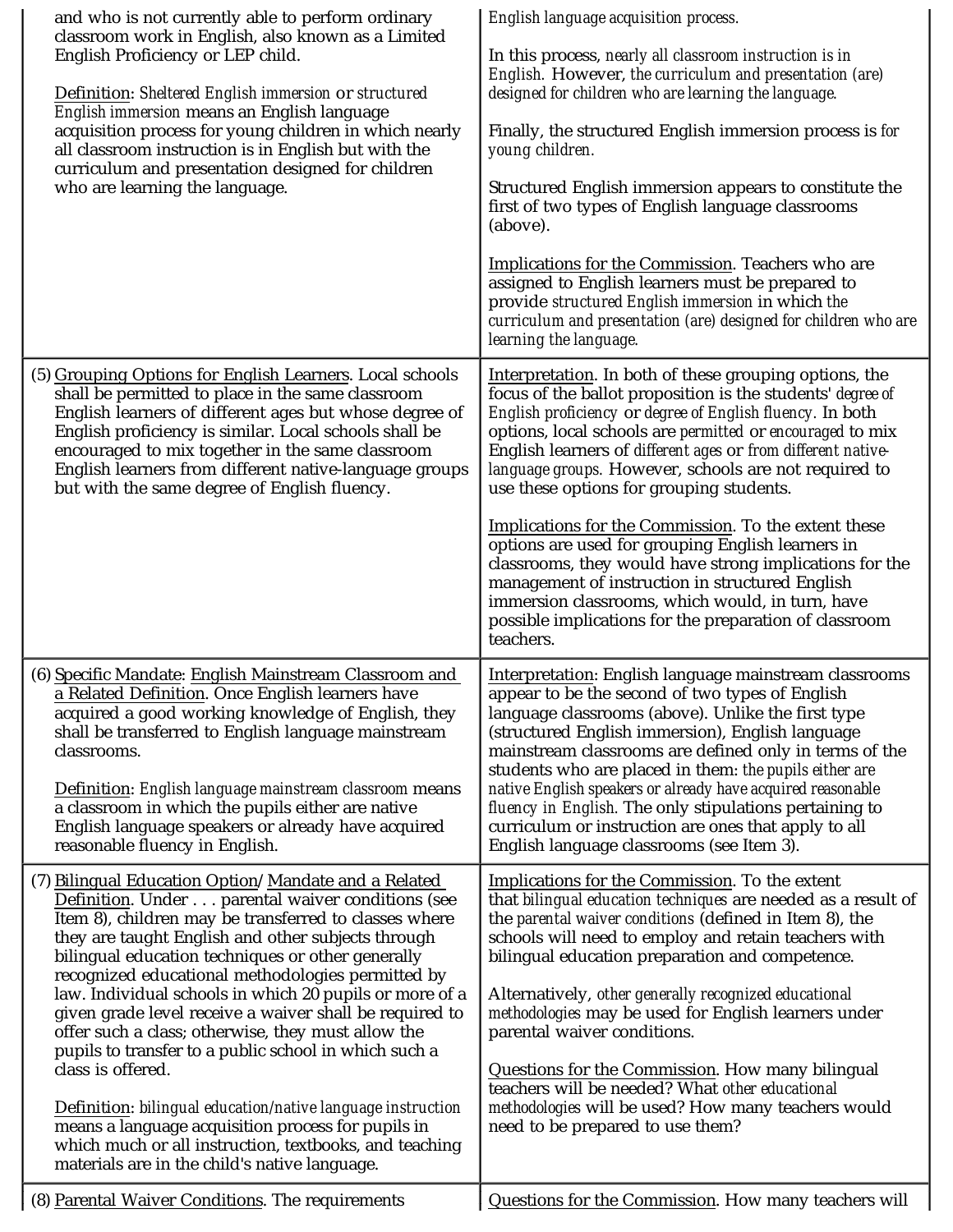| (pertaining to structured English immersion and<br>English language mainstream classrooms) may be<br>waived with the prior written informed consent, to be                                                                       | be needed to teach classes that are offered as a result of<br>parental waivers?                                                                                                                                                                                     |
|----------------------------------------------------------------------------------------------------------------------------------------------------------------------------------------------------------------------------------|---------------------------------------------------------------------------------------------------------------------------------------------------------------------------------------------------------------------------------------------------------------------|
| provided annually, of the child's parents or legal<br>guardian under the circumstances specified below                                                                                                                           | How many teachers will be needed to use bilingual<br>education techniques among children who already know<br>English (and for whom a language other than English is                                                                                                 |
| The circumstances in which a parental exception<br>waiver may be granted are as follows:                                                                                                                                         | being learned for the first time)?                                                                                                                                                                                                                                  |
| (a) Children who already know English<br>(b) Older children $\dots$ age 10 years or older $\dots$ (who<br>need) an alternate course of educational study<br>(for) rapid acquisition of basic English language<br>skills $\ldots$ | How many teachers will be needed to use bilingual<br>education techniques among older children age 10 years or<br>older? How many will be needed in departmentalized<br>schools where teachers serve on the basis of Single<br><b>Subject Teaching Credentials?</b> |
| (c) Children with special needs $\dots$                                                                                                                                                                                          | How many teachers will be needed to use <i>bilingual</i><br>education techniques among children with special needs? How<br>many will also need to earn special education teaching<br>credentials?                                                                   |

# **Conclusion of Part One: Summary of Proposition 227**

Proposition 227 added the language in the left column above to the California Education Code, and not to the California State Constitution. Accordingly, the provisions of the ballot initiative take effect alongside other requirements of the Education Code that (a) predated the ballot initiative and (b) are not superceded or contradicted by the initiative. The questions recorded in the right column should be kept in mind during reviews of pre-1998 statutes (in Part Two) and recent state policy documents that also affect the preparation of teachers for English Learners (Part Three).

## **Part Two: Summary of Pre-1998 Statutes Pertaining to the Preparation, Assessment and Certification of Teachers for English Language Learners in the Schools**

The Education Code has several sections that govern the preparation, assessment and certification of teachers for English learners in the public schools of California (K-12). These sections were added to the code prior to Proposition 227, were not amended or repealed by it, and therefore remain in effect today. These provisions of state law are summarized briefly in the left and center columns of Chart Two below. The right column provides an initial analysis of relationships between the pre-1998 laws and the specific provisions of Proposition 227.

# **Chart Two: Pre-1998 Sections of the Education Code Pertaining to the Certification of Teachers for English Language Learners, and Relationships Between These Laws and Proposition 227**

| <b>Topical Summary of</b>                                                                                                                                          | <b>Verbatim Language of</b>                                                                                                                                                                                                                                                                                                                                                        | <b>Potential Relationships</b>                                                                                                                                                                                                                                                                                                                                                                  |
|--------------------------------------------------------------------------------------------------------------------------------------------------------------------|------------------------------------------------------------------------------------------------------------------------------------------------------------------------------------------------------------------------------------------------------------------------------------------------------------------------------------------------------------------------------------|-------------------------------------------------------------------------------------------------------------------------------------------------------------------------------------------------------------------------------------------------------------------------------------------------------------------------------------------------------------------------------------------------|
| <b>Each Relevant Section</b>                                                                                                                                       | <b>Each Law and Commission Actions</b>                                                                                                                                                                                                                                                                                                                                             | <b>Between Pre-1998 Laws</b>                                                                                                                                                                                                                                                                                                                                                                    |
| of Pre-1998 Law                                                                                                                                                    | to Implement Specified Laws                                                                                                                                                                                                                                                                                                                                                        | and Proposition 227                                                                                                                                                                                                                                                                                                                                                                             |
| (a) Sections 44252 and 44320.2 set<br>forth existing legal<br>requirements for teacher<br>certification related to each<br>applicant's English language<br>skills. | The Commission shall not issue<br>$\bullet$<br>initially any credential, permit (or)<br>certificate to any person to serve in<br>the public schools unless the person has<br>demonstrated proficiency in basic<br>reading, writing, and mathematics skills<br>in the English language (by passing<br>the basic academic skills<br>examination that the Commission<br>administers). | These provisions of existing laws are<br>consistent with the stipulation of<br>Proposition 227 that teaching<br>personnel (in English language<br>classrooms) possess a good knowledge of<br>the English language (see Chart One,<br>Item 3). This requirement of<br>Proposition 227 is being<br>implemented through enforcement<br>of Education Code Sections 44252<br>(currently) and 44320.2 |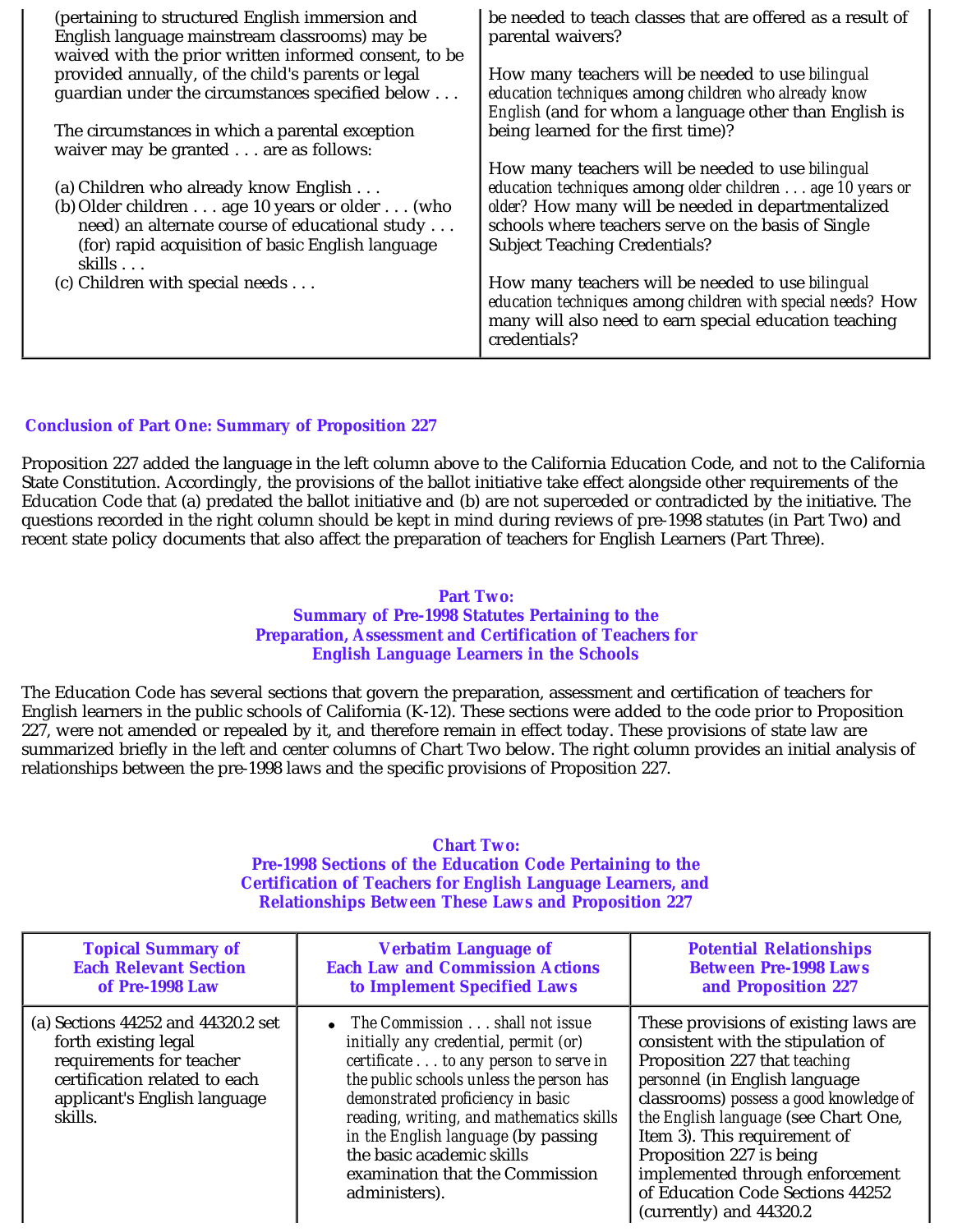|                                                                                                                                                                                                                           | The Commission shall ensure that oral<br>proficiency in English is a criterion for<br>scoring each candidate's performance in<br>each assessment (for which the<br>Commission has adopted an initial<br>development plan pursuant to SB<br>2042 of 1998).                                                                                                                                                                                                                                                                                                                                                                                                                                                                                                         | (prospectively).                                                                                                                                                                                                                                                                                                                                                                                                                                                          |
|---------------------------------------------------------------------------------------------------------------------------------------------------------------------------------------------------------------------------|-------------------------------------------------------------------------------------------------------------------------------------------------------------------------------------------------------------------------------------------------------------------------------------------------------------------------------------------------------------------------------------------------------------------------------------------------------------------------------------------------------------------------------------------------------------------------------------------------------------------------------------------------------------------------------------------------------------------------------------------------------------------|---------------------------------------------------------------------------------------------------------------------------------------------------------------------------------------------------------------------------------------------------------------------------------------------------------------------------------------------------------------------------------------------------------------------------------------------------------------------------|
| (b) Section 44253.1 sets forth the<br>Legislature's findings,<br>declarations and intentions<br>regarding the preparation of<br>teachers for students with<br>limited-English proficiency<br>(LEP).                       | The Legislature recognizes that limited-<br>English-proficient pupils have the same right<br>to a quality education as all California pupils.<br>For these pupils to have access to quality<br>education, their special needs must be met by<br>teachers who have essential skills and<br>knowledge related to English language<br>development, specially designed content<br>instruction delivered in English, and content<br>instruction delivered in the pupils' primary<br>languages. It is the intent of the Legislature<br>that the Commission on Teacher Credentialing<br>implement a system to certify those teachers<br>who have the essential skills and knowledge<br>necessary to meet the needs of California's<br>limited-English-proficient pupils. | This statement of legislative findings<br>is harmonious with the statement of<br>purpose in Proposition 227 (see the<br>verbatim language in Chart One,<br>Item 1). Although the two statutory<br>statements are not identical in<br>language, they are generally<br>consistent with each other.<br>The category of pupils called <i>limited</i> -<br>English-proficient pupils matches the<br>definition for English learners in<br>Proposition 227 (Chart One, Item 4). |
| (c) Section 44253.2 provides<br>statutory definitions of key<br>terms that are used in other<br>sections of code that govern<br>the certification of teachers for<br>limited-English-proficient<br>students.              | • "Instruction for English language<br>development" means instruction<br>designed specifically for limited-English-<br>proficient pupils to develop their<br>listening, speaking, reading, and<br>writing skills in English.<br>"Specially designed content instruction<br>delivered in English" means instruction<br>in a subject area, delivered in English,<br>that is specially designed to meet the<br>needs of limited-English-proficient<br>pupils.                                                                                                                                                                                                                                                                                                        | These definitions of two forms of<br>instructional services to be provided<br>to limited-English-proficient<br>students are consistent with the<br>definition in Proposition 227<br>of sheltered English immersion or<br>structured English immersion (see<br>Chart One, Item 4).                                                                                                                                                                                         |
| (d) Section 44253.3 requires the<br>Commission to issue a<br>certificate to a teacher who is<br>competent to provide two of<br>the instructional services that<br>are defined in Section 44253.2<br>(see Item (b) above). | The requirements for this certificate<br>include passage of one or more examinations<br>that the Commission determines are necessary<br>for demonstrating the knowledge and skills<br>required for effective delivery of the services<br>authorized by the certificate.<br>The Commission has implemented this<br>section by developing three CLAD<br>Examinations, and by issuing CLAD<br>Certificates to teachers who pass the<br>examinations.                                                                                                                                                                                                                                                                                                                 | Earning this certificate prepares a<br>teacher to provide sheltered English<br>immersion or structured English<br>immersion as defined in Proposition<br>227 (see Chart One, Item 4). Holding<br>this certificate authorizes a teacher<br>to provide sheltered/structured English<br>immersion as defined in Proposition<br>227.                                                                                                                                          |
| (e) Section 44253.2 also provides<br>statutory definitions of two<br>other terms that are used in<br>sections of code that govern<br>the certification of teachers for<br>limited-English-proficient<br>students.         | • "Content instruction delivered in the<br>primary language" means instruction in<br>a subject area delivered in the primary<br>language of the pupil.<br>"Instruction for primary language<br>development" means instruction<br>designed to develop a pupil's listening,<br>speaking, reading, and writing skills in<br>the primary language of the pupil.                                                                                                                                                                                                                                                                                                                                                                                                       | These definitions of two forms of<br>instructional services for limited-<br>English-proficient students are<br>consistent with the definition<br>of bilingual education/native language<br>instruction in Proposition 227 (see<br>Chart One, Item 7).                                                                                                                                                                                                                     |
| (f) Section 44253.4 requires the                                                                                                                                                                                          | The requirements for this certificate                                                                                                                                                                                                                                                                                                                                                                                                                                                                                                                                                                                                                                                                                                                             | Earning this certificate prepares a                                                                                                                                                                                                                                                                                                                                                                                                                                       |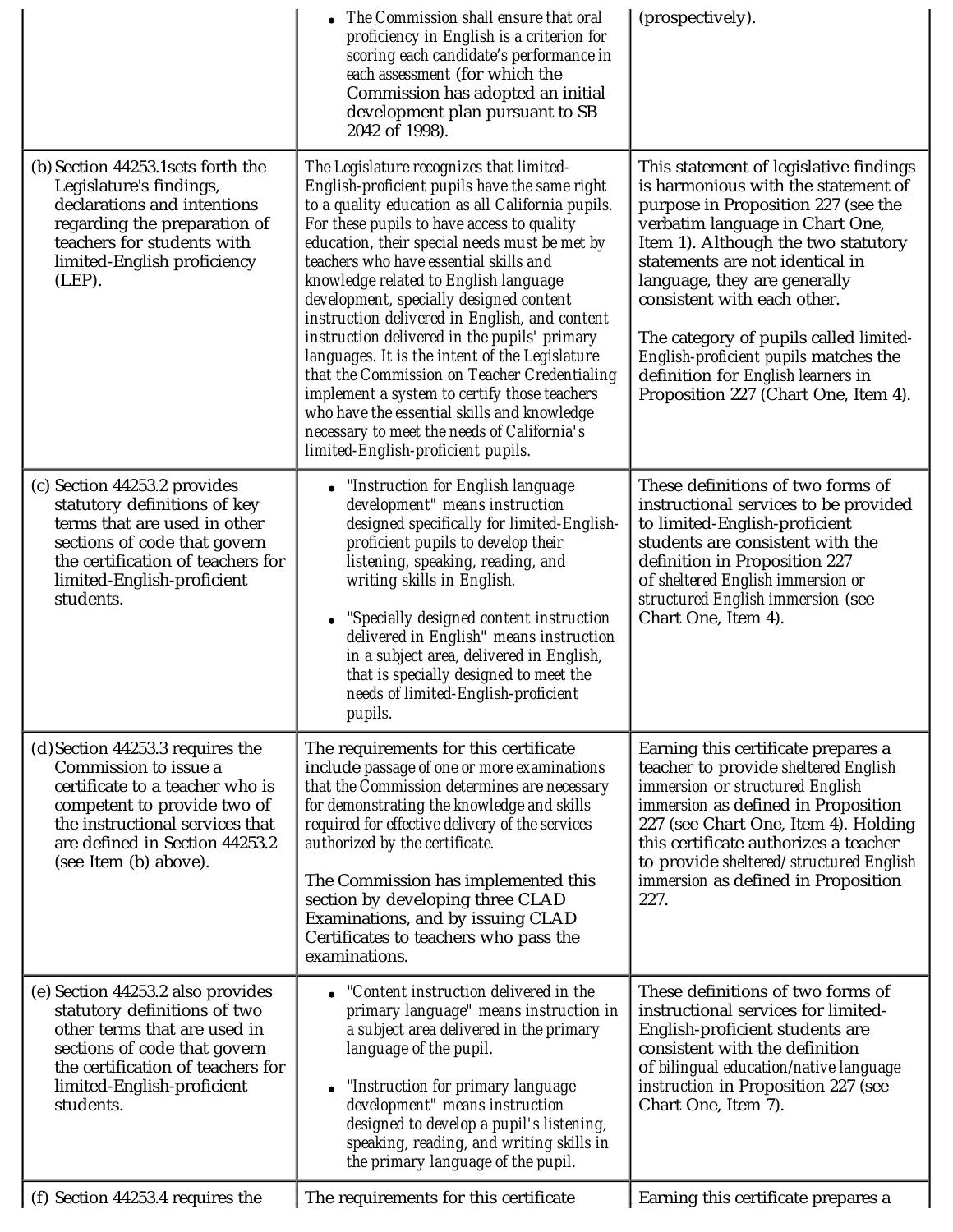| Commission to issue a<br>certificate to a teacher who is<br>competent to provide four of<br>the instructional services that<br>are defined in Section 44253.2<br>(see Items (b) and (d) above). | include passage of one or more examinations<br>that the Commission determines are necessary<br>for demonstrating the knowledge and skills<br>required for effective delivery of the services<br>authorized by the certificate.<br>The Commission has implemented this<br>code section by developing three BCLAD<br>Examinations, and by issuing BCLAD<br>Certificates to teachers who pass the<br>examinations.                                                                                                                                                                                                                                                                                                                                                                                                                                                                                                                                                                                                                         | teacher to provide structured English<br>immersion and bilingual education/<br>native language instruction as defined<br>in Proposition 227 (see Chart One,<br>Items 4 and 7). Holding this<br>certificate authorizes a teacher to<br>provide structured English immersion<br>and bilingual education/ native language<br>instruction as defined in Proposition<br>227.                                                                                                                                                                                                                                                                                                                                                                                                                                                                                                                       |
|-------------------------------------------------------------------------------------------------------------------------------------------------------------------------------------------------|-----------------------------------------------------------------------------------------------------------------------------------------------------------------------------------------------------------------------------------------------------------------------------------------------------------------------------------------------------------------------------------------------------------------------------------------------------------------------------------------------------------------------------------------------------------------------------------------------------------------------------------------------------------------------------------------------------------------------------------------------------------------------------------------------------------------------------------------------------------------------------------------------------------------------------------------------------------------------------------------------------------------------------------------|-----------------------------------------------------------------------------------------------------------------------------------------------------------------------------------------------------------------------------------------------------------------------------------------------------------------------------------------------------------------------------------------------------------------------------------------------------------------------------------------------------------------------------------------------------------------------------------------------------------------------------------------------------------------------------------------------------------------------------------------------------------------------------------------------------------------------------------------------------------------------------------------------|
| $(g)$ Section 44253.5 governs the<br>scope and content of the<br>examinations required by<br>Sections 44253.3 and 44253.4<br>(above).                                                           | The scope and content of the<br>examinations shall consist of the<br>professional skills and knowledge that<br>are determined by the Commission to be<br>necessary for effective teaching of<br>limited-English-proficient pupils.<br>The scope and content shall<br>include, but need not be limited to, the<br>following domains of professional<br>knowledge and skill:<br>(1) First- and second-language<br>development and the structure of<br>language.<br>(2) Methodology of English language<br>development and specially<br>designed content instruction in<br>English.<br>Culture and cultural diversity.<br>(3)<br>(4) Methodology of content<br>instruction in the pupil's primary<br><i>language.</i><br>The culture associated with a<br>(5)<br>specific language group.<br>Competence in a language other<br>(6)<br>than English that is spoken by<br>limited-English- proficient pupils<br>in California.<br>The Commission has implemented these<br>knowledge/skill domains in the CLAD/<br><b>BCLAD Examinations.</b> | This section of pre-1998 law is more<br>specific than Proposition 227 in<br>defining the domains of professional<br>knowledge and skill that are needed<br>by teachers of LEP pupils. If these<br>domains of knowledge and skill are<br>found to be essential for <i>structured</i><br>English immersion and bilingual<br>education/native language instruction,<br>as specified in Proposition 227, then<br>no change in state law would be<br>necessary. If not, then the<br>Commission may consider<br>sponsoring an amendment to Section<br>44253.5. The criterion for this<br>legislative issue should be the extent<br>to which the pre-1998 domains of<br>knowledge and skill are needed by<br>teachers of English learners under<br>the terms of Proposition 227 as they<br>are implemented by the State Board<br>of Education and the State<br>Superintendent of Public Instruction. |
| (h) Section 44261 authorizes the                                                                                                                                                                | The Commission has implemented this                                                                                                                                                                                                                                                                                                                                                                                                                                                                                                                                                                                                                                                                                                                                                                                                                                                                                                                                                                                                     | Are these the requirements and                                                                                                                                                                                                                                                                                                                                                                                                                                                                                                                                                                                                                                                                                                                                                                                                                                                                |
| Commission to issue a                                                                                                                                                                           | statute by issuing Multiple and Single                                                                                                                                                                                                                                                                                                                                                                                                                                                                                                                                                                                                                                                                                                                                                                                                                                                                                                                                                                                                  | authorizations of these teaching                                                                                                                                                                                                                                                                                                                                                                                                                                                                                                                                                                                                                                                                                                                                                                                                                                                              |
| Multiple or Single Subject                                                                                                                                                                      | Subject Teaching Credentials with a                                                                                                                                                                                                                                                                                                                                                                                                                                                                                                                                                                                                                                                                                                                                                                                                                                                                                                                                                                                                     | credentials aligned with Proposition                                                                                                                                                                                                                                                                                                                                                                                                                                                                                                                                                                                                                                                                                                                                                                                                                                                          |
| Teaching Credential with an                                                                                                                                                                     | CLAD Emphasis, and Multiple and Single                                                                                                                                                                                                                                                                                                                                                                                                                                                                                                                                                                                                                                                                                                                                                                                                                                                                                                                                                                                                  | 227 as it is implemented by the State                                                                                                                                                                                                                                                                                                                                                                                                                                                                                                                                                                                                                                                                                                                                                                                                                                                         |
| Emphasis to be designated by                                                                                                                                                                    | Subject Teaching Credentials with a                                                                                                                                                                                                                                                                                                                                                                                                                                                                                                                                                                                                                                                                                                                                                                                                                                                                                                                                                                                                     | Board of Education and the State                                                                                                                                                                                                                                                                                                                                                                                                                                                                                                                                                                                                                                                                                                                                                                                                                                                              |
| the Commission.                                                                                                                                                                                 | <b>BCLAD</b> Emphasis.                                                                                                                                                                                                                                                                                                                                                                                                                                                                                                                                                                                                                                                                                                                                                                                                                                                                                                                                                                                                                  | <b>Superintendent of Public Instruction?</b>                                                                                                                                                                                                                                                                                                                                                                                                                                                                                                                                                                                                                                                                                                                                                                                                                                                  |
| (i) Section 44259 requires the                                                                                                                                                                  | The Commission has implemented this                                                                                                                                                                                                                                                                                                                                                                                                                                                                                                                                                                                                                                                                                                                                                                                                                                                                                                                                                                                                     | Are these existing standards aligned                                                                                                                                                                                                                                                                                                                                                                                                                                                                                                                                                                                                                                                                                                                                                                                                                                                          |
| Commission to adopt                                                                                                                                                                             | statute, in part, by adopting Standards of                                                                                                                                                                                                                                                                                                                                                                                                                                                                                                                                                                                                                                                                                                                                                                                                                                                                                                                                                                                              | with the curriculum and instructional                                                                                                                                                                                                                                                                                                                                                                                                                                                                                                                                                                                                                                                                                                                                                                                                                                                         |
| standards of program quality                                                                                                                                                                    | Program Quality and Effectiveness for                                                                                                                                                                                                                                                                                                                                                                                                                                                                                                                                                                                                                                                                                                                                                                                                                                                                                                                                                                                                   | methodologies that will be prevalent                                                                                                                                                                                                                                                                                                                                                                                                                                                                                                                                                                                                                                                                                                                                                                                                                                                          |
| and effectiveness for                                                                                                                                                                           | Multiple and Single Subject Teaching                                                                                                                                                                                                                                                                                                                                                                                                                                                                                                                                                                                                                                                                                                                                                                                                                                                                                                                                                                                                    | as a result of implementation of                                                                                                                                                                                                                                                                                                                                                                                                                                                                                                                                                                                                                                                                                                                                                                                                                                                              |
| professional preparation                                                                                                                                                                        | Credentials with a CLAD/BCLAD                                                                                                                                                                                                                                                                                                                                                                                                                                                                                                                                                                                                                                                                                                                                                                                                                                                                                                                                                                                                           | Proposition 227 by the State Board                                                                                                                                                                                                                                                                                                                                                                                                                                                                                                                                                                                                                                                                                                                                                                                                                                                            |
| programs leading to the                                                                                                                                                                         | Emphasis.                                                                                                                                                                                                                                                                                                                                                                                                                                                                                                                                                                                                                                                                                                                                                                                                                                                                                                                                                                                                                               | of Education and the State                                                                                                                                                                                                                                                                                                                                                                                                                                                                                                                                                                                                                                                                                                                                                                                                                                                                    |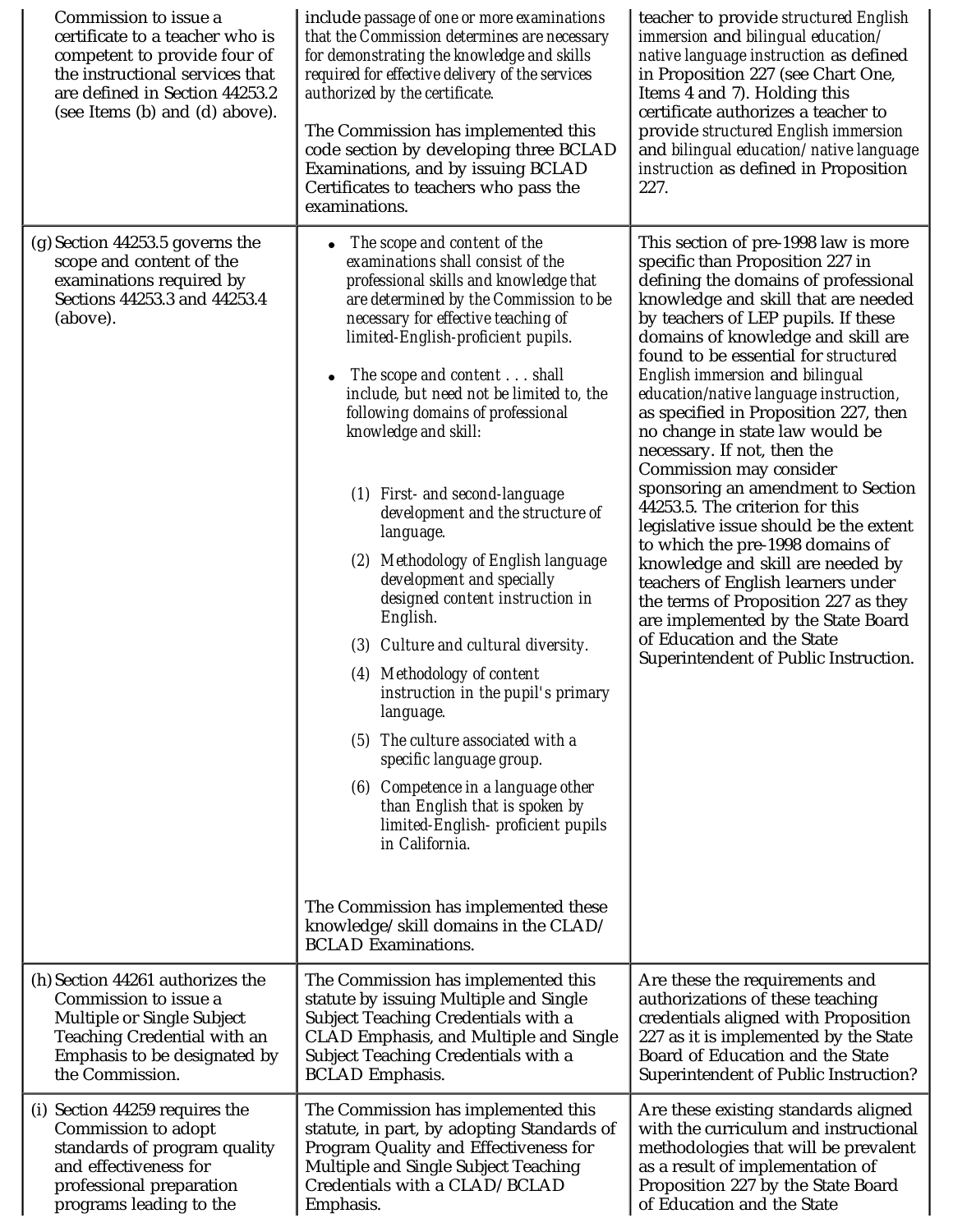| issuance of teaching<br>credentials.                                                                                                                                                                                                                                   |                                                                                                                                                                                                                                | Superintendent of Public Instruction?                                                                                                                                                                                                                                                               |
|------------------------------------------------------------------------------------------------------------------------------------------------------------------------------------------------------------------------------------------------------------------------|--------------------------------------------------------------------------------------------------------------------------------------------------------------------------------------------------------------------------------|-----------------------------------------------------------------------------------------------------------------------------------------------------------------------------------------------------------------------------------------------------------------------------------------------------|
| (j) Section $44253.5$ requires the<br>scope and content of the<br>examinations be congruent<br>with the scope and content of<br>the Commission- approved<br>professional preparation<br>programs for prospective<br>teachers of limited-English-<br>proficient pupils. | The Commission has implemented this<br>statute by asking its advisors to prepare<br>one set of content specifications for the<br>examinations and the preparation<br>program standards, which have<br>previously been adopted. | Are the current exam specifications<br>and program standards aligned with<br>the curriculum and instructional<br>methods that will be prevalent<br>under the regulations of the State<br>Board of Education and the<br>administrative actions of the State<br>Superintendent of Public Instruction? |

# **Part Three: Alignment of Credential Requirements with Curriculum and Instruction Requirements for Teachers of English Learners in the Schools (K-12)**

Enactment of Proposition 227 did not amend or repeal the pre-1998 state laws that govern the preparation, assessment and certification of teachers of English Learners (limited-English-proficient students) in the K-12 schools. The pre-1998 statutes are consistent with Proposition 227, and they remain in effect.

The pre-1998 statutes assign considerable authority and responsibility to the Commission to (a) determine the scope and content of programs for prospective teachers of limited-English-proficient students by adopting and implementing standards of quality and effectiveness for professional preparation programs for these prospective teachers; and (b) assess the professional knowledge and skills of teachers of English Learners after determining the scope and content of certification examinations. These statutes identify five broad domains of professional knowledge and skill that should be included in the programs and examinations. Overall, however, the Commission has extensive statutory authority to determine the specific content of the programs and examinations related to the five domains. Additionally, the Commission may, at its discretion, make the scope of the examinations and programs broader than the five domains of professional knowledge and skill. These duties and authorizations of the Commission were not amended or repealed by Proposition 227, so they remain in effect.

While Proposition 227 did not bring about changes in the *statutes* that govern the preparation, assessment or certification of teachers, the ballot initiative was designed to change *the curriculum and methods of classroom instruction* that are prevalent in the education of English Learners in the public schools. For the modified curriculum and methodology of classroom instruction to be as effective as possible for these students, the Commission may need to change the preparation or assessment of prospective teachers. Just as the scope, content and standards for CLAD and BCLAD Certificates and Credentials *were aligned* with the curriculum and methods of instruction that were prevalent *prior to* the enactment of Proposition 227, so the scope, content and standards for these certificates and credentials *should be re-aligned* with the new curriculum and methods of instruction that are/will be prevalent *following* the passage of Proposition 227.

The staff's study of the impact of Proposition 227 has begun to explore changes that are taking place in the prevailing curriculum and methodology of classroom instruction in the aftermath of Proposition 227. The purpose of this examination is to determine what changes need to be made, if any, in the Commission's standards and examinations in order for these to be aligned with the curriculum and instructional methods that are/will be prevalent in California schools as a result of Proposition 227. This section of the report provides a preliminary analysis of *some* of the available information regarding curriculum and instruction for English Learners in the schools. Additional information about this topic is still under analysis by the staff. Further information may also be available and is still being secured by the staff. Subsequent reports to the Commission will summarize these additional data about curriculum and instruction for English Learners following the enactment of Proposition 227.

# **Federal Legal Requirements Pertaining to the Education of English Learners**

The requirements of federal law pertaining to the education of English Learners derive primarily from Title VI of the Civil Rights Act of 1964, and from federal court decisions in *Lau v. Nichols* (1976) and *Castañeda v. Pickard* (1978). These federal laws and rulings require a school district to teach English and provide access to academic content instruction so English Learners have meaningful opportunities to participate in the district's educational programs. Federal requirements do not obligate a school district to use particular educational methods among English Learners. However, the *Castañeda* decision established a three-part test to determine if a district is meeting its legal obligations to English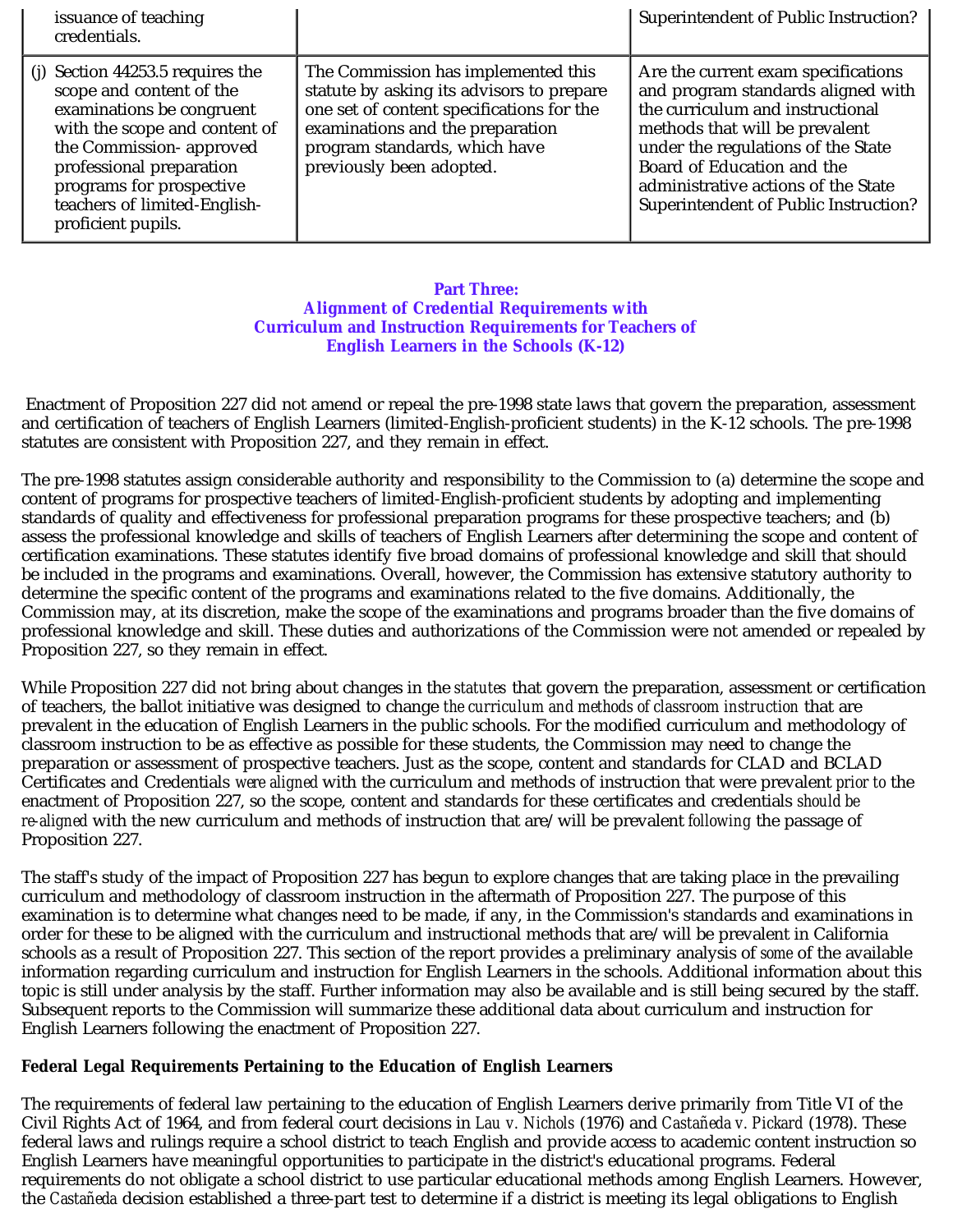## Learners.

- (1) The district's program of instruction for English Learners must be based on an educational theory that is recognized as sound by experts and researchers in this field of education.
- (2) The school district must implement programs and practices that are reasonably calculated to carry out the educational theory the district has selected. This part of the test includes a requirement that instructional staff who teach English Learners either (a) hold state credentials for teaching English Learners or (b) are engaged in training to earn those credentials.
- (3) Finally, the school district must monitor the implementation and evaluate the effectiveness of its instructional programs for English Learners, must measure the progress of English Learners, and must modify its program to ensure their success.

The federal requirements do not specify a required curriculum for English Learners, and do not prescribe instructional methods for their teachers to use. For these reasons, federal laws cannot serve as a curricular or educational basis for the Commission to align its teacher preparation, assessment, or certification policies with the requirements of Proposition 227. To determine what curriculum and method(s) of instruction will prevail for English Learners in the aftermath of Proposition 227, the staff examined recent decisions by the State Board of Education and the State Superintendent of Public Instruction.

# **Policies and Regulations by the State Board of Education Related to Proposition 227**

On April 8, 1998, the State Board of Education adopted a revised state policy to govern the education of English Learners in California schools. This Board policy was adopted two months prior to Proposition 227, and was disseminated to local education agencies at that time. In its April 8 policy statement, the Board affirmed the federal requirements (above), including the three-part test established in the *Castañeda* decision. The Board urged "all school districts to ensure that educational programs and services for English Learners rapidly develop English language proficiency (literacy), including listening, speaking, reading and writing, and provide students with opportunities to learn, including access to a challenging core curriculum."

While the State Board's policy decision on April 8 emphasized the importance of "providing adequate resources and personnel to implement local plans and programs," it did not include specific provisions regarding the curriculum or methodology of these local plans and programs. The Board's policy reiterated the discretion of local education agencies to determine the curriculum and methodology of local programs for English Learners. Accordingly, the April 8 policy did not establish a prevailing curriculum or methodology that the Commission could use to re-align its standards or examinations for teacher preparation or assessment.

Immediately after the voters enacted Proposition 227 on June 2, 1998, the State Board of Education began to draft emergency regulations regarding its implementation. Administrative regulations have the functions of "clarifying, defining and making specific" the broad provisions of a statute such as Proposition 227. Given the prospect that the Board's regulations could specify a curriculum and instructional program for districts to implement the proposition, and given the Commission's need to re-align its teacher preparation policies with the state's curriculum and methodology for teaching English Learners, the Chair of the Commission wrote to the President of the State Board to indicate that "several curriculum and credential policy issues need to be resolved by our respective agencies." The Chair's letter also suggested that "working together to develop curriculum and credential policy will allow us to utilize the expertise of our respective agencies."

On July 9, the State Board adopted a set of emergency regulations for implementing Proposition 227. The Board amended the emergency regulations on July 31, and again on October 9, 1998, when the Board adopted the amended regulations as permanent (non-emergency) regulations. The Board's regulations, which are now in effect, include the following major provisions.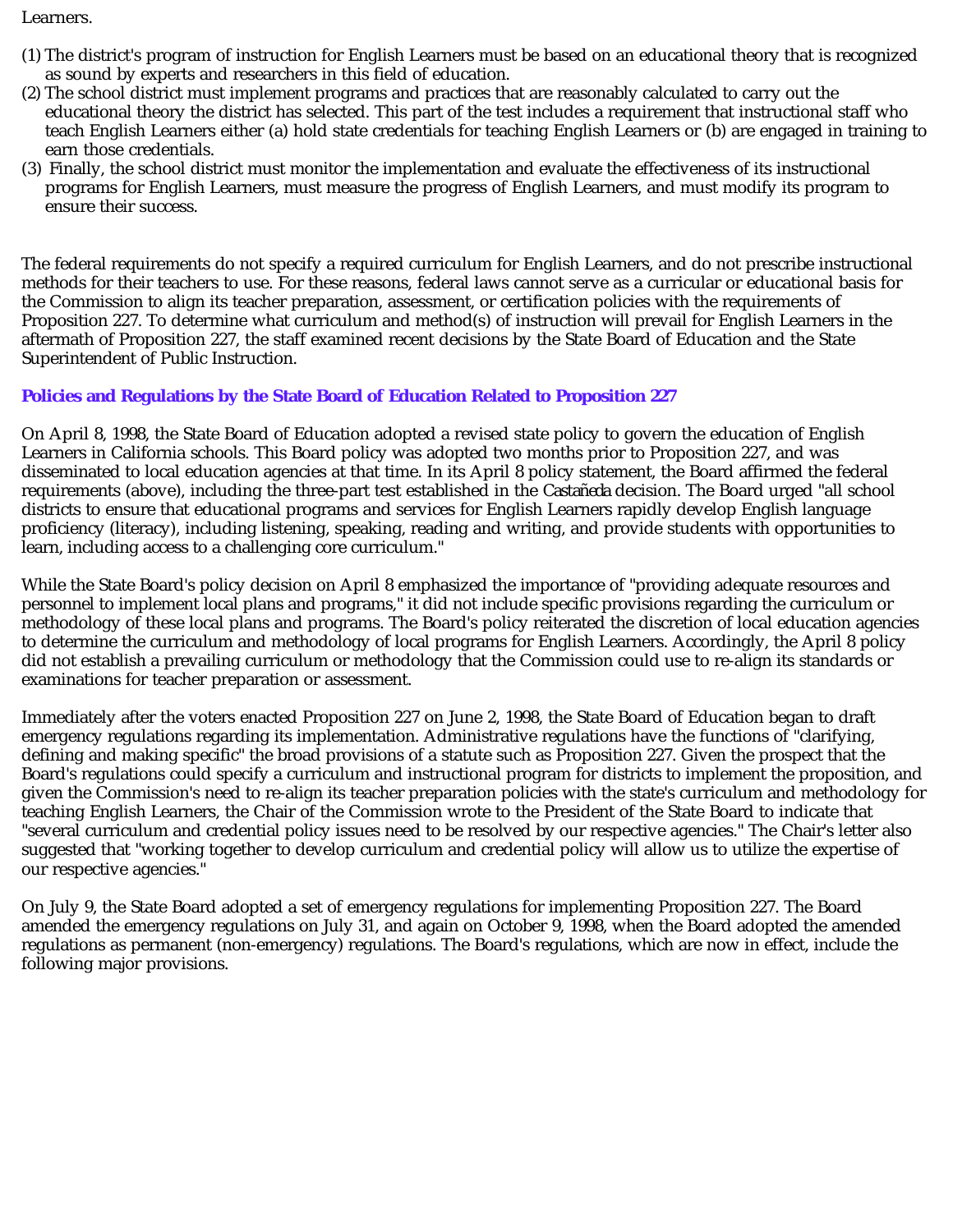- (1) The regulations provide a definition for two phrases that are used in Proposition 227. "A good working knowledge of English" and "reasonable fluency in English" are defined to mean "a reasonable level of English proficiency as measured by any of the state-designated assessments approved by the California Department of Education, or any locally developed assessments." According to the regulations, this definition will determine when "an English learner shall be transferred from a structured English immersion classroom to an English language mainstream classroom."
- (2) To clarify what options may be considered by a school district when an English learner "has not achieved a reasonable level of English proficiency," the regulations indicated that "an English learner may be re-enrolled in a structured English immersion program not normally intended to exceed one year . . . unless the parents or guardians of the pupil object to the extended placement."
- (3) In both structured English immersion and mainstream English language classrooms, "school districts shall continue to provide additional and appropriate educational services to English Learners in kindergarten through grade 12 for the purposes of overcoming language barriers until the English Learners have (a) demonstrated English-language proficiency comparable to that of the school district's average native English-language speakers; and (b) recouped any academic deficits which may have been incurred in other areas of the core curriculum as a result of language barriers."

The new regulations of the State Board of Education also include extended provisions pertaining to parental requests to waive the requirements of Proposition 227. The regulations do not, however, include stipulations regarding curriculum content or instructional methods that are to be used by local school districts in the education of English Learners. Like the Board's policy decision of April 8, the regulations that were adopted in final form on October 9 do not provide a basis on which the Commission could re-align its standards or examinations for the preparation or assessment of teachers for English Learners. (For the full text of the adopted regulations of the State Board of Education, please see Attachment Two at the conclusion of this report.)

# **Administrative Actions by the State Superintendent Pertaining to Proposition 227**

Under the direction of the State Superintendent of Public Instruction, the California Department of Education is responsible to (a) assist local education agencies in implementing state and federal laws and regulations, and (b) monitor and enforce compliance with the laws and regulations that pertain to the education of English Learners throughout California. Given the prospect that the administrative actions of the Superintendent and the Department could articulate a curriculum and instructional program for districts to implement Proposition 227, and given the Commission's need to re-align its teacher preparation policies with the state's curriculum and instructional methods for teaching English Learners, the Executive Director of the Commission wrote to the State Superintendent of Public Instruction to indicate that "several curriculum and credential policy issues need to be resolved by our respective agencies." The Executive Director' letter also suggested that "working together to develop curriculum and credential policy will allow us to utilize the expertise of our respective agencies."

Following the enactment of Proposition 227 and the drafting of administrative regulations by the State Board of Education, the Department developed a program advisory document entitled *State Program for English Learners* (September, 1998). This program is based on federal requirements, Proposition 227 requirements, other California Education Code requirements, and the adopted regulations of the State Board of Education. The *State Program for English Learners* guidebook includes compliance requirements, criteria for state review, and suggestions on how local agencies can comply with state and federal requirements in the aftermath of Proposition 227. The Department provided opportunities for representatives of the Commission to review and respond to this program document while it was being drafted. The Department has disseminated the program document and is using the guidelines in its Coordinated Compliance Review (CCR) process throughout the state.

The Commission staff's investigation of the impact of Proposition 227 on the preparation, assessment and certification of teachers has included an analysis of the 22-page *State Program for English Learners* by the California Department of Education. The purpose of this analysis was to identify a curriculum or instructional methodology that may prevail now or in the future, and that could serve as a basis for the Commission to re-align its teacher preparation standards and competence examinations. The analysis showed that the *State Program for English Learners* (September 1998) adheres very closely to the language of Proposition 227 and the regulations of the State Board of Education. It asks many questions about curriculum and instructional methods that are utilized by local education agencies. It does not, however, specify a preferred curriculum or instructional method for

English Learners. Like the other state and federal documents that were examined in this investigation, the *State Program*  for English Learners by the California Department of Education does not represent a basis for the Commission to review or revise the current standards or examinations for CLAD or BCLAD Credentials or Certificates.

Although the *State Program for English Learners* does not specify a prevailing curriculum or instructional method for LEP students, it includes specific rules pertaining to the qualifications of "teaching personnel" who instruct English Learners. The primary requirement of the program is "the district shall ensure that all teaching personnel shall be qualified to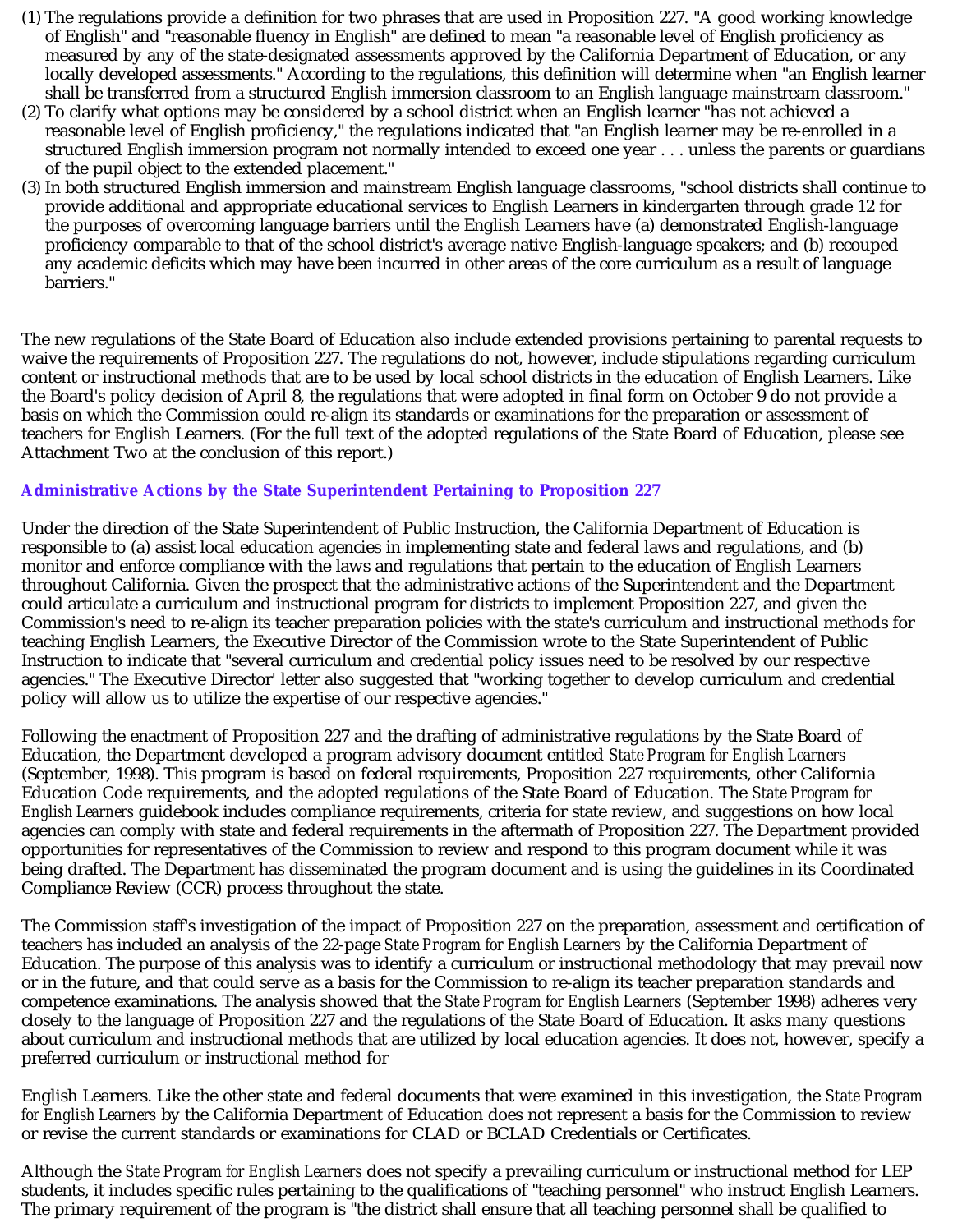provide the instructional services to English Learners." Under this broad requirement, the *State Program* provides more specific direction, as follows.

- (1) "An adequate number of qualified teachers have been assigned to implement the required English language development instruction for each English Learner. Upon documentation of a local shortage of qualified teachers to perform English language development instruction, the district has adopted and is implementing interim measures by which it plans to remedy the shortage." *Specifications: the program document indicates that each English learner should be "receiving English-language development instruction from a qualified teacher," which is defined as a teacher with an ELD authorization on the credential. The document further asks: how are teachers who do not currently possess the appropriate ELD authorization notified that their assignment is provisional in nature?*
- (2) "An adequate number of qualified teachers have been assigned to provide access to core curriculum instruction to ensure an equal education opportunity for each English Learner. Upon documentation of a local shortage of qualified teachers to provide such instruction, the district has adopted and is implementing measures by which it plans to remedy the shortage." *Specifications: the program guidebook indicates that "each teacher providing academic instruction (to English Learners) . . . holds a teaching authorization issued by CTC authorizing services for English Learners, or a provisionally assigned teacher is enrolled annually in training that will result in (a CTC) authorization for assuring access to the core curriculum . . ." The guidebook asks: "What is the process for notifying teachers in an interim position that they are to complete the necessary training for certification?"*
- (3) "The district provides an adequate in-service training program which results in qualifying existing and future personnel to provide instructional services to English Learners." *Specifications: the program handbook stipulates that "inservice training is provided for teachers assigned to English-language development instruction and/or SDAIE across the district's core curriculum to EL students and who do not possess the appropriate teaching authorization(s) from CTC. The district has made progress in qualifying existing and future personnel as teachers of EL Students as evidence by the number of teachers who, during the current school year, have obtained a CLAD, BCLAD or SB 1969 authorization from CTC."*

These requirements of the *State Program for English Learners* are applicable to the education of English Learners in (a) structured English immersion programs, (b) bilingual education/native language instruction programs, and (c) mainstream English language classrooms, regardless of the number of English Learners in each program or classroom.

## **Part Four: Sources of Information to be Summarized in Subsequent Reports**

The Commission's staff has secured information from the following sources, which will be summarized in subsequent reports of this investigation. In each instance, the information is being reviewed for its implications for the preparation, assessment and certification of teachers for (a) structured English immersion, (b) bilingual education and native language instruction, and (c) mainstream English instruction among English Learners.